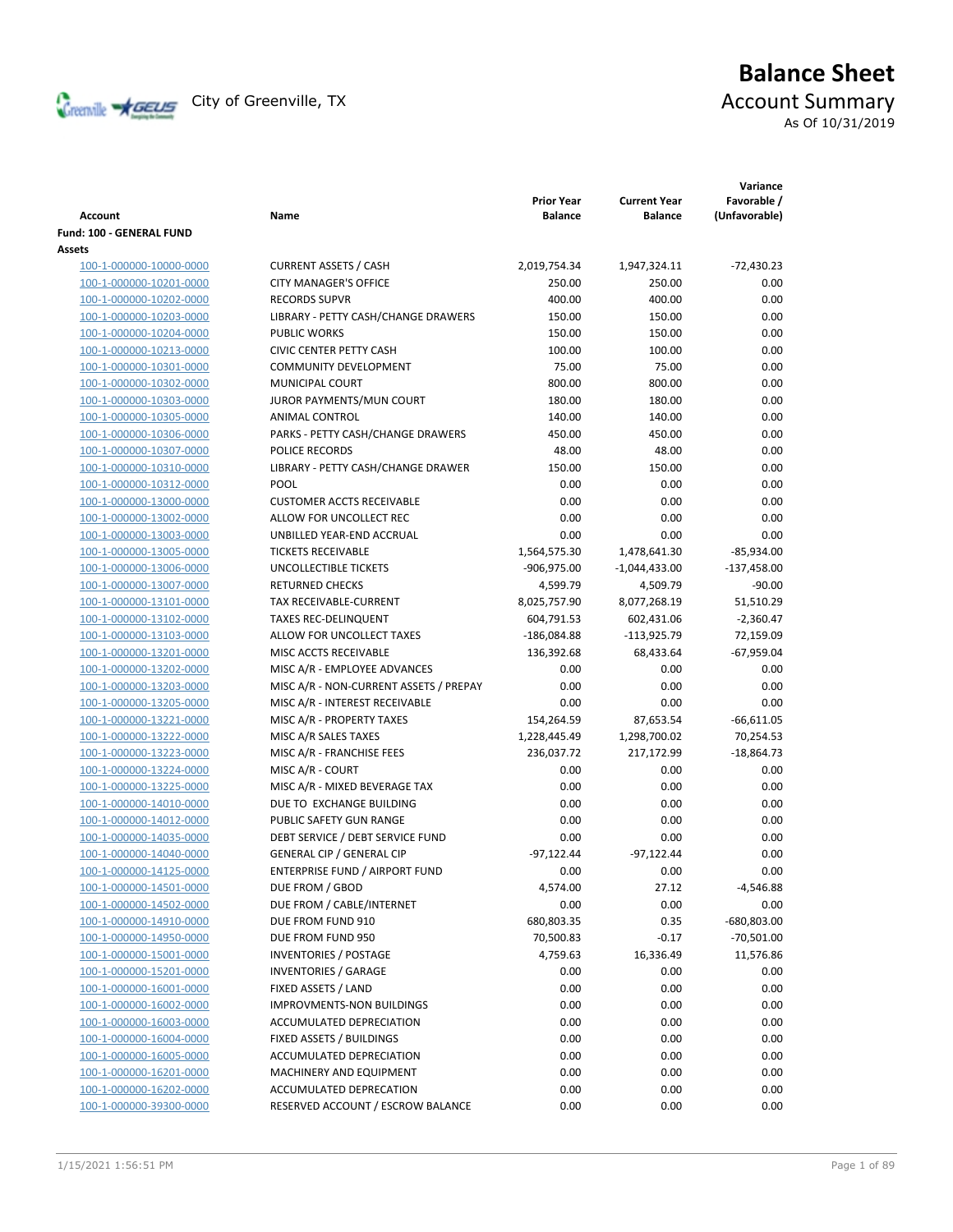**Variance**

|                         |                                             | <b>Prior Year</b> | <b>Current Year</b> | Favorable /   |
|-------------------------|---------------------------------------------|-------------------|---------------------|---------------|
| Account                 | Name                                        | <b>Balance</b>    | <b>Balance</b>      | (Unfavorable) |
| 100-1-000000-91030-0000 | 4A-EDC                                      | 0.00              | 0.00                | 0.00          |
| 100-1-000000-91410-0000 | <b>INVENTORY / MATERIALS &amp; SUPPLIES</b> | 0.00              | 0.00                | 0.00          |
| 100-1-000000-91410-0700 | <b>INVENTORY / PAPER STOCK</b>              | 0.00              | 0.00                | 0.00          |
| 100-1-000000-91430-0000 | NON-CURRENT ASSETS / PREPAYMENTS            | 0.00              | 0.00                | 0.00          |
|                         | <b>Total Assets:</b>                        | 13,547,967.83     | 12,545,910.20       | -1,002,057.63 |
|                         |                                             |                   |                     |               |
| Liability               |                                             |                   |                     |               |
| 100-1-000000-20101-0000 | <b>ACCOUNTS PAYABLE</b>                     | 33,015.84         | 3,354.95            | 29,660.89     |
| 100-1-000000-20102-0000 | <b>CREDIT CARD PAYABLE</b>                  | 0.00              | 0.00                | 0.00          |
| 100-1-000000-20103-0000 | ACCRUED ACCOUNTS PAYABLE                    | 29,682.60         | 29,682.60           | 0.00          |
| 100-1-000000-20114-0000 | <b>INVESTMENT ADVISORY FEES</b>             | 0.00              | 0.00                | 0.00          |
| 100-1-000000-20115-0000 | PD EMP COMMISSION                           | 72.50             | 497.15              | $-424.65$     |
| 100-1-000000-20116-0000 | POLICE DONATIONS                            | 10,730.42         | 5,553.23            | 5,177.19      |
| 100-1-000000-20117-0000 | <b>FIRE DONATIONS</b>                       | 8,620.90          | 6,948.03            | 1,672.87      |
| 100-1-000000-20118-0000 | <b>COMBAT CHALLENGE</b>                     | 804.06            | 804.06              | 0.00          |
| 100-1-000000-20119-0000 | <b>CEMETERIES DONATIONS</b>                 | 61.79             | 61.79               | 0.00          |
| 100-1-000000-20120-0000 | <b>LIBRARY DONATIONS</b>                    | 9,928.79          | 10,232.12           | $-303.33$     |
| 100-1-000000-20121-0000 | ANIMAL SHELTER DONATIONS                    | 561.85            | 423.57              | 138.28        |
| 100-1-000000-20122-0000 | <b>PARKS DONATIONS</b>                      | 3,771.03          | 8,241.77            | $-4,470.74$   |
|                         | SALES TAX PAYABLE / IN THE CITY             | 10.04             |                     |               |
| 100-1-000000-20125-0000 |                                             |                   | 10.91               | $-0.87$       |
| 100-1-000000-20127-0000 | STATE COURT COST/FEE PAYB                   | 32,682.49         | 38,517.44           | $-5,834.95$   |
| 100-1-000000-20128-0000 | SEATBELT&CHILD RESTRAINT                    | 8,118.50          | 8,125.43            | $-6.93$       |
| 100-1-000000-20129-0000 | MUNICIPAL COURT CLEARING                    | 316.10            | $-10.80$            | 326.90        |
| 100-1-000000-20130-0000 | <b>3RD PARTY FTA FEE PAYABLE</b>            | $-108.66$         | $-277.33$           | 168.67        |
| 100-1-000000-20131-0000 | <b>REFUNDS / OVERPAYMENTS</b>               | $-120.70$         | $-120.70$           | 0.00          |
| 100-1-000000-20132-0000 | <b>COURT COLL AGENCY FEES</b>               | 604.63            | 281.56              | 323.07        |
| 100-1-000000-20136-0000 | ATTORNEY COLLECTION FEES                    | 0.00              | 0.00                | 0.00          |
| 100-1-000000-20137-0000 | PLAT FILING FEES PAYABLE                    | 26,806.74         | 30,281.74           | $-3,475.00$   |
| 100-1-000000-20138-0000 | COMMUNITY DEV TRUST ACCT                    | 1,848.50          | 2,001.94            | $-153.44$     |
| 100-1-000000-20139-0000 | RETAINAGES PAYABLE                          | 0.00              | 0.00                | 0.00          |
| 100-1-000000-20141-0000 | <b>TELEPHONE CLEARING</b>                   | 5,539.66          | 5,539.66            | 0.00          |
| 100-1-000000-20143-0000 | POLICE PROPERTY ROOM CLEARING               | 11,336.51         | 12,097.99           | $-761.48$     |
| 100-1-000000-20146-0000 | MAIN ST / FARMERS MRKT RESALE               | 4.12              | 9.12                | $-5.00$       |
| 100-1-000000-20147-0000 | YMCA REGISTRATIONS                          | 0.00              | 0.00                | 0.00          |
| 100-1-000000-20155-0000 | MAIN STREET - DONATIONS                     | 17.02             | 17.02               | 0.00          |
| 100-1-000000-20160-0000 | <b>UNAPPLIED CREDIT</b>                     | 0.00              | 0.00                | 0.00          |
| 100-1-000000-20201-0000 | <b>DEFERRED REVENUE</b>                     | 0.00              | 0.00                | 0.00          |
| 100-1-000000-20203-0000 | DEFERRED TAX REVENUE                        | 8,422,787.35      | 8,544,096.09        | $-121,308.74$ |
| 100-1-000000-20204-0000 | DEFERRED TICKET REVENUE                     | 545,501.30        | 361,840.30          | 183,661.00    |
| 100-1-000000-21040-0000 | DUE TO / GENERAL CIP FUND                   | 0.00              | 0.00                | 0.00          |
| 100-1-000000-21201-0000 | DUE TO / CENTRAL SERVICE FUND               | 0.00              | 0.00                | 0.00          |
| 100-1-000000-21401-0000 | DUE TO / ELECTRIC OPERATING FUND            | 0.00              | 0.00                | 0.00          |
| 100-1-000000-21506-0000 | DUE TO / 4A-EDC                             | 3,405.26          | 2,600.34            | 804.92        |
| 100-1-000000-21507-0000 | DUE TO / BOARD OF DEVELOPMENT               | 29,759.89         | $-6,972.28$         | 36,732.17     |
| 100-1-000000-22001-0000 | <b>SALARIES PAYABLE</b>                     | 537,713.62        | 537,713.62          | 0.00          |
| 100-1-000000-23001-0000 | CAPITAL LEASE PAYABLE                       | 0.00              | 0.00                | 0.00          |
| 100-1-000000-23101-0000 | <b>CAPITAL LEASE PAYABLE</b>                | 0.00              | 0.00                | 0.00          |
| 100-1-000000-24001-0000 | O/S CHECKS PAYABLE                          | $-11,755.77$      | $-11,755.77$        | 0.00          |
| 100-1-000000-24004-0000 | INTEREST PAYABLE ON DEP                     | 0.00              | 0.00                | 0.00          |
| 100-1-000000-24007-0000 | <b>BILLED DEPOSITS SUSPENSE</b>             | 0.00              | 0.00                | 0.00          |
|                         |                                             |                   |                     |               |
| 100-1-000000-24008-0000 | <b>CUSTOMER DEPOSITS / ANIMAL SHELTER</b>   | 0.00              | 0.00                | 0.00          |
| 100-1-000000-24009-0000 | <b>LIBRARY MEETING ROOM DEPOSITS</b>        | 616.20            | 616.20              | 0.00          |
| 100-1-000000-24010-0000 | <b>CIVIC CENTER DEPOSITS</b>                | 0.00              | 0.00                | 0.00          |
| 100-1-000000-24011-0000 | <b>AUDITORIUM DEPOSITS</b>                  | 0.00              | 0.00                | 0.00          |
| 100-1-000000-26001-0000 | COMPENSATED ABSENCES PAY                    | 0.00              | 0.00                | 0.00          |
| 100-1-000000-29000-0000 | MISC LIABILITY - GREENVILLE ENERGY LLC      | 0.00              | 0.00                | 0.00          |
| 100-1-000000-29001-0000 | RESALE                                      | 0.00              | 0.00                | 0.00          |
| 100-1-000000-29300-0000 | <b>ENCUMBRANCE SUMMARY</b>                  | 0.00              | 0.00                | 0.00          |
| 100-1-000000-29400-0000 | RESERVED ACCOUNT / ENCUMBRANCES             | 0.00              | 0.00                | 0.00          |
|                         |                                             |                   |                     |               |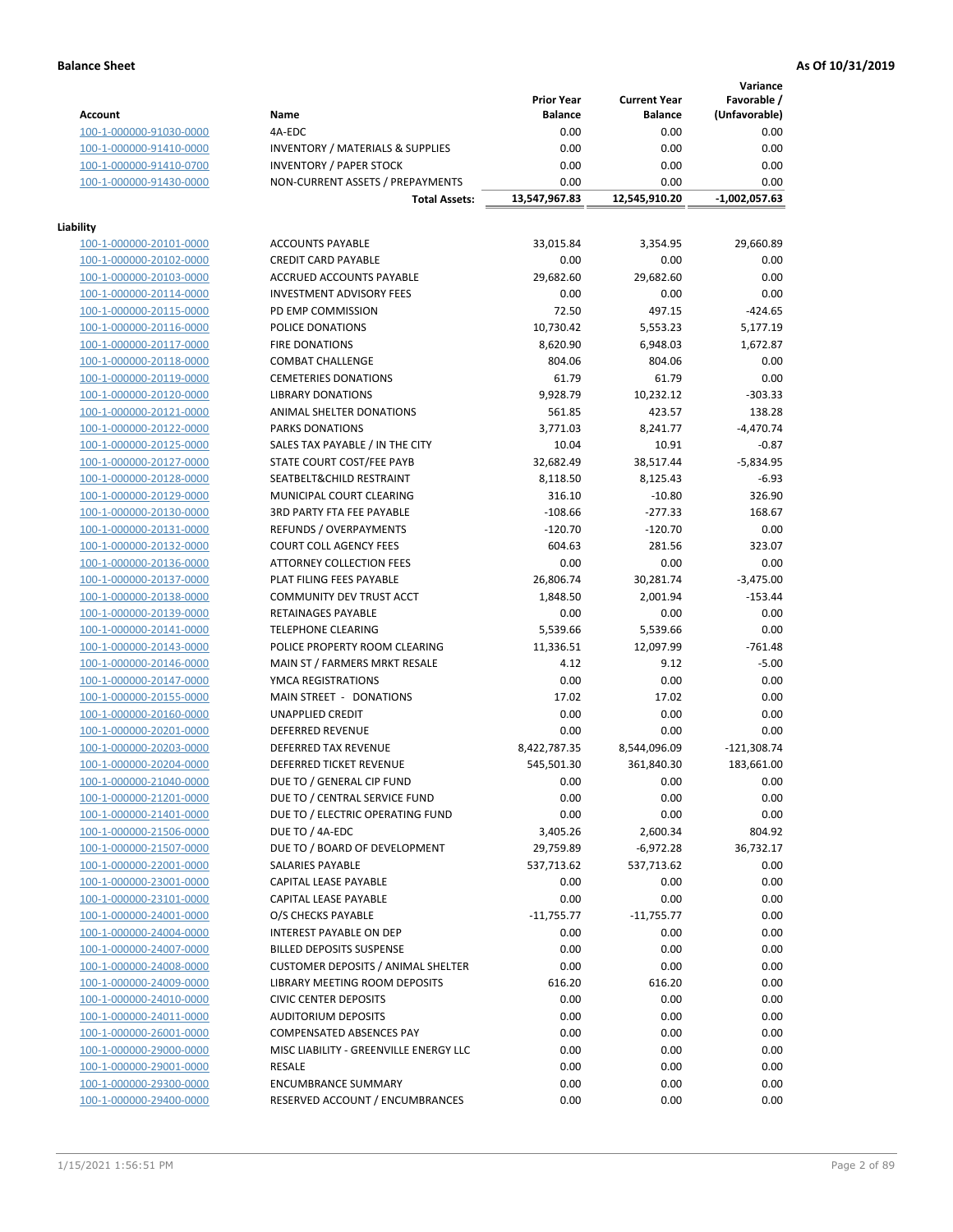| <b>Account</b>                        | Name                                                     | <b>Prior Year</b><br><b>Balance</b> | <b>Current Year</b><br><b>Balance</b> | Variance<br>Favorable /<br>(Unfavorable) |
|---------------------------------------|----------------------------------------------------------|-------------------------------------|---------------------------------------|------------------------------------------|
| 100-1-000000-29400-0900               | RESERVED ACCOUNT / ENCUMBRANCES                          | 0.00                                | 0.00                                  | 0.00                                     |
| 100-1-000000-92190-1202               | <b>LABORATORY CLEARING</b>                               | 0.00                                | 0.00                                  | 0.00                                     |
| 100-1-000000-92191-0000               | <b>SPONSORS - PARKS</b>                                  | 0.00                                | 0.00                                  | 0.00                                     |
| 100-1-000000-92200-0000               | MISCELLANEOUS LIABILITIES                                | 0.00                                | 0.00                                  | 0.00                                     |
| 100-1-000000-92270-1600               | <b>CREDIT CARD FEES PAYABLE</b>                          | 0.00                                | 0.00                                  | 0.00                                     |
|                                       | <b>Total Liability:</b>                                  | 9,712,332.58                        | 9,590,411.75                          | 121,920.83                               |
| <b>Equity</b>                         |                                                          |                                     |                                       |                                          |
| 100-1-000000-39000-0000               | UNRESERVED-FUND BALANCE                                  | 4,900,249.12                        | 4,083,455.28                          | $-816,793.84$                            |
|                                       | <b>Total Beginning Equity:</b>                           | 4,900,249.12                        | 4,083,455.28                          | $-816,793.84$                            |
| <b>Total Revenue</b>                  |                                                          | 1,277,436.09                        | 1,336,095.93                          | 58,659.84                                |
| <b>Total Expense</b>                  |                                                          | 2,342,049.80                        | 2,464,052.60                          | $-122,002.80$                            |
| <b>Revenues Over/(Under) Expenses</b> |                                                          | $-1,064,613.71$                     | -1,127,956.67                         | $-63,342.96$                             |
|                                       | <b>Total Equity and Current Surplus (Deficit):</b>       | 3,835,635.41                        | 2,955,498.61                          | -880,136.80                              |
|                                       | Total Liabilities, Equity and Current Surplus (Deficit): | 13,547,967.99                       | 12,545,910.36                         | $-1,002,057.63$                          |
|                                       | *** FUND 100 OUT OF BALANCE ***                          | $-0.16$                             | $-0.16$                               | 0.00                                     |

**\*\*\*Warning: Account Authorization is turned on. Please run the Unauthorized Account Listing Report to see if you are out of balance due to missing accounts \*\*\***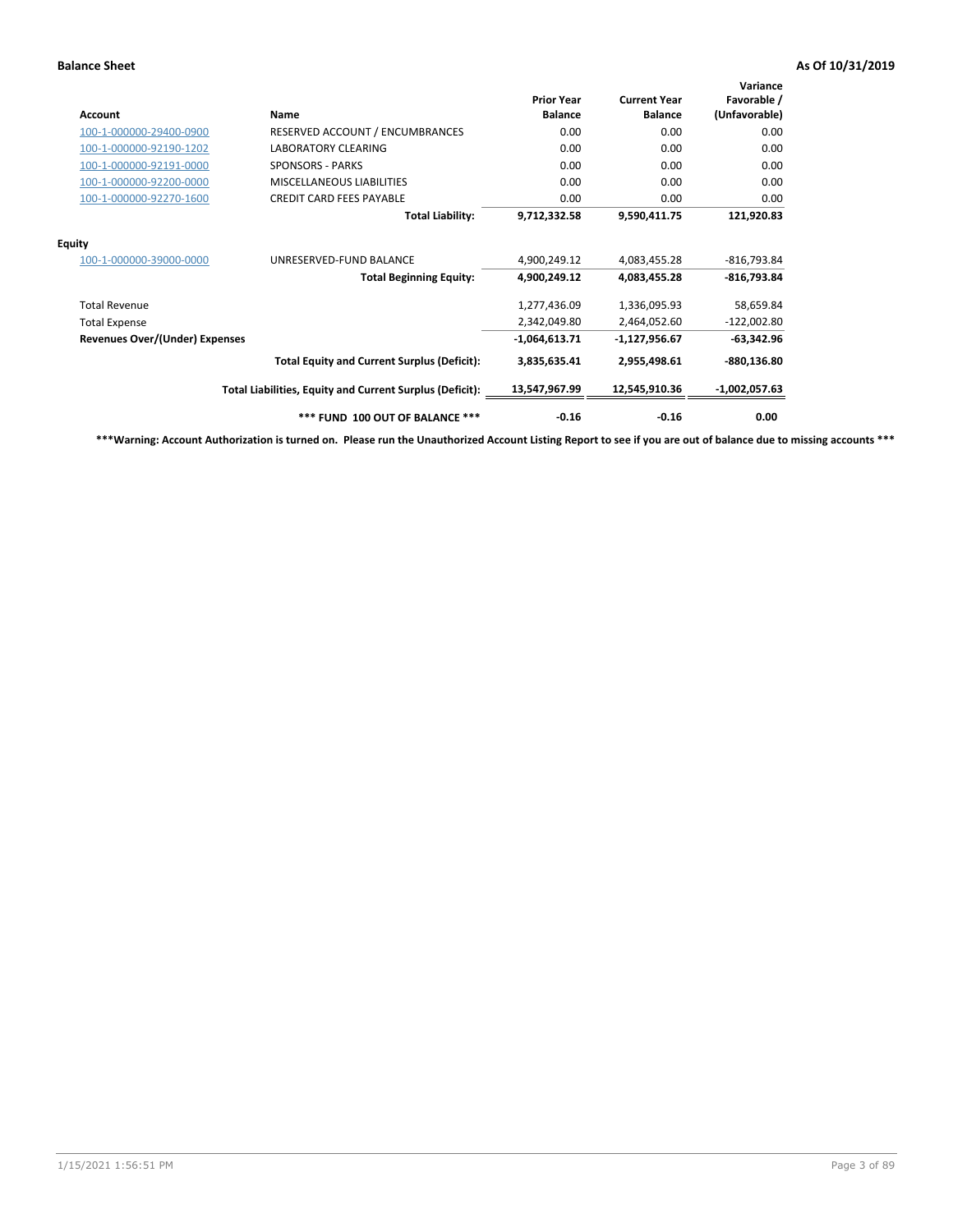| <b>Account</b>                                            | Name                                                     | <b>Prior Year</b><br><b>Balance</b> | <b>Current Year</b><br><b>Balance</b> | Variance<br>Favorable /<br>(Unfavorable) |
|-----------------------------------------------------------|----------------------------------------------------------|-------------------------------------|---------------------------------------|------------------------------------------|
| <b>Fund: 101 - MUNICIPAL COURT BUILDING SECURITY FEES</b> |                                                          |                                     |                                       |                                          |
| Assets                                                    |                                                          |                                     |                                       |                                          |
| 101-1-000000-10000-0000                                   | <b>CURRENT ASSETS / CASH</b>                             | 57,972.00                           | 64,910.36                             | 6,938.36                                 |
| 101-1-000000-13201-0000                                   | MISC ACCTS RECEIVABLE                                    | 0.00                                | 0.00                                  | 0.00                                     |
| 101-1-000000-13203-0000                                   | NON-CURRENT ASSETS / PREPAYMENTS                         | 0.00                                | 0.00                                  | 0.00                                     |
| 101-1-000000-13205-0000                                   | <b>INTEREST RECEIVABLE</b>                               | 0.00                                | 0.00                                  | 0.00                                     |
|                                                           | <b>Total Assets:</b>                                     | 57,972.00                           | 64,910.36                             | 6,938.36                                 |
| Liability                                                 |                                                          |                                     |                                       |                                          |
| 101-1-000000-20101-0000                                   | <b>ACCOUNTS PAYABLE</b>                                  | 0.00                                | 1.72                                  | $-1.72$                                  |
| 101-1-000000-20102-0000                                   | <b>CREDIT CARD PAYABLE</b>                               | 0.00                                | 0.00                                  | 0.00                                     |
| 101-1-000000-20103-0000                                   | <b>ACCRUED ACCOUNTS PAYABLE</b>                          | 0.00                                | 0.00                                  | 0.00                                     |
| 101-1-000000-29300-0000                                   | <b>ENCUMBRANCE SUMMARY</b>                               | 0.00                                | 0.00                                  | 0.00                                     |
| 101-1-000000-29400-0000                                   | RESERVED ACCOUNT / ENCUMBRANCES                          | 0.00                                | 0.00                                  | 0.00                                     |
|                                                           | <b>Total Liability:</b>                                  | 0.00                                | 1.72                                  | $-1.72$                                  |
| Equity                                                    |                                                          |                                     |                                       |                                          |
| 101-1-000000-39000-0000                                   | UNRESERVED-FUND BALANCE                                  | 57,435.04                           | 64,432.67                             | 6,997.63                                 |
|                                                           | <b>Total Beginning Equity:</b>                           | 57,435.04                           | 64,432.67                             | 6,997.63                                 |
| <b>Total Revenue</b>                                      |                                                          | 537.54                              | 477.63                                | $-59.91$                                 |
| <b>Total Expense</b>                                      |                                                          | 0.58                                | 1.66                                  | $-1.08$                                  |
| <b>Revenues Over/(Under) Expenses</b>                     |                                                          | 536.96                              | 475.97                                | $-60.99$                                 |
|                                                           | <b>Total Equity and Current Surplus (Deficit):</b>       | 57,972.00                           | 64,908.64                             | 6,936.64                                 |
|                                                           | Total Liabilities, Equity and Current Surplus (Deficit): | 57,972.00                           | 64,910.36                             | 6,938.36                                 |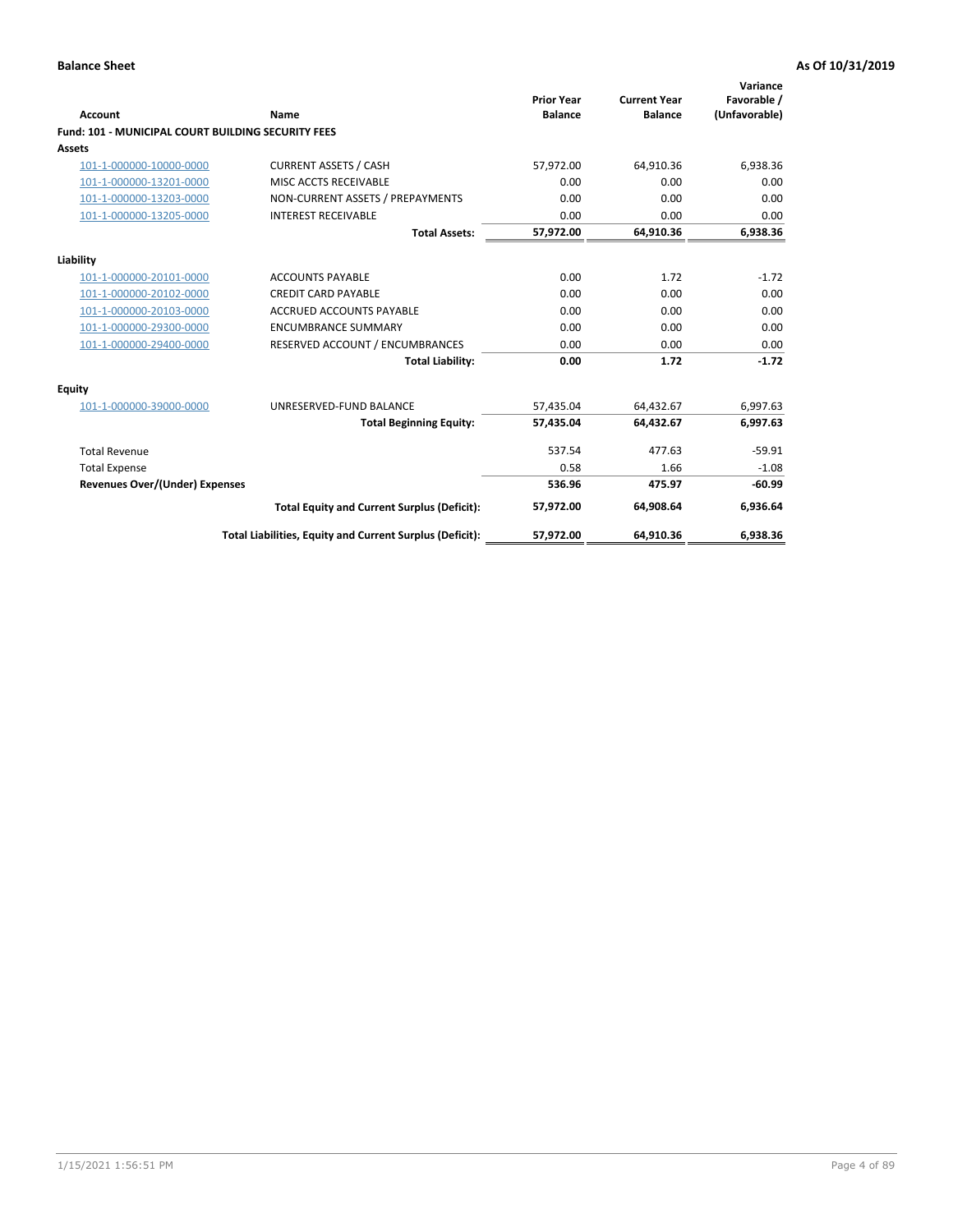| <b>Account</b>                        | Name                                                     | <b>Prior Year</b><br><b>Balance</b> | <b>Current Year</b><br><b>Balance</b> | Variance<br>Favorable /<br>(Unfavorable) |
|---------------------------------------|----------------------------------------------------------|-------------------------------------|---------------------------------------|------------------------------------------|
| Fund: 102 - MUNICIPAL COURT TECH FUND |                                                          |                                     |                                       |                                          |
| Assets                                |                                                          |                                     |                                       |                                          |
| 102-1-000000-10000-0000               | <b>CURRENT ASSETS / CASH</b>                             | 35,317.48                           | 43,704.28                             | 8,386.80                                 |
| 102-1-000000-13201-0000               | MISC ACCTS RECEIVABLE                                    | 0.00                                | 0.00                                  | 0.00                                     |
|                                       | <b>Total Assets:</b>                                     | 35,317.48                           | 43,704.28                             | 8,386.80                                 |
| Liability                             |                                                          |                                     |                                       |                                          |
| 102-1-000000-20101-0000               | <b>ACCOUNTS PAYABLE</b>                                  | 0.00                                | 1.15                                  | $-1.15$                                  |
| 102-1-000000-20102-0000               | <b>CREDIT CARD PAYABLE</b>                               | 0.00                                | 0.00                                  | 0.00                                     |
| 102-1-000000-20103-0000               | <b>ACCRUED ACCOUNTS PAYABLE</b>                          | 0.00                                | 0.00                                  | 0.00                                     |
| 102-1-000000-23001-0000               | <b>CAPITAL LEASE PAYABLE</b>                             | 0.00                                | 0.00                                  | 0.00                                     |
| 102-1-000000-23101-0000               | <b>CAPITAL LEASE PAYABLE</b>                             | 0.00                                | 0.00                                  | 0.00                                     |
| 102-1-000000-29300-0000               | <b>ENCUMBRANCE SUMMARY</b>                               | 0.00                                | 0.00                                  | 0.00                                     |
| 102-1-000000-29400-0000               | RESERVED ACCOUNT / ENCUMBRANCES                          | 0.00                                | 0.00                                  | 0.00                                     |
|                                       | <b>Total Liability:</b>                                  | 0.00                                | 1.15                                  | $-1.15$                                  |
| <b>Equity</b>                         |                                                          |                                     |                                       |                                          |
| 102-1-000000-39000-0000               | UNRESERVED-FUND BALANCE                                  | 34,640.94                           | 43,106.37                             | 8,465.43                                 |
|                                       | <b>Total Beginning Equity:</b>                           | 34.640.94                           | 43,106.37                             | 8,465.43                                 |
| <b>Total Revenue</b>                  |                                                          | 676.89                              | 597.88                                | $-79.01$                                 |
| <b>Total Expense</b>                  |                                                          | 0.35                                | 1.12                                  | $-0.77$                                  |
| <b>Revenues Over/(Under) Expenses</b> |                                                          | 676.54                              | 596.76                                | $-79.78$                                 |
|                                       | <b>Total Equity and Current Surplus (Deficit):</b>       | 35,317.48                           | 43,703.13                             | 8,385.65                                 |
|                                       | Total Liabilities, Equity and Current Surplus (Deficit): | 35,317.48                           | 43,704.28                             | 8,386.80                                 |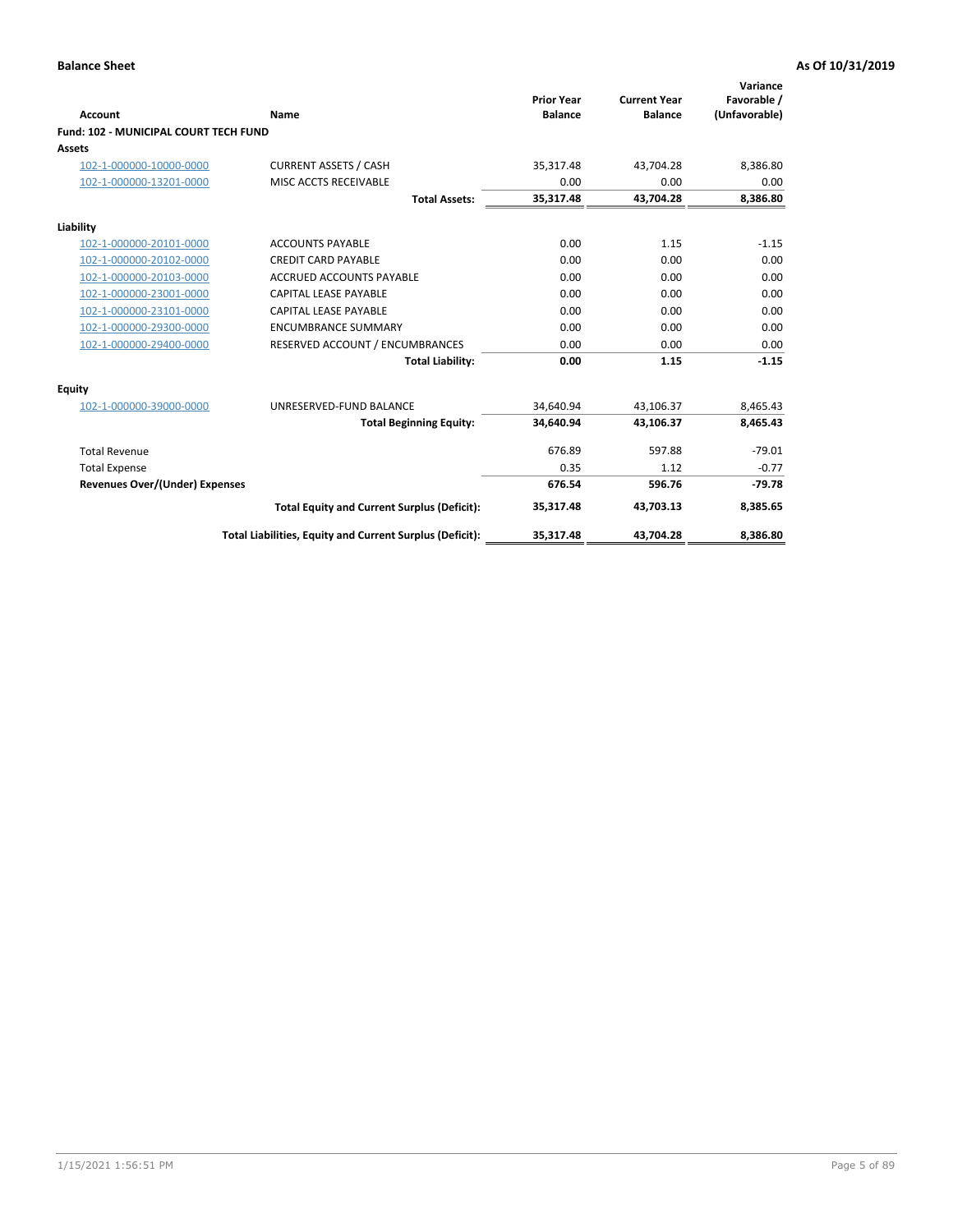| <b>Account</b>                                       | Name                                                     | <b>Prior Year</b><br><b>Balance</b> | <b>Current Year</b><br><b>Balance</b> | Variance<br>Favorable /<br>(Unfavorable) |
|------------------------------------------------------|----------------------------------------------------------|-------------------------------------|---------------------------------------|------------------------------------------|
| <b>Fund: 103 - MUNICIPAL COURT CHILD SAFETY FUND</b> |                                                          |                                     |                                       |                                          |
| <b>Assets</b>                                        |                                                          |                                     |                                       |                                          |
| 103-1-000000-10000-0000                              | <b>CURRENT ASSETS / CASH</b>                             | 12,687.19                           | 20,634.85                             | 7,947.66                                 |
| 103-1-000000-13201-0000                              | MISC ACCTS RECEIVABLE                                    | 0.00                                | 0.00                                  | 0.00                                     |
| 103-1-000000-13203-0000                              | NON-CURRENT ASSETS / PREPAYMENTS                         | 0.00                                | 0.00                                  | 0.00                                     |
| 103-1-000000-13205-0000                              | <b>INTEREST RECEIVABLE</b>                               | 0.00                                | 0.00                                  | 0.00                                     |
|                                                      | <b>Total Assets:</b>                                     | 12,687.19                           | 20,634.85                             | 7,947.66                                 |
| Liability                                            |                                                          |                                     |                                       |                                          |
| 103-1-000000-20101-0000                              | <b>ACCOUNTS PAYABLE</b>                                  | 0.00                                | 0.55                                  | $-0.55$                                  |
| 103-1-000000-20103-0000                              | <b>ACCRUED ACCOUNTS PAYABLE</b>                          | 0.00                                | 0.00                                  | 0.00                                     |
|                                                      | <b>Total Liability:</b>                                  | 0.00                                | 0.55                                  | $-0.55$                                  |
| <b>Equity</b>                                        |                                                          |                                     |                                       |                                          |
| 103-1-000000-39000-0000                              | UNRESERVED-FUND BALANCE                                  | 12,648.91                           | 20,596.63                             | 7,947.72                                 |
|                                                      | <b>Total Beginning Equity:</b>                           | 12,648.91                           | 20,596.63                             | 7,947.72                                 |
| <b>Total Revenue</b>                                 |                                                          | 38.42                               | 38.21                                 | $-0.21$                                  |
| <b>Total Expense</b>                                 |                                                          | 0.14                                | 0.54                                  | $-0.40$                                  |
| <b>Revenues Over/(Under) Expenses</b>                |                                                          | 38.28                               | 37.67                                 | $-0.61$                                  |
|                                                      | <b>Total Equity and Current Surplus (Deficit):</b>       | 12,687.19                           | 20,634.30                             | 7,947.11                                 |
|                                                      | Total Liabilities, Equity and Current Surplus (Deficit): | 12,687.19                           | 20,634.85                             | 7,947.66                                 |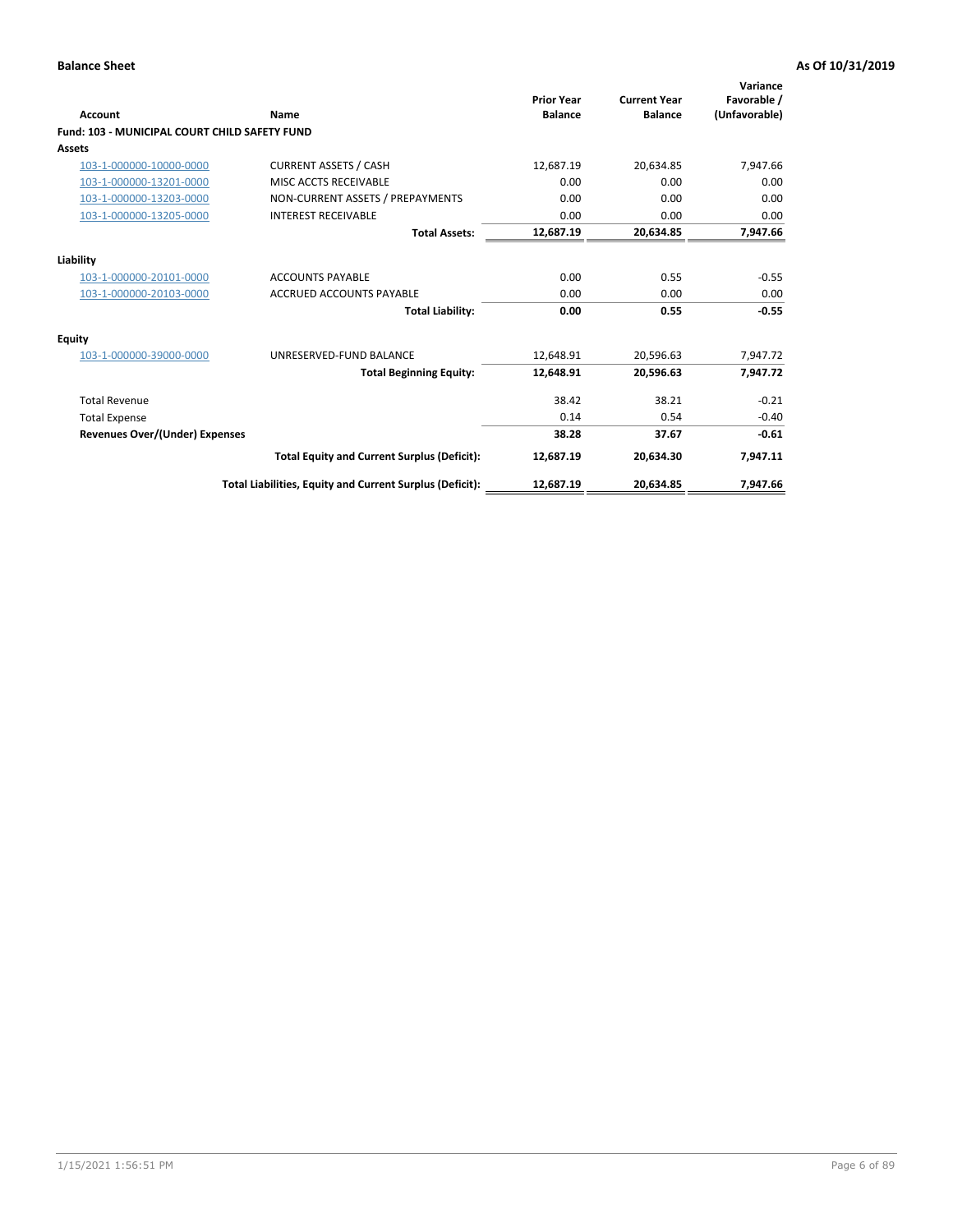|                                           |                                                          |                                     |                                       | Variance                     |
|-------------------------------------------|----------------------------------------------------------|-------------------------------------|---------------------------------------|------------------------------|
| <b>Account</b>                            | Name                                                     | <b>Prior Year</b><br><b>Balance</b> | <b>Current Year</b><br><b>Balance</b> | Favorable /<br>(Unfavorable) |
| <b>Fund: 110 - EXCHANGE BUILDING FUND</b> |                                                          |                                     |                                       |                              |
| Assets                                    |                                                          |                                     |                                       |                              |
| 110-1-000000-10000-0000                   | <b>CURRENT ASSETS / CASH</b>                             | -533,019.77                         | -533,047.91                           | $-28.14$                     |
| 110-1-000000-13201-0000                   | MISC ACCTS RECEIVABLE                                    | 0.00                                | 0.00                                  | 0.00                         |
| 110-1-000000-13203-0000                   | NON-CURRENT ASSETS / PREPAYMENTS                         | 0.00                                | 0.00                                  | 0.00                         |
| 110-1-000000-13205-0000                   | <b>INTEREST RECEIVABLE</b>                               | 0.00                                | 0.00                                  | 0.00                         |
| 110-1-000000-14100-0000                   | DUE FROM FUND 100                                        | 0.00                                | 0.00                                  | 0.00                         |
| 110-1-000000-16001-0000                   | FIXED ASSETS / LAND                                      | 0.00                                | 0.00                                  | 0.00                         |
| 110-1-000000-16002-0000                   | <b>IMPROVMENTS-NON BUILDINGS</b>                         | 0.00                                | 0.00                                  | 0.00                         |
| 110-1-000000-16003-0000                   | ACCUMULATED DEPRECIATION                                 | 0.00                                | 0.00                                  | 0.00                         |
| 110-1-000000-16004-0000                   | FIXED ASSETS / BUILDINGS                                 | 0.00                                | 0.00                                  | 0.00                         |
| 110-1-000000-16005-0000                   | ACCUMULATED DEPRECIATION                                 | 0.00                                | 0.00                                  | 0.00                         |
| 110-1-000000-16201-0000                   | <b>MACHINERY AND EQUIPMENT</b>                           | 0.00                                | 0.00                                  | 0.00                         |
| 110-1-000000-16202-0000                   | ACCUMULATED DEPRECATION                                  | 0.00                                | 0.00                                  | 0.00                         |
| 110-1-000000-16301-0000                   | FIXED ASSETS / C W I P                                   | 0.00                                | 0.00                                  | 0.00                         |
|                                           | <b>Total Assets:</b>                                     | $-533,019.77$                       | -533,047.91                           | $-28.14$                     |
|                                           |                                                          |                                     |                                       |                              |
| Liability<br>110-1-000000-20101-0000      | <b>ACCOUNTS PAYABLE</b>                                  | 0.00                                | 0.00                                  | 0.00                         |
| 110-1-000000-20102-0000                   | <b>CREDIT CARD PAYABLE</b>                               | 0.00                                | 0.00                                  | 0.00                         |
| 110-1-000000-20103-0000                   | ACCRUED ACCOUNTS PAYABLE                                 | 0.00                                | 0.00                                  | 0.00                         |
| 110-1-000000-20109-0000                   | MISCELLANEOUS LIABILITIES                                | 0.00                                | 0.00                                  | 0.00                         |
| 110-1-000000-20110-0000                   | REVENUE BONDS PAYABLE                                    | 0.00                                | 0.00                                  | 0.00                         |
| 110-1-000000-20112-0000                   | <b>ACCRUED INTEREST PAYABLE</b>                          | 0.00                                | 0.00                                  | 0.00                         |
| 110-1-000000-20141-0000                   | <b>TELEPHONE CLEARING</b>                                | 0.00                                | 0.00                                  | 0.00                         |
| 110-1-000000-20160-0000                   | <b>UNAPPLIED CREDIT</b>                                  | 0.00                                | 0.00                                  | 0.00                         |
| 110-1-000000-20201-0000                   | <b>DEFERRED REVENUE</b>                                  | 0.00                                | 0.00                                  | 0.00                         |
| 110-1-000000-21001-0000                   | <b>GENERAL FUND / GENERAL FUND</b>                       | 0.00                                | 0.00                                  | 0.00                         |
| 110-1-000000-22001-0000                   | SALARIES PAYABLE                                         | 0.00                                | 0.00                                  | 0.00                         |
| 110-1-000000-22002-0000                   | <b>VACATION/SICK PAYABLE</b>                             | 0.00                                | 0.00                                  | 0.00                         |
| 110-1-000000-26001-0000                   | <b>OBLIG FOR COMP ABSENCES</b>                           | 0.00                                | 0.00                                  | 0.00                         |
| 110-1-000000-26102-0000                   | REVENUE BONDS PAYABLE                                    | 0.00                                | 0.00                                  | 0.00                         |
| 110-1-000000-27001-0000                   | <b>CONTRIBUTED CAPITAL</b>                               | 0.00                                | 0.00                                  | 0.00                         |
| 110-1-000000-29300-0000                   | <b>ENCUMBRANCE SUMMARY</b>                               | 0.00                                | 0.00                                  | 0.00                         |
| 110-1-000000-29400-0100                   | RESERVED ACCOUNT / ENCUMBRANCES                          | 0.00                                | 0.00                                  | 0.00                         |
|                                           | <b>Total Liability:</b>                                  | 0.00                                | 0.00                                  | 0.00                         |
|                                           |                                                          |                                     |                                       |                              |
| <b>Equity</b>                             |                                                          |                                     |                                       |                              |
| 110-1-000000-39000-0000                   | UNRESERVED-FUND BALANCE                                  | 0.00                                | 0.00                                  | 0.00                         |
| <u>110-1-000000-39100-0000</u>            | UNRESERVED-RET. EARNINGS                                 | -533,019.77                         | $-533,047.91$                         | $-28.14$                     |
|                                           | <b>Total Beginning Equity:</b>                           | -533,019.77                         | -533,047.91                           | $-28.14$                     |
| <b>Total Revenue</b>                      |                                                          | 0.00                                | 0.00                                  | 0.00                         |
| <b>Total Expense</b>                      |                                                          | 0.00                                | 0.00                                  | 0.00                         |
| <b>Revenues Over/(Under) Expenses</b>     |                                                          | 0.00                                | 0.00                                  | 0.00                         |
|                                           | <b>Total Equity and Current Surplus (Deficit):</b>       | -533,019.77                         | -533,047.91                           | -28.14                       |
|                                           | Total Liabilities, Equity and Current Surplus (Deficit): | -533,019.77                         | -533,047.91                           | $-28.14$                     |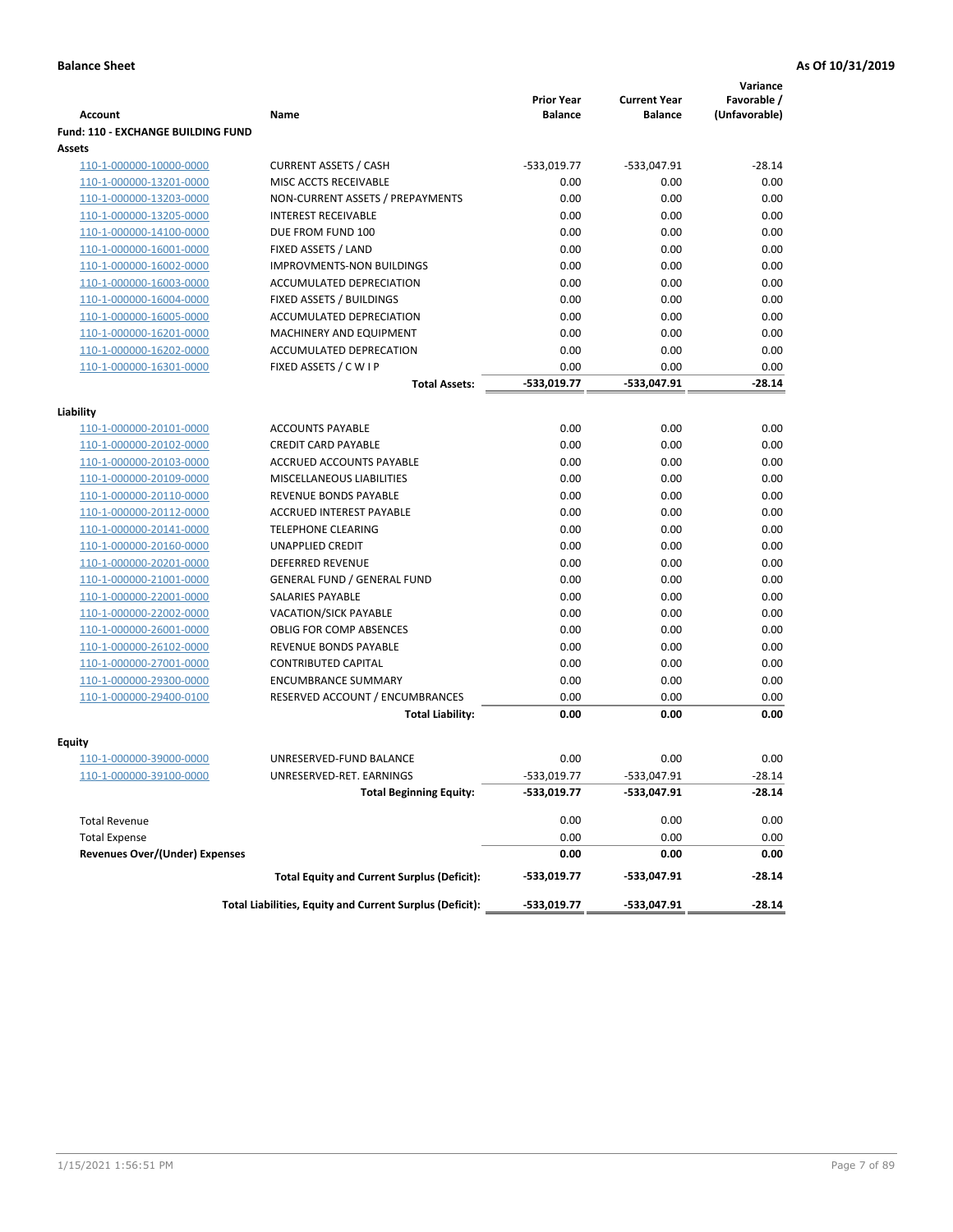| <b>Account</b>                         | Name                                                     | <b>Prior Year</b><br><b>Balance</b> | <b>Current Year</b><br><b>Balance</b> | Variance<br>Favorable /<br>(Unfavorable) |
|----------------------------------------|----------------------------------------------------------|-------------------------------------|---------------------------------------|------------------------------------------|
| Fund: 111 - RECREATION ACTIVITIES FUND |                                                          |                                     |                                       |                                          |
| <b>Assets</b>                          |                                                          |                                     |                                       |                                          |
| 111-1-000000-10000-0000                | <b>CURRENT ASSETS / CASH</b>                             | 4,746.07                            | $-17,854.46$                          | $-22,600.53$                             |
| 111-1-000000-10313-0000                | <b>CHANGE DRAWER - PARK CONCESSIONS</b>                  | 0.00                                | 0.00                                  | 0.00                                     |
| 111-1-000000-13201-0000                | MISC ACCTS RECEIVABLE                                    | 0.00                                | 0.00                                  | 0.00                                     |
| 111-1-000000-13205-0000                | <b>INTEREST RECEIVABLE</b>                               | 0.00                                | 0.00                                  | 0.00                                     |
|                                        | <b>Total Assets:</b>                                     | 4,746.07                            | $-17,854.46$                          | $-22,600.53$                             |
| Liability                              |                                                          |                                     |                                       |                                          |
| 111-1-000000-20101-0000                | <b>ACCOUNTS PAYABLE</b>                                  | 67.27                               | 0.00                                  | 67.27                                    |
| 111-1-000000-20102-0000                | <b>CREDIT CARD PAYABLE</b>                               | 0.00                                | 0.00                                  | 0.00                                     |
| 111-1-000000-20103-0000                | <b>ACCRUED ACCOUNTS PAYABLE</b>                          | 0.00                                | 0.00                                  | 0.00                                     |
| 111-1-000000-20125-0000                | SALES TAX PAYABLE / IN THE CITY                          | 0.00                                | 76.62                                 | $-76.62$                                 |
| 111-1-000000-20160-0000                | <b>UNAPPLIED CREDIT</b>                                  | 0.00                                | 0.00                                  | 0.00                                     |
| 111-1-000000-20201-0000                | <b>DEFERRED REVENUE</b>                                  | 0.00                                | 0.00                                  | 0.00                                     |
| 111-1-000000-22001-0000                | <b>SALARIES PAYABLE</b>                                  | 155.91                              | 155.91                                | 0.00                                     |
| 111-1-000000-29300-0000                | <b>ENCUMBRANCE SUMMARY</b>                               | 0.00                                | 0.00                                  | 0.00                                     |
| 111-1-000000-29400-0100                | RESERVED ACCOUNT / ENCUMBRANCES                          | 0.00                                | 0.00                                  | 0.00                                     |
|                                        | <b>Total Liability:</b>                                  | 223.18                              | 232.53                                | $-9.35$                                  |
| Equity                                 |                                                          |                                     |                                       |                                          |
| 111-1-000000-39000-0000                | UNRESERVED-FUND BALANCE                                  | 5,989.45                            | $-28,173.50$                          | $-34,162.95$                             |
| 111-1-000000-39100-0000                | UNRESERVED-RET. EARNINGS                                 | 0.00                                | 0.00                                  | 0.00                                     |
|                                        | <b>Total Beginning Equity:</b>                           | 5,989.45                            | $-28,173.50$                          | $-34,162.95$                             |
| <b>Total Revenue</b>                   |                                                          | 9,401.84                            | 13,736.26                             | 4,334.42                                 |
| <b>Total Expense</b>                   |                                                          | 10,868.40                           | 3,649.75                              | 7,218.65                                 |
| <b>Revenues Over/(Under) Expenses</b>  |                                                          | $-1,466.56$                         | 10,086.51                             | 11,553.07                                |
|                                        | <b>Total Equity and Current Surplus (Deficit):</b>       | 4,522.89                            | $-18,086.99$                          | $-22,609.88$                             |
|                                        | Total Liabilities, Equity and Current Surplus (Deficit): | 4,746.07                            | $-17,854.46$                          | $-22,600.53$                             |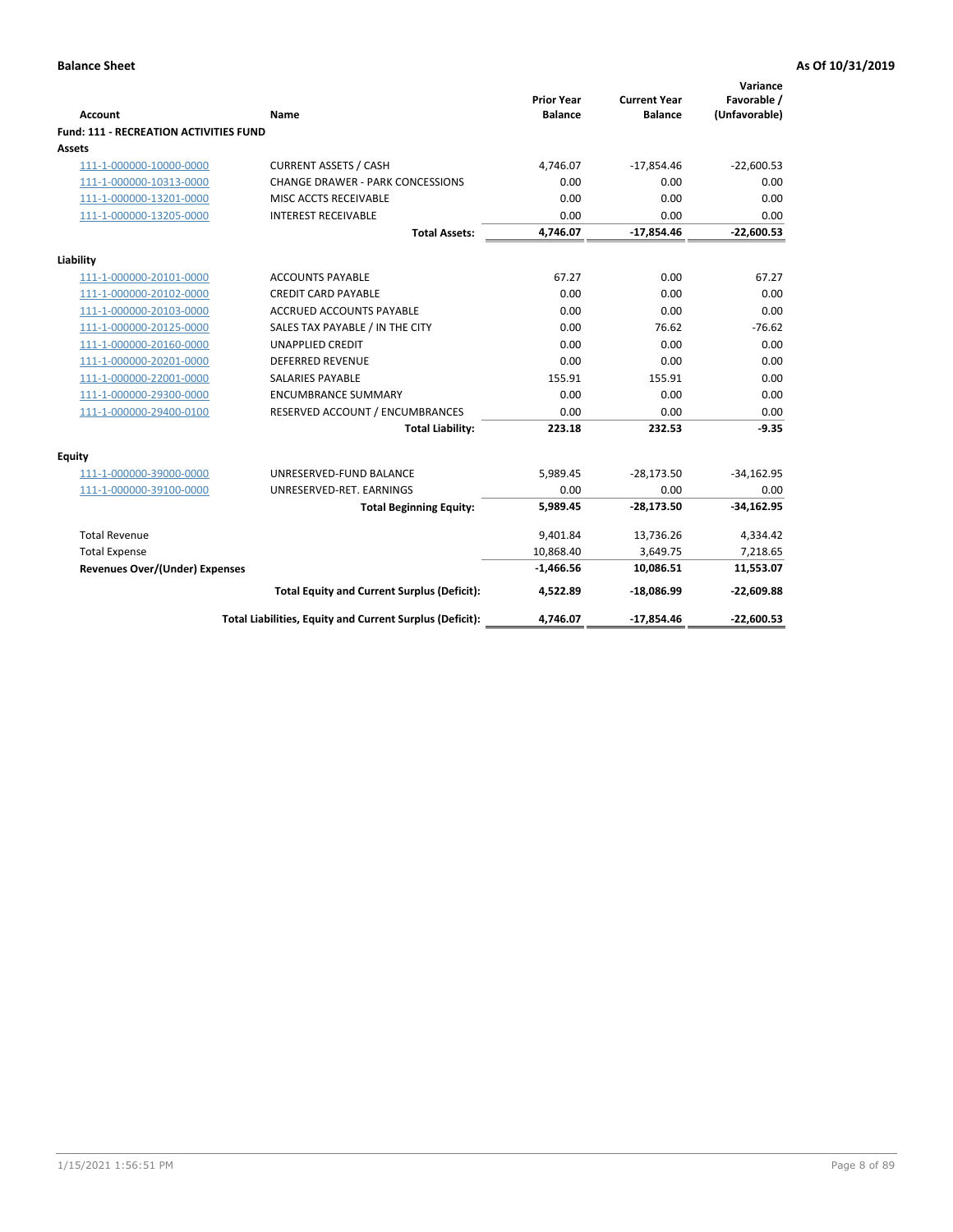|                                       |                                                          |                                     |                                       | Variance                     |
|---------------------------------------|----------------------------------------------------------|-------------------------------------|---------------------------------------|------------------------------|
| <b>Account</b>                        | Name                                                     | <b>Prior Year</b><br><b>Balance</b> | <b>Current Year</b><br><b>Balance</b> | Favorable /<br>(Unfavorable) |
| Fund: 112 - GUN RANGE FUND            |                                                          |                                     |                                       |                              |
| <b>Assets</b>                         |                                                          |                                     |                                       |                              |
| 112-1-000000-10000-0000               | <b>CURRENT ASSETS / CASH</b>                             | $-1,342.20$                         | 1,018.88                              | 2,361.08                     |
| 112-1-000000-13201-0000               | MISC ACCTS RECEIVABLE                                    | 0.00                                | 0.00                                  | 0.00                         |
|                                       | <b>Total Assets:</b>                                     | $-1,342.20$                         | 1,018.88                              | 2,361.08                     |
| Liability                             |                                                          |                                     |                                       |                              |
| 112-1-000000-20101-0000               | <b>ACCOUNTS PAYABLE</b>                                  | 0.00                                | 0.02                                  | $-0.02$                      |
| 112-1-000000-20103-0000               | <b>ACCRUED ACCOUNTS PAYABLE</b>                          | 0.00                                | 0.00                                  | 0.00                         |
| 112-1-000000-20160-0000               | <b>UNAPPLIED CREDIT</b>                                  | 0.00                                | 0.00                                  | 0.00                         |
| 112-1-000000-21001-0000               | <b>GENERAL FUND / GENERAL FUND</b>                       | 0.00                                | 0.00                                  | 0.00                         |
| 112-1-000000-29300-0000               | <b>ENCUMBRANCE SUMMARY</b>                               | 0.00                                | 0.00                                  | 0.00                         |
| 112-1-000000-29400-0100               | RESERVED ACCOUNT / ENCUMBRANCES                          | 0.00                                | 0.00                                  | 0.00                         |
|                                       | <b>Total Liability:</b>                                  | 0.00                                | 0.02                                  | $-0.02$                      |
| <b>Equity</b>                         |                                                          |                                     |                                       |                              |
| 112-1-000000-39000-0000               | UNRESERVED-FUND BALANCE                                  | $-1,342.20$                         | 908.04                                | 2,250.24                     |
| 112-1-000000-39100-0000               | UNRESERVED-RET. EARNINGS                                 | 0.00                                | 0.00                                  | 0.00                         |
|                                       | <b>Total Beginning Equity:</b>                           | $-1.342.20$                         | 908.04                                | 2,250.24                     |
| <b>Total Revenue</b>                  |                                                          | 0.00                                | 110.84                                | 110.84                       |
| <b>Total Expense</b>                  |                                                          | 0.00                                | 0.02                                  | $-0.02$                      |
| <b>Revenues Over/(Under) Expenses</b> |                                                          | 0.00                                | 110.82                                | 110.82                       |
|                                       | <b>Total Equity and Current Surplus (Deficit):</b>       | $-1,342.20$                         | 1,018.86                              | 2,361.06                     |
|                                       | Total Liabilities, Equity and Current Surplus (Deficit): | $-1,342.20$                         | 1,018.88                              | 2,361.08                     |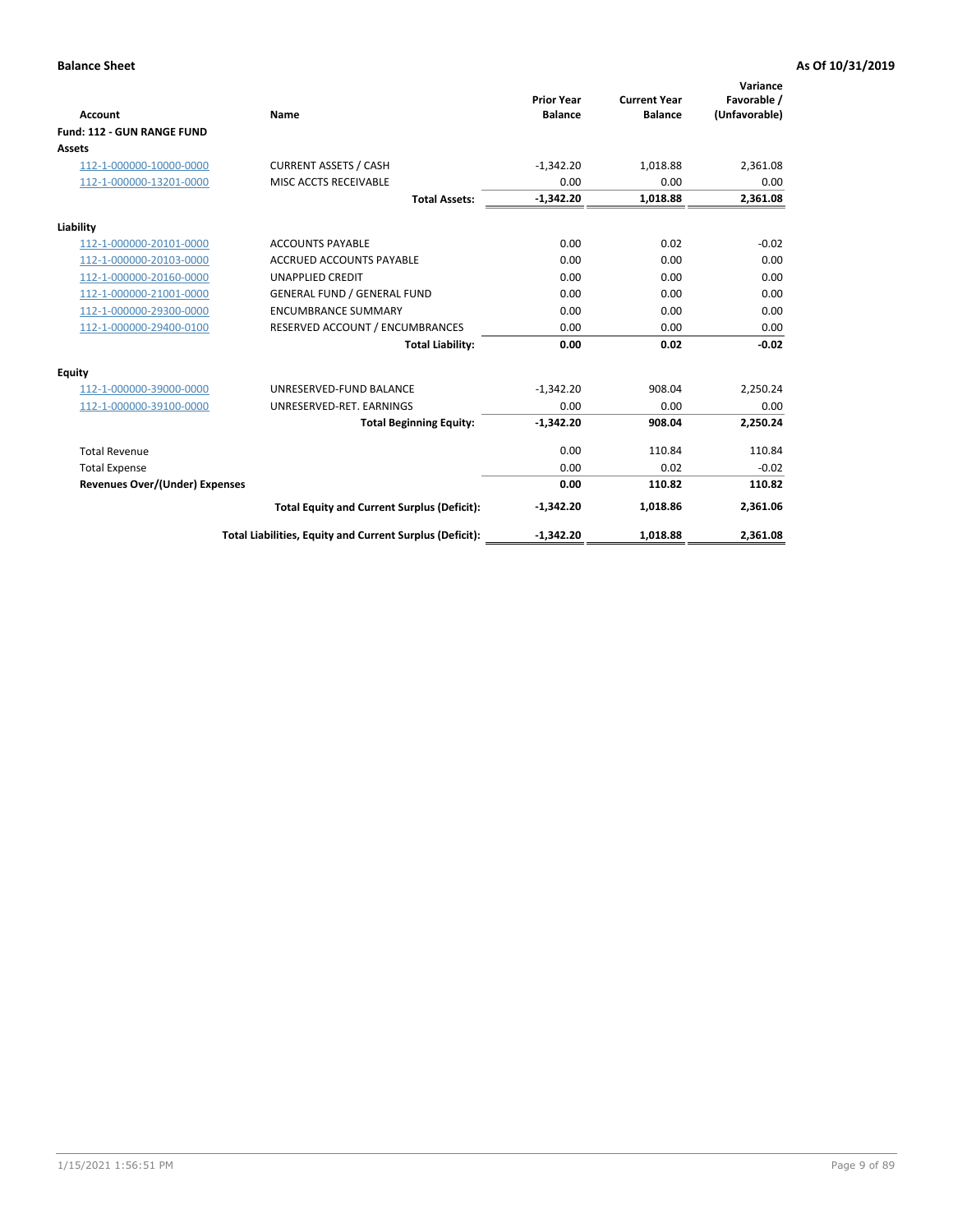| <b>Account</b>                               | Name                                                     | <b>Prior Year</b><br><b>Balance</b> | <b>Current Year</b><br><b>Balance</b> | Variance<br>Favorable /<br>(Unfavorable) |
|----------------------------------------------|----------------------------------------------------------|-------------------------------------|---------------------------------------|------------------------------------------|
| Fund: 113 - HOTEL / MOTEL OCCUPANCY TAX FUND |                                                          |                                     |                                       |                                          |
| Assets                                       |                                                          |                                     |                                       |                                          |
| 113-1-000000-10000-0000                      | <b>CURRENT ASSETS / CASH</b>                             | 458,583.71                          | 445,942.73                            | $-12,640.98$                             |
| 113-1-000000-13101-0000                      | TAX RECEIVABLE-CURRENT                                   | 0.00                                | 0.00                                  | 0.00                                     |
| 113-1-000000-13201-0000                      | MISC ACCTS RECEIVABLE                                    | 0.00                                | 0.00                                  | 0.00                                     |
| 113-1-000000-13202-0000                      | <b>EMPLOYEE ADVANCES</b>                                 | 0.00                                | 0.00                                  | 0.00                                     |
| 113-1-000000-13203-0000                      | NON-CURRENT ASSETS / PREPAYMENTS                         | 0.00                                | 0.00                                  | 0.00                                     |
| 113-1-000000-13205-0000                      | <b>INTEREST RECEIVABLE</b>                               | 0.00                                | 0.00                                  | 0.00                                     |
|                                              | <b>Total Assets:</b>                                     | 458,583.71                          | 445,942.73                            | $-12,640.98$                             |
|                                              |                                                          |                                     |                                       |                                          |
| Liability<br>113-1-000000-20101-0000         | <b>ACCOUNTS PAYABLE</b>                                  | 0.00                                | 11.34                                 | $-11.34$                                 |
| 113-1-000000-20102-0000                      | <b>CREDIT CARD PAYABLE</b>                               | 0.00                                | 0.00                                  | 0.00                                     |
| 113-1-000000-20103-0000                      | ACCRUED ACCOUNTS PAYABLE                                 | 0.00                                | 0.00                                  | 0.00                                     |
| 113-1-000000-20144-0000                      | SPECIAL EVENT DONATIONS                                  | $-1,046.65$                         | $-1,046.65$                           | 0.00                                     |
| 113-1-000000-22001-0000                      | <b>SALARIES PAYABLE</b>                                  | 1.702.66                            | 1,702.66                              | 0.00                                     |
| 113-1-000000-24001-0000                      | O/S CHECKS PAYABLE                                       | 0.00                                | 0.00                                  | 0.00                                     |
| 113-1-000000-29300-0000                      | <b>ENCUMBRANCE SUMMARY</b>                               | 0.00                                | 0.00                                  | 0.00                                     |
| 113-1-000000-29400-0100                      | RESERVED ACCOUNT / ENCUMBRANCES                          | 0.00                                | 0.00                                  | 0.00                                     |
|                                              | <b>Total Liability:</b>                                  | 656.01                              | 667.35                                | $-11.34$                                 |
|                                              |                                                          |                                     |                                       |                                          |
| Equity                                       |                                                          |                                     |                                       |                                          |
| 113-1-000000-39000-0000                      | UNRESERVED-FUND BALANCE                                  | 448,485.81                          | 464,662.03                            | 16,176.22                                |
|                                              | <b>Total Beginning Equity:</b>                           | 448,485.81                          | 464,662.03                            | 16,176.22                                |
| <b>Total Revenue</b>                         |                                                          | 46,917.10                           | 41,413.91                             | $-5,503.19$                              |
| <b>Total Expense</b>                         |                                                          | 37,475.21                           | 60,800.56                             | $-23,325.35$                             |
| Revenues Over/(Under) Expenses               |                                                          | 9,441.89                            | $-19,386.65$                          | $-28,828.54$                             |
|                                              | <b>Total Equity and Current Surplus (Deficit):</b>       | 457,927.70                          | 445,275.38                            | $-12,652.32$                             |
|                                              | Total Liabilities, Equity and Current Surplus (Deficit): | 458,583.71                          | 445,942.73                            | $-12,640.98$                             |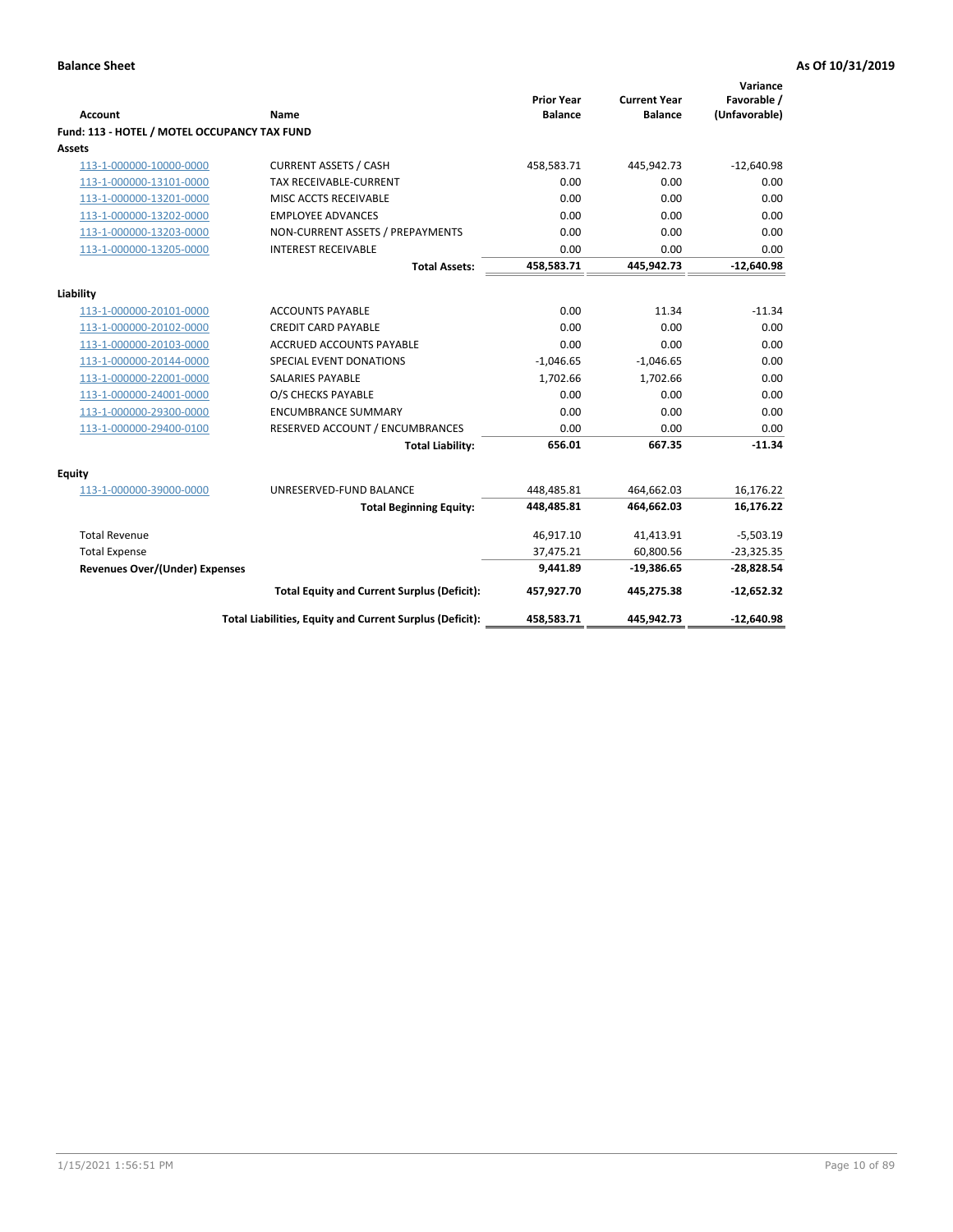|                                          |                                                          |                                     |                                       | Variance                     |
|------------------------------------------|----------------------------------------------------------|-------------------------------------|---------------------------------------|------------------------------|
| <b>Account</b>                           | Name                                                     | <b>Prior Year</b><br><b>Balance</b> | <b>Current Year</b><br><b>Balance</b> | Favorable /<br>(Unfavorable) |
| <b>Fund: 114 - VENUE MANAGEMENT FUND</b> |                                                          |                                     |                                       |                              |
| <b>Assets</b>                            |                                                          |                                     |                                       |                              |
| 114-1-000000-10000-0000                  | <b>CURRENT ASSETS / CASH</b>                             | $-118, 142.83$                      | $-189,542.61$                         | $-71,399.78$                 |
| 114-1-000000-10311-0000                  | CASH / PETTY CASH/CHANGE DRAWERS                         | 200.00                              | 200.00                                | 0.00                         |
| 114-1-000000-13201-0000                  | MISC ACCTS RECEIVABLE                                    | 0.00                                | 0.00                                  | 0.00                         |
| 114-1-000000-13203-0000                  | NON-CURRENT ASSETS / PREPAYMENTS                         | 0.00                                | 0.00                                  | 0.00                         |
| 114-1-000000-13205-0000                  | <b>INTEREST RECEIVABLE</b>                               | 0.00                                | 0.00                                  | 0.00                         |
|                                          | <b>Total Assets:</b>                                     | $-117,942.83$                       | $-189,342.61$                         | $-71,399.78$                 |
| Liability                                |                                                          |                                     |                                       |                              |
| 114-1-000000-20101-0000                  | <b>ACCOUNTS PAYABLE</b>                                  | 67.27                               | 4,330.00                              | $-4,262.73$                  |
| 114-1-000000-20102-0000                  | <b>CREDIT CARD PAYABLE</b>                               | 0.00                                | 0.00                                  | 0.00                         |
| 114-1-000000-20103-0000                  | <b>ACCRUED ACCOUNTS PAYABLE</b>                          | 0.00                                | 0.00                                  | 0.00                         |
| 114-1-000000-20125-0000                  | SALES TAX PAYABLE / IN THE CITY                          | 0.00                                | 4.95                                  | $-4.95$                      |
| 114-1-000000-20144-0000                  | SPECIAL EVENT DONATIONS                                  | $-10,650.70$                        | 12,627.39                             | $-23,278.09$                 |
| 114-1-000000-20150-0000                  | <b>TICKET SALE SHARING</b>                               | 11,000.00                           | $-16,355.00$                          | 27,355.00                    |
| 114-1-000000-20151-0000                  | <b>SOUND &amp; LIGHTING</b>                              | 0.00                                | 0.00                                  | 0.00                         |
| 114-1-000000-20160-0000                  | <b>UNAPPLIED CREDIT</b>                                  | 0.00                                | 0.00                                  | 0.00                         |
| 114-1-000000-20201-0000                  | <b>DEFERRED REVENUE</b>                                  | 0.00                                | 0.00                                  | 0.00                         |
| 114-1-000000-22001-0000                  | <b>SALARIES PAYABLE</b>                                  | 1,154.26                            | 1,154.26                              | 0.00                         |
| 114-1-000000-24010-0000                  | <b>CIVIC CENTER DEPOSITS</b>                             | 7,510.00                            | 6,050.00                              | 1,460.00                     |
| 114-1-000000-24012-0000                  | <b>AUDITORIUM DEPOSITS</b>                               | 10,125.00                           | 13,337.50                             | $-3,212.50$                  |
| 114-1-000000-29300-0000                  | <b>ENCUMBRANCE SUMMARY</b>                               | 0.00                                | 0.00                                  | 0.00                         |
| 114-1-000000-29400-0000                  | RESERVED ACCOUNT / ENCUMBRANCES                          | 0.00                                | 0.00                                  | 0.00                         |
|                                          | <b>Total Liability:</b>                                  | 19,205.83                           | 21,149.10                             | $-1,943.27$                  |
| <b>Equity</b>                            |                                                          |                                     |                                       |                              |
| 114-1-000000-39000-0000                  | UNRESERVED-FUND BALANCE                                  | $-110,063.43$                       | $-192,604.81$                         | $-82,541.38$                 |
|                                          | <b>Total Beginning Equity:</b>                           | $-110,063.43$                       | $-192,604.81$                         | $-82,541.38$                 |
| <b>Total Revenue</b>                     |                                                          | 8,470.00                            | 17,359.38                             | 8,889.38                     |
| <b>Total Expense</b>                     |                                                          | 35,555.23                           | 35,246.28                             | 308.95                       |
| <b>Revenues Over/(Under) Expenses</b>    |                                                          | $-27,085.23$                        | -17,886.90                            | 9,198.33                     |
|                                          | <b>Total Equity and Current Surplus (Deficit):</b>       | $-137,148.66$                       | $-210,491.71$                         | $-73,343.05$                 |
|                                          | Total Liabilities, Equity and Current Surplus (Deficit): | $-117,942.83$                       | $-189,342.61$                         | -71,399.78                   |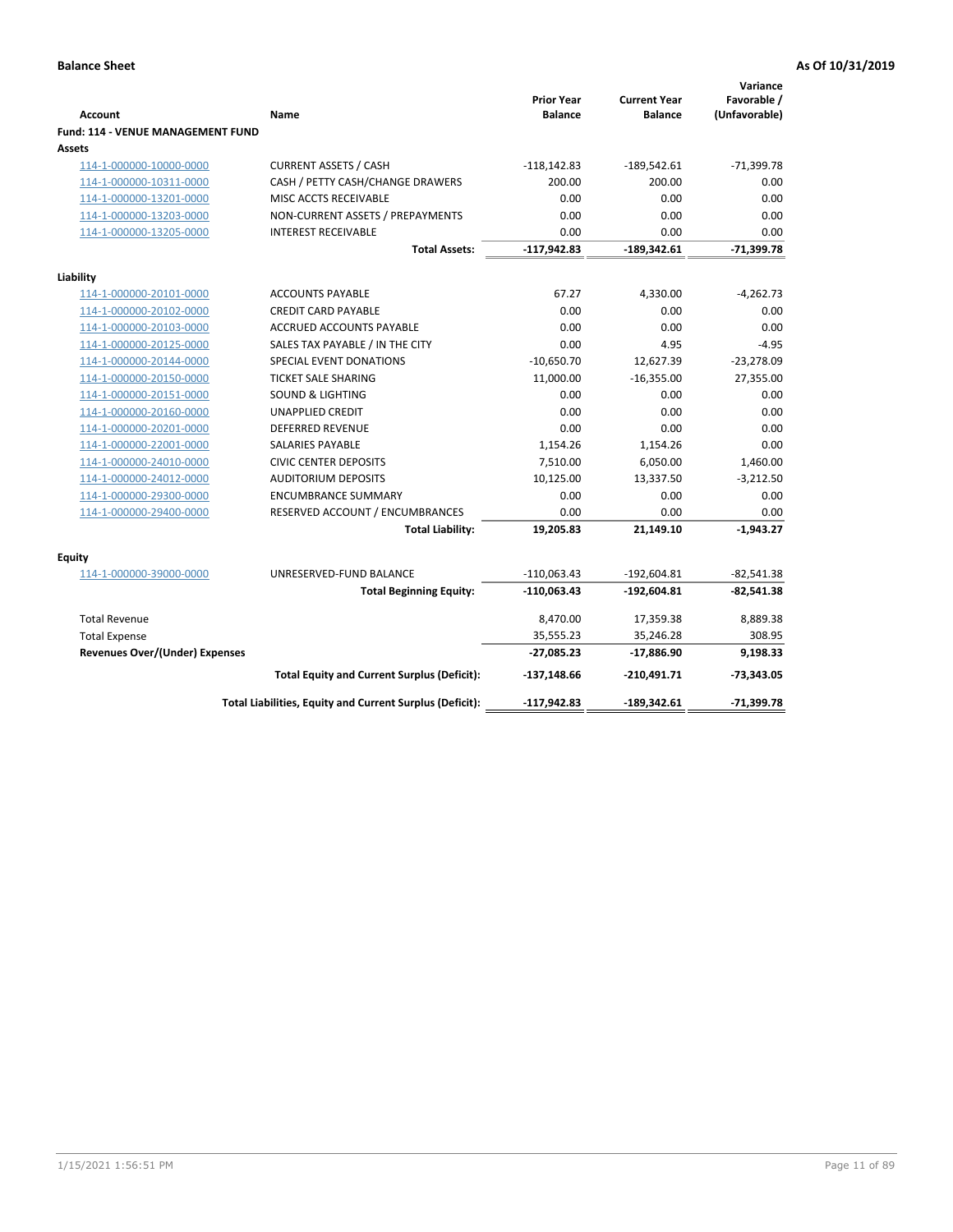| <b>Account</b>                        | <b>Name</b>                                              | <b>Prior Year</b><br><b>Balance</b> | <b>Current Year</b><br><b>Balance</b> | Variance<br>Favorable /<br>(Unfavorable) |
|---------------------------------------|----------------------------------------------------------|-------------------------------------|---------------------------------------|------------------------------------------|
| Fund: 115 - TIRZ FUND                 |                                                          |                                     |                                       |                                          |
| <b>Assets</b>                         |                                                          |                                     |                                       |                                          |
| 115-1-000000-10000-0000               | <b>CURRENT ASSETS / CASH</b>                             | 0.00                                | 0.00                                  | 0.00                                     |
| 115-1-000000-13101-0000               | <b>TAX RECEIVABLE-CURRENT</b>                            | 0.00                                | 0.00                                  | 0.00                                     |
| 115-1-000000-13102-0000               | <b>TAXES REC-DELINQUENT</b>                              | 0.00                                | 0.00                                  | 0.00                                     |
| 115-1-000000-13103-0000               | ALLOW FOR UNCOLLECT TAXES                                | 0.00                                | 0.00                                  | 0.00                                     |
| 115-1-000000-13201-0000               | MISC ACCTS RECEIVABLE                                    | 0.00                                | 0.00                                  | 0.00                                     |
| 115-1-000000-13205-0000               | <b>INTEREST RECEIVABLE</b>                               | 0.00                                | 0.00                                  | 0.00                                     |
|                                       | <b>Total Assets:</b>                                     | 0.00                                | 0.00                                  | 0.00                                     |
| Liability                             |                                                          |                                     |                                       |                                          |
| 115-1-000000-20101-0000               | <b>ACCOUNTS PAYABLE</b>                                  | 0.00                                | 0.00                                  | 0.00                                     |
| 115-1-000000-20103-0000               | <b>ACCRUED ACCOUNTS PAYABLE</b>                          | 0.00                                | 0.00                                  | 0.00                                     |
| 115-1-000000-20203-0000               | <b>DEFERRED TAX REVENUE</b>                              | 0.00                                | 0.00                                  | 0.00                                     |
| 115-1-000000-29300-0000               | <b>ENCUMBRANCE SUMMARY</b>                               | 0.00                                | 0.00                                  | 0.00                                     |
| 115-1-000000-29400-0100               | RESERVED ACCOUNT / ENCUMBRANCES                          | 0.00                                | 0.00                                  | 0.00                                     |
|                                       | <b>Total Liability:</b>                                  | 0.00                                | 0.00                                  | 0.00                                     |
| Equity                                |                                                          |                                     |                                       |                                          |
| 115-1-000000-39000-0000               | UNRESERVED-FUND BALANCE                                  | 0.00                                | 0.00                                  | 0.00                                     |
| 115-1-000000-39100-0000               | UNRESERVED-RET. EARNINGS                                 | 0.00                                | 0.00                                  | 0.00                                     |
|                                       | <b>Total Beginning Equity:</b>                           | 0.00                                | 0.00                                  | 0.00                                     |
| <b>Total Revenue</b>                  |                                                          | 0.00                                | 0.00                                  | 0.00                                     |
| <b>Total Expense</b>                  |                                                          | 0.00                                | 0.00                                  | 0.00                                     |
| <b>Revenues Over/(Under) Expenses</b> |                                                          | 0.00                                | 0.00                                  | 0.00                                     |
|                                       | <b>Total Equity and Current Surplus (Deficit):</b>       | 0.00                                | 0.00                                  | 0.00                                     |
|                                       | Total Liabilities, Equity and Current Surplus (Deficit): | 0.00                                | 0.00                                  | 0.00                                     |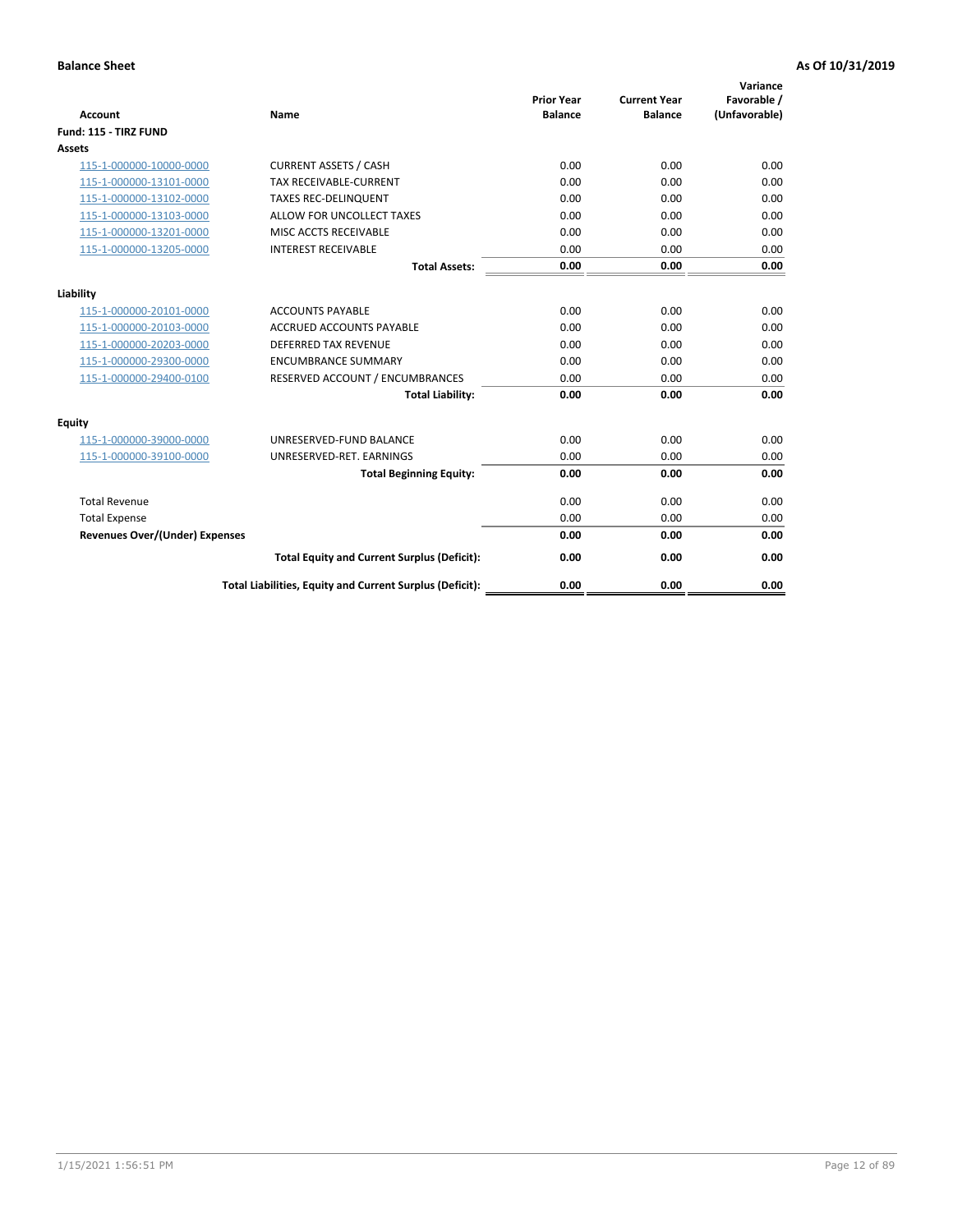| <b>Account</b>                        | Name                                                     | <b>Prior Year</b><br><b>Balance</b> | <b>Current Year</b><br><b>Balance</b> | Variance<br>Favorable /<br>(Unfavorable) |
|---------------------------------------|----------------------------------------------------------|-------------------------------------|---------------------------------------|------------------------------------------|
| Fund: 116 - ROADWAY IMPACT FEE 1      |                                                          |                                     |                                       |                                          |
| <b>Assets</b>                         |                                                          |                                     |                                       |                                          |
| 116-1-000000-10000-0000               | <b>CURRENT ASSETS / CASH</b>                             | 0.00                                | 0.00                                  | 0.00                                     |
| 116-1-000000-13201-0000               | MISC ACCTS RECEIVABLE                                    | 0.00                                | 0.00                                  | 0.00                                     |
| 116-1-000000-13205-0000               | <b>INTEREST RECEIVABLE</b>                               | 0.00                                | 0.00                                  | 0.00                                     |
|                                       | <b>Total Assets:</b>                                     | 0.00                                | 0.00                                  | 0.00                                     |
| Liability                             |                                                          |                                     |                                       |                                          |
| 116-1-000000-20101-0000               | <b>ACCOUNTS PAYABLE</b>                                  | 0.00                                | 0.00                                  | 0.00                                     |
| 116-1-000000-20103-0000               | <b>ACCRUED ACCOUNTS PAYABLE</b>                          | 0.00                                | 0.00                                  | 0.00                                     |
|                                       | <b>Total Liability:</b>                                  | 0.00                                | 0.00                                  | 0.00                                     |
| Equity                                |                                                          |                                     |                                       |                                          |
| 116-1-000000-39000-0000               | UNRESERVED-FUND BALANCE                                  | 0.00                                | 0.00                                  | 0.00                                     |
| 116-1-000000-39100-0000               | UNRESERVED-RET. EARNINGS                                 | 0.00                                | 0.00                                  | 0.00                                     |
|                                       | <b>Total Beginning Equity:</b>                           | 0.00                                | 0.00                                  | 0.00                                     |
| <b>Total Revenue</b>                  |                                                          | 0.00                                | 0.00                                  | 0.00                                     |
| <b>Total Expense</b>                  |                                                          | 0.00                                | 0.00                                  | 0.00                                     |
| <b>Revenues Over/(Under) Expenses</b> |                                                          | 0.00                                | 0.00                                  | 0.00                                     |
|                                       | <b>Total Equity and Current Surplus (Deficit):</b>       | 0.00                                | 0.00                                  | 0.00                                     |
|                                       | Total Liabilities, Equity and Current Surplus (Deficit): | 0.00                                | 0.00                                  | 0.00                                     |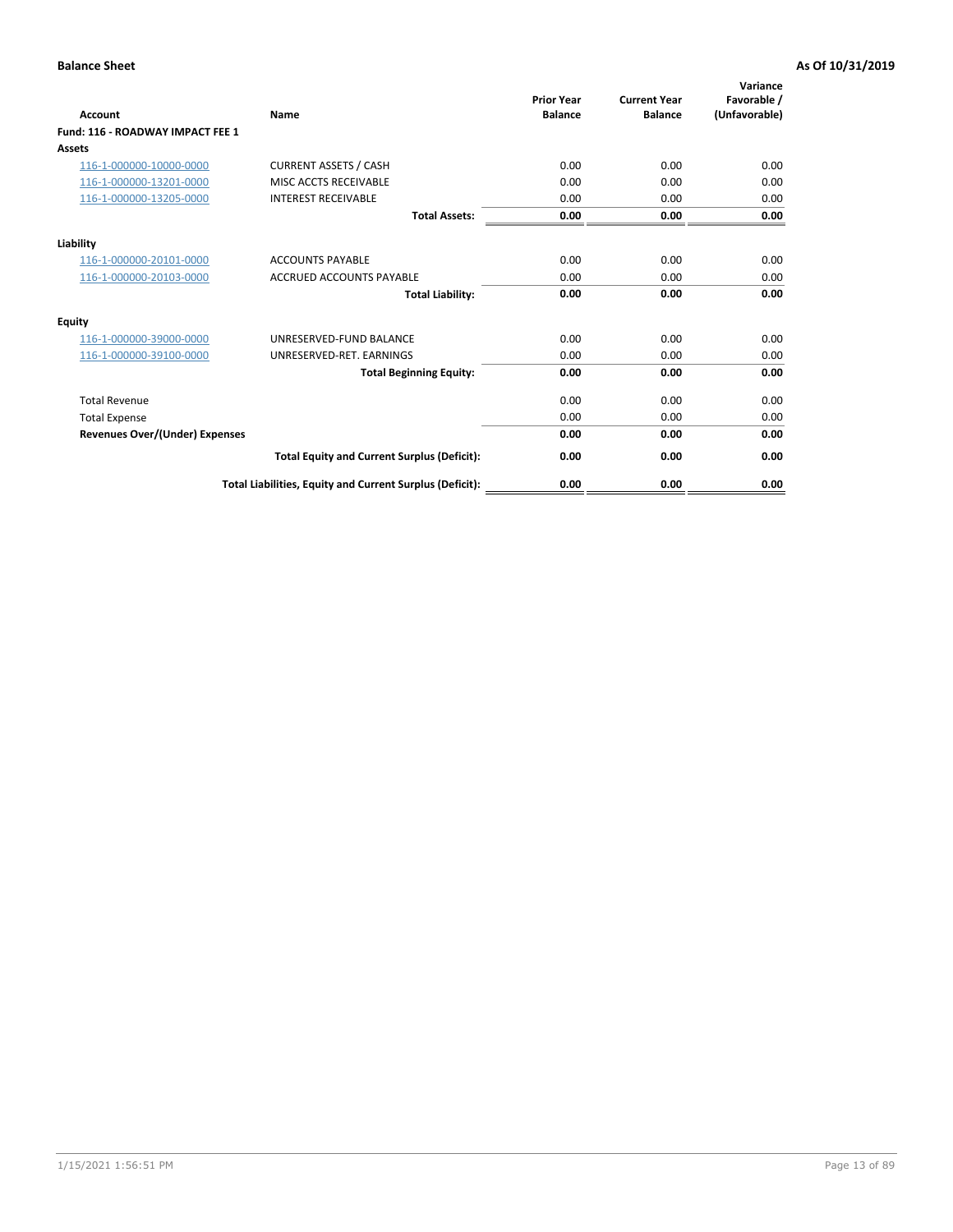| <b>Account</b>                        | Name                                                     | <b>Prior Year</b><br><b>Balance</b> | <b>Current Year</b><br><b>Balance</b> | Variance<br>Favorable /<br>(Unfavorable) |
|---------------------------------------|----------------------------------------------------------|-------------------------------------|---------------------------------------|------------------------------------------|
| Fund: 117 - ROADWAY IMPACT FEE 2      |                                                          |                                     |                                       |                                          |
| Assets                                |                                                          |                                     |                                       |                                          |
| 117-1-000000-10000-0000               | <b>CURRENT ASSETS / CASH</b>                             | 0.00                                | 0.00                                  | 0.00                                     |
| 117-1-000000-13201-0000               | MISC ACCTS RECEIVABLE                                    | 0.00                                | 0.00                                  | 0.00                                     |
| 117-1-000000-13205-0000               | <b>INTEREST RECEIVABLE</b>                               | 0.00                                | 0.00                                  | 0.00                                     |
|                                       | <b>Total Assets:</b>                                     | 0.00                                | 0.00                                  | 0.00                                     |
| Liability                             |                                                          |                                     |                                       |                                          |
| 117-1-000000-20101-0000               | <b>ACCOUNTS PAYABLE</b>                                  | 0.00                                | 0.00                                  | 0.00                                     |
| 117-1-000000-20103-0000               | <b>ACCRUED ACCOUNTS PAYABLE</b>                          | 0.00                                | 0.00                                  | 0.00                                     |
|                                       | <b>Total Liability:</b>                                  | 0.00                                | 0.00                                  | 0.00                                     |
| Equity                                |                                                          |                                     |                                       |                                          |
| 117-1-000000-39000-0000               | UNRESERVED-FUND BALANCE                                  | 0.00                                | 0.00                                  | 0.00                                     |
| 117-1-000000-39100-0000               | UNRESERVED-RET, EARNINGS                                 | 0.00                                | 0.00                                  | 0.00                                     |
|                                       | <b>Total Beginning Equity:</b>                           | 0.00                                | 0.00                                  | 0.00                                     |
| <b>Total Revenue</b>                  |                                                          | 0.00                                | 0.00                                  | 0.00                                     |
| <b>Total Expense</b>                  |                                                          | 0.00                                | 0.00                                  | 0.00                                     |
| <b>Revenues Over/(Under) Expenses</b> |                                                          | 0.00                                | 0.00                                  | 0.00                                     |
|                                       | <b>Total Equity and Current Surplus (Deficit):</b>       | 0.00                                | 0.00                                  | 0.00                                     |
|                                       | Total Liabilities, Equity and Current Surplus (Deficit): | 0.00                                | 0.00                                  | 0.00                                     |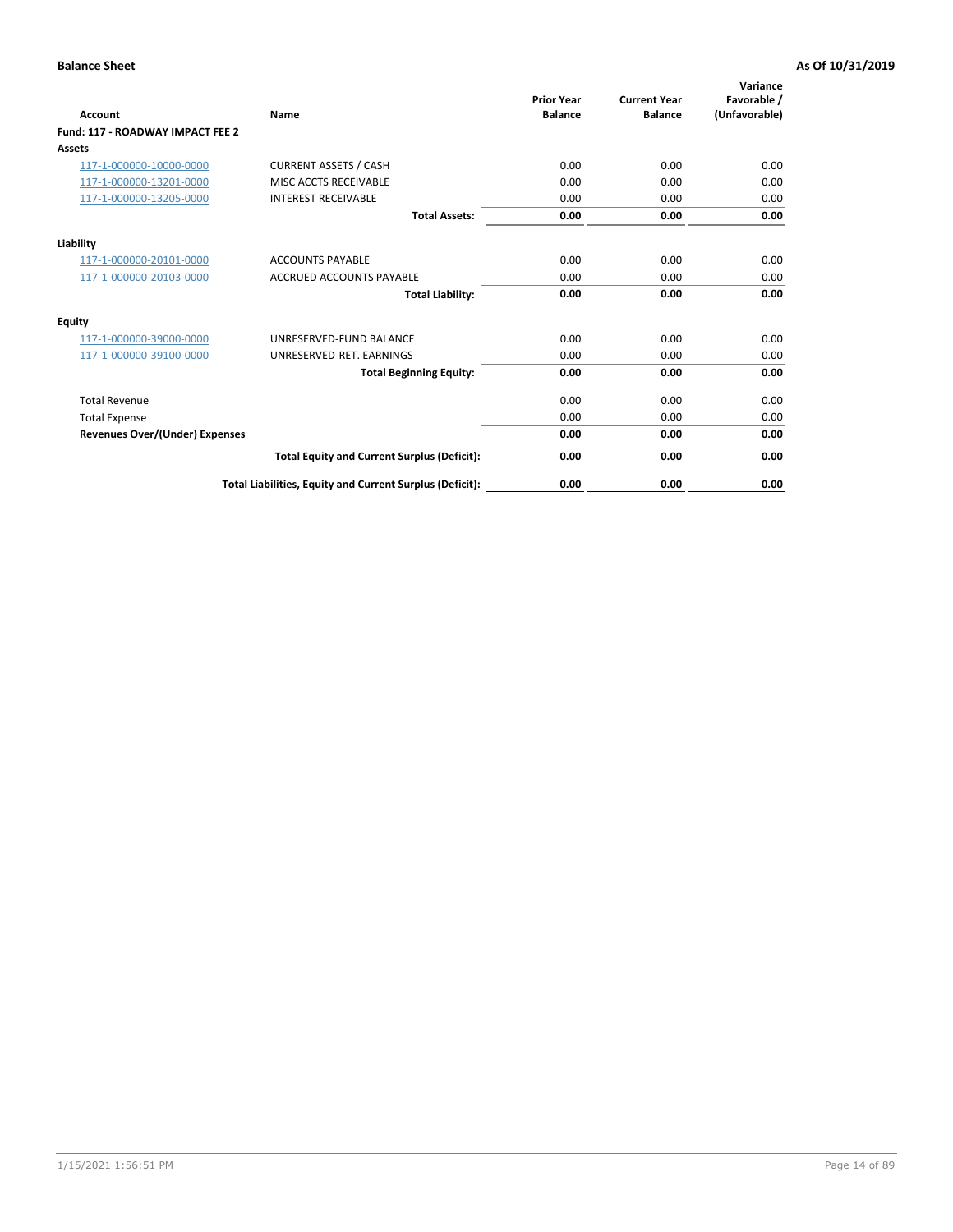| <b>Account</b>                        | Name                                                     | <b>Prior Year</b><br><b>Balance</b> | <b>Current Year</b><br><b>Balance</b> | Variance<br>Favorable /<br>(Unfavorable) |
|---------------------------------------|----------------------------------------------------------|-------------------------------------|---------------------------------------|------------------------------------------|
| Fund: 118 - ROADWAY IMPACT FEE 3      |                                                          |                                     |                                       |                                          |
| <b>Assets</b>                         |                                                          |                                     |                                       |                                          |
| 118-1-000000-10000-0000               | <b>CURRENT ASSETS / CASH</b>                             | 0.00                                | 0.00                                  | 0.00                                     |
| 118-1-000000-13201-0000               | MISC ACCTS RECEIVABLE                                    | 0.00                                | 0.00                                  | 0.00                                     |
| 118-1-000000-13205-0000               | <b>INTEREST RECEIVABLE</b>                               | 0.00                                | 0.00                                  | 0.00                                     |
|                                       | <b>Total Assets:</b>                                     | 0.00                                | 0.00                                  | 0.00                                     |
| Liability                             |                                                          |                                     |                                       |                                          |
| 118-1-000000-20101-0000               | <b>ACCOUNTS PAYABLE</b>                                  | 0.00                                | 0.00                                  | 0.00                                     |
| 118-1-000000-20103-0000               | <b>ACCRUED ACCOUNTS PAYABLE</b>                          | 0.00                                | 0.00                                  | 0.00                                     |
|                                       | <b>Total Liability:</b>                                  | 0.00                                | 0.00                                  | 0.00                                     |
| Equity                                |                                                          |                                     |                                       |                                          |
| 118-1-000000-39000-0000               | UNRESERVED-FUND BALANCE                                  | 0.00                                | 0.00                                  | 0.00                                     |
| 118-1-000000-39100-0000               | UNRESERVED-RET. EARNINGS                                 | 0.00                                | 0.00                                  | 0.00                                     |
|                                       | <b>Total Beginning Equity:</b>                           | 0.00                                | 0.00                                  | 0.00                                     |
| <b>Total Revenue</b>                  |                                                          | 0.00                                | 0.00                                  | 0.00                                     |
| <b>Total Expense</b>                  |                                                          | 0.00                                | 0.00                                  | 0.00                                     |
| <b>Revenues Over/(Under) Expenses</b> |                                                          | 0.00                                | 0.00                                  | 0.00                                     |
|                                       | <b>Total Equity and Current Surplus (Deficit):</b>       | 0.00                                | 0.00                                  | 0.00                                     |
|                                       | Total Liabilities, Equity and Current Surplus (Deficit): | 0.00                                | 0.00                                  | 0.00                                     |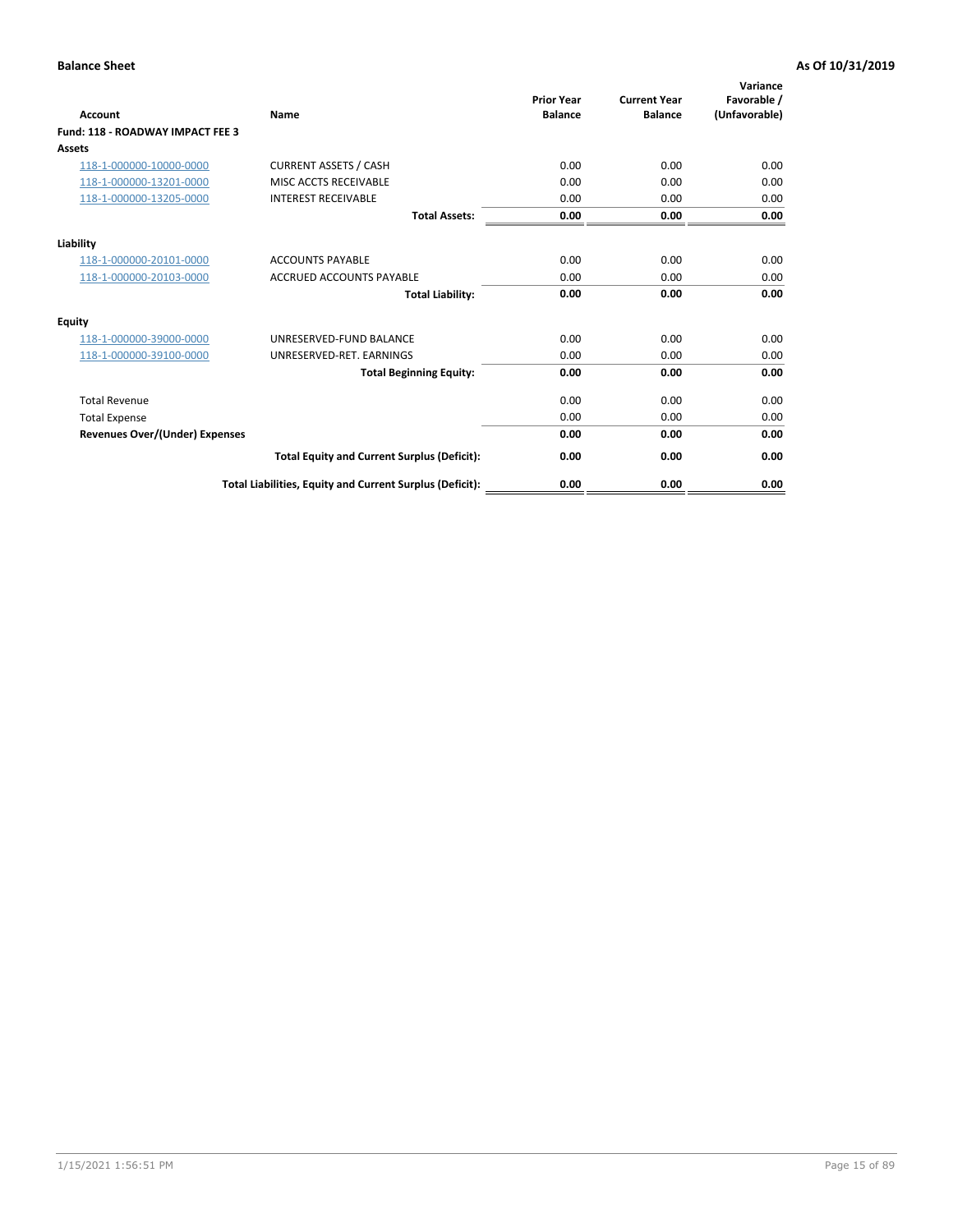| <b>Account</b>                        | Name                                                     | <b>Prior Year</b><br><b>Balance</b> | <b>Current Year</b><br><b>Balance</b> | Variance<br>Favorable /<br>(Unfavorable) |
|---------------------------------------|----------------------------------------------------------|-------------------------------------|---------------------------------------|------------------------------------------|
| Fund: 119 - ROADWAY IMPACT FEE 4      |                                                          |                                     |                                       |                                          |
| Assets                                |                                                          |                                     |                                       |                                          |
| 119-1-000000-10000-0000               | <b>CURRENT ASSETS / CASH</b>                             | 0.00                                | 0.00                                  | 0.00                                     |
| 119-1-000000-13201-0000               | MISC ACCTS RECEIVABLE                                    | 0.00                                | 0.00                                  | 0.00                                     |
| 119-1-000000-13205-0000               | <b>INTEREST RECEIVABLE</b>                               | 0.00                                | 0.00                                  | 0.00                                     |
|                                       | <b>Total Assets:</b>                                     | 0.00                                | 0.00                                  | 0.00                                     |
| Liability                             |                                                          |                                     |                                       |                                          |
| 119-1-000000-20101-0000               | <b>ACCOUNTS PAYABLE</b>                                  | 0.00                                | 0.00                                  | 0.00                                     |
| 119-1-000000-20103-0000               | <b>ACCRUED ACCOUNTS PAYABLE</b>                          | 0.00                                | 0.00                                  | 0.00                                     |
|                                       | <b>Total Liability:</b>                                  | 0.00                                | 0.00                                  | 0.00                                     |
| Equity                                |                                                          |                                     |                                       |                                          |
| 119-1-000000-39000-0000               | UNRESERVED-FUND BALANCE                                  | 0.00                                | 0.00                                  | 0.00                                     |
| 119-1-000000-39100-0000               | UNRESERVED-RET. EARNINGS                                 | 0.00                                | 0.00                                  | 0.00                                     |
|                                       | <b>Total Beginning Equity:</b>                           | 0.00                                | 0.00                                  | 0.00                                     |
| <b>Total Revenue</b>                  |                                                          | 0.00                                | 0.00                                  | 0.00                                     |
| <b>Total Expense</b>                  |                                                          | 0.00                                | 0.00                                  | 0.00                                     |
| <b>Revenues Over/(Under) Expenses</b> |                                                          | 0.00                                | 0.00                                  | 0.00                                     |
|                                       | <b>Total Equity and Current Surplus (Deficit):</b>       | 0.00                                | 0.00                                  | 0.00                                     |
|                                       | Total Liabilities, Equity and Current Surplus (Deficit): | 0.00                                | 0.00                                  | 0.00                                     |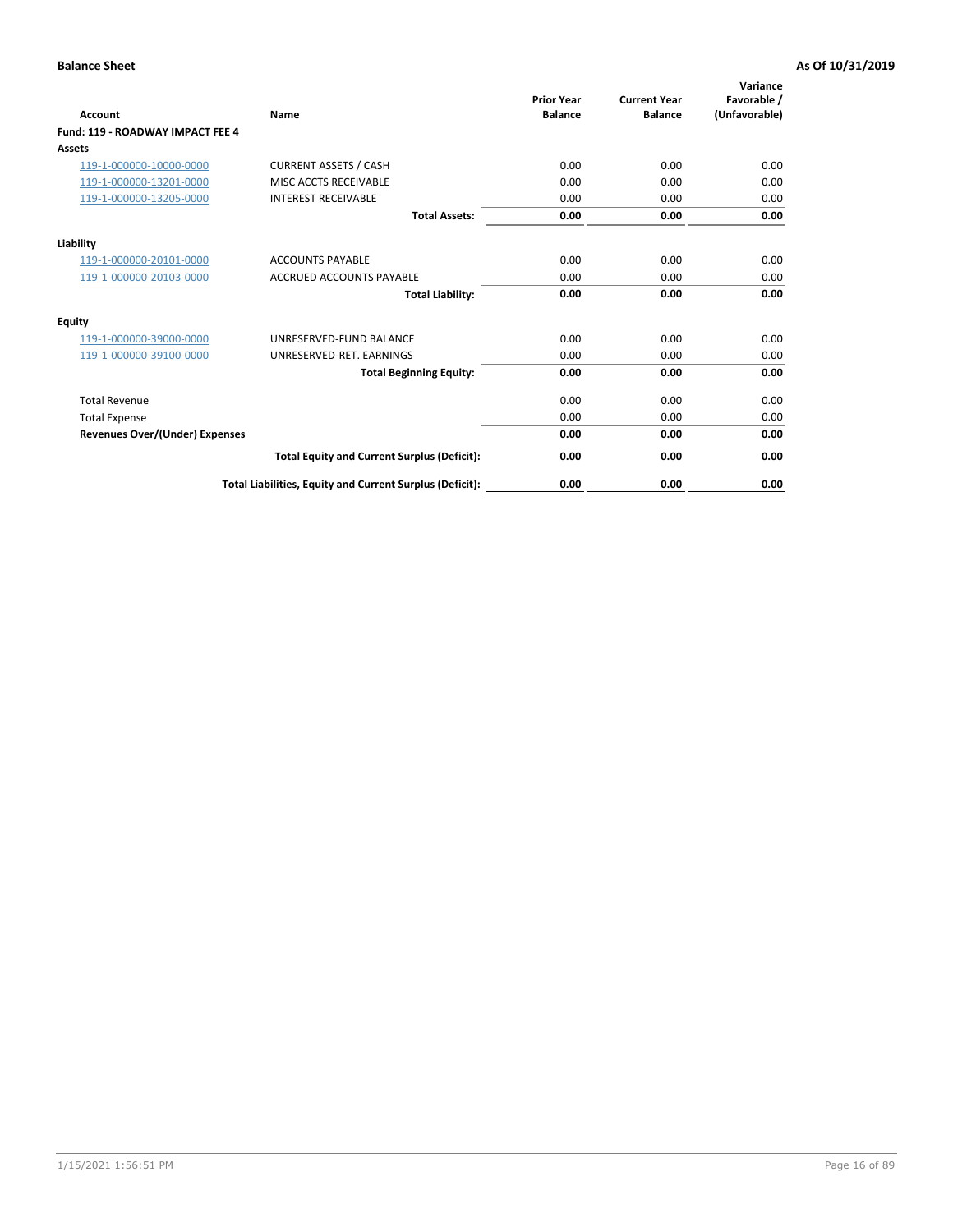|                                                   |                                                          | <b>Prior Year</b> | <b>Current Year</b> | Variance<br>Favorable / |
|---------------------------------------------------|----------------------------------------------------------|-------------------|---------------------|-------------------------|
| <b>Account</b>                                    | <b>Name</b>                                              | <b>Balance</b>    | <b>Balance</b>      | (Unfavorable)           |
| Fund: 120 - BROWNSFIELD HAZARDOUS WASTE EPA GRANT |                                                          |                   |                     |                         |
| <b>Assets</b>                                     |                                                          |                   |                     |                         |
| 120-1-000000-10000-0000                           | <b>CURRENT ASSETS / CASH</b>                             | 0.00              | 0.00                | 0.00                    |
| 120-1-000000-13201-0000                           | MISC ACCTS RECEIVABLE                                    | 0.00              | 0.00                | 0.00                    |
|                                                   | <b>Total Assets:</b>                                     | 0.00              | 0.00                | 0.00                    |
| Liability                                         |                                                          |                   |                     |                         |
| 120-1-000000-20101-0000                           | <b>ACCOUNTS PAYABLE</b>                                  | 0.00              | 0.00                | 0.00                    |
| 120-1-000000-20102-0000                           | <b>CREDIT CARD PAYABLE</b>                               | 0.00              | 0.00                | 0.00                    |
| 120-1-000000-20902-0000                           | <b>DEFERRED GRANT REVENUE</b>                            | 0.00              | 0.00                | 0.00                    |
| 120-1-000000-29300-0000                           | <b>ENCUMBRANCE SUMMARY</b>                               | 0.00              | 0.00                | 0.00                    |
| 120-1-000000-29400-0000                           | RESERVED ACCOUNT / ENCUMBRANCES                          | 0.00              | 0.00                | 0.00                    |
|                                                   | <b>Total Liability:</b>                                  | 0.00              | 0.00                | 0.00                    |
| Equity                                            |                                                          |                   |                     |                         |
| 120-1-000000-39000-0000                           | UNRESERVED-FUND BALANCE                                  | 0.00              | 0.00                | 0.00                    |
|                                                   | <b>Total Beginning Equity:</b>                           | 0.00              | 0.00                | 0.00                    |
| <b>Total Revenue</b>                              |                                                          | 0.00              | 0.00                | 0.00                    |
| <b>Total Expense</b>                              |                                                          | 0.00              | 0.00                | 0.00                    |
| <b>Revenues Over/(Under) Expenses</b>             |                                                          | 0.00              | 0.00                | 0.00                    |
|                                                   | <b>Total Equity and Current Surplus (Deficit):</b>       | 0.00              | 0.00                | 0.00                    |
|                                                   | Total Liabilities, Equity and Current Surplus (Deficit): | 0.00              | 0.00                | 0.00                    |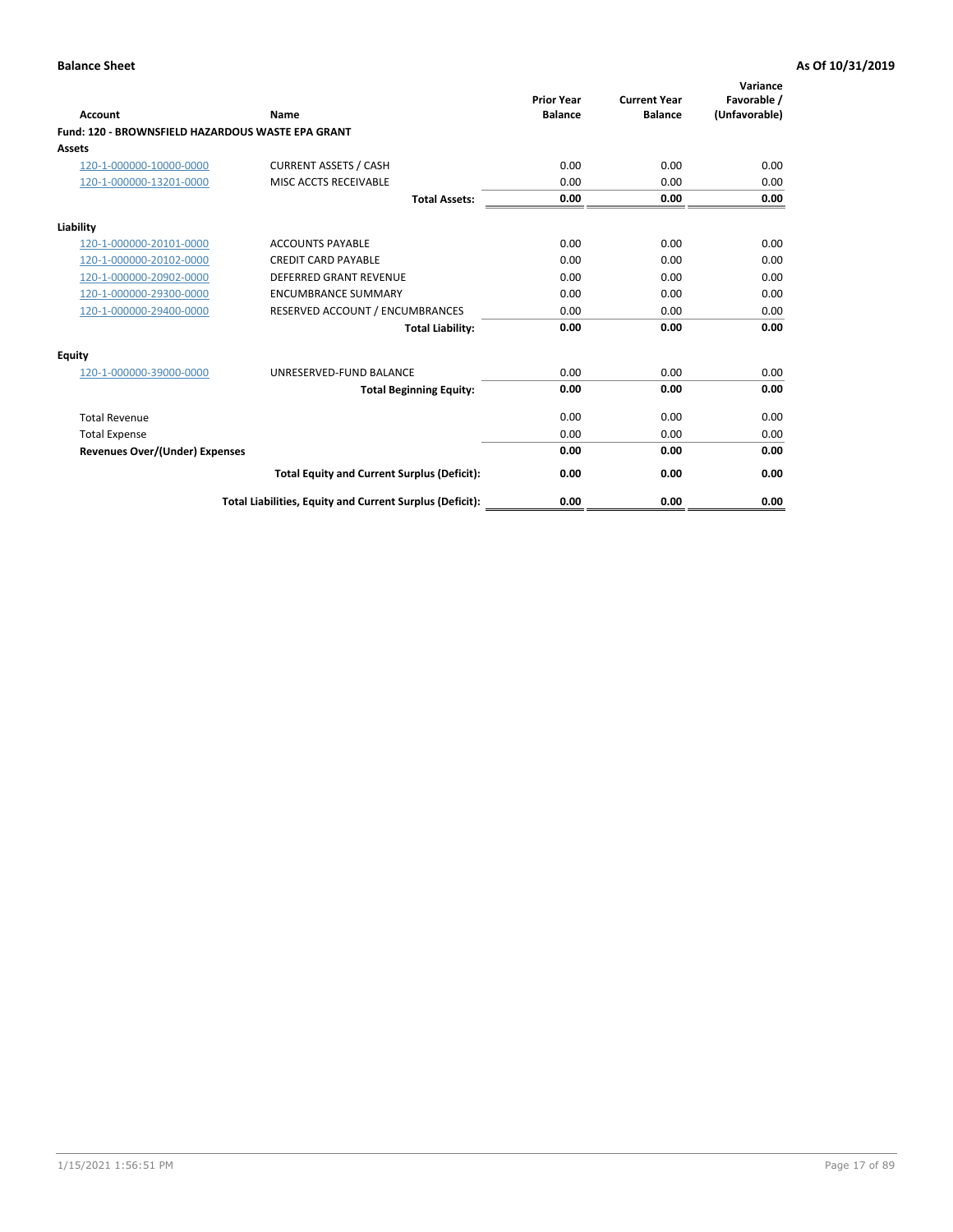| Account                                     | Name                                                     | <b>Prior Year</b><br><b>Balance</b> | <b>Current Year</b><br><b>Balance</b> | Variance<br>Favorable /<br>(Unfavorable) |
|---------------------------------------------|----------------------------------------------------------|-------------------------------------|---------------------------------------|------------------------------------------|
| Fund: 121 - BROWNSFIELD PETROLEUM EPA GRANT |                                                          |                                     |                                       |                                          |
| <b>Assets</b>                               |                                                          |                                     |                                       |                                          |
| 121-1-000000-10000-0000                     | <b>CURRENT ASSETS / CASH</b>                             | 0.00                                | 0.00                                  | 0.00                                     |
| 121-1-000000-13201-0000                     | MISC ACCTS RECEIVABLE                                    | 0.00                                | 0.00                                  | 0.00                                     |
|                                             | <b>Total Assets:</b>                                     | 0.00                                | 0.00                                  | 0.00                                     |
| Liability                                   |                                                          |                                     |                                       |                                          |
| 121-1-000000-20101-0000                     | <b>ACCOUNTS PAYABLE</b>                                  | 0.00                                | 0.00                                  | 0.00                                     |
| 121-1-000000-20102-0000                     | <b>CREDIT CARD PAYABLE</b>                               | 0.00                                | 0.00                                  | 0.00                                     |
| 121-1-000000-20103-0000                     | <b>ACCRUED ACCOUNTS PAYABLE</b>                          | 0.00                                | 0.00                                  | 0.00                                     |
| 121-1-000000-20902-0000                     | <b>DEFERRED GRANT REVENUE</b>                            | 0.00                                | 0.00                                  | 0.00                                     |
| 121-1-000000-29300-0000                     | <b>ENCUMBRANCE SUMMARY</b>                               | 0.00                                | 0.00                                  | 0.00                                     |
| 121-1-000000-29400-0000                     | RESERVED ACCOUNT / ENCUMBRANCES                          | 0.00                                | 0.00                                  | 0.00                                     |
|                                             | <b>Total Liability:</b>                                  | 0.00                                | 0.00                                  | 0.00                                     |
| <b>Equity</b>                               |                                                          |                                     |                                       |                                          |
| 121-1-000000-39000-0000                     | UNRESERVED-FUND BALANCE                                  | 0.00                                | 0.00                                  | 0.00                                     |
|                                             | <b>Total Beginning Equity:</b>                           | 0.00                                | 0.00                                  | 0.00                                     |
| <b>Total Revenue</b>                        |                                                          | 0.00                                | 0.00                                  | 0.00                                     |
| <b>Total Expense</b>                        |                                                          | 0.00                                | 0.00                                  | 0.00                                     |
| <b>Revenues Over/(Under) Expenses</b>       |                                                          | 0.00                                | 0.00                                  | 0.00                                     |
|                                             | <b>Total Equity and Current Surplus (Deficit):</b>       | 0.00                                | 0.00                                  | 0.00                                     |
|                                             | Total Liabilities, Equity and Current Surplus (Deficit): | 0.00                                | 0.00                                  | 0.00                                     |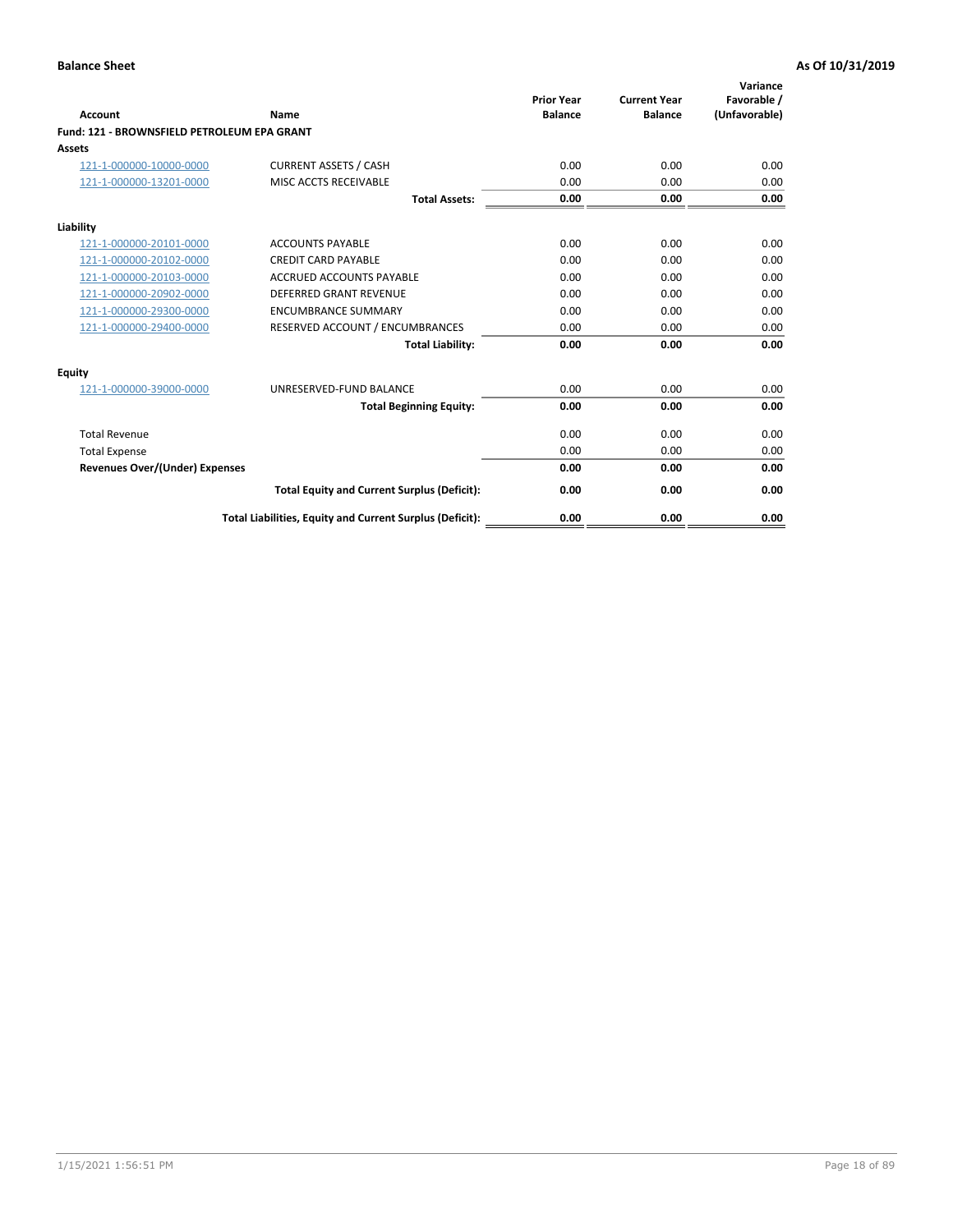| <b>Account</b>                                     | Name                                                     | <b>Prior Year</b><br><b>Balance</b> | <b>Current Year</b><br><b>Balance</b> | Variance<br>Favorable /<br>(Unfavorable) |
|----------------------------------------------------|----------------------------------------------------------|-------------------------------------|---------------------------------------|------------------------------------------|
| Fund: 122 - COPS HIRING PROGRAM GRANT 2010UMWX0308 |                                                          |                                     |                                       |                                          |
| Assets                                             |                                                          |                                     |                                       |                                          |
| 122-1-000000-10000-0000                            | <b>CURRENT ASSETS / CASH</b>                             | 0.00                                | 0.00                                  | 0.00                                     |
| 122-1-000000-13201-0000                            | MISC ACCTS RECEIVABLE                                    | 0.00                                | 0.00                                  | 0.00                                     |
|                                                    | <b>Total Assets:</b>                                     | 0.00                                | 0.00                                  | 0.00                                     |
| Liability                                          |                                                          |                                     |                                       |                                          |
| 122-1-000000-20101-0000                            | <b>ACCOUNTS PAYABLE</b>                                  | 0.00                                | 0.00                                  | 0.00                                     |
| 122-1-000000-20102-0000                            | <b>CREDIT CARD PAYABLE</b>                               | 0.00                                | 0.00                                  | 0.00                                     |
| 122-1-000000-20103-0000                            | <b>ACCRUED ACCOUNTS PAYABLE</b>                          | 0.00                                | 0.00                                  | 0.00                                     |
| 122-1-000000-20902-0000                            | <b>DEFERRED GRANT REVENUE</b>                            | 0.00                                | 0.00                                  | 0.00                                     |
|                                                    | <b>Total Liability:</b>                                  | 0.00                                | 0.00                                  | 0.00                                     |
| Equity                                             |                                                          |                                     |                                       |                                          |
| 122-1-000000-39000-0000                            | UNRESERVED-FUND BALANCE                                  | 0.00                                | 0.00                                  | 0.00                                     |
|                                                    | <b>Total Beginning Equity:</b>                           | 0.00                                | 0.00                                  | 0.00                                     |
| <b>Total Revenue</b>                               |                                                          | 0.00                                | 0.00                                  | 0.00                                     |
| <b>Total Expense</b>                               |                                                          | 0.00                                | 0.00                                  | 0.00                                     |
| <b>Revenues Over/(Under) Expenses</b>              |                                                          | 0.00                                | 0.00                                  | 0.00                                     |
|                                                    | <b>Total Equity and Current Surplus (Deficit):</b>       | 0.00                                | 0.00                                  | 0.00                                     |
|                                                    | Total Liabilities, Equity and Current Surplus (Deficit): | 0.00                                | 0.00                                  | 0.00                                     |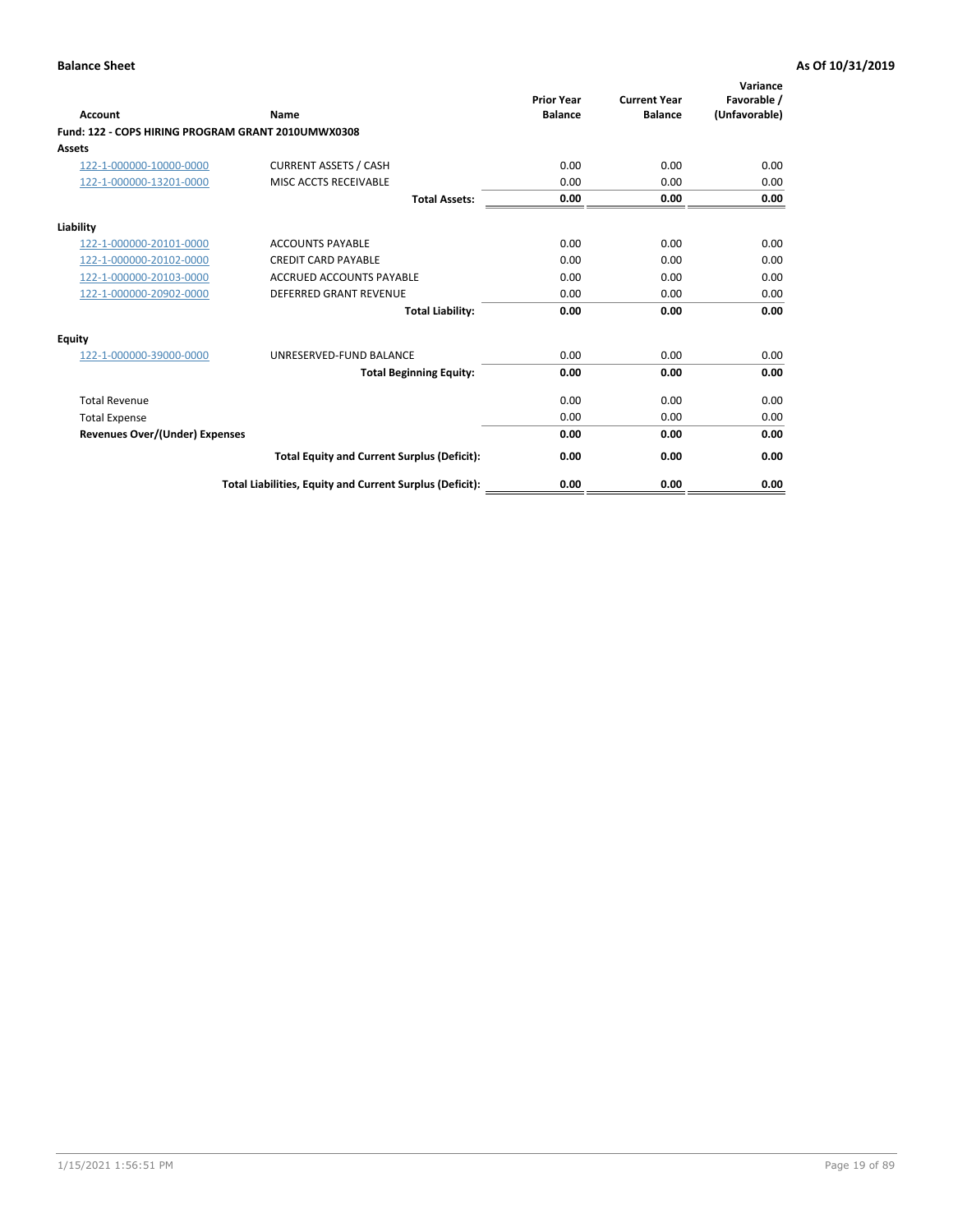| Account                        | Name                                                           | <b>Prior Year</b><br><b>Balance</b> | <b>Current Year</b><br><b>Balance</b> | Variance<br>Favorable /<br>(Unfavorable) |
|--------------------------------|----------------------------------------------------------------|-------------------------------------|---------------------------------------|------------------------------------------|
|                                | Fund: 123 - PTRAIN - POLICE REIMBURSEMENT GRANTS & CONT EDUCAT |                                     |                                       |                                          |
| Assets                         |                                                                |                                     |                                       |                                          |
| 123-1-000000-10000-0000        | <b>CURRENT ASSETS / CASH</b>                                   | 10,470.86                           | 4,977.09                              | $-5,493.77$                              |
| 123-1-000000-13201-0000        | MISC ACCTS RECEIVABLE                                          | 0.00                                | 0.00                                  | 0.00                                     |
|                                | <b>Total Assets:</b>                                           | 10,470.86                           | 4,977.09                              | $-5,493.77$                              |
| Liability                      |                                                                |                                     |                                       |                                          |
| 123-1-000000-20101-0000        | <b>ACCOUNTS PAYABLE</b>                                        | 0.00                                | 0.13                                  | $-0.13$                                  |
| 123-1-000000-20102-0000        | <b>CREDIT CARD PAYABLE</b>                                     | 0.00                                | 0.00                                  | 0.00                                     |
| 123-1-000000-20103-0000        | <b>ACCRUED ACCOUNTS PAYABLE</b>                                | 0.00                                | 0.00                                  | 0.00                                     |
|                                | <b>Total Liability:</b>                                        | 0.00                                | 0.13                                  | $-0.13$                                  |
| Equity                         |                                                                |                                     |                                       |                                          |
| 123-1-000000-39000-0000        | UNRESERVED-FUND BALANCE                                        | 10,461.04                           | 4,972.48                              | $-5,488.56$                              |
|                                | <b>Total Beginning Equity:</b>                                 | 10,461.04                           | 4,972.48                              | $-5,488.56$                              |
| <b>Total Revenue</b>           |                                                                | 9.93                                | 4.60                                  | $-5.33$                                  |
| <b>Total Expense</b>           |                                                                | 0.11                                | 0.12                                  | $-0.01$                                  |
| Revenues Over/(Under) Expenses |                                                                | 9.82                                | 4.48                                  | $-5.34$                                  |
|                                | <b>Total Equity and Current Surplus (Deficit):</b>             | 10,470.86                           | 4,976.96                              | $-5,493.90$                              |
|                                | Total Liabilities, Equity and Current Surplus (Deficit):       | 10,470.86                           | 4,977.09                              | $-5,493.77$                              |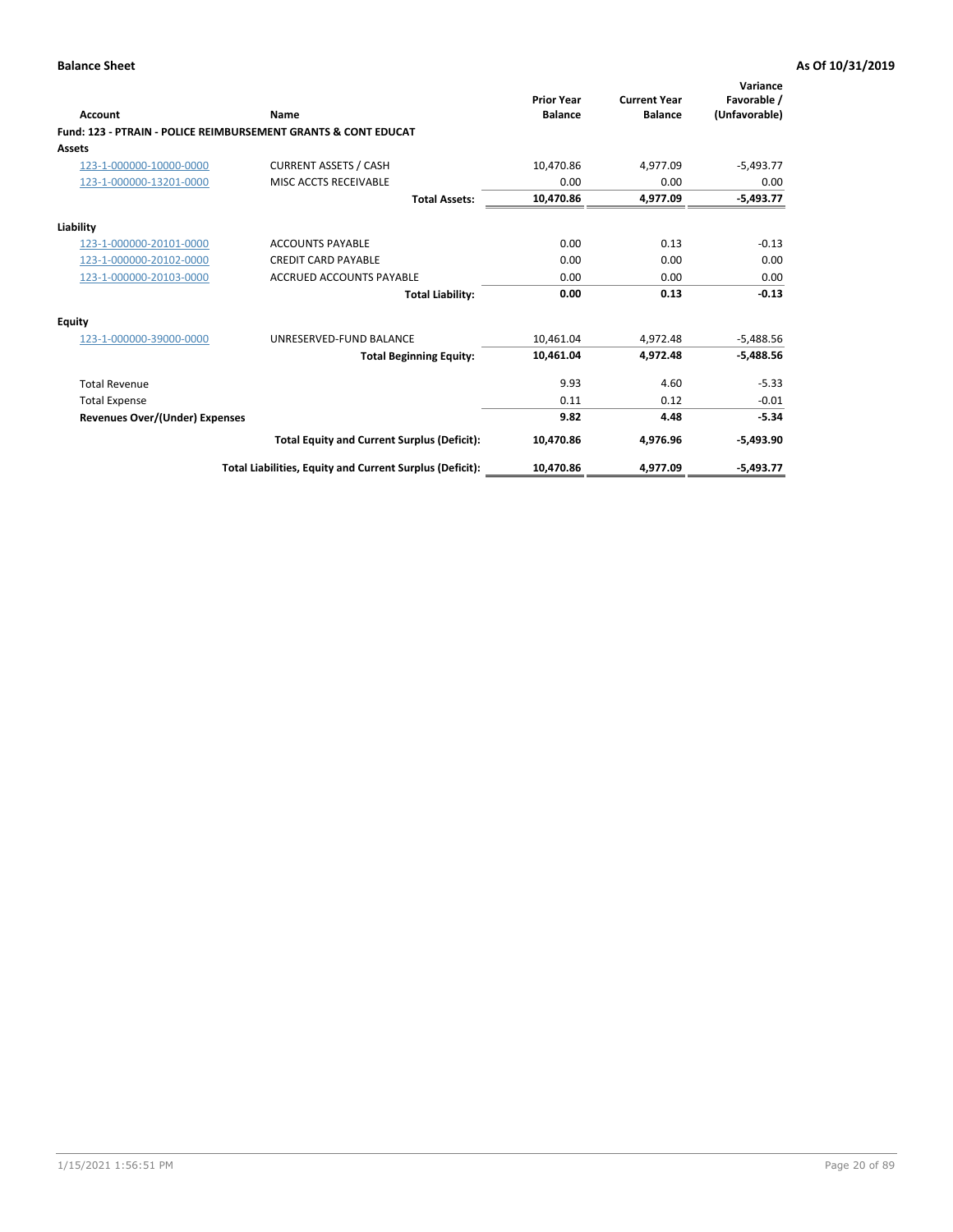|                                      |                                                          | <b>Prior Year</b> | <b>Current Year</b> | Variance<br>Favorable / |
|--------------------------------------|----------------------------------------------------------|-------------------|---------------------|-------------------------|
| <b>Account</b>                       | Name                                                     | <b>Balance</b>    | <b>Balance</b>      | (Unfavorable)           |
| <b>Fund: 124 - FIRE HAZMAT GRANT</b> |                                                          |                   |                     |                         |
| <b>Assets</b>                        |                                                          |                   |                     |                         |
| 124-1-000000-10000-0000              | <b>CURRENT ASSETS / CASH</b>                             | 0.00              | 984.89              | 984.89                  |
| 124-1-000000-13201-0000              | MISC ACCTS RECEIVABLE                                    | 0.00              | 0.00                | 0.00                    |
| 124-1-000000-13205-0000              | <b>INTEREST RECEIVABLE</b>                               | 0.00              | 0.00                | 0.00                    |
|                                      | <b>Total Assets:</b>                                     | 0.00              | 984.89              | 984.89                  |
| Liability                            |                                                          |                   |                     |                         |
| 124-1-000000-20101-0000              | <b>ACCOUNTS PAYABLE</b>                                  | 0.00              | 0.00                | 0.00                    |
| 124-1-000000-20102-0000              | <b>CREDIT CARD PAYABLE</b>                               | 0.00              | 0.00                | 0.00                    |
| 124-1-000000-20902-0000              | <b>DEFERRED GRANT REVENUE</b>                            | 0.00              | 0.00                | 0.00                    |
| 124-1-000000-21001-0000              | <b>GENERAL FUND / GENERAL FUND</b>                       | 0.00              | 0.00                | 0.00                    |
| 124-1-000000-29300-0000              | <b>ENCUMBRANCE SUMMARY</b>                               | 0.00              | 0.00                | 0.00                    |
| 124-1-000000-29400-0000              | RESERVED ACCOUNT / ENCUMBRANCES                          | 0.00              | 0.00                | 0.00                    |
|                                      | <b>Total Liability:</b>                                  | 0.00              | 0.00                | 0.00                    |
| Equity                               |                                                          |                   |                     |                         |
| 124-1-000000-39000-0000              | UNRESERVED-FUND BALANCE                                  | 0.00              | 984.89              | 984.89                  |
|                                      | <b>Total Beginning Equity:</b>                           | 0.00              | 984.89              | 984.89                  |
| <b>Total Revenue</b>                 |                                                          | 0.00              | 0.00                | 0.00                    |
| <b>Total Expense</b>                 |                                                          | 0.00              | 0.00                | 0.00                    |
| Revenues Over/(Under) Expenses       |                                                          | 0.00              | 0.00                | 0.00                    |
|                                      | <b>Total Equity and Current Surplus (Deficit):</b>       | 0.00              | 984.89              | 984.89                  |
|                                      | Total Liabilities, Equity and Current Surplus (Deficit): | 0.00              | 984.89              | 984.89                  |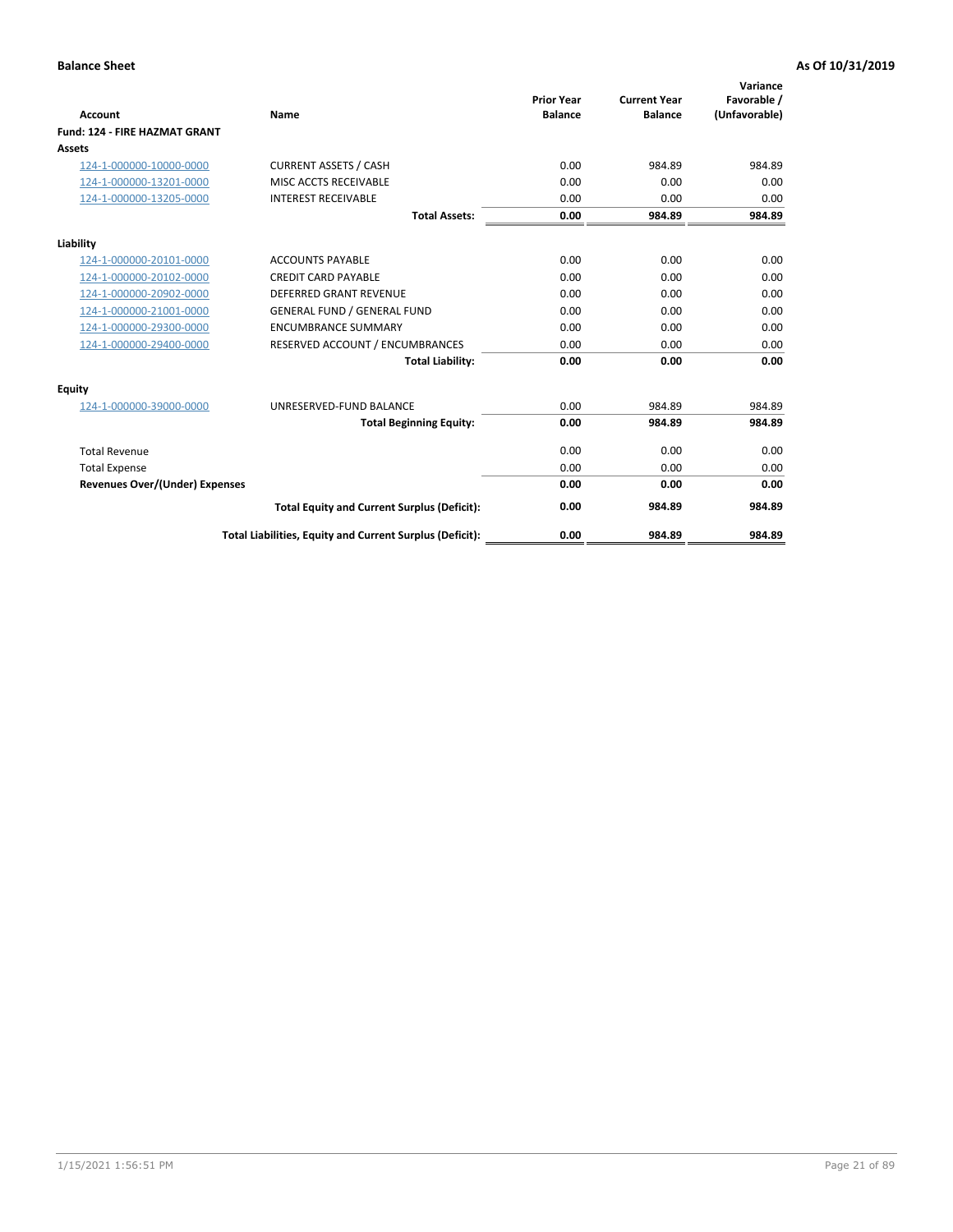| Account                                                   | Name                                                     | <b>Prior Year</b><br><b>Balance</b> | <b>Current Year</b><br><b>Balance</b> | Variance<br>Favorable /<br>(Unfavorable) |
|-----------------------------------------------------------|----------------------------------------------------------|-------------------------------------|---------------------------------------|------------------------------------------|
| <b>Fund: 125 - TRAINING &amp; HUMANITIES TEXAS GRANTS</b> |                                                          |                                     |                                       |                                          |
| <b>Assets</b>                                             |                                                          |                                     |                                       |                                          |
| 125-1-000000-10000-0000                                   | <b>CURRENT ASSETS / CASH</b>                             | 0.00                                | 0.00                                  | 0.00                                     |
| 125-1-000000-13205-0000                                   | <b>INTEREST RECEIVABLE</b>                               | 0.00                                | 0.00                                  | 0.00                                     |
|                                                           | <b>Total Assets:</b>                                     | 0.00                                | 0.00                                  | 0.00                                     |
| Liability                                                 |                                                          |                                     |                                       |                                          |
| 125-1-000000-20101-0000                                   | <b>ACCOUNTS PAYABLE</b>                                  | 0.00                                | 0.00                                  | 0.00                                     |
| 125-1-000000-20102-0000                                   | <b>CREDIT CARD PAYABLE</b>                               | 0.00                                | 0.00                                  | 0.00                                     |
| 125-1-000000-20103-0000                                   | <b>ACCRUED ACCOUNTS PAYABLE</b>                          | 0.00                                | 0.00                                  | 0.00                                     |
| 125-1-000000-20902-0000                                   | <b>DEFERRED GRANT REVENUE</b>                            | 0.00                                | 0.00                                  | 0.00                                     |
| 125-1-000000-29300-0000                                   | <b>ENCUMBRANCE SUMMARY</b>                               | 0.00                                | 0.00                                  | 0.00                                     |
| 125-1-000000-29400-0000                                   | RESERVED ACCOUNT / ENCUMBRANCES                          | 0.00                                | 0.00                                  | 0.00                                     |
|                                                           | <b>Total Liability:</b>                                  | 0.00                                | 0.00                                  | 0.00                                     |
| <b>Equity</b>                                             |                                                          |                                     |                                       |                                          |
| 125-1-000000-39000-0000                                   | UNRESERVED-FUND BALANCE                                  | 0.00                                | 0.00                                  | 0.00                                     |
|                                                           | <b>Total Beginning Equity:</b>                           | 0.00                                | 0.00                                  | 0.00                                     |
| <b>Total Revenue</b>                                      |                                                          | 0.00                                | 0.00                                  | 0.00                                     |
| <b>Total Expense</b>                                      |                                                          | 0.00                                | 0.00                                  | 0.00                                     |
| <b>Revenues Over/(Under) Expenses</b>                     |                                                          | 0.00                                | 0.00                                  | 0.00                                     |
|                                                           | <b>Total Equity and Current Surplus (Deficit):</b>       | 0.00                                | 0.00                                  | 0.00                                     |
|                                                           | Total Liabilities, Equity and Current Surplus (Deficit): | 0.00                                | 0.00                                  | 0.00                                     |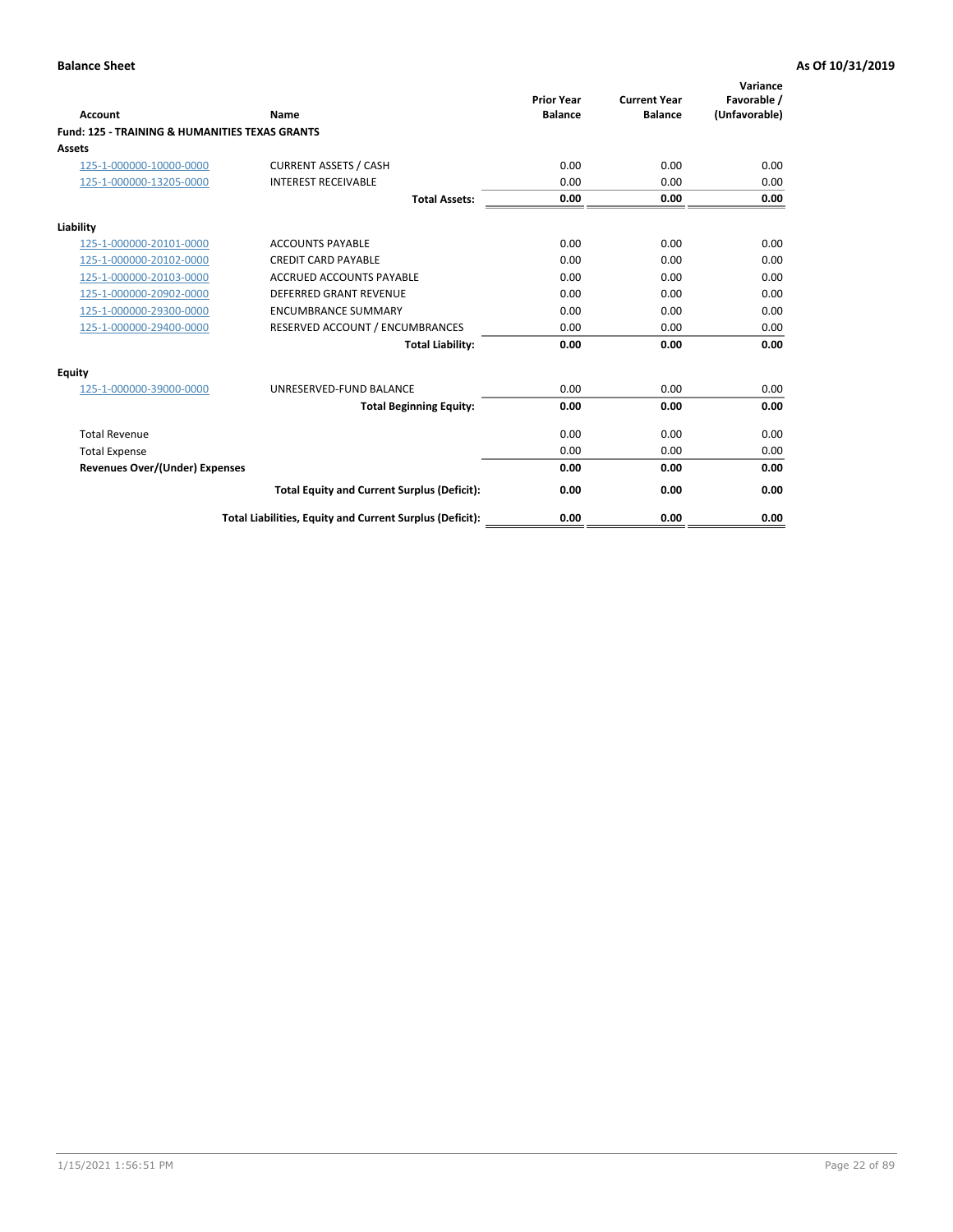| Account                                | Name                                                     | <b>Prior Year</b><br><b>Balance</b> | <b>Current Year</b><br><b>Balance</b> | Variance<br>Favorable /<br>(Unfavorable) |
|----------------------------------------|----------------------------------------------------------|-------------------------------------|---------------------------------------|------------------------------------------|
| <b>Fund: 126 - TIFMAS MOBILIZATION</b> |                                                          |                                     |                                       |                                          |
| Assets                                 |                                                          |                                     |                                       |                                          |
| 126-1-000000-10000-0000                | <b>CURRENT ASSETS / CASH</b>                             | 0.00                                | 0.00                                  | 0.00                                     |
| 126-1-000000-13201-0000                | MISC ACCTS RECEIVABLE                                    | 0.00                                | 0.00                                  | 0.00                                     |
|                                        | <b>Total Assets:</b>                                     | 0.00                                | 0.00                                  | 0.00                                     |
| Liability                              |                                                          |                                     |                                       |                                          |
| 126-1-000000-20101-0000                | <b>ACCOUNTS PAYABLE</b>                                  | 0.00                                | 0.00                                  | 0.00                                     |
| 126-1-000000-20102-0000                | <b>CREDIT CARD PAYABLE</b>                               | 0.00                                | 0.00                                  | 0.00                                     |
| 126-1-000000-39100-0000                | UNRESERVED-RET. EARNINGS                                 | 0.00                                | 0.00                                  | 0.00                                     |
|                                        | <b>Total Liability:</b>                                  | 0.00                                | 0.00                                  | 0.00                                     |
| Equity                                 |                                                          |                                     |                                       |                                          |
| 126-1-000000-39000-0000                | UNRESERVED-FUND BALANCE                                  | 0.00                                | 0.00                                  | 0.00                                     |
|                                        | <b>Total Beginning Equity:</b>                           | 0.00                                | 0.00                                  | 0.00                                     |
| <b>Total Revenue</b>                   |                                                          | 0.00                                | 0.00                                  | 0.00                                     |
| <b>Total Expense</b>                   |                                                          | 0.00                                | 0.00                                  | 0.00                                     |
| Revenues Over/(Under) Expenses         |                                                          | 0.00                                | 0.00                                  | 0.00                                     |
|                                        | <b>Total Equity and Current Surplus (Deficit):</b>       | 0.00                                | 0.00                                  | 0.00                                     |
|                                        | Total Liabilities, Equity and Current Surplus (Deficit): | 0.00                                | 0.00                                  | 0.00                                     |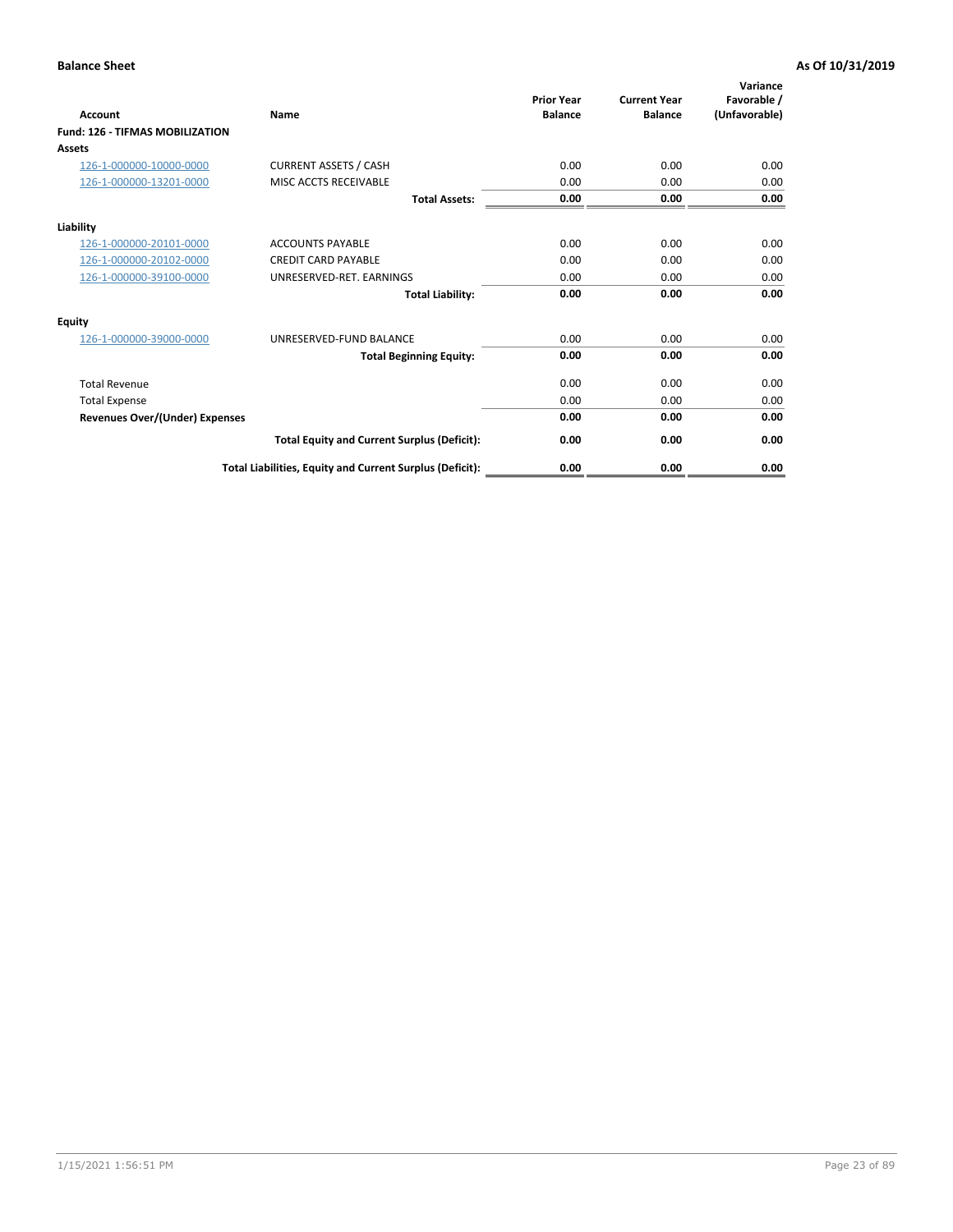| <b>Account</b>                        | Name                                                     | <b>Prior Year</b><br><b>Balance</b> | <b>Current Year</b><br><b>Balance</b> | Variance<br>Favorable /<br>(Unfavorable) |
|---------------------------------------|----------------------------------------------------------|-------------------------------------|---------------------------------------|------------------------------------------|
| Fund: 127 - FIRE GRANT                |                                                          |                                     |                                       |                                          |
| <b>Assets</b>                         |                                                          |                                     |                                       |                                          |
| 127-1-000000-10000-0000               | <b>CURRENT ASSETS / CASH</b>                             | 0.00                                | 0.00                                  | 0.00                                     |
| 127-1-000000-13201-0000               | MISC ACCTS RECEIVABLE                                    | 0.00                                | 0.00                                  | 0.00                                     |
|                                       | <b>Total Assets:</b>                                     | 0.00                                | 0.00                                  | 0.00                                     |
| Liability                             |                                                          |                                     |                                       |                                          |
| 127-1-000000-20101-0000               | <b>ACCOUNTS PAYABLE</b>                                  | 0.00                                | 0.00                                  | 0.00                                     |
|                                       | <b>Total Liability:</b>                                  | 0.00                                | 0.00                                  | 0.00                                     |
| Equity                                |                                                          |                                     |                                       |                                          |
| 127-1-000000-39000-0000               | UNRESERVED-FUND BALANCE                                  | 0.00                                | 0.00                                  | 0.00                                     |
|                                       | <b>Total Beginning Equity:</b>                           | 0.00                                | 0.00                                  | 0.00                                     |
| <b>Total Revenue</b>                  |                                                          | 0.00                                | 0.00                                  | 0.00                                     |
| <b>Total Expense</b>                  |                                                          | 0.00                                | 0.00                                  | 0.00                                     |
| <b>Revenues Over/(Under) Expenses</b> |                                                          | 0.00                                | 0.00                                  | 0.00                                     |
|                                       | <b>Total Equity and Current Surplus (Deficit):</b>       | 0.00                                | 0.00                                  | 0.00                                     |
|                                       | Total Liabilities, Equity and Current Surplus (Deficit): | 0.00                                | 0.00                                  | 0.00                                     |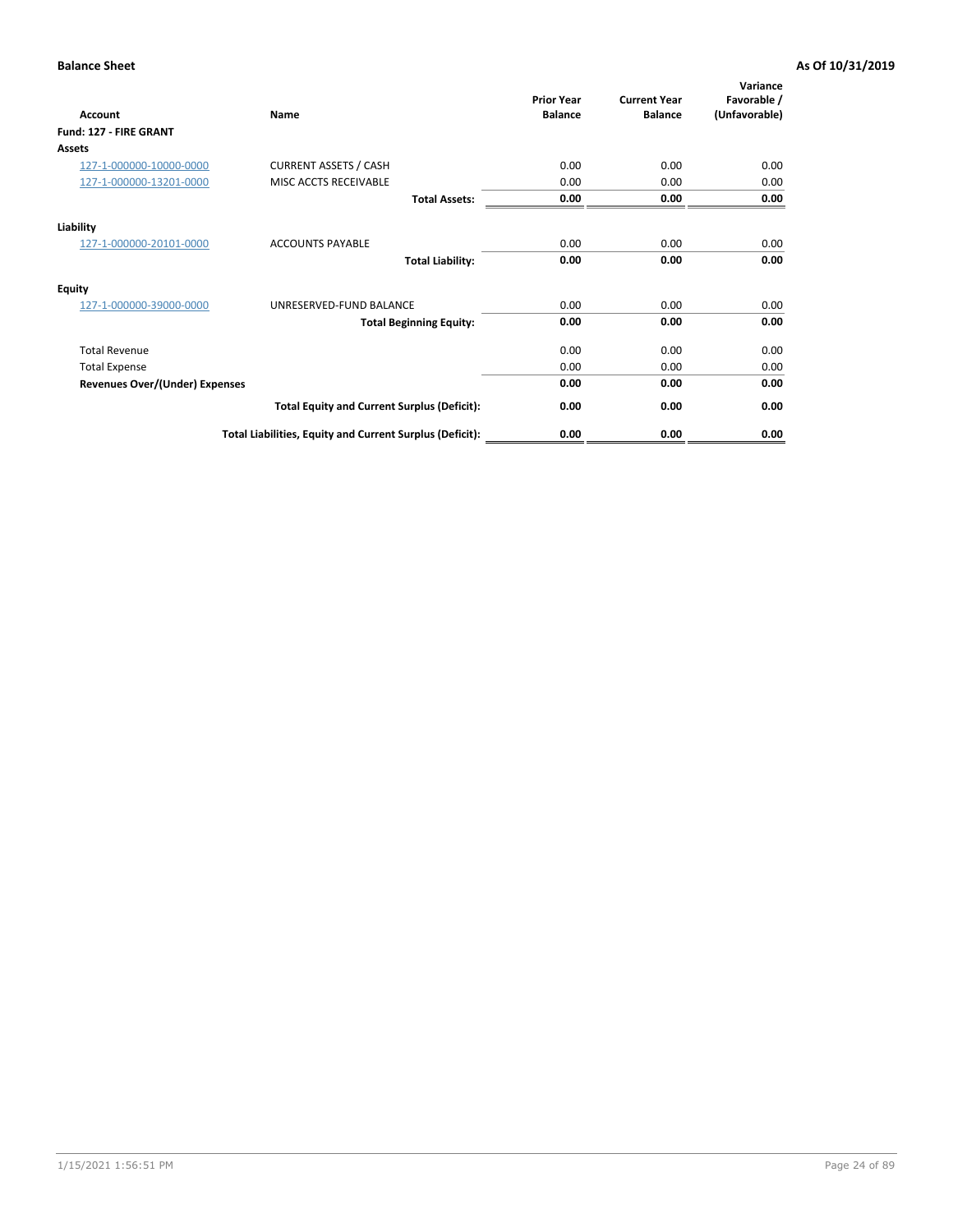| <b>Account</b>                        | Name                                                     | <b>Prior Year</b><br><b>Balance</b> | <b>Current Year</b><br><b>Balance</b> | Variance<br>Favorable /<br>(Unfavorable) |
|---------------------------------------|----------------------------------------------------------|-------------------------------------|---------------------------------------|------------------------------------------|
| Fund: 140 - DEBT SERVICE FUND         |                                                          |                                     |                                       |                                          |
| Assets                                |                                                          |                                     |                                       |                                          |
| 140-1-000000-10000-0000               | <b>CURRENT ASSETS / CASH</b>                             | 1,098,423.13                        | 1,166,343.20                          | 67,920.07                                |
| 140-1-000000-12101-0000               | <b>BOND ISSUANCE COSTS</b>                               | 0.00                                | 0.00                                  | 0.00                                     |
| 140-1-000000-13101-0000               | TAX RECEIVABLE-CURRENT                                   | 4,630,461.26                        | 4,995,504.39                          | 365,043.13                               |
| 140-1-000000-13102-0000               | <b>TAXES REC-DELINQUENT</b>                              | 288,888.10                          | 289,526.96                            | 638.86                                   |
| 140-1-000000-13103-0000               | ALLOW FOR UNCOLLECT TAXES                                | $-50,238.80$                        | $-54,945.75$                          | $-4,706.95$                              |
| 140-1-000000-13203-0000               | NON-CURRENT ASSETS / PREPAYMENTS                         | 0.00                                | 0.00                                  | 0.00                                     |
| 140-1-000000-13205-0000               | <b>INTEREST RECEIVABLE</b>                               | 0.00                                | 0.00                                  | 0.00                                     |
| 140-1-000000-13221-0000               | MISC A/R - PROPERTY TAXES                                | 89,823.58                           | 57,962.80                             | $-31,860.78$                             |
|                                       | <b>Total Assets:</b>                                     | 6,057,357.27                        | 6,454,391.60                          | 397,034.33                               |
| Liability                             |                                                          |                                     |                                       |                                          |
| 140-1-000000-20101-0000               | <b>ACCOUNTS PAYABLE</b>                                  | 0.00                                | 28.84                                 | $-28.84$                                 |
| 140-1-000000-20102-0000               | <b>CREDIT CARD PAYABLE</b>                               | 0.00                                | 0.00                                  | 0.00                                     |
| 140-1-000000-20103-0000               | ACCRUED ACCOUNTS PAYABLE                                 | 0.00                                | 0.00                                  | 0.00                                     |
| 140-1-000000-20108-0000               | <b>MATURED BONDS PAYABLE</b>                             | 0.00                                | 0.00                                  | 0.00                                     |
| 140-1-000000-20111-0000               | MATURED INTEREST PAYABLE                                 | 0.00                                | 0.00                                  | 0.00                                     |
| 140-1-000000-20112-0000               | <b>ACCRUED INTEREST PAYABLE</b>                          | 0.00                                | 0.00                                  | 0.00                                     |
| 140-1-000000-20203-0000               | <b>DEFERRED TAX REVENUE</b>                              | 4,858,781.59                        | 5,219,756.63                          | $-360,975.04$                            |
| 140-1-000000-21001-0000               | <b>GENERAL FUND / GENERAL FUND</b>                       | 0.00                                | 0.00                                  | 0.00                                     |
| 140-1-000000-21040-0000               | DUE TO / GENERAL CIP FUND                                | 0.00                                | 0.00                                  | 0.00                                     |
| 140-1-000000-29300-0000               | <b>ENCUMBRANCE SUMMARY</b>                               | 0.00                                | 0.00                                  | 0.00                                     |
| 140-1-000000-29400-0000               | RESERVED ACCOUNT / ENCUMBRANCES                          | 0.00                                | 0.00                                  | 0.00                                     |
|                                       | <b>Total Liability:</b>                                  | 4,858,781.59                        | 5,219,785.47                          | $-361,003.88$                            |
| Equity                                |                                                          |                                     |                                       |                                          |
| 140-1-000000-39000-0000               | UNRESERVED-FUND BALANCE                                  | 855,063.37                          | 981,993.42                            | 126,930.05                               |
|                                       | <b>Total Beginning Equity:</b>                           | 855,063.37                          | 981,993.42                            | 126,930.05                               |
| <b>Total Revenue</b>                  |                                                          | 343,522.33                          | 291,356.69                            | $-52,165.64$                             |
| <b>Total Expense</b>                  |                                                          | 10.02                               | 38,743.98                             | -38,733.96                               |
| <b>Revenues Over/(Under) Expenses</b> |                                                          | 343,512.31                          | 252,612.71                            | $-90,899.60$                             |
|                                       | <b>Total Equity and Current Surplus (Deficit):</b>       | 1,198,575.68                        | 1,234,606.13                          | 36,030.45                                |
|                                       | Total Liabilities, Equity and Current Surplus (Deficit): | 6,057,357.27                        | 6,454,391.60                          | 397,034.33                               |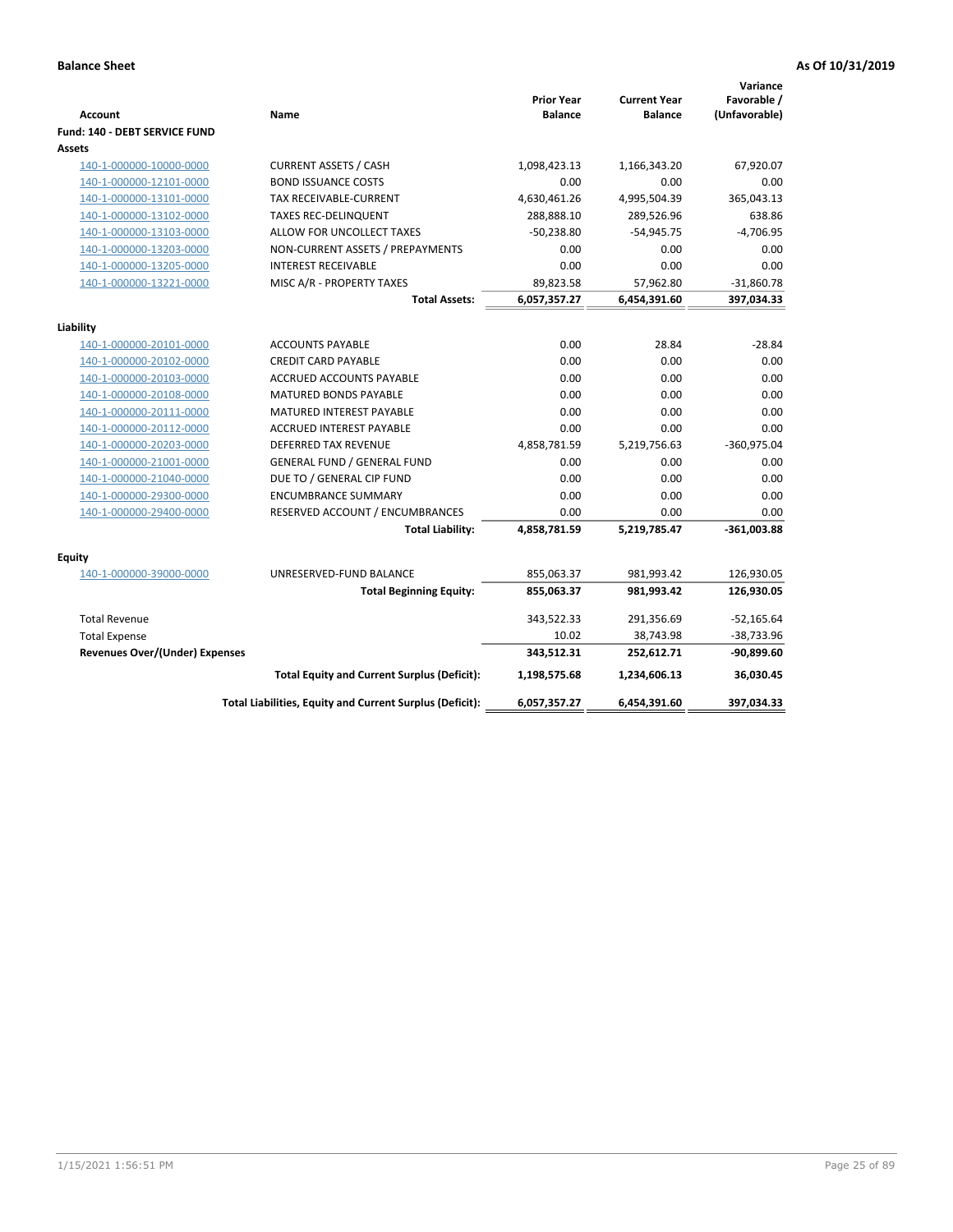| (Unfavorable)<br><b>Balance</b><br><b>Balance</b><br><b>Account</b><br>Name<br><b>Fund: 160 - GENERAL CAPITAL IMPROVEMENT FUND</b><br>Assets<br>160-1-000000-10000-0000<br><b>CURRENT ASSETS / CASH</b><br>2,023,863.13<br>2,715,855.14<br>691,992.01<br>2002 CO'S<br>248,913.72<br>254,656.47<br>5,742.75<br>160-1-000000-11402-0000<br>222,351.31<br>227,535.07<br>5,183.76<br>160-1-000000-11514-0000<br>EXCHANGE BLDG - TX DAILY ACCOUNT 1157<br>160-1-000000-11515-0000<br>2019 GO STREET BOND PROCEEDS - TX TERN<br>0.00<br>0.00<br>0.00<br>0.00<br>0.00<br>0.00<br>160-1-000000-11517-0000<br><b>EXCHANGE BLDG - TX TERM</b><br><b>CERTIFICATES OF DEPOSIT</b><br>0.00<br>0.00<br>0.00<br>160-1-000000-11520-0000<br>160-1-000000-11602-0000<br>2001 CO<br>0.00<br>0.00<br>0.00<br>75,218.01<br>76,962.03<br>160-1-000000-11603-0000<br>2001-A CO'S<br>1,744.02<br>MISC ACCTS RECEIVABLE<br>14,622.31<br>7,311.00<br>$-7,311.31$<br>160-1-000000-13201-0000<br>160-1-000000-13205-0000<br><b>INTEREST RECEIVABLE</b><br>0.00<br>0.00<br>0.00<br>DEBT SERVICE / DEBT SERVICE FUND<br>0.00<br>0.00<br>160-1-000000-14035-0000<br>0.00<br>2,584,968.48<br>3,282,319.71<br>697,351.23<br><b>Total Assets:</b><br>Liability<br>160-1-000000-20101-0000<br><b>ACCOUNTS PAYABLE</b><br>4,149.30<br>76.56<br>4,072.74<br>160-1-000000-20102-0000<br><b>CREDIT CARD PAYABLE</b><br>0.00<br>0.00<br>0.00<br>0.00<br>0.00<br>0.00<br>160-1-000000-20103-0000<br>ACCRUED ACCOUNTS PAYABLE<br>0.00<br>0.00<br>160-1-000000-20113-0000<br><b>DEVELOPERS ESCROW</b><br>0.00<br>64,866.71<br>160-1-000000-20139-0000<br>RETAINAGES PAYABLE<br>$-0.04$<br>64,866.75<br>160-1-000000-20902-0000<br><b>DEFERRED GRANT REVENUE</b><br>0.00<br>0.00<br>0.00<br><b>GENERAL FUND / GENERAL FUND</b><br>0.00<br>0.00<br>0.00<br>160-1-000000-21001-0000<br>0.00<br>0.00<br>160-1-000000-21035-0000<br>DEBT SERVICE / DUE TO DEBT SERVICE<br>0.00<br>160-1-000000-21101-0000<br>ENTERPRISE / WTR/WWTR UTILITY FUND<br>0.00<br>0.00<br>0.00<br>160-1-000000-29300-0000<br><b>ENCUMBRANCE SUMMARY</b><br>0.00<br>0.00<br>0.00<br>160-1-000000-29400-0100<br>RESERVED ACCOUNT / ENCUMBRANCES<br>0.00<br>0.00<br>0.00<br>69,016.01<br>68,939.49<br><b>Total Liability:</b><br>76.52<br><b>Equity</b><br>160-1-000000-39000-0000<br>UNRESERVED-FUND BALANCE<br>2,314,271.96<br>3,121,492.13<br>807,220.17<br><b>Total Beginning Equity:</b><br>2,314,271.96<br>3,121,492.13<br>807,220.17<br><b>Total Revenue</b><br>288,633.57<br>185,817.36<br>$-102,816.21$<br><b>Total Expense</b><br>86,953.06<br>25,066.30<br>61,886.76<br><b>Revenues Over/(Under) Expenses</b><br>201,680.51<br>160,751.06<br>-40,929.45<br>766,290.72<br><b>Total Equity and Current Surplus (Deficit):</b><br>2,515,952.47<br>3,282,243.19<br>Total Liabilities, Equity and Current Surplus (Deficit):<br>2,584,968.48<br>3,282,319.71<br>697,351.23 |  |                   |                     | Variance    |
|---------------------------------------------------------------------------------------------------------------------------------------------------------------------------------------------------------------------------------------------------------------------------------------------------------------------------------------------------------------------------------------------------------------------------------------------------------------------------------------------------------------------------------------------------------------------------------------------------------------------------------------------------------------------------------------------------------------------------------------------------------------------------------------------------------------------------------------------------------------------------------------------------------------------------------------------------------------------------------------------------------------------------------------------------------------------------------------------------------------------------------------------------------------------------------------------------------------------------------------------------------------------------------------------------------------------------------------------------------------------------------------------------------------------------------------------------------------------------------------------------------------------------------------------------------------------------------------------------------------------------------------------------------------------------------------------------------------------------------------------------------------------------------------------------------------------------------------------------------------------------------------------------------------------------------------------------------------------------------------------------------------------------------------------------------------------------------------------------------------------------------------------------------------------------------------------------------------------------------------------------------------------------------------------------------------------------------------------------------------------------------------------------------------------------------------------------------------------------------------------------------------------------------------------------------------------------------------------------------------------------------------------------------------------------------------------------------------------------------------------------------------------------------------------------------------------------------------------------------------------------------------------------------|--|-------------------|---------------------|-------------|
|                                                                                                                                                                                                                                                                                                                                                                                                                                                                                                                                                                                                                                                                                                                                                                                                                                                                                                                                                                                                                                                                                                                                                                                                                                                                                                                                                                                                                                                                                                                                                                                                                                                                                                                                                                                                                                                                                                                                                                                                                                                                                                                                                                                                                                                                                                                                                                                                                                                                                                                                                                                                                                                                                                                                                                                                                                                                                                         |  | <b>Prior Year</b> | <b>Current Year</b> | Favorable / |
|                                                                                                                                                                                                                                                                                                                                                                                                                                                                                                                                                                                                                                                                                                                                                                                                                                                                                                                                                                                                                                                                                                                                                                                                                                                                                                                                                                                                                                                                                                                                                                                                                                                                                                                                                                                                                                                                                                                                                                                                                                                                                                                                                                                                                                                                                                                                                                                                                                                                                                                                                                                                                                                                                                                                                                                                                                                                                                         |  |                   |                     |             |
|                                                                                                                                                                                                                                                                                                                                                                                                                                                                                                                                                                                                                                                                                                                                                                                                                                                                                                                                                                                                                                                                                                                                                                                                                                                                                                                                                                                                                                                                                                                                                                                                                                                                                                                                                                                                                                                                                                                                                                                                                                                                                                                                                                                                                                                                                                                                                                                                                                                                                                                                                                                                                                                                                                                                                                                                                                                                                                         |  |                   |                     |             |
|                                                                                                                                                                                                                                                                                                                                                                                                                                                                                                                                                                                                                                                                                                                                                                                                                                                                                                                                                                                                                                                                                                                                                                                                                                                                                                                                                                                                                                                                                                                                                                                                                                                                                                                                                                                                                                                                                                                                                                                                                                                                                                                                                                                                                                                                                                                                                                                                                                                                                                                                                                                                                                                                                                                                                                                                                                                                                                         |  |                   |                     |             |
|                                                                                                                                                                                                                                                                                                                                                                                                                                                                                                                                                                                                                                                                                                                                                                                                                                                                                                                                                                                                                                                                                                                                                                                                                                                                                                                                                                                                                                                                                                                                                                                                                                                                                                                                                                                                                                                                                                                                                                                                                                                                                                                                                                                                                                                                                                                                                                                                                                                                                                                                                                                                                                                                                                                                                                                                                                                                                                         |  |                   |                     |             |
|                                                                                                                                                                                                                                                                                                                                                                                                                                                                                                                                                                                                                                                                                                                                                                                                                                                                                                                                                                                                                                                                                                                                                                                                                                                                                                                                                                                                                                                                                                                                                                                                                                                                                                                                                                                                                                                                                                                                                                                                                                                                                                                                                                                                                                                                                                                                                                                                                                                                                                                                                                                                                                                                                                                                                                                                                                                                                                         |  |                   |                     |             |
|                                                                                                                                                                                                                                                                                                                                                                                                                                                                                                                                                                                                                                                                                                                                                                                                                                                                                                                                                                                                                                                                                                                                                                                                                                                                                                                                                                                                                                                                                                                                                                                                                                                                                                                                                                                                                                                                                                                                                                                                                                                                                                                                                                                                                                                                                                                                                                                                                                                                                                                                                                                                                                                                                                                                                                                                                                                                                                         |  |                   |                     |             |
|                                                                                                                                                                                                                                                                                                                                                                                                                                                                                                                                                                                                                                                                                                                                                                                                                                                                                                                                                                                                                                                                                                                                                                                                                                                                                                                                                                                                                                                                                                                                                                                                                                                                                                                                                                                                                                                                                                                                                                                                                                                                                                                                                                                                                                                                                                                                                                                                                                                                                                                                                                                                                                                                                                                                                                                                                                                                                                         |  |                   |                     |             |
|                                                                                                                                                                                                                                                                                                                                                                                                                                                                                                                                                                                                                                                                                                                                                                                                                                                                                                                                                                                                                                                                                                                                                                                                                                                                                                                                                                                                                                                                                                                                                                                                                                                                                                                                                                                                                                                                                                                                                                                                                                                                                                                                                                                                                                                                                                                                                                                                                                                                                                                                                                                                                                                                                                                                                                                                                                                                                                         |  |                   |                     |             |
|                                                                                                                                                                                                                                                                                                                                                                                                                                                                                                                                                                                                                                                                                                                                                                                                                                                                                                                                                                                                                                                                                                                                                                                                                                                                                                                                                                                                                                                                                                                                                                                                                                                                                                                                                                                                                                                                                                                                                                                                                                                                                                                                                                                                                                                                                                                                                                                                                                                                                                                                                                                                                                                                                                                                                                                                                                                                                                         |  |                   |                     |             |
|                                                                                                                                                                                                                                                                                                                                                                                                                                                                                                                                                                                                                                                                                                                                                                                                                                                                                                                                                                                                                                                                                                                                                                                                                                                                                                                                                                                                                                                                                                                                                                                                                                                                                                                                                                                                                                                                                                                                                                                                                                                                                                                                                                                                                                                                                                                                                                                                                                                                                                                                                                                                                                                                                                                                                                                                                                                                                                         |  |                   |                     |             |
|                                                                                                                                                                                                                                                                                                                                                                                                                                                                                                                                                                                                                                                                                                                                                                                                                                                                                                                                                                                                                                                                                                                                                                                                                                                                                                                                                                                                                                                                                                                                                                                                                                                                                                                                                                                                                                                                                                                                                                                                                                                                                                                                                                                                                                                                                                                                                                                                                                                                                                                                                                                                                                                                                                                                                                                                                                                                                                         |  |                   |                     |             |
|                                                                                                                                                                                                                                                                                                                                                                                                                                                                                                                                                                                                                                                                                                                                                                                                                                                                                                                                                                                                                                                                                                                                                                                                                                                                                                                                                                                                                                                                                                                                                                                                                                                                                                                                                                                                                                                                                                                                                                                                                                                                                                                                                                                                                                                                                                                                                                                                                                                                                                                                                                                                                                                                                                                                                                                                                                                                                                         |  |                   |                     |             |
|                                                                                                                                                                                                                                                                                                                                                                                                                                                                                                                                                                                                                                                                                                                                                                                                                                                                                                                                                                                                                                                                                                                                                                                                                                                                                                                                                                                                                                                                                                                                                                                                                                                                                                                                                                                                                                                                                                                                                                                                                                                                                                                                                                                                                                                                                                                                                                                                                                                                                                                                                                                                                                                                                                                                                                                                                                                                                                         |  |                   |                     |             |
|                                                                                                                                                                                                                                                                                                                                                                                                                                                                                                                                                                                                                                                                                                                                                                                                                                                                                                                                                                                                                                                                                                                                                                                                                                                                                                                                                                                                                                                                                                                                                                                                                                                                                                                                                                                                                                                                                                                                                                                                                                                                                                                                                                                                                                                                                                                                                                                                                                                                                                                                                                                                                                                                                                                                                                                                                                                                                                         |  |                   |                     |             |
|                                                                                                                                                                                                                                                                                                                                                                                                                                                                                                                                                                                                                                                                                                                                                                                                                                                                                                                                                                                                                                                                                                                                                                                                                                                                                                                                                                                                                                                                                                                                                                                                                                                                                                                                                                                                                                                                                                                                                                                                                                                                                                                                                                                                                                                                                                                                                                                                                                                                                                                                                                                                                                                                                                                                                                                                                                                                                                         |  |                   |                     |             |
|                                                                                                                                                                                                                                                                                                                                                                                                                                                                                                                                                                                                                                                                                                                                                                                                                                                                                                                                                                                                                                                                                                                                                                                                                                                                                                                                                                                                                                                                                                                                                                                                                                                                                                                                                                                                                                                                                                                                                                                                                                                                                                                                                                                                                                                                                                                                                                                                                                                                                                                                                                                                                                                                                                                                                                                                                                                                                                         |  |                   |                     |             |
|                                                                                                                                                                                                                                                                                                                                                                                                                                                                                                                                                                                                                                                                                                                                                                                                                                                                                                                                                                                                                                                                                                                                                                                                                                                                                                                                                                                                                                                                                                                                                                                                                                                                                                                                                                                                                                                                                                                                                                                                                                                                                                                                                                                                                                                                                                                                                                                                                                                                                                                                                                                                                                                                                                                                                                                                                                                                                                         |  |                   |                     |             |
|                                                                                                                                                                                                                                                                                                                                                                                                                                                                                                                                                                                                                                                                                                                                                                                                                                                                                                                                                                                                                                                                                                                                                                                                                                                                                                                                                                                                                                                                                                                                                                                                                                                                                                                                                                                                                                                                                                                                                                                                                                                                                                                                                                                                                                                                                                                                                                                                                                                                                                                                                                                                                                                                                                                                                                                                                                                                                                         |  |                   |                     |             |
|                                                                                                                                                                                                                                                                                                                                                                                                                                                                                                                                                                                                                                                                                                                                                                                                                                                                                                                                                                                                                                                                                                                                                                                                                                                                                                                                                                                                                                                                                                                                                                                                                                                                                                                                                                                                                                                                                                                                                                                                                                                                                                                                                                                                                                                                                                                                                                                                                                                                                                                                                                                                                                                                                                                                                                                                                                                                                                         |  |                   |                     |             |
|                                                                                                                                                                                                                                                                                                                                                                                                                                                                                                                                                                                                                                                                                                                                                                                                                                                                                                                                                                                                                                                                                                                                                                                                                                                                                                                                                                                                                                                                                                                                                                                                                                                                                                                                                                                                                                                                                                                                                                                                                                                                                                                                                                                                                                                                                                                                                                                                                                                                                                                                                                                                                                                                                                                                                                                                                                                                                                         |  |                   |                     |             |
|                                                                                                                                                                                                                                                                                                                                                                                                                                                                                                                                                                                                                                                                                                                                                                                                                                                                                                                                                                                                                                                                                                                                                                                                                                                                                                                                                                                                                                                                                                                                                                                                                                                                                                                                                                                                                                                                                                                                                                                                                                                                                                                                                                                                                                                                                                                                                                                                                                                                                                                                                                                                                                                                                                                                                                                                                                                                                                         |  |                   |                     |             |
|                                                                                                                                                                                                                                                                                                                                                                                                                                                                                                                                                                                                                                                                                                                                                                                                                                                                                                                                                                                                                                                                                                                                                                                                                                                                                                                                                                                                                                                                                                                                                                                                                                                                                                                                                                                                                                                                                                                                                                                                                                                                                                                                                                                                                                                                                                                                                                                                                                                                                                                                                                                                                                                                                                                                                                                                                                                                                                         |  |                   |                     |             |
|                                                                                                                                                                                                                                                                                                                                                                                                                                                                                                                                                                                                                                                                                                                                                                                                                                                                                                                                                                                                                                                                                                                                                                                                                                                                                                                                                                                                                                                                                                                                                                                                                                                                                                                                                                                                                                                                                                                                                                                                                                                                                                                                                                                                                                                                                                                                                                                                                                                                                                                                                                                                                                                                                                                                                                                                                                                                                                         |  |                   |                     |             |
|                                                                                                                                                                                                                                                                                                                                                                                                                                                                                                                                                                                                                                                                                                                                                                                                                                                                                                                                                                                                                                                                                                                                                                                                                                                                                                                                                                                                                                                                                                                                                                                                                                                                                                                                                                                                                                                                                                                                                                                                                                                                                                                                                                                                                                                                                                                                                                                                                                                                                                                                                                                                                                                                                                                                                                                                                                                                                                         |  |                   |                     |             |
|                                                                                                                                                                                                                                                                                                                                                                                                                                                                                                                                                                                                                                                                                                                                                                                                                                                                                                                                                                                                                                                                                                                                                                                                                                                                                                                                                                                                                                                                                                                                                                                                                                                                                                                                                                                                                                                                                                                                                                                                                                                                                                                                                                                                                                                                                                                                                                                                                                                                                                                                                                                                                                                                                                                                                                                                                                                                                                         |  |                   |                     |             |
|                                                                                                                                                                                                                                                                                                                                                                                                                                                                                                                                                                                                                                                                                                                                                                                                                                                                                                                                                                                                                                                                                                                                                                                                                                                                                                                                                                                                                                                                                                                                                                                                                                                                                                                                                                                                                                                                                                                                                                                                                                                                                                                                                                                                                                                                                                                                                                                                                                                                                                                                                                                                                                                                                                                                                                                                                                                                                                         |  |                   |                     |             |
|                                                                                                                                                                                                                                                                                                                                                                                                                                                                                                                                                                                                                                                                                                                                                                                                                                                                                                                                                                                                                                                                                                                                                                                                                                                                                                                                                                                                                                                                                                                                                                                                                                                                                                                                                                                                                                                                                                                                                                                                                                                                                                                                                                                                                                                                                                                                                                                                                                                                                                                                                                                                                                                                                                                                                                                                                                                                                                         |  |                   |                     |             |
|                                                                                                                                                                                                                                                                                                                                                                                                                                                                                                                                                                                                                                                                                                                                                                                                                                                                                                                                                                                                                                                                                                                                                                                                                                                                                                                                                                                                                                                                                                                                                                                                                                                                                                                                                                                                                                                                                                                                                                                                                                                                                                                                                                                                                                                                                                                                                                                                                                                                                                                                                                                                                                                                                                                                                                                                                                                                                                         |  |                   |                     |             |
|                                                                                                                                                                                                                                                                                                                                                                                                                                                                                                                                                                                                                                                                                                                                                                                                                                                                                                                                                                                                                                                                                                                                                                                                                                                                                                                                                                                                                                                                                                                                                                                                                                                                                                                                                                                                                                                                                                                                                                                                                                                                                                                                                                                                                                                                                                                                                                                                                                                                                                                                                                                                                                                                                                                                                                                                                                                                                                         |  |                   |                     |             |
|                                                                                                                                                                                                                                                                                                                                                                                                                                                                                                                                                                                                                                                                                                                                                                                                                                                                                                                                                                                                                                                                                                                                                                                                                                                                                                                                                                                                                                                                                                                                                                                                                                                                                                                                                                                                                                                                                                                                                                                                                                                                                                                                                                                                                                                                                                                                                                                                                                                                                                                                                                                                                                                                                                                                                                                                                                                                                                         |  |                   |                     |             |
|                                                                                                                                                                                                                                                                                                                                                                                                                                                                                                                                                                                                                                                                                                                                                                                                                                                                                                                                                                                                                                                                                                                                                                                                                                                                                                                                                                                                                                                                                                                                                                                                                                                                                                                                                                                                                                                                                                                                                                                                                                                                                                                                                                                                                                                                                                                                                                                                                                                                                                                                                                                                                                                                                                                                                                                                                                                                                                         |  |                   |                     |             |
|                                                                                                                                                                                                                                                                                                                                                                                                                                                                                                                                                                                                                                                                                                                                                                                                                                                                                                                                                                                                                                                                                                                                                                                                                                                                                                                                                                                                                                                                                                                                                                                                                                                                                                                                                                                                                                                                                                                                                                                                                                                                                                                                                                                                                                                                                                                                                                                                                                                                                                                                                                                                                                                                                                                                                                                                                                                                                                         |  |                   |                     |             |
|                                                                                                                                                                                                                                                                                                                                                                                                                                                                                                                                                                                                                                                                                                                                                                                                                                                                                                                                                                                                                                                                                                                                                                                                                                                                                                                                                                                                                                                                                                                                                                                                                                                                                                                                                                                                                                                                                                                                                                                                                                                                                                                                                                                                                                                                                                                                                                                                                                                                                                                                                                                                                                                                                                                                                                                                                                                                                                         |  |                   |                     |             |
|                                                                                                                                                                                                                                                                                                                                                                                                                                                                                                                                                                                                                                                                                                                                                                                                                                                                                                                                                                                                                                                                                                                                                                                                                                                                                                                                                                                                                                                                                                                                                                                                                                                                                                                                                                                                                                                                                                                                                                                                                                                                                                                                                                                                                                                                                                                                                                                                                                                                                                                                                                                                                                                                                                                                                                                                                                                                                                         |  |                   |                     |             |
|                                                                                                                                                                                                                                                                                                                                                                                                                                                                                                                                                                                                                                                                                                                                                                                                                                                                                                                                                                                                                                                                                                                                                                                                                                                                                                                                                                                                                                                                                                                                                                                                                                                                                                                                                                                                                                                                                                                                                                                                                                                                                                                                                                                                                                                                                                                                                                                                                                                                                                                                                                                                                                                                                                                                                                                                                                                                                                         |  |                   |                     |             |
|                                                                                                                                                                                                                                                                                                                                                                                                                                                                                                                                                                                                                                                                                                                                                                                                                                                                                                                                                                                                                                                                                                                                                                                                                                                                                                                                                                                                                                                                                                                                                                                                                                                                                                                                                                                                                                                                                                                                                                                                                                                                                                                                                                                                                                                                                                                                                                                                                                                                                                                                                                                                                                                                                                                                                                                                                                                                                                         |  |                   |                     |             |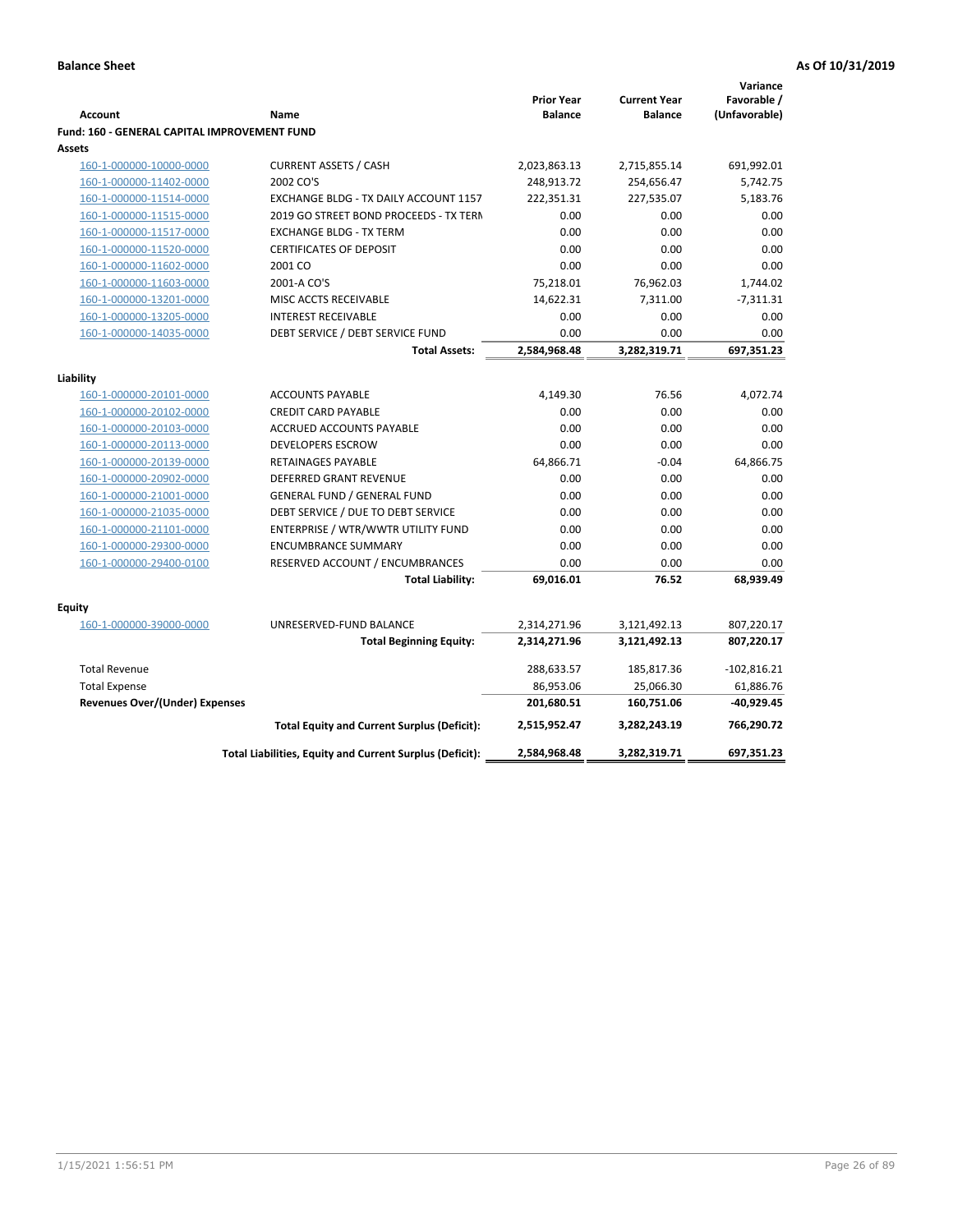| <b>Account</b>                              | Name                                                     | <b>Prior Year</b><br><b>Balance</b> | <b>Current Year</b><br><b>Balance</b> | Variance<br>Favorable /<br>(Unfavorable) |
|---------------------------------------------|----------------------------------------------------------|-------------------------------------|---------------------------------------|------------------------------------------|
| <b>Fund: 161 - STREET CONSTRUCTION FUND</b> |                                                          |                                     |                                       |                                          |
| <b>Assets</b>                               |                                                          |                                     |                                       |                                          |
| 161-1-000000-10000-0000                     | <b>CURRENT ASSETS / CASH</b>                             | 852,848.54                          | 870,418.09                            | 17,569.55                                |
| 161-1-000000-11003-0000                     | 2010 CO'S                                                | 0.00                                | 0.00                                  | 0.00                                     |
| 161-1-000000-13205-0000                     | <b>INTEREST RECEIVABLE</b>                               | 0.00                                | 0.00                                  | 0.00                                     |
| 161-1-000000-14035-0000                     | DEBT SERVICE / DEBT SERVICE FUND                         | 0.00                                | 0.00                                  | 0.00                                     |
|                                             | <b>Total Assets:</b>                                     | 852,848.54                          | 870,418.09                            | 17,569.55                                |
| Liability                                   |                                                          |                                     |                                       |                                          |
| 161-1-000000-20101-0000                     | <b>ACCOUNTS PAYABLE</b>                                  | 0.00                                | 23.08                                 | $-23.08$                                 |
| 161-1-000000-20102-0000                     | <b>CREDIT CARD PAYABLE</b>                               | 0.00                                | 0.00                                  | 0.00                                     |
| 161-1-000000-20103-0000                     | <b>ACCRUED ACCOUNTS PAYABLE</b>                          | 0.00                                | 0.00                                  | 0.00                                     |
| 161-1-000000-20139-0000                     | <b>RETAINAGES PAYABLE</b>                                | 0.00                                | 0.00                                  | 0.00                                     |
| 161-1-000000-21001-0000                     | <b>GENERAL FUND / GENERAL FUND</b>                       | 0.00                                | 0.00                                  | 0.00                                     |
| 161-1-000000-21035-0000                     | DEBT SERVICE / DUE TO DEBT SERVICE                       | 0.00                                | 0.00                                  | 0.00                                     |
| 161-1-000000-29300-0000                     | <b>ENCUMBRANCE SUMMARY</b>                               | 0.00                                | 0.00                                  | 0.00                                     |
| 161-1-000000-29400-0100                     | RESERVED ACCOUNT / ENCUMBRANCES                          | 0.00                                | 0.00                                  | 0.00                                     |
|                                             | <b>Total Liability:</b>                                  | 0.00                                | 23.08                                 | $-23.08$                                 |
| <b>Equity</b>                               |                                                          |                                     |                                       |                                          |
| 161-1-000000-39000-0000                     | UNRESERVED-FUND BALANCE                                  | 852,048.74                          | 869,625.59                            | 17,576.85                                |
|                                             | <b>Total Beginning Equity:</b>                           | 852,048.74                          | 869,625.59                            | 17,576.85                                |
| <b>Total Revenue</b>                        |                                                          | 808.39                              | 791.82                                | $-16.57$                                 |
| <b>Total Expense</b>                        |                                                          | 8.59                                | 22.40                                 | $-13.81$                                 |
| Revenues Over/(Under) Expenses              |                                                          | 799.80                              | 769.42                                | $-30.38$                                 |
|                                             | <b>Total Equity and Current Surplus (Deficit):</b>       | 852,848.54                          | 870,395.01                            | 17,546.47                                |
|                                             | Total Liabilities, Equity and Current Surplus (Deficit): | 852,848.54                          | 870,418.09                            | 17,569.55                                |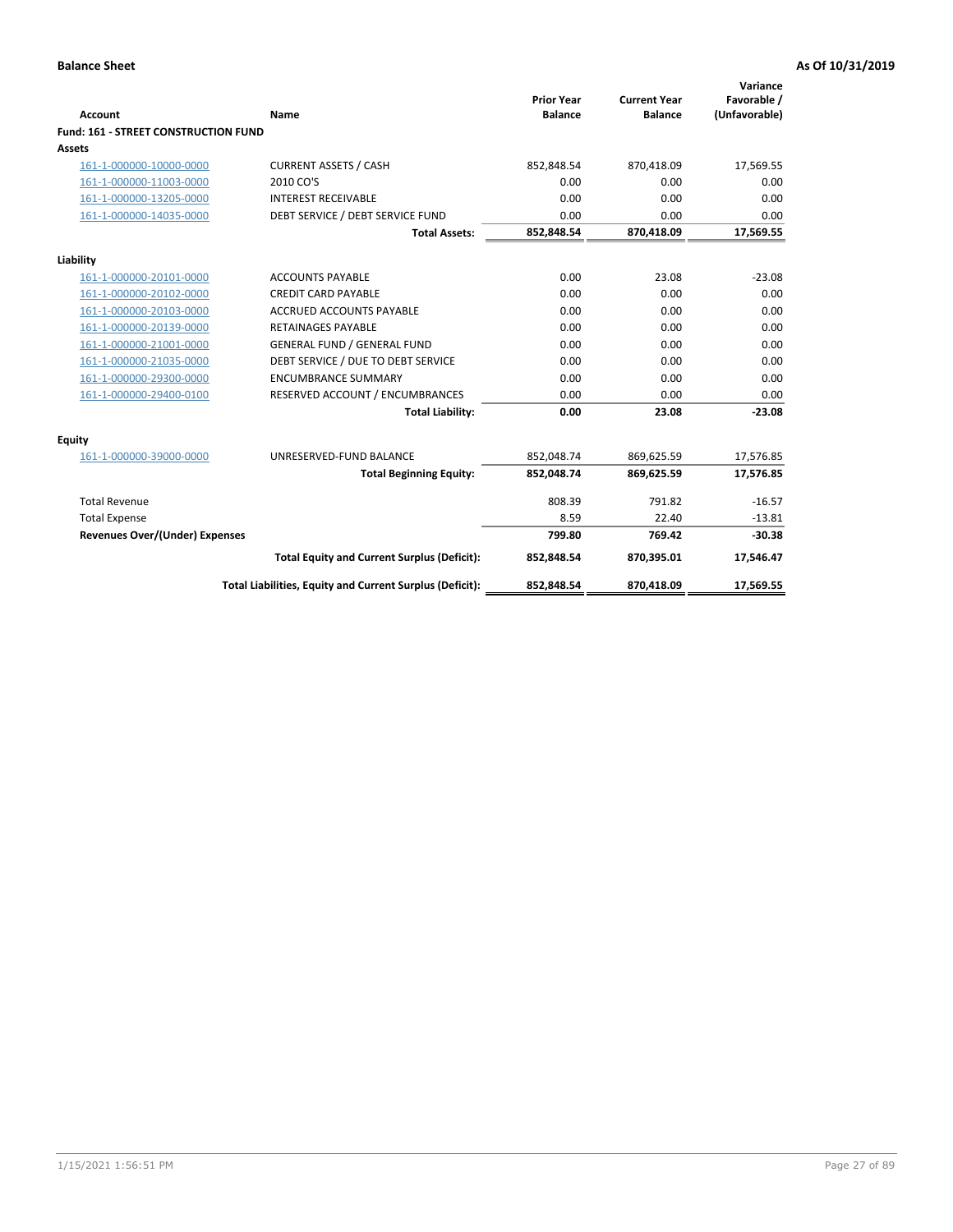|                                                 |                                                          | <b>Prior Year</b><br><b>Balance</b> | <b>Current Year</b> | Variance<br>Favorable / |
|-------------------------------------------------|----------------------------------------------------------|-------------------------------------|---------------------|-------------------------|
| <b>Account</b>                                  | Name                                                     |                                     | <b>Balance</b>      | (Unfavorable)           |
| <b>Fund: 162 - GRAHAM PARK RENOVATIONS FUND</b> |                                                          |                                     |                     |                         |
| <b>Assets</b>                                   |                                                          |                                     |                     |                         |
| 162-1-000000-10000-0000                         | <b>CURRENT ASSETS / CASH</b>                             | 0.00                                | 0.00                | 0.00                    |
| 162-1-000000-13201-0000                         | MISC ACCTS RECEIVABLE                                    | 0.00                                | 0.00                | 0.00                    |
|                                                 | <b>Total Assets:</b>                                     | 0.00                                | 0.00                | 0.00                    |
| Liability                                       |                                                          |                                     |                     |                         |
| 162-1-000000-20101-0000                         | <b>ACCOUNTS PAYABLE</b>                                  | 0.00                                | 0.00                | 0.00                    |
| 162-1-000000-20139-0000                         | <b>RETAINAGES PAYABLE</b>                                | 0.00                                | 0.00                | 0.00                    |
| 162-1-000000-20202-0000                         | <b>DEFERRED REVENUE</b>                                  | 0.00                                | 0.00                | 0.00                    |
| 162-1-000000-29300-0000                         | <b>ENCUMBRANCE SUMMARY</b>                               | 0.00                                | 0.00                | 0.00                    |
| 162-1-000000-29400-0000                         | RESERVED ACCOUNT / ENCUMBRANCES                          | 0.00                                | 0.00                | 0.00                    |
|                                                 | <b>Total Liability:</b>                                  | 0.00                                | 0.00                | 0.00                    |
| Equity                                          |                                                          |                                     |                     |                         |
| 162-1-000000-39000-0000                         | UNRESERVED-FUND BALANCE                                  | 0.00                                | 0.00                | 0.00                    |
|                                                 | <b>Total Beginning Equity:</b>                           | 0.00                                | 0.00                | 0.00                    |
| <b>Total Revenue</b>                            |                                                          | 0.00                                | 0.00                | 0.00                    |
| <b>Total Expense</b>                            |                                                          | 0.00                                | 0.00                | 0.00                    |
| Revenues Over/(Under) Expenses                  |                                                          | 0.00                                | 0.00                | 0.00                    |
|                                                 | <b>Total Equity and Current Surplus (Deficit):</b>       | 0.00                                | 0.00                | 0.00                    |
|                                                 | Total Liabilities, Equity and Current Surplus (Deficit): | 0.00                                | 0.00                | 0.00                    |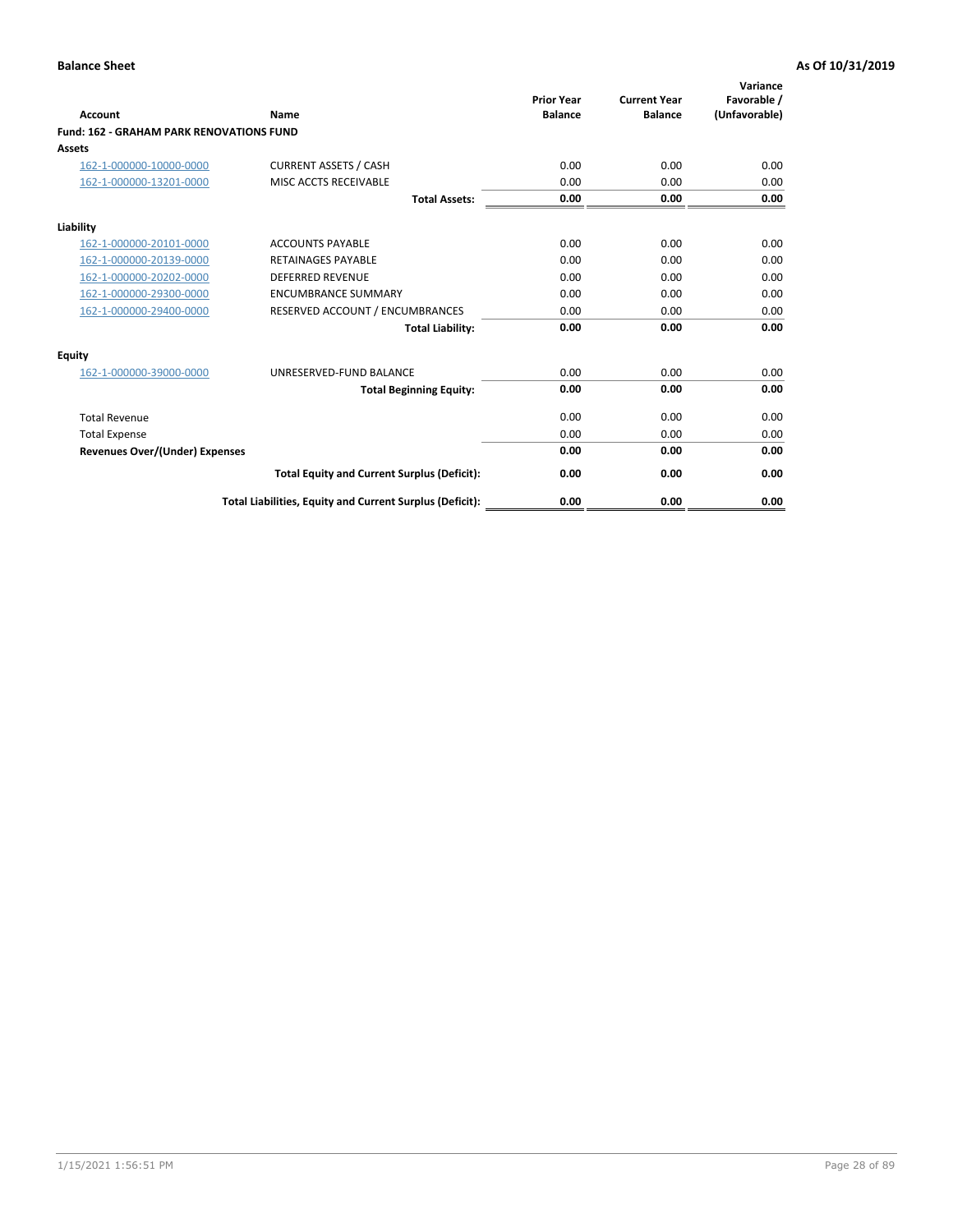|                                              |                                                          | <b>Prior Year</b> | <b>Current Year</b> | Variance<br>Favorable / |
|----------------------------------------------|----------------------------------------------------------|-------------------|---------------------|-------------------------|
| <b>Account</b>                               | Name                                                     | <b>Balance</b>    | <b>Balance</b>      | (Unfavorable)           |
| <b>Fund: 163 - SECO STIMULAS BLOCK GRANT</b> |                                                          |                   |                     |                         |
| Assets                                       |                                                          |                   |                     |                         |
| 163-1-000000-10000-0000                      | <b>CURRENT ASSETS / CASH</b>                             | 0.00              | 0.00                | 0.00                    |
| 163-1-000000-13201-0000                      | MISC ACCTS RECEIVABLE                                    | 0.00              | 0.00                | 0.00                    |
| 163-1-000000-13205-0000                      | <b>INTEREST RECEIVABLE</b>                               | 0.00              | 0.00                | 0.00                    |
|                                              | <b>Total Assets:</b>                                     | 0.00              | 0.00                | 0.00                    |
| Liability                                    |                                                          |                   |                     |                         |
| 163-1-000000-20101-0000                      | <b>ACCOUNTS PAYABLE</b>                                  | 0.00              | 0.00                | 0.00                    |
| 163-1-000000-20102-0000                      | <b>CREDIT CARD PAYABLE</b>                               | 0.00              | 0.00                | 0.00                    |
| 163-1-000000-20103-0000                      | <b>ACCRUED ACCOUNTS PAYABLE</b>                          | 0.00              | 0.00                | 0.00                    |
| 163-1-000000-20139-0000                      | <b>RETAINAGES PAYABLE</b>                                | 0.00              | 0.00                | 0.00                    |
| 163-1-000000-20902-0000                      | <b>DEFERRED GRANT REVENUE</b>                            | 0.00              | 0.00                | 0.00                    |
| 163-1-000000-29300-0000                      | <b>ENCUMBRANCE SUMMARY</b>                               | 0.00              | 0.00                | 0.00                    |
| 163-1-000000-29400-0100                      | RESERVED ACCOUNT / ENCUMBRANCES                          | 0.00              | 0.00                | 0.00                    |
|                                              | <b>Total Liability:</b>                                  | 0.00              | 0.00                | 0.00                    |
| <b>Equity</b>                                |                                                          |                   |                     |                         |
| 163-1-000000-39000-0000                      | UNRESERVED-FUND BALANCE                                  | 0.00              | 0.00                | 0.00                    |
|                                              | <b>Total Beginning Equity:</b>                           | 0.00              | 0.00                | 0.00                    |
| <b>Total Revenue</b>                         |                                                          | 0.00              | 0.00                | 0.00                    |
| <b>Total Expense</b>                         |                                                          | 0.00              | 0.00                | 0.00                    |
| Revenues Over/(Under) Expenses               |                                                          | 0.00              | 0.00                | 0.00                    |
|                                              | <b>Total Equity and Current Surplus (Deficit):</b>       | 0.00              | 0.00                | 0.00                    |
|                                              | Total Liabilities, Equity and Current Surplus (Deficit): | 0.00              | 0.00                | 0.00                    |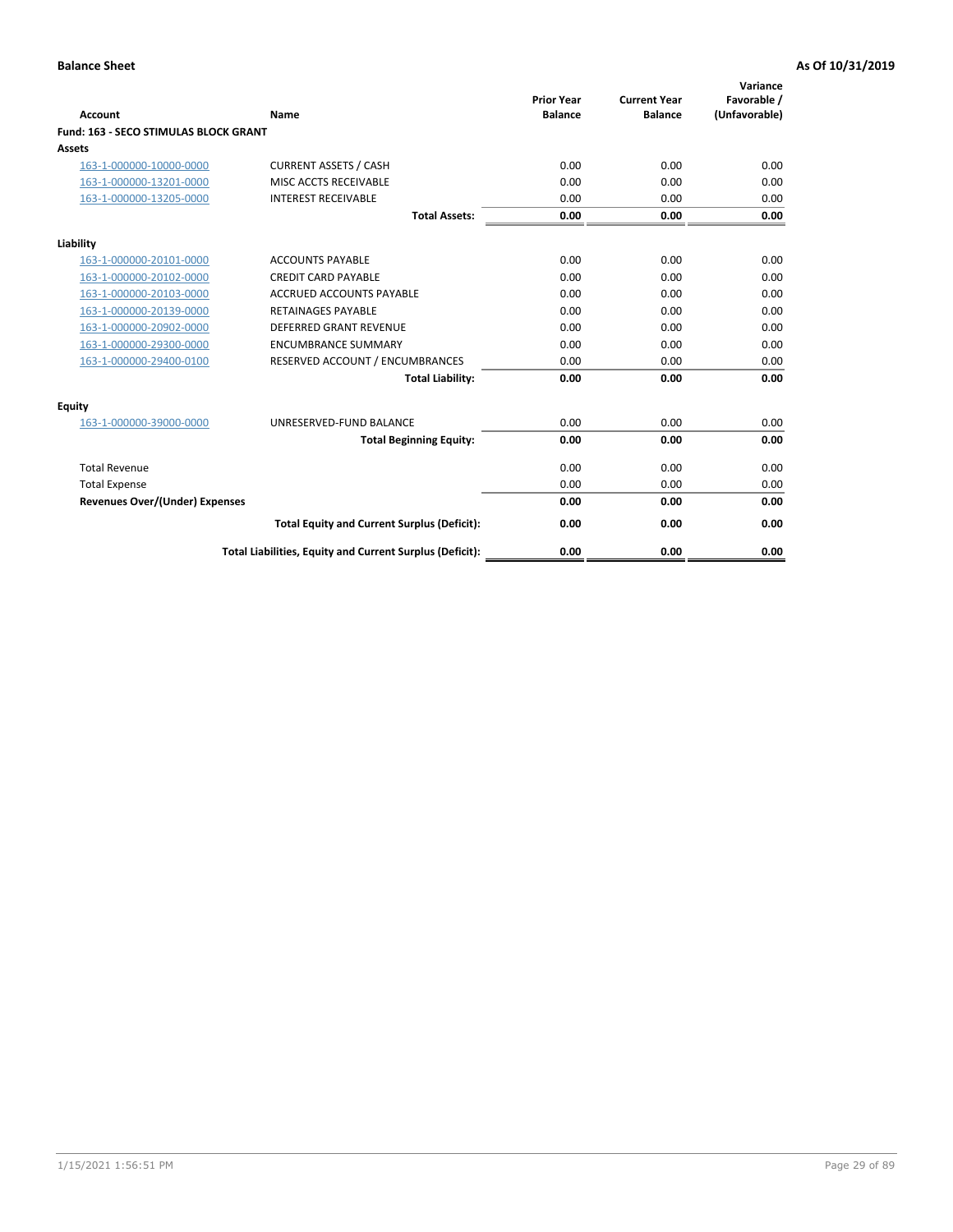| <b>Account</b>                   | Name                                                     | <b>Prior Year</b><br><b>Balance</b> | <b>Current Year</b><br><b>Balance</b> | Variance<br>Favorable /<br>(Unfavorable) |
|----------------------------------|----------------------------------------------------------|-------------------------------------|---------------------------------------|------------------------------------------|
| Fund: 164 - 2013 CO CAPITAL FUND |                                                          |                                     |                                       |                                          |
| <b>Assets</b>                    |                                                          |                                     |                                       |                                          |
| 164-1-000000-10000-0000          | <b>CURRENT ASSETS / CASH</b>                             | 31,909.64                           | 32,566.97                             | 657.33                                   |
| 164-1-000000-11508-0000          | 2013 CO'S PROJ CONST                                     | 2,020.74                            | 2,067.86                              | 47.12                                    |
| 164-1-000000-11509-0000          | 2013 CO'S DEBT SERVICE                                   | 0.00                                | 0.00                                  | 0.00                                     |
| 164-1-000000-13205-0000          | <b>INTEREST RECEIVABLE</b>                               | 0.00                                | 0.00                                  | 0.00                                     |
| 164-1-000000-14035-0000          | DEBT SERVICE / DEBT SERVICE FUND                         | 0.00                                | 0.00                                  | 0.00                                     |
|                                  | <b>Total Assets:</b>                                     | 33,930.38                           | 34,634.83                             | 704.45                                   |
| Liability                        |                                                          |                                     |                                       |                                          |
| 164-1-000000-20101-0000          | <b>ACCOUNTS PAYABLE</b>                                  | 0.00                                | 0.86                                  | $-0.86$                                  |
| 164-1-000000-20102-0000          | <b>CREDIT CARD PAYABLE</b>                               | 0.00                                | 0.00                                  | 0.00                                     |
| 164-1-000000-20103-0000          | <b>ACCRUED ACCOUNTS PAYABLE</b>                          | 0.00                                | 0.00                                  | 0.00                                     |
| 164-1-000000-20139-0000          | <b>RETAINAGES PAYABLE</b>                                | 0.00                                | 0.00                                  | 0.00                                     |
| 164-1-000000-21001-0000          | <b>GENERAL FUND / GENERAL FUND</b>                       | 0.00                                | 0.00                                  | 0.00                                     |
| 164-1-000000-21035-0000          | DEBT SERVICE / DUE TO DEBT SERVICE                       | 0.00                                | 0.00                                  | 0.00                                     |
| 164-1-000000-29300-0000          | <b>ENCUMBRANCE SUMMARY</b>                               | 0.00                                | 0.00                                  | 0.00                                     |
| 164-1-000000-29400-0100          | RESERVED ACCOUNT / ENCUMBRANCES                          | 0.00                                | 0.00                                  | 0.00                                     |
|                                  | <b>Total Liability:</b>                                  | 0.00                                | 0.86                                  | $-0.86$                                  |
| Equity                           |                                                          |                                     |                                       |                                          |
| 164-1-000000-39000-0000          | UNRESERVED-FUND BALANCE                                  | 33,896.76                           | 34,601.73                             | 704.97                                   |
|                                  | <b>Total Beginning Equity:</b>                           | 33,896.76                           | 34,601.73                             | 704.97                                   |
| <b>Total Revenue</b>             |                                                          | 33.94                               | 33.08                                 | $-0.86$                                  |
| <b>Total Expense</b>             |                                                          | 0.32                                | 0.84                                  | $-0.52$                                  |
| Revenues Over/(Under) Expenses   |                                                          | 33.62                               | 32.24                                 | $-1.38$                                  |
|                                  | <b>Total Equity and Current Surplus (Deficit):</b>       | 33,930.38                           | 34,633.97                             | 703.59                                   |
|                                  | Total Liabilities, Equity and Current Surplus (Deficit): | 33,930.38                           | 34,634.83                             | 704.45                                   |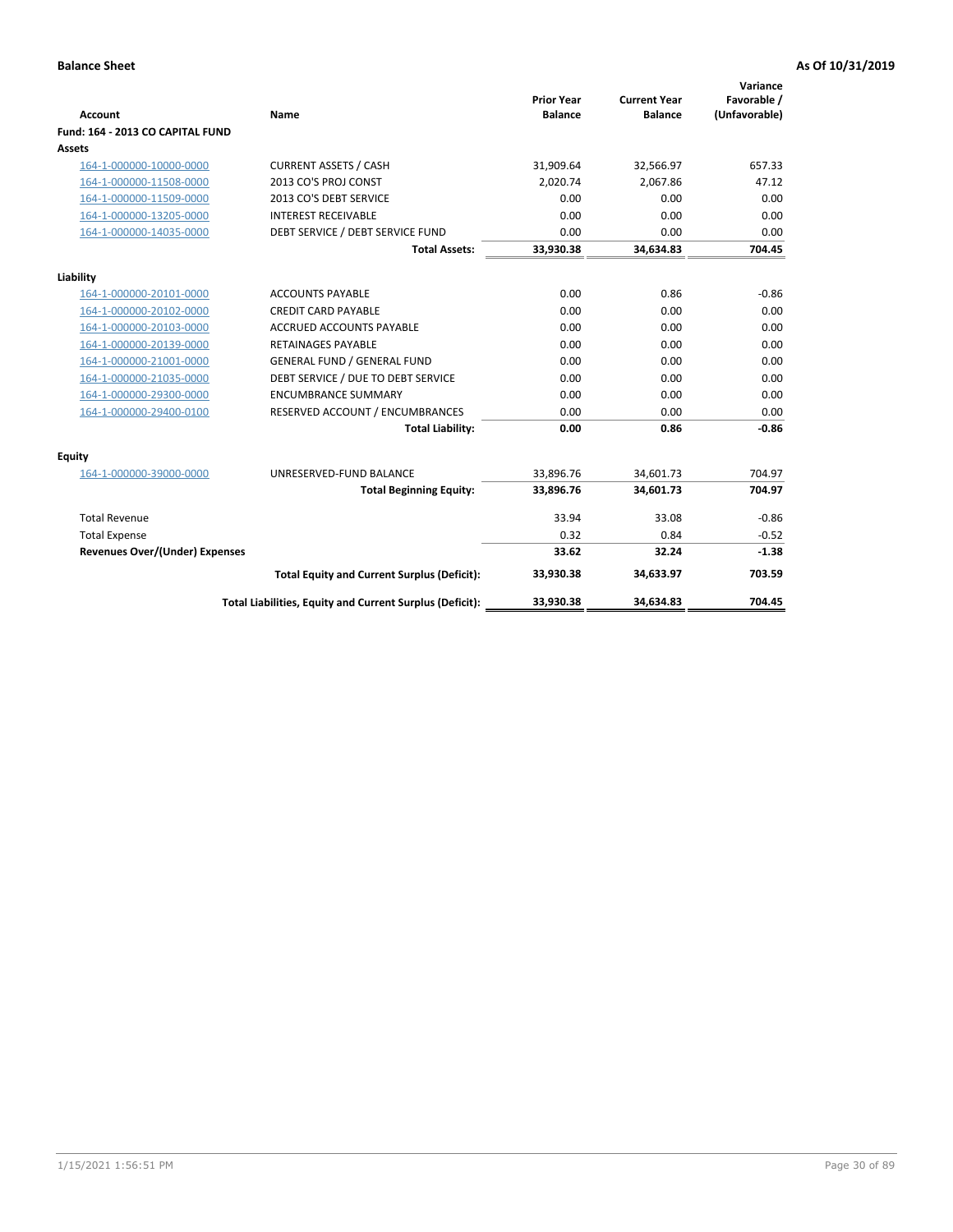| <b>Account</b>                                     | Name                                                            | <b>Prior Year</b><br><b>Balance</b> | <b>Current Year</b><br><b>Balance</b> | Variance<br>Favorable /<br>(Unfavorable) |
|----------------------------------------------------|-----------------------------------------------------------------|-------------------------------------|---------------------------------------|------------------------------------------|
| Fund: 165 - 2014 GO FUND                           |                                                                 |                                     |                                       |                                          |
| Assets                                             |                                                                 |                                     |                                       |                                          |
| 165-1-000000-10000-0000                            | <b>CURRENT ASSETS / CASH</b>                                    | $-8,613.63$                         | $-8,613.63$                           | 0.00                                     |
| 165-1-000000-11003-0000                            | 2010 CO'S                                                       | 0.00                                | 0.00                                  | 0.00                                     |
| 165-1-000000-11202-0000                            | 2014 GO STREET BONDS                                            | 0.00                                | 0.00                                  | 0.00                                     |
| 165-1-000000-11511-0000                            | 2015 GO PROJECT CONSTRUCTION                                    | 777,719.16                          | 795,850.38                            | 18,131.22                                |
| 165-1-000000-11520-0000                            | <b>CERTIFICATES OF DEPOSIT</b>                                  | 0.00                                | 0.00                                  | 0.00                                     |
| 165-1-000000-11530-0000                            | <b>TexasTERM CP</b>                                             | 0.00                                | 0.00                                  | 0.00                                     |
| 165-1-000000-13201-0000                            | MISC ACCTS RECEIVABLE                                           | 0.00                                | 0.00                                  | 0.00                                     |
| 165-1-000000-13205-0000                            | <b>INTEREST RECEIVABLE</b>                                      | 0.00                                | 0.00                                  | 0.00                                     |
| 165-1-000000-14035-0000                            | DEBT SERVICE / DEBT SERVICE FUND                                | 0.00                                | 0.00                                  | 0.00                                     |
|                                                    | <b>Total Assets:</b>                                            | 769,105.53                          | 787,236.75                            | 18,131.22                                |
| Liability                                          |                                                                 |                                     |                                       |                                          |
|                                                    |                                                                 | 0.00                                | 0.00                                  | 0.00                                     |
| 165-1-000000-20101-0000                            | <b>ACCOUNTS PAYABLE</b>                                         |                                     |                                       |                                          |
| 165-1-000000-20102-0000                            | <b>CREDIT CARD PAYABLE</b><br>ACCRUED ACCOUNTS PAYABLE          | 0.00<br>0.00                        | 0.00<br>0.00                          | 0.00<br>0.00                             |
| 165-1-000000-20103-0000                            |                                                                 | 0.00                                |                                       | 0.00                                     |
| 165-1-000000-20139-0000<br>165-1-000000-21001-0000 | <b>RETAINAGES PAYABLE</b><br><b>GENERAL FUND / GENERAL FUND</b> | 0.00                                | 0.00<br>0.00                          | 0.00                                     |
| 165-1-000000-21035-0000                            | DEBT SERVICE / DUE TO DEBT SERVICE                              | 0.00                                | 0.00                                  | 0.00                                     |
|                                                    | <b>ENCUMBRANCE SUMMARY</b>                                      | 0.00                                | 0.00                                  | 0.00                                     |
| 165-1-000000-29300-0000<br>165-1-000000-29400-0100 | RESERVED ACCOUNT / ENCUMBRANCES                                 | 0.00                                | 0.00                                  | 0.00                                     |
|                                                    | <b>Total Liability:</b>                                         | 0.00                                | 0.00                                  | 0.00                                     |
|                                                    |                                                                 |                                     |                                       |                                          |
| Equity                                             |                                                                 |                                     |                                       |                                          |
| 165-1-000000-39000-0000                            | UNRESERVED-FUND BALANCE                                         | 767,685.84                          | 785,908.22                            | 18,222.38                                |
|                                                    | <b>Total Beginning Equity:</b>                                  | 767,685.84                          | 785,908.22                            | 18,222.38                                |
| <b>Total Revenue</b>                               |                                                                 | 1,419.69                            | 1,328.53                              | $-91.16$                                 |
| <b>Total Expense</b>                               |                                                                 | 0.00                                | 0.00                                  | 0.00                                     |
| <b>Revenues Over/(Under) Expenses</b>              |                                                                 | 1,419.69                            | 1,328.53                              | $-91.16$                                 |
|                                                    | <b>Total Equity and Current Surplus (Deficit):</b>              | 769,105.53                          | 787,236.75                            | 18,131.22                                |
|                                                    | Total Liabilities, Equity and Current Surplus (Deficit):        | 769,105.53                          | 787,236.75                            | 18.131.22                                |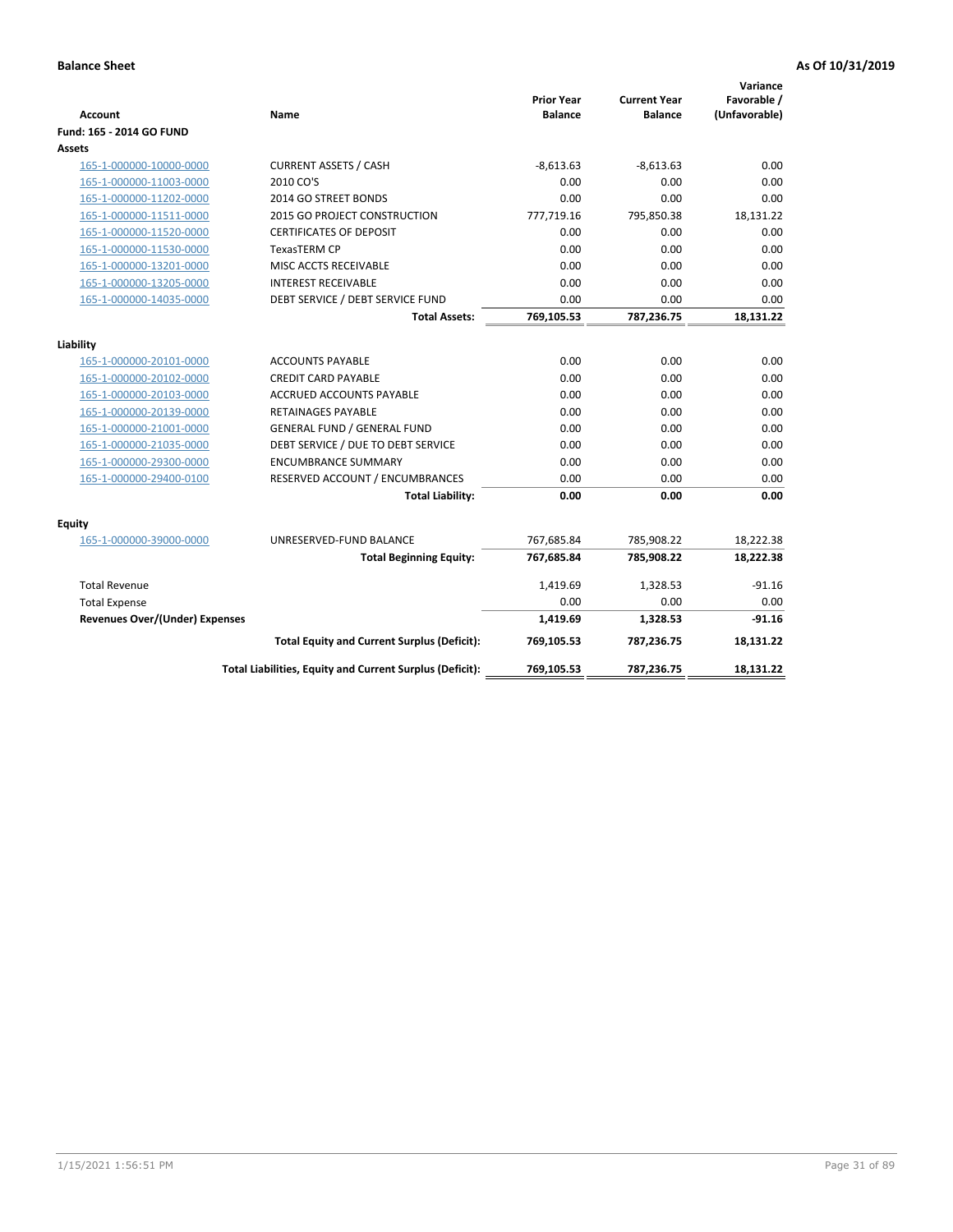| Account                                                      | Name                                                     | <b>Prior Year</b><br><b>Balance</b> | <b>Current Year</b><br><b>Balance</b> | Variance<br>Favorable /<br>(Unfavorable) |
|--------------------------------------------------------------|----------------------------------------------------------|-------------------------------------|---------------------------------------|------------------------------------------|
| <b>Fund: 170 - LAW ENFORCEMENT GRANT - CAPITAL PURCHASES</b> |                                                          |                                     |                                       |                                          |
| <b>Assets</b>                                                |                                                          |                                     |                                       |                                          |
| 170-1-000000-10000-0000                                      | <b>CURRENT ASSETS / CASH</b>                             | 0.00                                | 0.00                                  | 0.00                                     |
| 170-1-000000-13201-0000                                      | MISC ACCTS RECEIVABLE                                    | 0.00                                | 0.00                                  | 0.00                                     |
|                                                              | <b>Total Assets:</b>                                     | 0.00                                | 0.00                                  | 0.00                                     |
| Liability                                                    |                                                          |                                     |                                       |                                          |
| 170-1-000000-20101-0000                                      | <b>ACCOUNTS PAYABLE</b>                                  | 0.00                                | 0.00                                  | 0.00                                     |
| 170-1-000000-20102-0000                                      | <b>CREDIT CARD PAYABLE</b>                               | 0.00                                | 0.00                                  | 0.00                                     |
| 170-1-000000-20103-0000                                      | <b>ACCRUED ACCOUNTS PAYABLE</b>                          | 0.00                                | 0.00                                  | 0.00                                     |
| 170-1-000000-20902-0000                                      | <b>DEFERRED GRANT REVENUE</b>                            | 0.00                                | 0.00                                  | 0.00                                     |
| 170-1-000000-21001-0000                                      | <b>GENERAL FUND / GENERAL FUND</b>                       | 0.00                                | 0.00                                  | 0.00                                     |
| 170-1-000000-24004-0000                                      | <b>INTEREST PAYABLE ON DEP</b>                           | 0.00                                | 0.00                                  | 0.00                                     |
| 170-1-000000-29300-0000                                      | <b>ENCUMBRANCE SUMMARY</b>                               | 0.00                                | 0.00                                  | 0.00                                     |
| 170-1-000000-29400-0000                                      | RESERVED ACCOUNT / ENCUMBRANCES                          | 0.00                                | 0.00                                  | 0.00                                     |
|                                                              | <b>Total Liability:</b>                                  | 0.00                                | 0.00                                  | 0.00                                     |
| <b>Equity</b>                                                |                                                          |                                     |                                       |                                          |
| 170-1-000000-39000-0000                                      | UNRESERVED-FUND BALANCE                                  | 0.00                                | 0.00                                  | 0.00                                     |
|                                                              | <b>Total Beginning Equity:</b>                           | 0.00                                | 0.00                                  | 0.00                                     |
| <b>Total Revenue</b>                                         |                                                          | 0.00                                | 0.00                                  | 0.00                                     |
| <b>Total Expense</b>                                         |                                                          | 0.00                                | 0.00                                  | 0.00                                     |
| <b>Revenues Over/(Under) Expenses</b>                        |                                                          | 0.00                                | 0.00                                  | 0.00                                     |
|                                                              | <b>Total Equity and Current Surplus (Deficit):</b>       | 0.00                                | 0.00                                  | 0.00                                     |
|                                                              | Total Liabilities, Equity and Current Surplus (Deficit): | 0.00                                | 0.00                                  | 0.00                                     |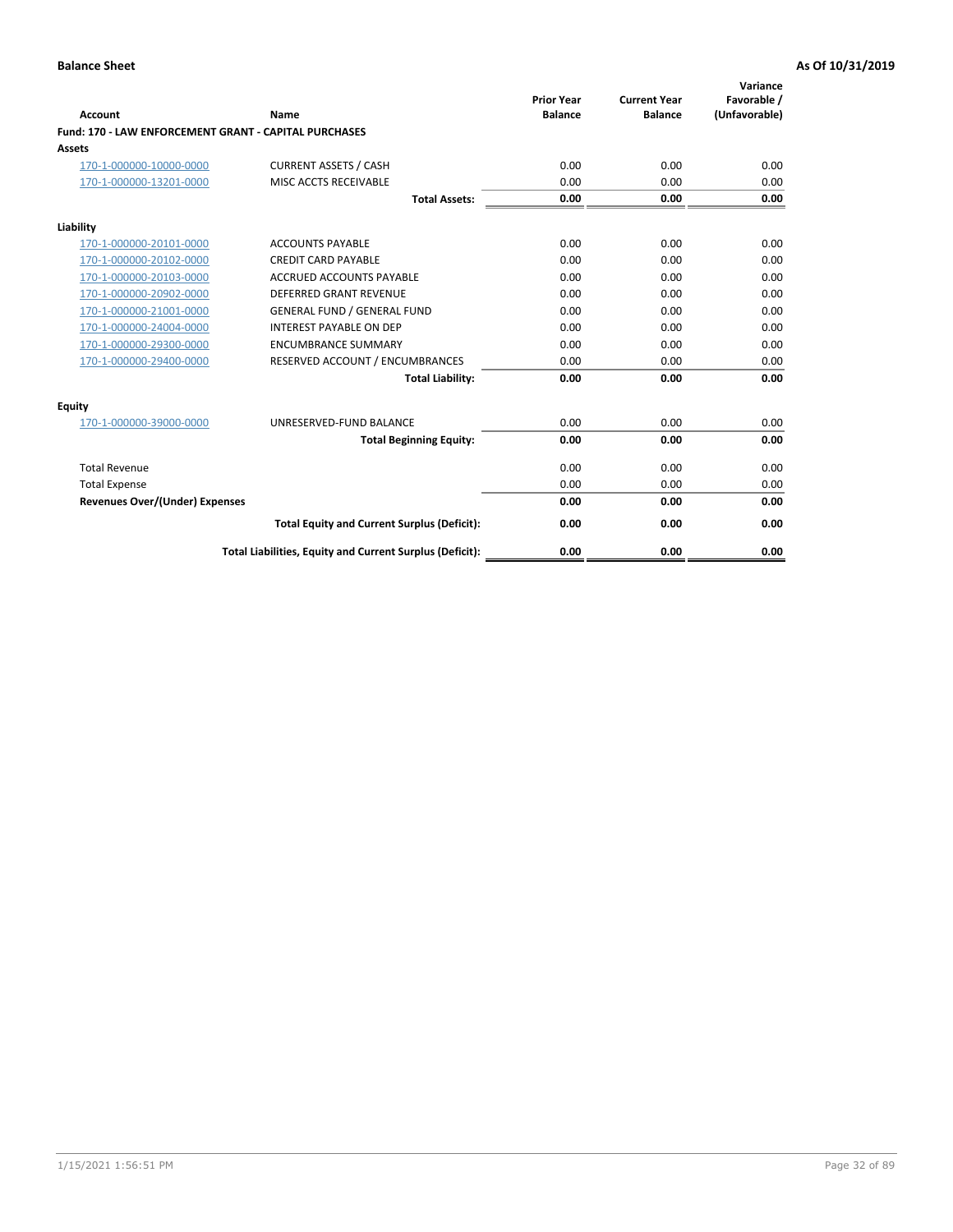| Account                                        | Name                                                     | <b>Prior Year</b><br><b>Balance</b> | <b>Current Year</b><br><b>Balance</b> | Variance<br>Favorable /<br>(Unfavorable) |
|------------------------------------------------|----------------------------------------------------------|-------------------------------------|---------------------------------------|------------------------------------------|
| <b>Fund: 171 - MAIN STREET SPECIAL REVENUE</b> |                                                          |                                     |                                       |                                          |
| <b>Assets</b>                                  |                                                          |                                     |                                       |                                          |
| 171-1-000000-10000-0000                        | <b>CURRENT ASSETS / CASH</b>                             | 7,977.21                            | $-49,461.48$                          | $-57,438.69$                             |
| 171-1-000000-13201-0000                        | MISC ACCTS RECEIVABLE                                    | 0.00                                | 0.00                                  | 0.00                                     |
| 171-1-000000-13205-0000                        | <b>INTEREST RECEIVABLE</b>                               | 0.00                                | 0.00                                  | 0.00                                     |
|                                                | <b>Total Assets:</b>                                     | 7,977.21                            | $-49.461.48$                          | $-57,438.69$                             |
| Liability                                      |                                                          |                                     |                                       |                                          |
| 171-1-000000-20101-0000                        | <b>ACCOUNTS PAYABLE</b>                                  | 0.00                                | 0.00                                  | 0.00                                     |
| 171-1-000000-20102-0000                        | <b>CREDIT CARD PAYABLE</b>                               | 0.00                                | 0.00                                  | 0.00                                     |
| 171-1-000000-20103-0000                        | <b>ACCRUED ACCOUNTS PAYABLE</b>                          | 0.00                                | 0.00                                  | 0.00                                     |
| 171-1-000000-20139-0000                        | <b>RETAINAGES PAYABLE</b>                                | 0.00                                | 0.00                                  | 0.00                                     |
| 171-1-000000-20902-0000                        | DEFERRED GRANT REVENUE                                   | 0.00                                | 0.00                                  | 0.00                                     |
| 171-1-000000-29300-0000                        | <b>ENCUMBRANCE SUMMARY</b>                               | 0.00                                | 0.00                                  | 0.00                                     |
| 171-1-000000-29400-0100                        | RESERVED ACCOUNT / ENCUMBRANCES                          | 0.00                                | 0.00                                  | 0.00                                     |
|                                                | <b>Total Liability:</b>                                  | 0.00                                | 0.00                                  | 0.00                                     |
| <b>Equity</b>                                  |                                                          |                                     |                                       |                                          |
| 171-1-000000-39000-0000                        | UNRESERVED-FUND BALANCE                                  | 9,077.21                            | $-48,361.48$                          | $-57,438.69$                             |
|                                                | <b>Total Beginning Equity:</b>                           | 9.077.21                            | $-48.361.48$                          | $-57,438.69$                             |
| <b>Total Revenue</b>                           |                                                          | 0.00                                | 0.00                                  | 0.00                                     |
| <b>Total Expense</b>                           |                                                          | 1,100.00                            | 1,100.00                              | 0.00                                     |
| Revenues Over/(Under) Expenses                 |                                                          | $-1,100.00$                         | $-1,100.00$                           | 0.00                                     |
|                                                | <b>Total Equity and Current Surplus (Deficit):</b>       | 7,977.21                            | $-49,461.48$                          | $-57,438.69$                             |
|                                                | Total Liabilities, Equity and Current Surplus (Deficit): | 7,977.21                            | $-49,461.48$                          | $-57,438.69$                             |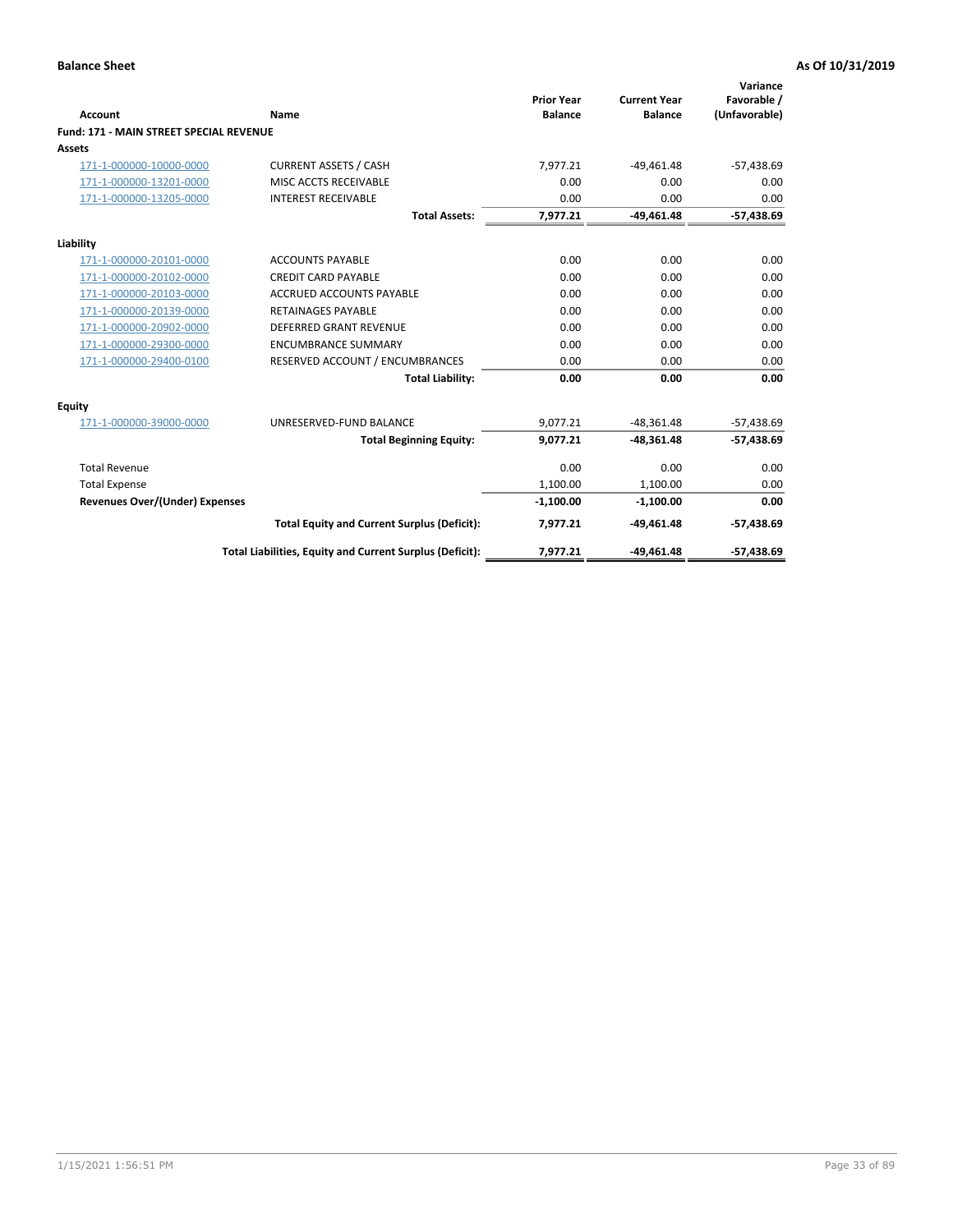|                                      |                                                          |                                     |                                       | Variance                     |
|--------------------------------------|----------------------------------------------------------|-------------------------------------|---------------------------------------|------------------------------|
| <b>Account</b>                       | Name                                                     | <b>Prior Year</b><br><b>Balance</b> | <b>Current Year</b><br><b>Balance</b> | Favorable /<br>(Unfavorable) |
| <b>Fund: 172 - MINOR GRANTS FUND</b> |                                                          |                                     |                                       |                              |
| <b>Assets</b>                        |                                                          |                                     |                                       |                              |
| 172-1-000000-10000-0000              | <b>CURRENT ASSETS / CASH</b>                             | 2,095.10                            | 7,075.76                              | 4,980.66                     |
| 172-1-000000-13201-0000              | MISC ACCTS RECEIVABLE                                    | 1.464.00                            | 0.00                                  | $-1,464.00$                  |
| 172-1-000000-13205-0000              | <b>INTEREST RECEIVABLE</b>                               | 0.00                                | 0.00                                  | 0.00                         |
|                                      | <b>Total Assets:</b>                                     | 3,559.10                            | 7,075.76                              | 3,516.66                     |
| Liability                            |                                                          |                                     |                                       |                              |
| 172-1-000000-20101-0000              | <b>ACCOUNTS PAYABLE</b>                                  | 0.00                                | 0.00                                  | 0.00                         |
| 172-1-000000-20102-0000              | <b>CREDIT CARD PAYABLE</b>                               | 0.00                                | 0.00                                  | 0.00                         |
| 172-1-000000-20103-0000              | <b>ACCRUED ACCOUNTS PAYABLE</b>                          | 0.00                                | 0.00                                  | 0.00                         |
| 172-1-000000-20902-0000              | DEFERRED GRANT REVENUE                                   | 0.00                                | 0.00                                  | 0.00                         |
| 172-1-000000-29300-0000              | <b>ENCUMBRANCE SUMMARY</b>                               | 0.00                                | 0.00                                  | 0.00                         |
| 172-1-000000-29400-0000              | RESERVED ACCOUNT / ENCUMBRANCES                          | 0.00                                | 0.00                                  | 0.00                         |
|                                      | <b>Total Liability:</b>                                  | 0.00                                | 0.00                                  | 0.00                         |
| Equity                               |                                                          |                                     |                                       |                              |
| 172-1-000000-39000-0000              | UNRESERVED-FUND BALANCE                                  | 3,559.10                            | 6,343.76                              | 2,784.66                     |
|                                      | <b>Total Beginning Equity:</b>                           | 3,559.10                            | 6,343.76                              | 2,784.66                     |
| <b>Total Revenue</b>                 |                                                          | 0.00                                | 732.00                                | 732.00                       |
| <b>Total Expense</b>                 |                                                          | 0.00                                | 0.00                                  | 0.00                         |
| Revenues Over/(Under) Expenses       |                                                          | 0.00                                | 732.00                                | 732.00                       |
|                                      | <b>Total Equity and Current Surplus (Deficit):</b>       | 3,559.10                            | 7,075.76                              | 3,516.66                     |
|                                      | Total Liabilities, Equity and Current Surplus (Deficit): | 3,559.10                            | 7,075.76                              | 3,516.66                     |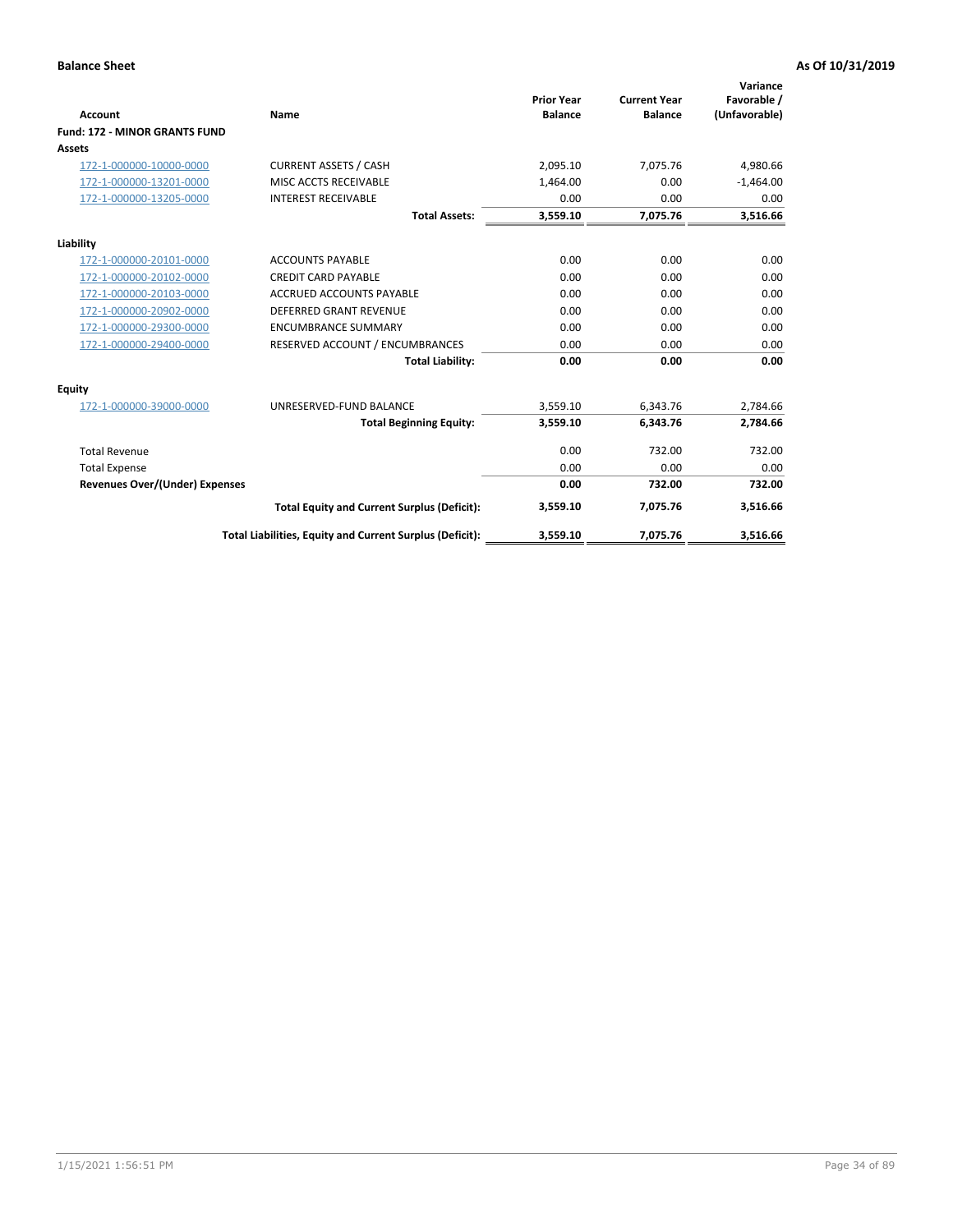| <b>Account</b>                         | <b>Name</b>                                              | <b>Prior Year</b><br><b>Balance</b> | <b>Current Year</b><br><b>Balance</b> | Variance<br>Favorable /<br>(Unfavorable) |
|----------------------------------------|----------------------------------------------------------|-------------------------------------|---------------------------------------|------------------------------------------|
| <b>Fund: 173 - FL YOUNG FOUNDATION</b> |                                                          |                                     |                                       |                                          |
| Assets                                 |                                                          |                                     |                                       |                                          |
| 173-1-000000-10000-0000                | <b>CURRENT ASSETS / CASH</b>                             | 0.00                                | 0.00                                  | 0.00                                     |
| 173-1-000000-13201-0000                | MISC ACCTS RECEIVABLE                                    | 0.00                                | 0.00                                  | 0.00                                     |
|                                        | <b>Total Assets:</b>                                     | 0.00                                | 0.00                                  | 0.00                                     |
| Liability                              |                                                          |                                     |                                       |                                          |
| 173-1-000000-20101-0000                | <b>ACCOUNTS PAYABLE</b>                                  | 0.00                                | 0.00                                  | 0.00                                     |
| 173-1-000000-20102-0000                | <b>CREDIT CARD PAYABLE</b>                               | 0.00                                | 0.00                                  | 0.00                                     |
| 173-1-000000-20902-0000                | <b>DEFERRED GRANT REVENUE</b>                            | 0.00                                | 0.00                                  | 0.00                                     |
| 173-1-000000-29300-0000                | <b>ENCUMBRANCE SUMMARY</b>                               | 0.00                                | 0.00                                  | 0.00                                     |
| 173-1-000000-29400-0000                | RESERVED ACCOUNT / ENCUMBRANCES                          | 0.00                                | 0.00                                  | 0.00                                     |
|                                        | <b>Total Liability:</b>                                  | 0.00                                | 0.00                                  | 0.00                                     |
| Equity                                 |                                                          |                                     |                                       |                                          |
| 173-1-000000-39000-0000                | UNRESERVED-FUND BALANCE                                  | 0.00                                | 0.00                                  | 0.00                                     |
|                                        | <b>Total Beginning Equity:</b>                           | 0.00                                | 0.00                                  | 0.00                                     |
| <b>Total Revenue</b>                   |                                                          | 0.00                                | 0.00                                  | 0.00                                     |
| <b>Total Expense</b>                   |                                                          | 0.00                                | 0.00                                  | 0.00                                     |
| <b>Revenues Over/(Under) Expenses</b>  |                                                          | 0.00                                | 0.00                                  | 0.00                                     |
|                                        | <b>Total Equity and Current Surplus (Deficit):</b>       | 0.00                                | 0.00                                  | 0.00                                     |
|                                        | Total Liabilities, Equity and Current Surplus (Deficit): | 0.00                                | 0.00                                  | 0.00                                     |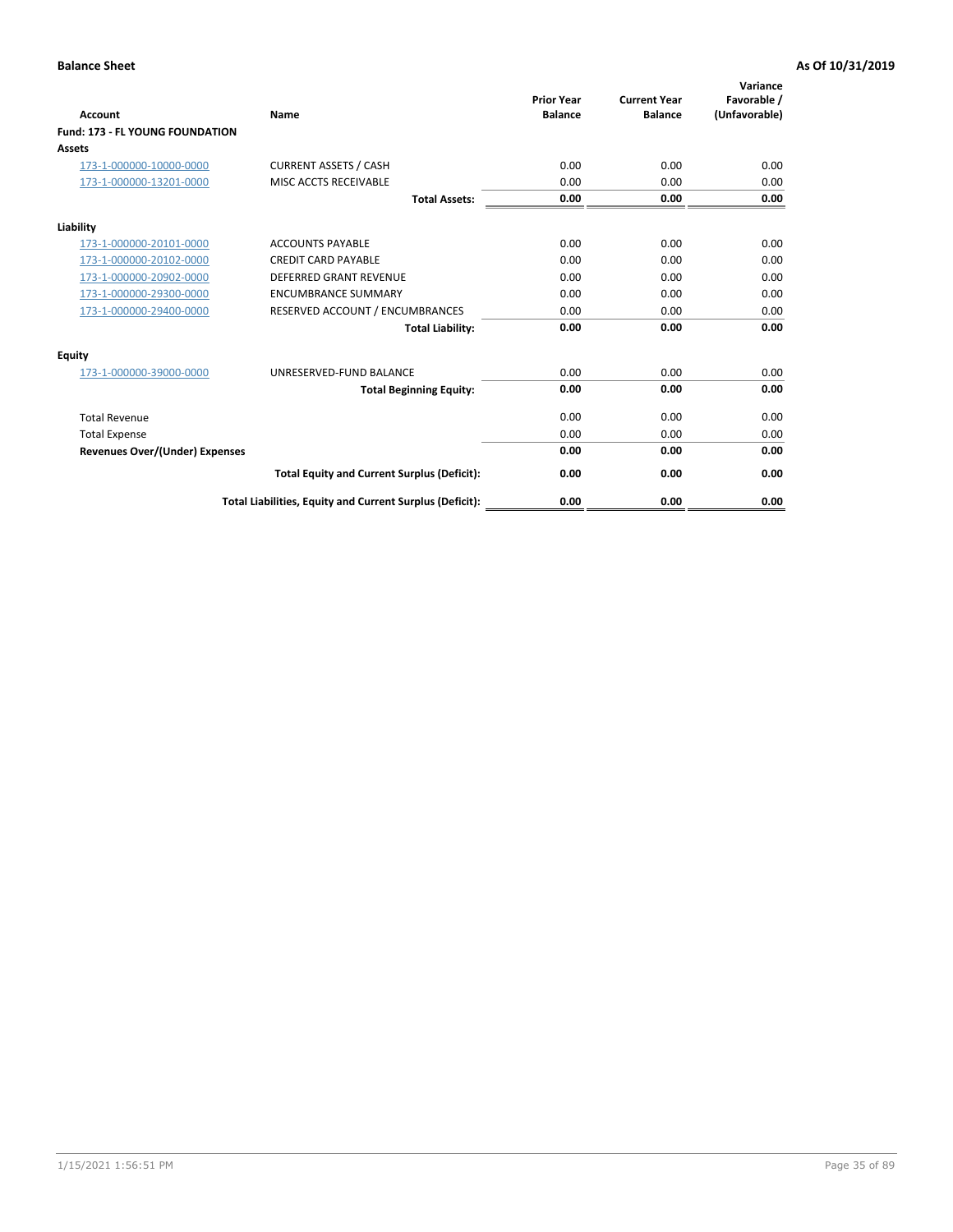| <b>Account</b>                        | Name                                                     | <b>Prior Year</b><br><b>Balance</b> | <b>Current Year</b><br><b>Balance</b> | Variance<br>Favorable /<br>(Unfavorable) |
|---------------------------------------|----------------------------------------------------------|-------------------------------------|---------------------------------------|------------------------------------------|
| <b>Fund: 174 - FEMA GRANT</b>         |                                                          |                                     |                                       |                                          |
| Assets                                |                                                          |                                     |                                       |                                          |
| 174-1-000000-10000-0000               | <b>CURRENT ASSETS / CASH</b>                             | 0.00                                | 0.00                                  | 0.00                                     |
| 174-1-000000-13201-0000               | MISC ACCTS RECEIVABLE                                    | 0.00                                | 0.00                                  | 0.00                                     |
| 174-1-000000-13205-0000               | <b>INTEREST RECEIVABLE</b>                               | 0.00                                | 0.00                                  | 0.00                                     |
|                                       | <b>Total Assets:</b>                                     | 0.00                                | 0.00                                  | 0.00                                     |
| Liability                             |                                                          |                                     |                                       |                                          |
| 174-1-000000-20101-0000               | <b>ACCOUNTS PAYABLE</b>                                  | 0.00                                | 0.00                                  | 0.00                                     |
| 174-1-000000-20102-0000               | <b>CREDIT CARD PAYABLE</b>                               | 0.00                                | 0.00                                  | 0.00                                     |
| 174-1-000000-20103-0000               | <b>ACCRUED ACCOUNTS PAYABLE</b>                          | 0.00                                | 0.00                                  | 0.00                                     |
| 174-1-000000-20902-0000               | <b>DEFERRED GRANT REVENUE</b>                            | 0.00                                | 0.00                                  | 0.00                                     |
| 174-1-000000-29300-0000               | <b>ENCUMBRANCE SUMMARY</b>                               | 0.00                                | 0.00                                  | 0.00                                     |
| 174-1-000000-29400-0000               | RESERVED ACCOUNT / ENCUMBRANCES                          | 0.00                                | 0.00                                  | 0.00                                     |
|                                       | <b>Total Liability:</b>                                  | 0.00                                | 0.00                                  | 0.00                                     |
| <b>Equity</b>                         |                                                          |                                     |                                       |                                          |
| 174-1-000000-39000-0000               | UNRESERVED-FUND BALANCE                                  | 0.00                                | 0.00                                  | 0.00                                     |
|                                       | <b>Total Beginning Equity:</b>                           | 0.00                                | 0.00                                  | 0.00                                     |
| <b>Total Revenue</b>                  |                                                          | 0.00                                | 0.00                                  | 0.00                                     |
| <b>Total Expense</b>                  |                                                          | 0.00                                | 0.00                                  | 0.00                                     |
| <b>Revenues Over/(Under) Expenses</b> |                                                          | 0.00                                | 0.00                                  | 0.00                                     |
|                                       | <b>Total Equity and Current Surplus (Deficit):</b>       | 0.00                                | 0.00                                  | 0.00                                     |
|                                       | Total Liabilities, Equity and Current Surplus (Deficit): | 0.00                                | 0.00                                  | 0.00                                     |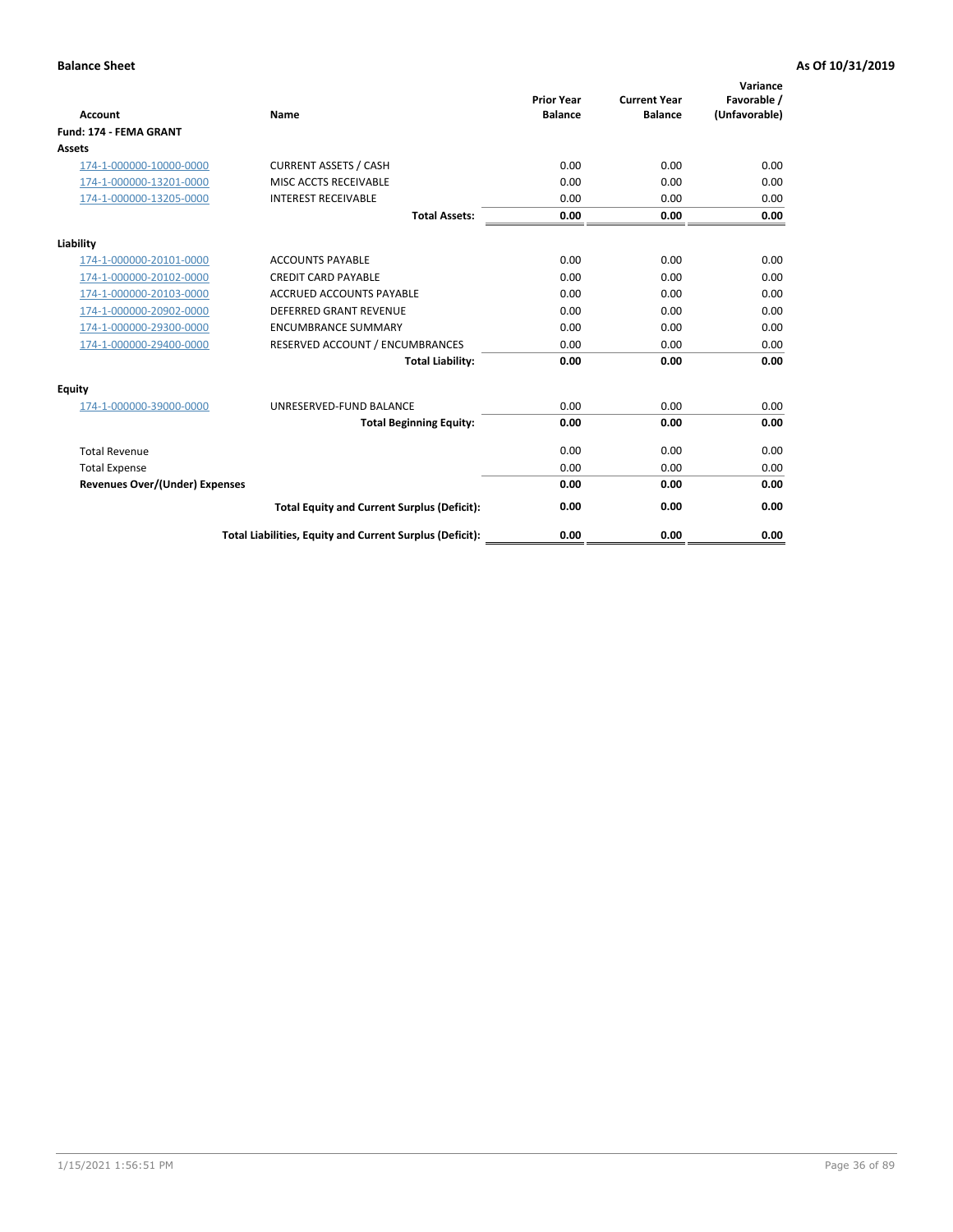| <b>Account</b>                             | Name                                                     | <b>Prior Year</b><br><b>Balance</b> | <b>Current Year</b><br><b>Balance</b> | Variance<br>Favorable /<br>(Unfavorable) |
|--------------------------------------------|----------------------------------------------------------|-------------------------------------|---------------------------------------|------------------------------------------|
| Fund: 175 - JUSTICE ASSISTANCE GRANT - JAG |                                                          |                                     |                                       |                                          |
| <b>Assets</b>                              |                                                          |                                     |                                       |                                          |
| 175-1-000000-10000-0000                    | <b>CURRENT ASSETS / CASH</b>                             | 13,761.65                           | 13,761.65                             | 0.00                                     |
| 175-1-000000-13201-0000                    | MISC ACCTS RECEIVABLE                                    | 0.00                                | 0.00                                  | 0.00                                     |
|                                            | <b>Total Assets:</b>                                     | 13,761.65                           | 13,761.65                             | 0.00                                     |
| Liability                                  |                                                          |                                     |                                       |                                          |
| 175-1-000000-20101-0000                    | <b>ACCOUNTS PAYABLE</b>                                  | 0.00                                | 0.00                                  | 0.00                                     |
| 175-1-000000-20102-0000                    | <b>CREDIT CARD PAYABLE</b>                               | 0.00                                | 0.00                                  | 0.00                                     |
| 175-1-000000-20902-0000                    | <b>DEFERRED GRANT REVENUE</b>                            | 0.00                                | 0.00                                  | 0.00                                     |
| 175-1-000000-29300-0000                    | <b>ENCUMBRANCE SUMMARY</b>                               | 0.00                                | 0.00                                  | 0.00                                     |
| 175-1-000000-29400-0000                    | RESERVED ACCOUNT / ENCUMBRANCES                          | 0.00                                | 0.00                                  | 0.00                                     |
|                                            | <b>Total Liability:</b>                                  | 0.00                                | 0.00                                  | 0.00                                     |
| Equity                                     |                                                          |                                     |                                       |                                          |
| 175-1-000000-39000-0000                    | UNRESERVED-FUND BALANCE                                  | 13,761.65                           | 2,208.65                              | $-11,553.00$                             |
|                                            | <b>Total Beginning Equity:</b>                           | 13,761.65                           | 2,208.65                              | $-11,553.00$                             |
| <b>Total Revenue</b>                       |                                                          | 0.00                                | 11,553.00                             | 11,553.00                                |
| <b>Total Expense</b>                       |                                                          | 0.00                                | 0.00                                  | 0.00                                     |
| Revenues Over/(Under) Expenses             |                                                          | 0.00                                | 11,553.00                             | 11,553.00                                |
|                                            | <b>Total Equity and Current Surplus (Deficit):</b>       | 13,761.65                           | 13,761.65                             | 0.00                                     |
|                                            | Total Liabilities, Equity and Current Surplus (Deficit): | 13,761.65                           | 13,761.65                             | 0.00                                     |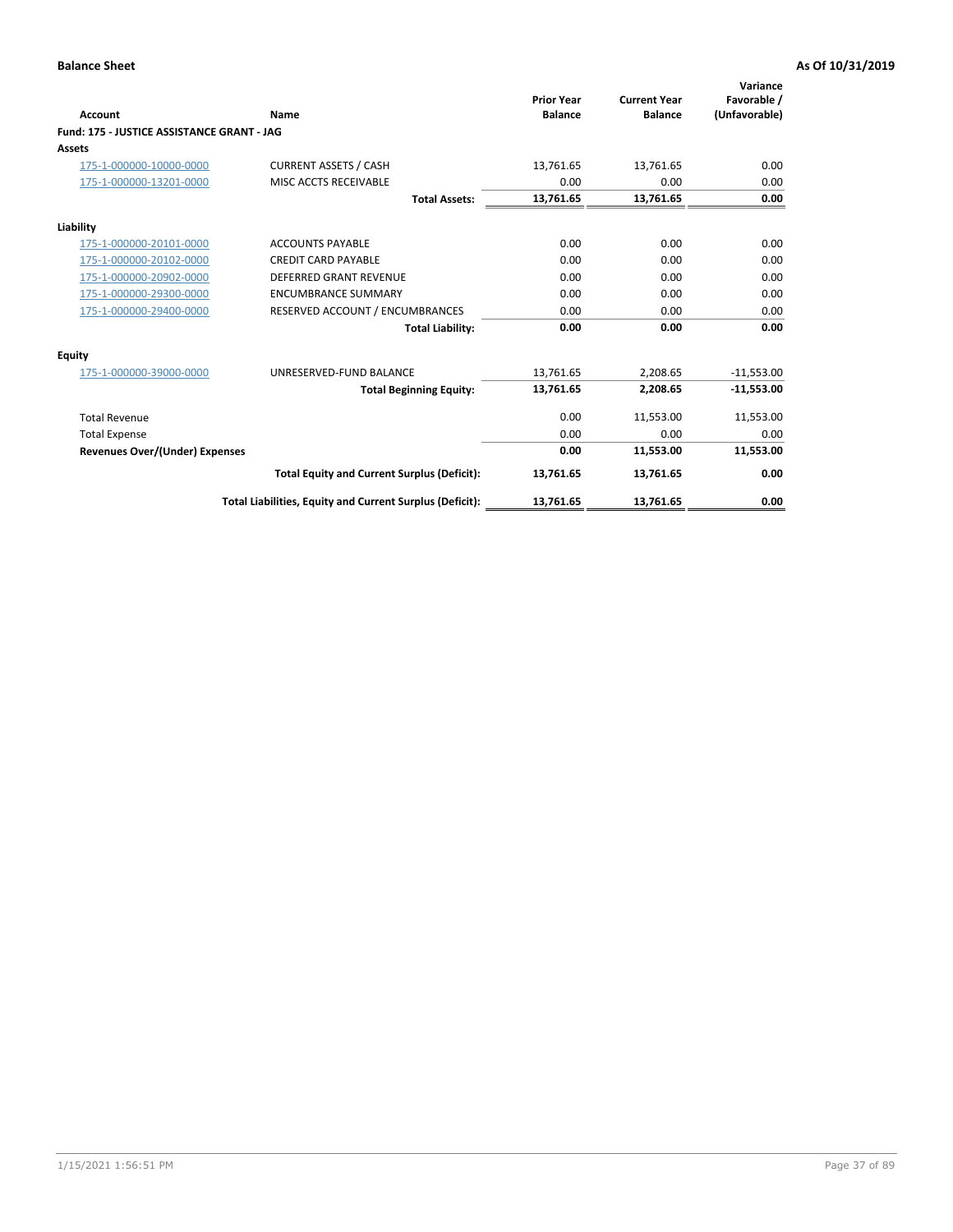| <b>Account</b>                        | Name                                                     | <b>Prior Year</b><br><b>Balance</b> | <b>Current Year</b><br><b>Balance</b> | Variance<br>Favorable /<br>(Unfavorable) |
|---------------------------------------|----------------------------------------------------------|-------------------------------------|---------------------------------------|------------------------------------------|
| Fund: 176 - HOME GRANT FUND           |                                                          |                                     |                                       |                                          |
| <b>Assets</b>                         |                                                          |                                     |                                       |                                          |
| 176-1-000000-10000-0000               | <b>CURRENT ASSETS / CASH</b>                             | 0.00                                | 0.00                                  | 0.00                                     |
| 176-1-000000-13201-0000               | MISC ACCTS RECEIVABLE                                    | 0.00                                | 0.00                                  | 0.00                                     |
| 176-1-000000-13205-0000               | <b>INTEREST RECEIVABLE</b>                               | 0.00                                | 0.00                                  | 0.00                                     |
|                                       | <b>Total Assets:</b>                                     | 0.00                                | 0.00                                  | 0.00                                     |
| Liability                             |                                                          |                                     |                                       |                                          |
| 176-1-000000-20101-0000               | <b>ACCOUNTS PAYABLE</b>                                  | 0.00                                | 0.00                                  | 0.00                                     |
| 176-1-000000-20102-0000               | <b>CREDIT CARD PAYABLE</b>                               | 0.00                                | 0.00                                  | 0.00                                     |
| 176-1-000000-20103-0000               | <b>ACCRUED ACCOUNTS PAYABLE</b>                          | 0.00                                | 0.00                                  | 0.00                                     |
| 176-1-000000-20902-0000               | <b>DEFERRED GRANT REVENUE</b>                            | 0.00                                | 0.00                                  | 0.00                                     |
| 176-1-000000-29300-0000               | <b>ENCUMBRANCE SUMMARY</b>                               | 0.00                                | 0.00                                  | 0.00                                     |
| 176-1-000000-29400-0000               | RESERVED ACCOUNT / ENCUMBRANCES                          | 0.00                                | 0.00                                  | 0.00                                     |
|                                       | <b>Total Liability:</b>                                  | 0.00                                | 0.00                                  | 0.00                                     |
| <b>Equity</b>                         |                                                          |                                     |                                       |                                          |
| 176-1-000000-39000-0000               | UNRESERVED-FUND BALANCE                                  | 0.00                                | 0.00                                  | 0.00                                     |
|                                       | <b>Total Beginning Equity:</b>                           | 0.00                                | 0.00                                  | 0.00                                     |
| <b>Total Revenue</b>                  |                                                          | 0.00                                | 0.00                                  | 0.00                                     |
| <b>Total Expense</b>                  |                                                          | 0.00                                | 0.00                                  | 0.00                                     |
| <b>Revenues Over/(Under) Expenses</b> |                                                          | 0.00                                | 0.00                                  | 0.00                                     |
|                                       | <b>Total Equity and Current Surplus (Deficit):</b>       | 0.00                                | 0.00                                  | 0.00                                     |
|                                       | Total Liabilities, Equity and Current Surplus (Deficit): | 0.00                                | 0.00                                  | 0.00                                     |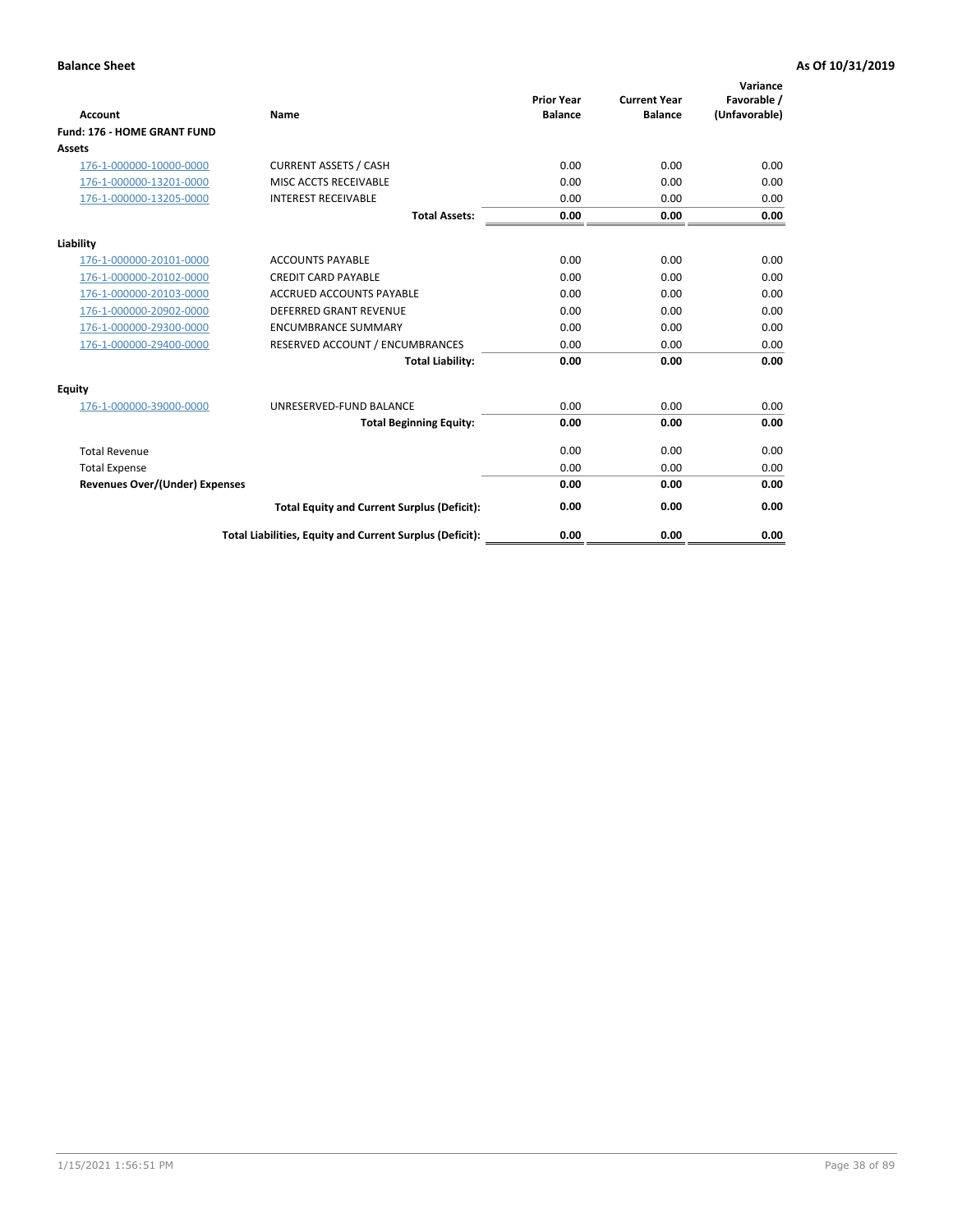| Account                                        | Name                                                     | <b>Prior Year</b><br><b>Balance</b> | <b>Current Year</b><br><b>Balance</b> | Variance<br>Favorable /<br>(Unfavorable) |
|------------------------------------------------|----------------------------------------------------------|-------------------------------------|---------------------------------------|------------------------------------------|
| <b>Fund: 177 - SAFE ROUTES TO SCHOOL GRANT</b> |                                                          |                                     |                                       |                                          |
| <b>Assets</b>                                  |                                                          |                                     |                                       |                                          |
| 177-1-000000-10000-0000                        | <b>CURRENT ASSETS / CASH</b>                             | 0.00                                | 0.00                                  | 0.00                                     |
| 177-1-000000-13201-0000                        | MISC ACCTS RECEIVABLE                                    | 0.00                                | 0.00                                  | 0.00                                     |
| 177-1-000000-13205-0000                        | <b>INTEREST RECEIVABLE</b>                               | 0.00                                | 0.00                                  | 0.00                                     |
|                                                | <b>Total Assets:</b>                                     | 0.00                                | 0.00                                  | 0.00                                     |
| Liability                                      |                                                          |                                     |                                       |                                          |
| 177-1-000000-20101-0000                        | <b>ACCOUNTS PAYABLE</b>                                  | 0.00                                | 0.00                                  | 0.00                                     |
| 177-1-000000-20102-0000                        | <b>CREDIT CARD PAYABLE</b>                               | 0.00                                | 0.00                                  | 0.00                                     |
| 177-1-000000-20139-0000                        | <b>RETAINAGES PAYABLE</b>                                | 0.00                                | 0.00                                  | 0.00                                     |
| 177-1-000000-20902-0000                        | <b>DEFERRED GRANT REVENUE</b>                            | 0.00                                | 0.00                                  | 0.00                                     |
|                                                | <b>Total Liability:</b>                                  | 0.00                                | 0.00                                  | 0.00                                     |
| Equity                                         |                                                          |                                     |                                       |                                          |
| 177-1-000000-39000-0000                        | UNRESERVED-FUND BALANCE                                  | 0.00                                | 0.00                                  | 0.00                                     |
|                                                | <b>Total Beginning Equity:</b>                           | 0.00                                | 0.00                                  | 0.00                                     |
| <b>Total Revenue</b>                           |                                                          | 0.00                                | 0.00                                  | 0.00                                     |
| <b>Total Expense</b>                           |                                                          | 0.00                                | 0.00                                  | 0.00                                     |
| Revenues Over/(Under) Expenses                 |                                                          | 0.00                                | 0.00                                  | 0.00                                     |
|                                                | <b>Total Equity and Current Surplus (Deficit):</b>       | 0.00                                | 0.00                                  | 0.00                                     |
|                                                | Total Liabilities, Equity and Current Surplus (Deficit): | 0.00                                | 0.00                                  | 0.00                                     |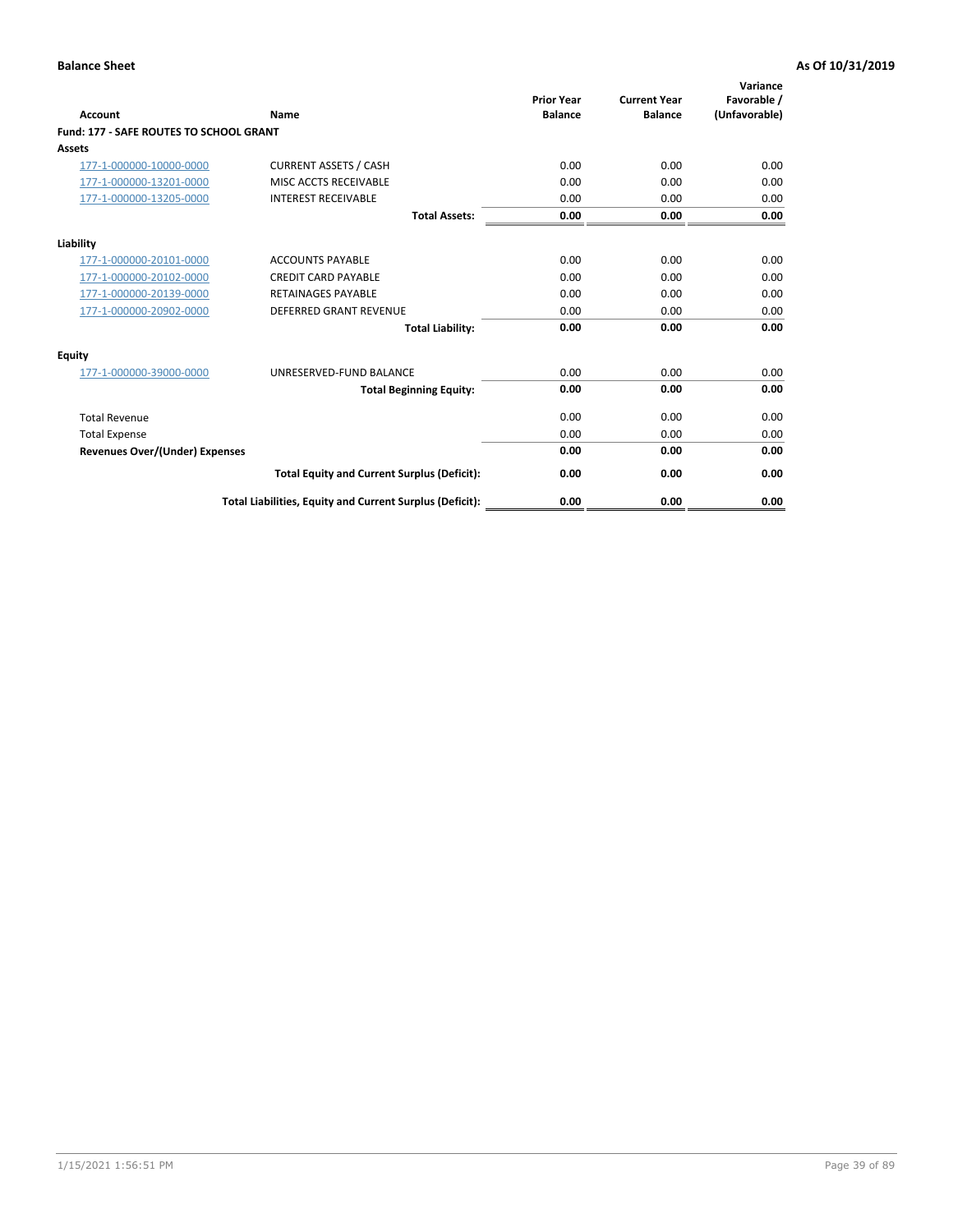| <b>Account</b>                        | Name                                                     | <b>Prior Year</b><br><b>Balance</b> | <b>Current Year</b><br><b>Balance</b> | Variance<br>Favorable /<br>(Unfavorable) |
|---------------------------------------|----------------------------------------------------------|-------------------------------------|---------------------------------------|------------------------------------------|
| Fund: 190 - FIXED ASSETS<br>Assets    |                                                          |                                     |                                       |                                          |
| 190-1-000000-10000-0000               | <b>CURRENT ASSETS / CASH</b>                             | 3,979,096.29                        | 3,979,096.29                          | 0.00                                     |
| 190-1-000000-16001-0000               | FIXED ASSETS / LAND                                      | 4,319,195.57                        | 4,319,195.57                          | 0.00                                     |
| 190-1-000000-16002-0000               | FIXED ASSETS / IMPROVMENTS-NON BUILDI                    | 9,912,720.98                        | 10,150,860.27                         | 238,139.29                               |
| 190-1-000000-16003-0000               | ACCUM DEPR / IMPROVEMENTS- NON BUIL                      | $-4,418,664.01$                     | -4,842,913.33                         | $-424,249.32$                            |
| 190-1-000000-16004-0000               | FIXED ASSETS / BUILDINGS                                 | 18,870,389.31                       | 18,914,154.92                         | 43,765.61                                |
| 190-1-000000-16005-0000               | <b>ACCUM DEPR / BUILDINGS</b>                            | -7,078,918.90                       | -7,519,821.56                         | -440,902.66                              |
| 190-1-000000-16109-0000               | FIXED ASSETS / INFRASTRUCTURE                            | 41,233,401.98                       | 42,782,473.41                         | 1,549,071.43                             |
| 190-1-000000-16110-0000               | ACCUM DEPR / INFRASTRUCTURE                              | -17,759,272.67                      | -18,346,397.83                        | -587,125.16                              |
| 190-1-000000-16201-0000               | FIXED ASSETS / MACHINERY AND EQUIPMEN                    | 6,681,975.42                        | 7,300,490.92                          | 618,515.50                               |
| 190-1-000000-16202-0000               | ACCUM DEPR / MACHINERY AND EQUIPMEI                      | $-4,901,148.10$                     | -5,084,807.93                         | -183,659.83                              |
| 190-1-000000-16205-0000               | FIXED ASSETS / SEIZURE FUNDED VEHICLES                   | 109,736.85                          | 109,736.85                            | 0.00                                     |
| 190-1-000000-16206-0000               | ACCUM DEPR / SEIZURE FUNDED VEHICLES                     | $-95,298.29$                        | $-104,548.67$                         | $-9,250.38$                              |
| 190-1-000000-16301-0000               | FIXED ASSETS / C W I P                                   | 6,540,229.12                        | 5,330,772.30                          | $-1,209,456.82$                          |
|                                       | <b>Total Assets:</b>                                     | 57,393,443.55                       | 56,988,291.21                         | -405,152.34                              |
| Liability                             |                                                          |                                     |                                       |                                          |
| 190-1-000000-20101-0000               | <b>ACCOUNTS PAYABLE</b>                                  | 0.00                                | 0.00                                  | 0.00                                     |
| 190-1-000000-20102-0000               | <b>CREDIT CARD PAYABLE</b>                               | 0.00                                | 0.00                                  | 0.00                                     |
| 190-1-000000-27001-0000               | CONTRIBUTED CAPITAL / DEVELOPERS                         | 7,196,125.29                        | 7,196,125.29                          | 0.00                                     |
| 190-1-000000-27101-0000               | INVESTMENT IN GFA / GENERAL FUND                         | 2,194,657.07                        | 2,194,657.07                          | 0.00                                     |
| 190-1-000000-27102-0000               | SPECIAL REVENUE FUNDS                                    | 4,861,998.29                        | 4,861,998.29                          | 0.00                                     |
| 190-1-000000-27103-0000               | <b>GENERAL CIP FUND</b>                                  | 64,126,730.55                       | 65,537,873.56                         | $-1,411,143.01$                          |
| 190-1-000000-27104-0000               | PROPRIETARY FUNDS                                        | 13,885,324.34                       | 13,885,324.34                         | 0.00                                     |
| 190-1-000000-27105-0000               | <b>INTERNAL SERVICE FUNDS</b>                            | 0.00                                | 0.00                                  | 0.00                                     |
| 190-1-000000-27106-0000               | <b>EXPENDABLE TRUST FUNDS</b>                            | 0.00                                | 0.00                                  | 0.00                                     |
| 190-1-000000-27107-0000               | INVESTMENT IN GFA / SEIZURE FUNDS                        | 127,680.68                          | 127,680.68                            | 0.00                                     |
| 190-1-000000-27108-0000               | INVESTMENT IN GFA / FIRE DEPARTMEN                       | 0.00                                | 0.00                                  | 0.00                                     |
| 190-1-000000-27109-0000               | PARKS & RECREATION DEPT                                  | 0.00                                | 0.00                                  | 0.00                                     |
|                                       | INVESTMENT IN GFA / 4A EDC                               | 524,560.49                          | 524,560.49                            | 0.00                                     |
| 190-1-000000-27110-0000               |                                                          |                                     |                                       | 0.00                                     |
| 190-1-000000-27201-0000               | CAFR USE / MUNICIPAL BUILDINGS                           | 1,862,037.81                        | 1,862,037.81                          |                                          |
| 190-1-000000-27202-0000               | CAFR USE / OTHER GENERAL GOVERNMEN                       | 363,987.04                          | 363,987.04                            | 0.00                                     |
| 190-1-000000-27203-0000               | CAFR USE / POLICE PROTECTION                             | 1,742,383.46                        | 1,742,383.46                          | 0.00                                     |
| 190-1-000000-27204-0000               | CAFR USE / FIRE PROTECTION                               | 2,609,936.84                        | 2,609,936.84                          | 0.00                                     |
| 190-1-000000-27205-0000               | CAFR USE / PUBLIC WORKS                                  | 2,509,263.59                        | 2,509,263.59                          | 0.00                                     |
| 190-1-000000-27206-0000               | CAFR USE / LIBRARIES                                     | 2,147,054.00                        | 2,147,054.00                          | 0.00                                     |
| 190-1-000000-27207-0000               | CAFR USE / RECREATION                                    | 4,153,623.63                        | 4,153,623.63                          | 0.00                                     |
| 190-1-000000-27208-0000               | CAFR USE / CEMETERY                                      | 246,894.00                          | 246,894.00                            | 0.00                                     |
| 190-1-000000-27209-0000               | CAFR USE / EXCHANGE BUILDING                             | 6,053,703.29                        | 6,053,703.29                          | 0.00                                     |
| 190-1-000000-27210-0000               | CAFR USE / INVESTMENT IN GFA                             | -21,688,883.66                      | $-21,688,883.66$                      | 0.00                                     |
| 190-1-000000-27301-0000               | DONATIONS/GRANTS                                         | 2,478,141.06                        | 2,478,141.06                          | 0.00                                     |
|                                       | <b>Total Liability:</b>                                  | 95,395,217.77                       | 96,806,360.78                         | -1,411,143.01                            |
| <b>Equity</b>                         |                                                          |                                     |                                       |                                          |
| 190-1-000000-39000-0000               | UNRESERVED-FUND BALANCE                                  | -38,001,774.22                      | -39,818,069.57                        | $-1,816,295.35$                          |
|                                       | <b>Total Beginning Equity:</b>                           | -38,001,774.22                      | -39,818,069.57                        | -1,816,295.35                            |
| <b>Total Expense</b>                  |                                                          | 0.00                                | 0.00                                  | 0.00                                     |
| <b>Revenues Over/(Under) Expenses</b> |                                                          | 0.00                                | 0.00                                  | 0.00                                     |
|                                       | <b>Total Equity and Current Surplus (Deficit):</b>       | -38,001,774.22                      | -39,818,069.57                        | $-1,816,295.35$                          |
|                                       | Total Liabilities, Equity and Current Surplus (Deficit): | 57,393,443.55                       | 56,988,291.21                         | -405,152.34                              |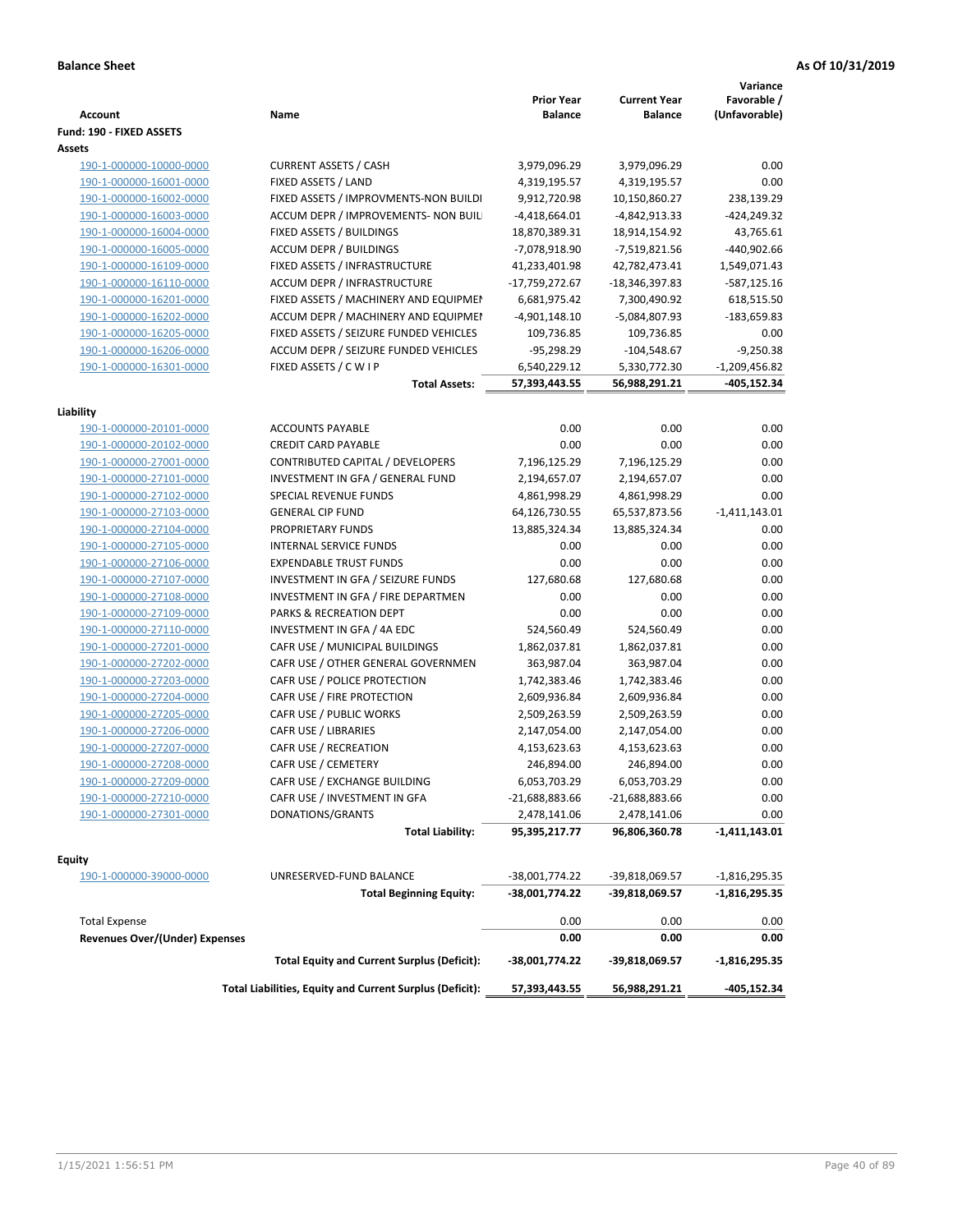| <b>Account</b>                 | Name                                                     | <b>Prior Year</b><br><b>Balance</b> | <b>Current Year</b><br><b>Balance</b> | Variance<br>Favorable /<br>(Unfavorable) |
|--------------------------------|----------------------------------------------------------|-------------------------------------|---------------------------------------|------------------------------------------|
| <b>Fund: 191 - DEBT</b>        |                                                          |                                     |                                       |                                          |
| <b>Assets</b>                  |                                                          |                                     |                                       |                                          |
| 191-1-000000-12101-0000        | <b>BOND ISSUANCE COSTS</b>                               | 0.00                                | 0.00                                  | 0.00                                     |
| 191-1-000000-12201-0000        | DEFERRED CHARGES / BOND DISCOUNT                         | $-849,803.49$                       | $-674,082.28$                         | 175,721.21                               |
| 191-1-000000-14101-0000        | WTR/WWTR UTILITY FUND                                    | 0.00                                | 0.00                                  | 0.00                                     |
| 191-1-000000-17101-0000        | LONG-TERM DEBT / AMT TO BE PROVIDE                       | $-3,071,381.39$                     | $-6,427,283.70$                       | $-3,355,902.31$                          |
|                                | <b>Total Assets:</b>                                     | $-3,921,184.88$                     | -7,101,365.98                         | $-3,180,181.10$                          |
| Liability                      |                                                          |                                     |                                       |                                          |
| 191-1-000000-20102-0000        | <b>CREDIT CARD PAYABLE</b>                               | 0.00                                | 0.00                                  | 0.00                                     |
| 191-1-000000-22002-0000        | <b>VACATION/SICK PAYABLE</b>                             | 1,510,788.95                        | 1,474,018.47                          | 36,770.48                                |
| 191-1-000000-26001-0000        | <b>COMPENSATED ABSENCES PAY</b>                          | 1,738,411.37                        | 1,926,771.56                          | $-188,360.19$                            |
| 191-1-000000-26003-0000        | EXCESS SALES TAX DUE TO STATE OF TEXAS                   | 2,689,497.53                        | 2,689,497.53                          | 0.00                                     |
| 191-1-000000-26101-0000        | <b>GENERAL OBLIG BONDS PAY</b>                           | 30,648,000.00                       | 27,159,000.00                         | 3,489,000.00                             |
| 191-1-000000-26103-0000        | DEFERRED LOSS/DEFEASEMENT                                | 204,408.13                          | 337,197.17                            | $-132,789.04$                            |
| 191-1-000000-26104-0000        | <b>ACCRETED INTEREST</b>                                 | 147,128.64                          | 128,636.62                            | 18,492.02                                |
| 191-1-000000-26105-0000        | INV NET OF RELATED DEBT                                  | -34,384,329.59                      | -34,384,329.59                        | 0.00                                     |
| 191-1-000000-26106-0000        | <b>RESTRICTED DEBT SERVICE</b>                           | 621,308.00                          | 621,308.00                            | 0.00                                     |
|                                | <b>Total Liability:</b>                                  | 3,175,213.03                        | -47,900.24                            | 3,223,113.27                             |
| Equity                         |                                                          |                                     |                                       |                                          |
| 191-1-000000-39000-0000        | UNRESERVED-FUND BALANCE                                  | -7,096,397.91                       | $-7,053,465.74$                       | 42,932.17                                |
|                                | <b>Total Beginning Equity:</b>                           | $-7,096,397.91$                     | $-7,053,465.74$                       | 42,932.17                                |
| <b>Total Expense</b>           |                                                          | 0.00                                | 0.00                                  | 0.00                                     |
| Revenues Over/(Under) Expenses |                                                          | 0.00                                | 0.00                                  | 0.00                                     |
|                                | <b>Total Equity and Current Surplus (Deficit):</b>       | -7,096,397.91                       | $-7,053,465.74$                       | 42,932.17                                |
|                                | Total Liabilities, Equity and Current Surplus (Deficit): | $-3,921,184.88$                     | -7,101,365.98                         | $-3,180,181.10$                          |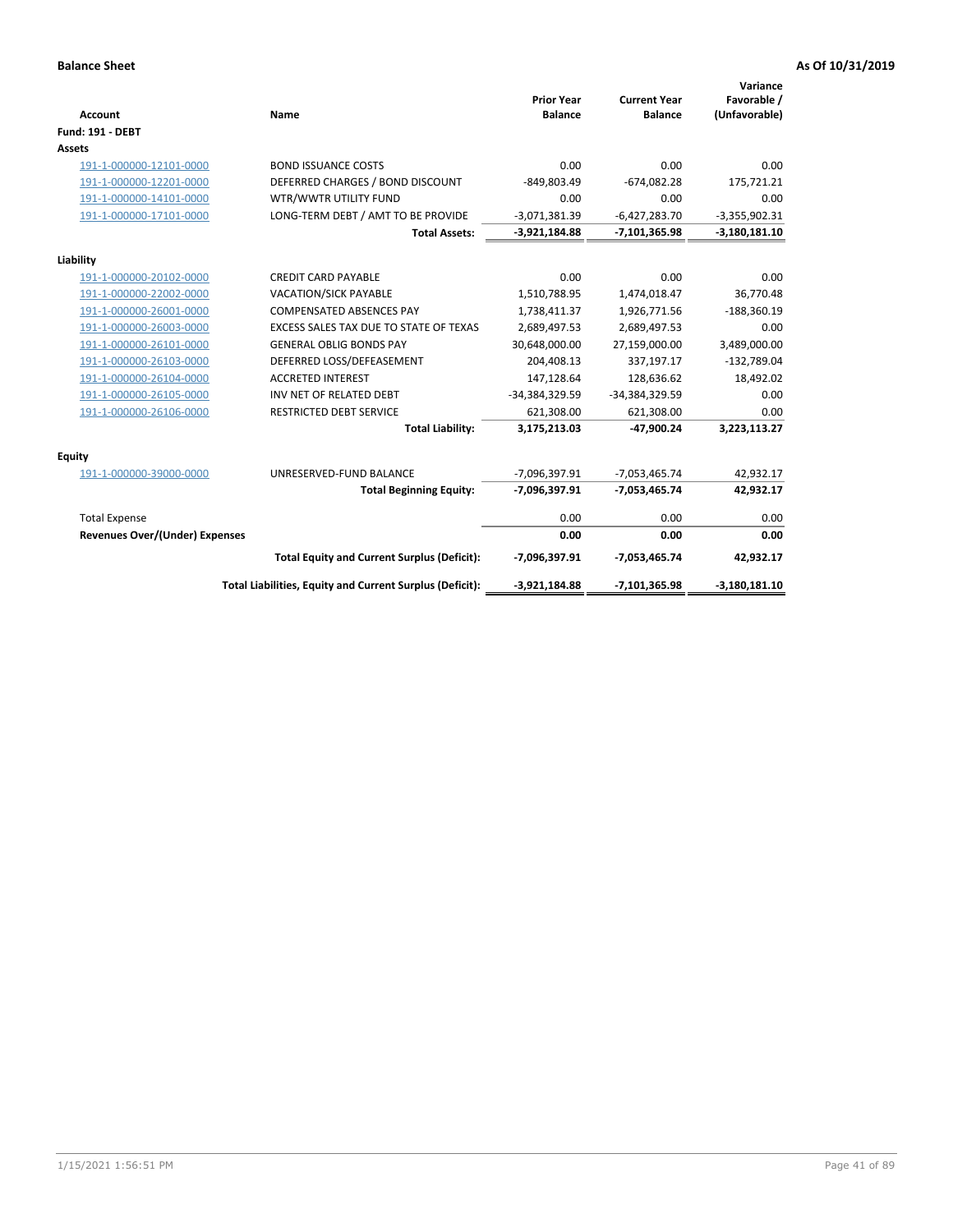| <b>Account</b>                         | Name                                  | <b>Prior Year</b><br><b>Balance</b> | <b>Current Year</b><br><b>Balance</b> | Variance<br>Favorable /<br>(Unfavorable) |
|----------------------------------------|---------------------------------------|-------------------------------------|---------------------------------------|------------------------------------------|
| Fund: 192 - PAYROLL CLEARING<br>Assets |                                       |                                     |                                       |                                          |
| 192-1-000000-10000-0000                | <b>CURRENT ASSETS / CASH</b>          | 489,467.53                          | 362,795.44                            | $-126,672.09$                            |
| 192-1-000000-13201-0000                | MISC ACCTS RECEIVABLE                 | 0.00                                | 0.00                                  | 0.00                                     |
| 192-1-000000-13203-0000                | NON-CURRENT ASSETS / PREPAYMENTS      | 0.00                                | 0.00                                  | 0.00                                     |
| 192-1-000000-13205-0000                | <b>INTEREST RECEIVABLE</b>            | 0.00                                | 0.00                                  | 0.00                                     |
|                                        | <b>Total Assets:</b>                  | 489,467.53                          | 362,795.44                            | -126,672.09                              |
| Liability                              |                                       |                                     |                                       |                                          |
| 192-1-000000-20101-0000                | <b>ACCOUNTS PAYABLE</b>               | 18,293.00                           | 17,958.84                             | 334.16                                   |
| 192-1-000000-20102-0000                | <b>CREDIT CARD PAYABLE</b>            | 0.00                                | 0.00                                  | 0.00                                     |
| 192-1-000000-20103-0000                | ACCRUED ACCOUNTS PAYABLE              | 0.00                                | 0.00                                  | 0.00                                     |
| 192-1-000000-22001-0000                | SALARIES PAYABLE                      | 0.00                                | $-457.35$                             | 457.35                                   |
| 192-1-000000-22002-0000                | <b>VACATION/SICK PAYABLE</b>          | 0.00                                | 0.00                                  | 0.00                                     |
| 192-1-000000-22101-0000                | TAXES - FEDERAL WITHHOLDING           | 0.00                                | 0.00                                  | 0.00                                     |
| 192-1-000000-22102-0000                | <b>TAXES - FICA</b>                   | 0.00                                | $-1.35$                               | 1.35                                     |
| 192-1-000000-22103-0000                | <b>TAXES - MEDICARE</b>               | 0.00                                | 0.00                                  | 0.00                                     |
| 192-1-000000-22201-0000                | <b>INS - AFLAC</b>                    | 7,346.80                            | $-6,755.23$                           | 14,102.03                                |
| 192-1-000000-22202-0000                | INS - LIFE INSURANCE                  | 0.00                                | 0.00                                  | 0.00                                     |
| 192-1-000000-22203-0000                | INS - CITY EMPLOYEE PORTION           | 0.00                                | 0.00                                  | 0.00                                     |
| 192-1-000000-22204-0000                | INS - GEUS EMPLOYEE PORTION           | 0.00                                | 0.00                                  | 0.00                                     |
| 192-1-000000-22205-0000                | INS - CITY EMPL-FLEXCARD              | 10,442.16                           | $-2,202.80$                           | 12,644.96                                |
| 192-1-000000-22206-0000                | INS - CITY EMPL-DEPENDENT CARE        | 0.00                                | 0.00                                  | 0.00                                     |
| 192-1-000000-22207-0000                | INS - GEUS EMPL-HEALTH CARE           | 0.00                                | 0.00                                  | 0.00                                     |
| 192-1-000000-22208-0000                | INS - AMERICAN FIDELITY               | 0.00                                | 0.00                                  | 0.00                                     |
| 192-1-000000-22209-0000                | INS - GEUS EMPL-DEPENDENT CARE        | 0.00                                | 0.00                                  | 0.00                                     |
| 192-1-000000-22210-0000                | INS - CITY EMPLOYEE - OPT OU          | 0.00                                | 0.00                                  | 0.00                                     |
| 192-1-000000-22211-0000                | INS - GEUS EMP - OPT OU               | 0.00                                | 0.00                                  | 0.00                                     |
| 192-1-000000-22212-0000                | <b>INS - VISION PLAN</b>              | 454.92                              | $-2,434.39$                           | 2,889.31                                 |
| 192-1-000000-22213-0000                | INS - AIG CRITICAL CARE               | 0.00                                | 0.00                                  | 0.00                                     |
| 192-1-000000-22214-0000                | INS - AIG ACCIDENT                    | 0.00                                | 0.00                                  | 0.00                                     |
| 192-1-000000-22215-0000                | INS - ALLSTATE CANCER                 | 0.00                                | 0.00                                  | 0.00                                     |
| 192-1-000000-22216-0000                | INS - CRITICAL ILLNESS/CHARTIS        | 0.00                                | 0.00                                  | 0.00                                     |
| 192-1-000000-22217-0000                | INS - MUTUAL OF OMAHA                 | $-862.76$                           | $-8,758.10$                           | 7,895.34                                 |
| 192-1-000000-22218-0000                | INS - TX LIFE                         | 221.19                              | $-1,367.74$                           | 1,588.93                                 |
| 192-1-000000-22219-0000                | <b>INS - NEW YORK LIFE</b>            | 40.00                               | 0.00                                  | 40.00                                    |
| 192-1-000000-22220-0000                | INS - AFLAC CRITICAL INSURANCE        | 634.12                              | $-861.43$                             | 1,495.55                                 |
| 192-1-000000-22223-0000                | INS - DENTAL PLAN                     | 6,028.42                            | $-1,472.12$                           | 7,500.54                                 |
| <u>192-1-000000-22301-0000</u>         | <b>RETIREMENT - TMRS</b>              | 369,090.13                          | 383,713.06                            | $-14,622.93$                             |
| 192-1-000000-22302-0000                | RETIREMENT - F R & R                  | 58,243.64                           | 23.58                                 | 58,220.06                                |
| 192-1-000000-22303-0000                | RETIREMENT - NATIONWIDE / PEBSCO      | 14,509.26                           | $-10,384.54$                          | 24,893.80                                |
| 192-1-000000-22304-0000                | RETIREMENT - 401 ICMA RETIREMENT      | 0.00                                | 0.00                                  | 0.00                                     |
| 192-1-000000-22305-0000                | RETIREMENT - VANTAGE CARE PRE-TAX RSP | 0.00                                | 0.00                                  | 0.00                                     |
| 192-1-000000-22401-0000                | <b>GARNISHMENT - TAX LEVY</b>         | 0.00                                | 0.00                                  | 0.00                                     |
| 192-1-000000-22402-0000                | <b>GARNISHMENT - CHILD SUPPORT</b>    | 0.00                                | 0.00                                  | 0.00                                     |
| 192-1-000000-22403-0000                | <b>GARNISHMENT - CHAPTER 13</b>       | 0.00                                | 0.00                                  | 0.00                                     |
| 192-1-000000-22404-0000                | <b>GARNISHMENT - STUDENT LOAN</b>     | 0.00                                | 0.00                                  | 0.00                                     |
| 192-1-000000-22501-0000                | <b>CHARITY PAYABLE</b>                | 318.00                              | 0.00                                  | 318.00                                   |
| 192-1-000000-22502-0000                | UNITED WAY                            | 137.50                              | 0.00                                  | 137.50                                   |
| 192-1-000000-22503-0000                | AMERICAN CANCER SOCIETY               | 0.00                                | 0.00                                  | 0.00                                     |
| 192-1-000000-22601-0000                | PR DEDUCT - SAVINGS BOND              | 0.00                                | 0.00                                  | 0.00                                     |
| 192-1-000000-22602-0000                | PR DEDUCT - CREDIT UNION              | 4,319.50                            | $-3,261.50$                           | 7,581.00                                 |
| 192-1-000000-22603-0000                | PR DEDUCT - PRE PAID LEGAL FEE        | 251.65                              | $-943.49$                             | 1,195.14                                 |
| 192-1-000000-22604-0000                | PR DEDUCT - AUTO LEASE AGREEMENT      | 0.00                                | 0.00                                  | 0.00                                     |
| 192-1-000000-22605-0000                | PR DEDUCT - YMCA                      | 0.00                                | 0.00                                  | 0.00                                     |
| 192-1-000000-22606-0000                | PR DEDUCT - GAC                       | 0.00                                | 0.00                                  | 0.00                                     |
| 192-1-000000-22607-0000                | PR DEDUCT - WEIGHT WATCHERS           | 0.00                                | 0.00                                  | 0.00                                     |
| 192-1-000000-22608-0000                | PR DEDUCT - HUNT REG-FITNESS CTR      | 0.00                                | 0.00                                  | 0.00                                     |
| 192-1-000000-22609-0000                | PR DEDUCT - MISCELLANEOUS             | 0.00                                | 0.00                                  | 0.00                                     |
|                                        |                                       |                                     |                                       |                                          |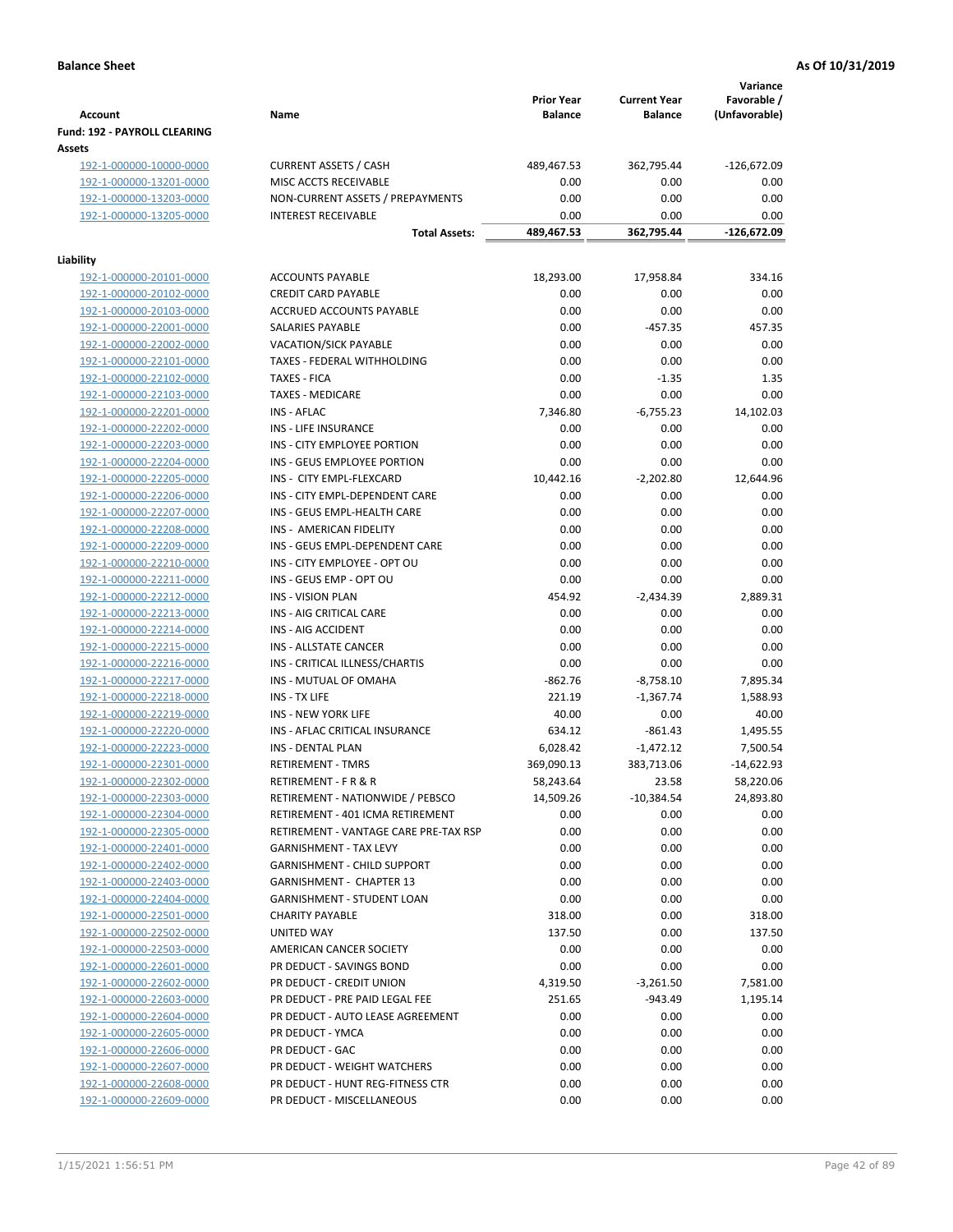| <b>Account</b>          | Name                                                     | <b>Prior Year</b><br><b>Balance</b> | <b>Current Year</b><br><b>Balance</b> | Variance<br>Favorable /<br>(Unfavorable) |
|-------------------------|----------------------------------------------------------|-------------------------------------|---------------------------------------|------------------------------------------|
| 192-1-000000-22610-0000 | PR DEDUCT - MISC REIMB                                   | 0.00                                | 0.00                                  | 0.00                                     |
| 192-1-000000-22611-0000 | PR DEDUCT - GOLF COURSE FEES                             | 0.00                                | 0.00                                  | 0.00                                     |
| 192-1-000000-22612-0000 | PR DEDUCT - WEARING APPAREL                              | 0.00                                | 0.00                                  | 0.00                                     |
| 192-1-000000-22613-0000 | PR DEDUCT - SNAP FITNESS                                 | 0.00                                | 0.00                                  | 0.00                                     |
|                         | <b>Total Liability:</b>                                  | 489,467.53                          | 362,795.44                            | 126,672.09                               |
| <b>Equity</b>           |                                                          |                                     |                                       |                                          |
| 192-1-000000-39000-0000 | UNRESERVED-FUND BALANCE                                  | 0.00                                | 0.00                                  | 0.00                                     |
|                         | <b>Total Beginning Equity:</b>                           | 0.00                                | 0.00                                  | 0.00                                     |
|                         | <b>Total Equity and Current Surplus (Deficit):</b>       | 0.00                                | 0.00                                  | 0.00                                     |
|                         | Total Liabilities, Equity and Current Surplus (Deficit): | 489,467.53                          | 362.795.44                            | -126,672.09                              |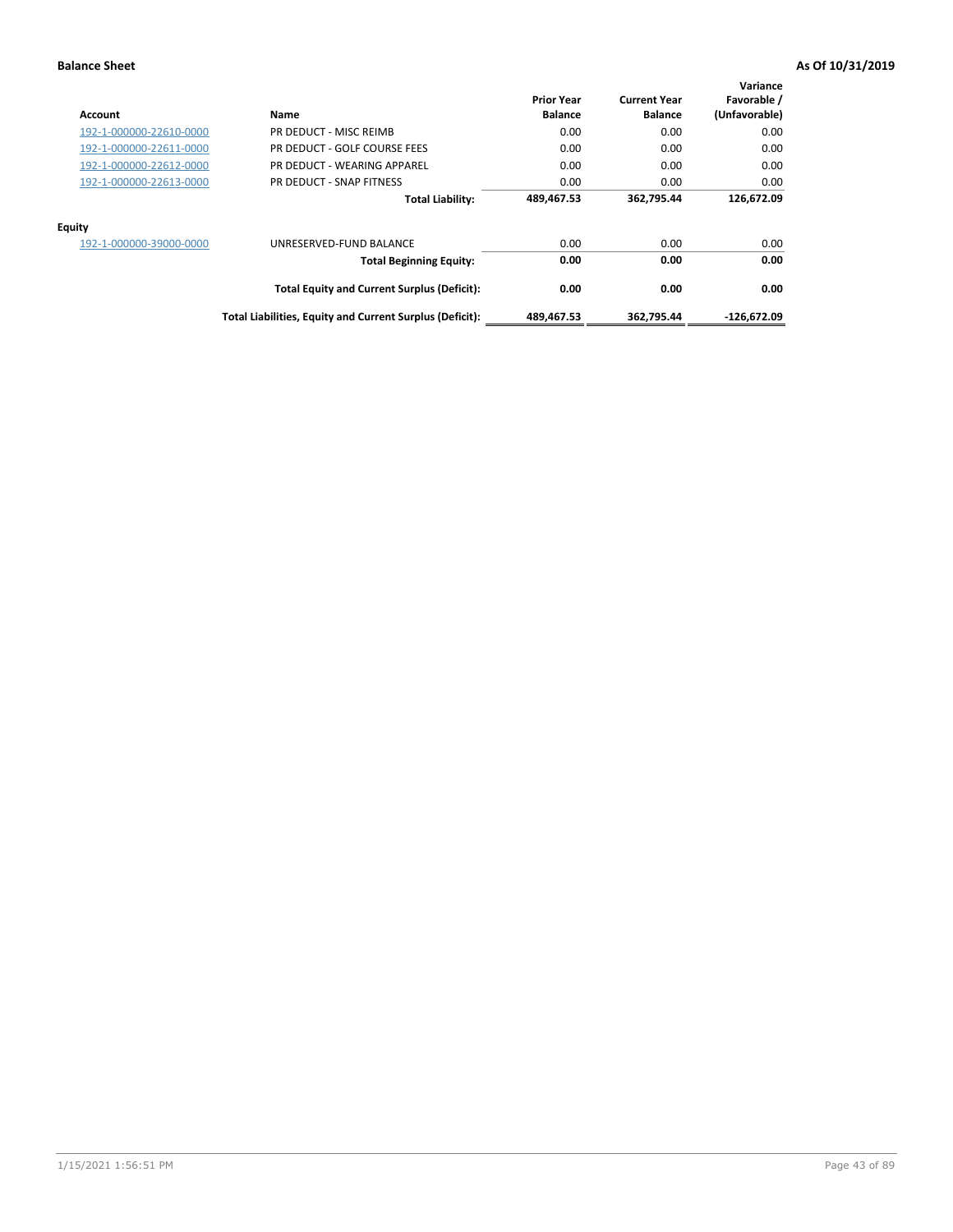|                                     |                                       |                   |                     | Variance         |
|-------------------------------------|---------------------------------------|-------------------|---------------------|------------------|
|                                     |                                       | <b>Prior Year</b> | <b>Current Year</b> | Favorable /      |
| <b>Account</b>                      | Name                                  | <b>Balance</b>    | <b>Balance</b>      | (Unfavorable)    |
| Fund: 200 - WATER / WASTEWATER FUND |                                       |                   |                     |                  |
| Assets                              |                                       |                   |                     |                  |
| 200-2-000000-10000-0000             | <b>CURRENT ASSETS / CASH</b>          | 6,893,787.04      | -9,289,376.46       | $-16,183,163.50$ |
| 200-2-000000-12101-0000             | <b>BOND ISSUANCE COSTS</b>            | 0.00              | 0.00                | 0.00             |
| 200-2-000000-12201-0000             | DEFERRED CHARGES / BOND DISCOUNT      | $-29,559.62$      | $-353,374.57$       | $-323,814.95$    |
| 200-2-000000-13000-0000             | <b>CUSTOMER ACCTS RECEIVABLE</b>      | 386,992.16        | 412,667.12          | 25,674.96        |
| 200-2-000000-13001-0000             | NON CURRENT CUSTOMER ACCTS RECEIVAE   | 201,199.49        | 222,581.87          | 21,382.38        |
| 200-2-000000-13002-0000             | ALLOW FOR UNCOLLECT REC               | $-214,138.19$     | $-195,501.08$       | 18,637.11        |
| 200-2-000000-13003-0000             | UNBILLED YEAR-END ACCRUAL             | 1,195,319.12      | 1,171,959.62        | $-23,359.50$     |
| 200-2-000000-13004-0000             | WASTE HAULER RECEIVABLE               | 59,548.20         | 53,140.70           | $-6,407.50$      |
| 200-2-000000-13007-0000             | <b>RETURNED CHECKS</b>                | 0.00              | 0.00                | 0.00             |
| 200-2-000000-13010-0000             | <b>CADDO MILLS</b>                    | 0.00              | 0.00                | 0.00             |
| 200-2-000000-13201-0000             | MISC ACCTS RECEIVABLE                 | 1,012.00          | $-12,008.53$        | $-13,020.53$     |
| 200-2-000000-13202-0000             | <b>EMPLOYEE ADVANCES</b>              | 0.00              | 0.00                | 0.00             |
| 200-2-000000-13203-0000             | NON-CURRENT ASSETS / PREPAYMENTS      | 0.00              | 0.00                | 0.00             |
| 200-2-000000-13205-0000             | <b>INTEREST RECEIVABLE</b>            | 0.00              | 0.00                | 0.00             |
| 200-2-000000-14001-0000             | DUE FROM / GENERAL FUND               | 0.00              | 0.00                | 0.00             |
| 200-2-000000-14040-0000             | <b>GENERAL CIP / GENERAL CIP</b>      | 0.00              | 0.00                | 0.00             |
| 200-2-000000-14120-0000             | DUE FROM UTILITY CIP                  | 38,336,026.85     | 38,336,026.85       | 0.00             |
| 200-2-000000-15401-0000             | <b>INVENTORIES / WATER STOCK</b>      | 255,981.59        | 255,981.59          | 0.00             |
| 200-2-000000-15501-0000             | <b>INVENTORIES / WASTEWATER STOCK</b> | 37,338.12         | 37,338.12           | 0.00             |
| 200-2-000000-16001-0000             | FIXED ASSETS / LAND                   | 685,983.11        | 685,983.11          | 0.00             |
| 200-2-000000-16002-0000             | FIXED ASSETS / IMPROVMENTS-NON BUILDI | 5,485,407.69      | 5,485,407.69        | 0.00             |
| 200-2-000000-16003-0000             | ACCUM DEPR / IMPROVEMENTS-NON BUILL   | $-2,196,712.45$   | -2,380,273.29       | $-183,560.84$    |
| 200-2-000000-16004-0000             | FIXED ASSETS / BUILDINGS              | 23,420,750.92     | 23,444,349.28       | 23,598.36        |
| 200-2-000000-16005-0000             | <b>ACCUM DEPR / BUILDINGS</b>         | $-2,776,030.76$   | $-3,240,558.80$     | $-464,528.04$    |
| 200-2-000000-16006-0000             | FIXED ASSETS / FILTRATION PLANT       | 10,551,470.00     | 10,551,470.00       | 0.00             |
| 200-2-000000-16007-0000             | ACCUM DEPR / FILTRATION PLANT         | -7,265,136.20     | -7,478,086.82       | $-212,950.62$    |
| 200-2-000000-16008-0000             | FIXED ASSETS / WATER RECLAMATION PLAN | 7,272,907.47      | 7,290,892.03        | 17,984.56        |
| 200-2-000000-16009-0000             | ACCUM DEPR / WATER RECLAMATION PLAN   | $-6,311,693.12$   | $-6,489,176.25$     | $-177,483.13$    |
| 200-2-000000-16101-0000             | FIXED ASSETS / WATER MAINS            | 20,431,556.67     | 19,369,642.10       | $-1,061,914.57$  |
| 200-2-000000-16102-0000             | <b>ACCUM DEPR / WATER MAINS</b>       | -10,134,183.88    | -10,564,491.83      | -430,307.95      |
| 200-2-000000-16103-0000             | FIXED ASSETS / SANITARY SEWERS        | 25,926,703.76     | 26,762,935.28       | 836,231.52       |
| 200-2-000000-16104-0000             | <b>ACCUM DEPR / SANITARY SEWERS</b>   | $-11,368,379.26$  | -11,952,765.05      | -584,385.79      |
| 200-2-000000-16105-0000             | FIXED ASSETS / RESERVOIRS & TANKS     | 1,023,525.00      | 10,498,644.74       | 9,475,119.74     |
| 200-2-000000-16106-0000             | ACCUM DEPR / RESERVOIRS & TANKS       | -823,247.66       | $-832,221.74$       | $-8,974.08$      |
| 200-2-000000-16107-0000             | FIXED ASSETS / PUMP STATIONS          | 464,099.82        | 5,559,850.03        | 5,095,750.21     |
| 200-2-000000-16108-0000             | <b>ACCUM DEPR / PUMP STATIONS</b>     | -307,977.97       | $-325,220.11$       | $-17,242.14$     |
| 200-2-000000-16201-0000             | FIXED ASSETS / MACHINERY AND EQUIPMEN | 3,604,616.91      | 3,883,571.50        | 278,954.59       |
| 200-2-000000-16202-0000             | ACCUM DEPR / MACHINERY AND EQUIPMEI   | $-1,673,639.61$   | $-1,887,320.29$     | $-213,680.68$    |
| 200-2-000000-16301-0000             | FIXED ASSETS / C W I P                | 0.00              | -286,982.00         | $-286,982.00$    |
| 200-2-000000-17501-0000             | <b>EMPLOYEE CONTRIBUTIONS</b>         | 170,787.00        | 195,988.00          | 25,201.00        |
| 200-2-000000-17504-0000             | <b>INVESTMENT RETURN</b>              | $-302,204.00$     | 631,750.00          | 933,954.00       |
| 200-2-000000-17508-0000             | EXPERIENCE DIFFERENCE- OUTFLOW        | $-11,116.00$      | 31,784.00           | 42,900.00        |
| 200-2-000000-17509-0000             | <b>EXPERIENCE DIFFERENCE - INFLOW</b> | $-57,790.00$      | $-37,640.00$        | 20,150.00        |
| 200-2-000000-17520-0000             | <b>ASSUMPTION CHANGES</b>             | 54,025.00         | 0.00                | $-54,025.00$     |
|                                     |                                       | 102,987,229.20    | 99,556,966.81       | -3,430,262.39    |
|                                     | <b>Total Assets:</b>                  |                   |                     |                  |
| Liability                           |                                       |                   |                     |                  |
| 200-2-000000-20101-0000             | <b>ACCOUNTS PAYABLE</b>               | 7,951.87          | 184.75              | 7,767.12         |
| 200-2-000000-20102-0000             | <b>CREDIT CARD PAYABLE</b>            | 0.00              | 0.00                | 0.00             |
| 200-2-000000-20103-0000             | ACCRUED ACCOUNTS PAYABLE              | 10,000.00         | 10,000.00           | 0.00             |
| 200-2-000000-20104-0000             | <b>ESCHEATED LIABILITY</b>            | 0.00              | 0.00                | 0.00             |
| 200-2-000000-20109-0000             | <b>GENERAL OBLIG BONDS PAY</b>        | 1,420,000.00      | 1,466,000.00        | $-46,000.00$     |
| 200-2-000000-20110-0000             | REVENUE BONDS PAYABLE                 | 965,000.00        | 1,095,000.00        | $-130,000.00$    |
| 200-2-000000-20112-0000             | ACCRUED INTEREST PAYABLE              | $-16,488.92$      | 142,697.51          | $-159,186.43$    |
| 200-2-000000-20125-0000             | SALES TAX PAYABLE / IN THE CITY       | 0.00              | 0.00                | 0.00             |
| 200-2-000000-20139-0000             | RETAINAGES PAYABLE                    | 0.00              | 0.00                | 0.00             |
| 200-2-000000-20141-0000             | <b>TELEPHONE CLEARING</b>             | 0.01              | 0.01                | 0.00             |
|                                     |                                       |                   |                     |                  |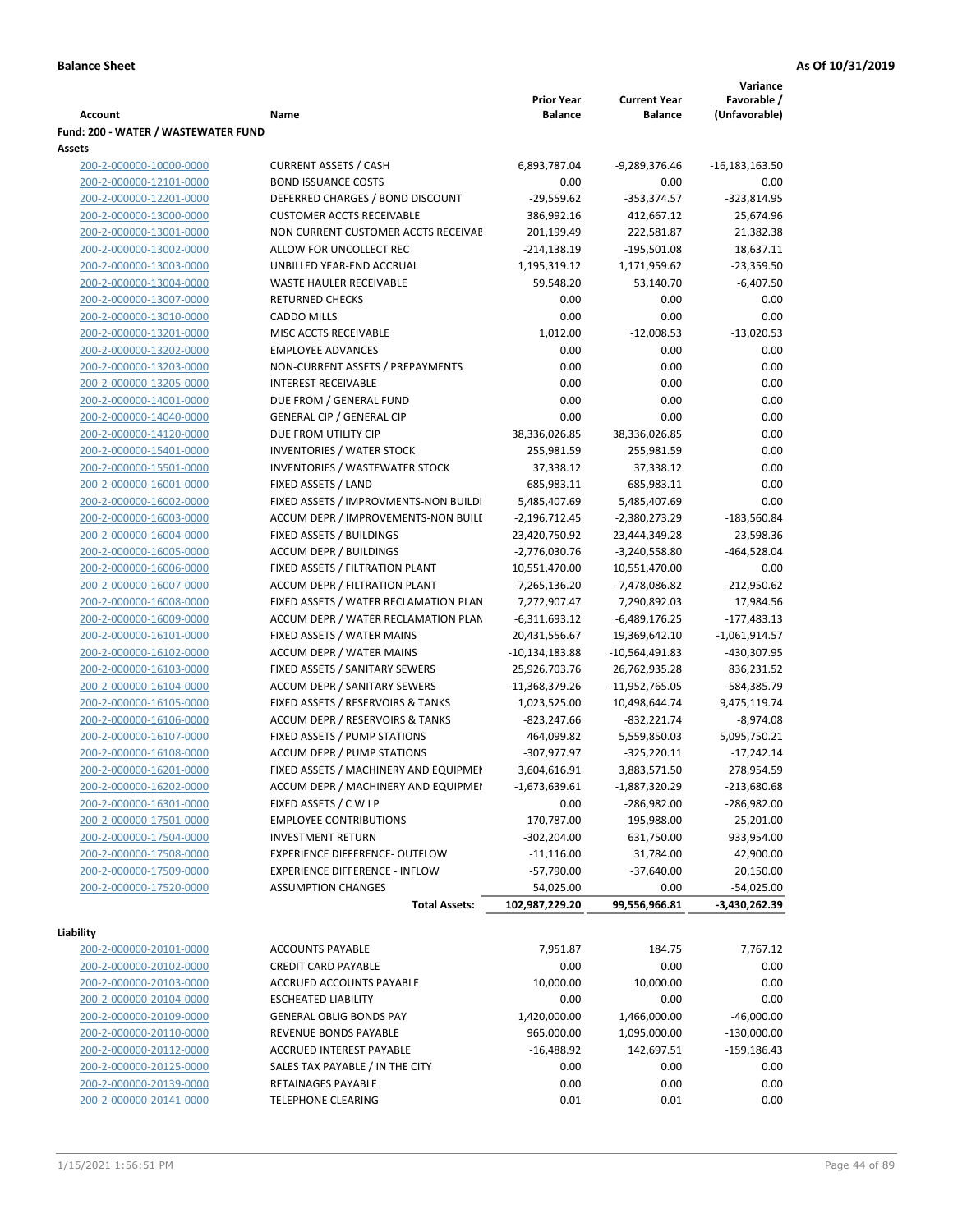|                                       |                                                          |                                     |                                       | Variance                     |
|---------------------------------------|----------------------------------------------------------|-------------------------------------|---------------------------------------|------------------------------|
| Account                               | Name                                                     | <b>Prior Year</b><br><b>Balance</b> | <b>Current Year</b><br><b>Balance</b> | Favorable /<br>(Unfavorable) |
| 200-2-000000-20160-0000               | <b>UNAPPLIED CREDIT</b>                                  | 0.00                                | 0.00                                  | 0.00                         |
| 200-2-000000-21001-0000               | <b>GENERAL FUND / GENERAL FUND</b>                       | 0.00                                | 0.00                                  | 0.00                         |
| 200-2-000000-21101-0000               | ENTERPRISE / WTR/WWTR UTILITY FUND                       | 0.00                                | 0.00                                  | 0.00                         |
| 200-2-000000-22001-0000               | <b>SALARIES PAYABLE</b>                                  | 83,164.42                           | 83,164.42                             | 0.00                         |
| 200-2-000000-22002-0000               | <b>VACATION/SICK PAYABLE</b>                             | 153,875.54                          | 234,422.70                            | $-80,547.16$                 |
| 200-2-000000-23001-0000               | CAPITAL LEASE PAYABLE                                    | 0.00                                | 0.00                                  | 0.00                         |
| 200-2-000000-24001-0000               | O/S CHECKS PAYABLE                                       | 0.00                                | 0.00                                  | 0.00                         |
| 200-2-000000-24002-0000               | <b>CUSTOMER DEPOSITS</b>                                 | 818,681.36                          | 769,887.15                            | 48,794.21                    |
| 200-2-000000-24003-0000               | <b>CUSTOMER OVERPMT SUSPENSE</b>                         | 80,823.64                           | 174,407.54                            | -93,583.90                   |
| 200-2-000000-24004-0000               | <b>INTEREST PAYABLE ON DEP</b>                           | 0.00                                | 0.00                                  | 0.00                         |
| 200-2-000000-24005-0000               | <b>ACCRUED INT PAY ON DEP</b>                            | 0.00                                | 0.00                                  | 0.00                         |
| 200-2-000000-24006-0000               | <b>AWAITING CUSTOMER SETUP</b>                           | 1.955.61                            | 1,955.61                              | 0.00                         |
| 200-2-000000-24007-0000               | <b>BILLED DEPOSITS SUSPENSE</b>                          | 0.00                                | 0.00                                  | 0.00                         |
| 200-2-000000-26001-0000               | <b>COMPENSATED ABSENCES PAY</b>                          | 310,115.48                          | 211,715.81                            | 98,399.67                    |
| 200-2-000000-26101-0000               | <b>GENERAL OBLIG BONDS PAY</b>                           | 6,033,000.00                        | 4,567,000.00                          | 1,466,000.00                 |
| 200-2-000000-26102-0000               | <b>REVENUE BONDS PAYABLE</b>                             | 12,235,000.00                       | 31,190,000.00                         | $-18,955,000.00$             |
| 200-2-000000-26103-0000               | DEFERRED LOSS/DEFEASEMENT                                | $-227,063.58$                       | $-181,650.73$                         | $-45,412.85$                 |
| 200-2-000000-27001-0000               | <b>CONTRIBUTED CAPITAL</b>                               | 0.00                                | 0.00                                  | 0.00                         |
| 200-2-000000-27002-0000               | CONTRIBUTED CAPITAL / DEVELOPERS                         | 0.00                                | 0.00                                  | 0.00                         |
| 200-2-000000-29300-0000               | <b>ENCUMBRANCE SUMMARY</b>                               | 0.00                                | 0.00                                  | 0.00                         |
| 200-2-000000-29400-0100               | RESERVED ACCOUNT / ENCUMBRANCES                          | 0.00                                | 0.00                                  | 0.00                         |
| 200-2-000000-29999-0000               | <b>NET PENSION LIABILITY</b>                             | 249,699.00                          | 1,415,364.00                          | $-1,165,665.00$              |
| 200-2-000000-92080-0000               | <b>GLTDAG</b>                                            | 0.00                                | 0.00                                  | 0.00                         |
|                                       | <b>Total Liability:</b>                                  | 22,125,714.43                       | 41,180,148.77                         | -19,054,434.34               |
| <b>Equity</b>                         |                                                          |                                     |                                       |                              |
| 200-2-000000-39000-0000               | UNRESERVED-FUND BALANCE                                  | 0.00                                | 0.00                                  | 0.00                         |
| 200-2-000000-39100-0000               | UNRESERVED-RET. EARNINGS                                 | 80,670,908.81                       | 57,924,814.85                         | -22,746,093.96               |
| 200-2-000000-39150-0000               | RESERVED-RET. EARNINGS                                   | 0.00                                | 0.00                                  | 0.00                         |
| 200-2-000000-39500-0000               | NET POSITION - PENSION                                   | $-965.00$                           | $-965.00$                             | 0.00                         |
|                                       | <b>Total Beginning Equity:</b>                           | 80,669,943.81                       | 57,923,849.85                         | -22,746,093.96               |
| <b>Total Revenue</b>                  |                                                          | 1,202,487.77                        | 1,299,996.09                          | 97,508.32                    |
| <b>Total Expense</b>                  |                                                          | 1,010,916.80                        | 847,027.89                            | 163,888.91                   |
| <b>Revenues Over/(Under) Expenses</b> |                                                          | 191,570.97                          | 452,968.20                            | 261,397.23                   |
|                                       | <b>Total Equity and Current Surplus (Deficit):</b>       | 80,861,514.78                       | 58,376,818.05                         | $-22,484,696.73$             |
|                                       | Total Liabilities, Equity and Current Surplus (Deficit): | 102,987,229.21                      | 99,556,966.82                         | $-3,430,262.39$              |
|                                       | *** FUND 200 OUT OF BALANCE ***                          | $-0.01$                             | $-0.01$                               | 0.00                         |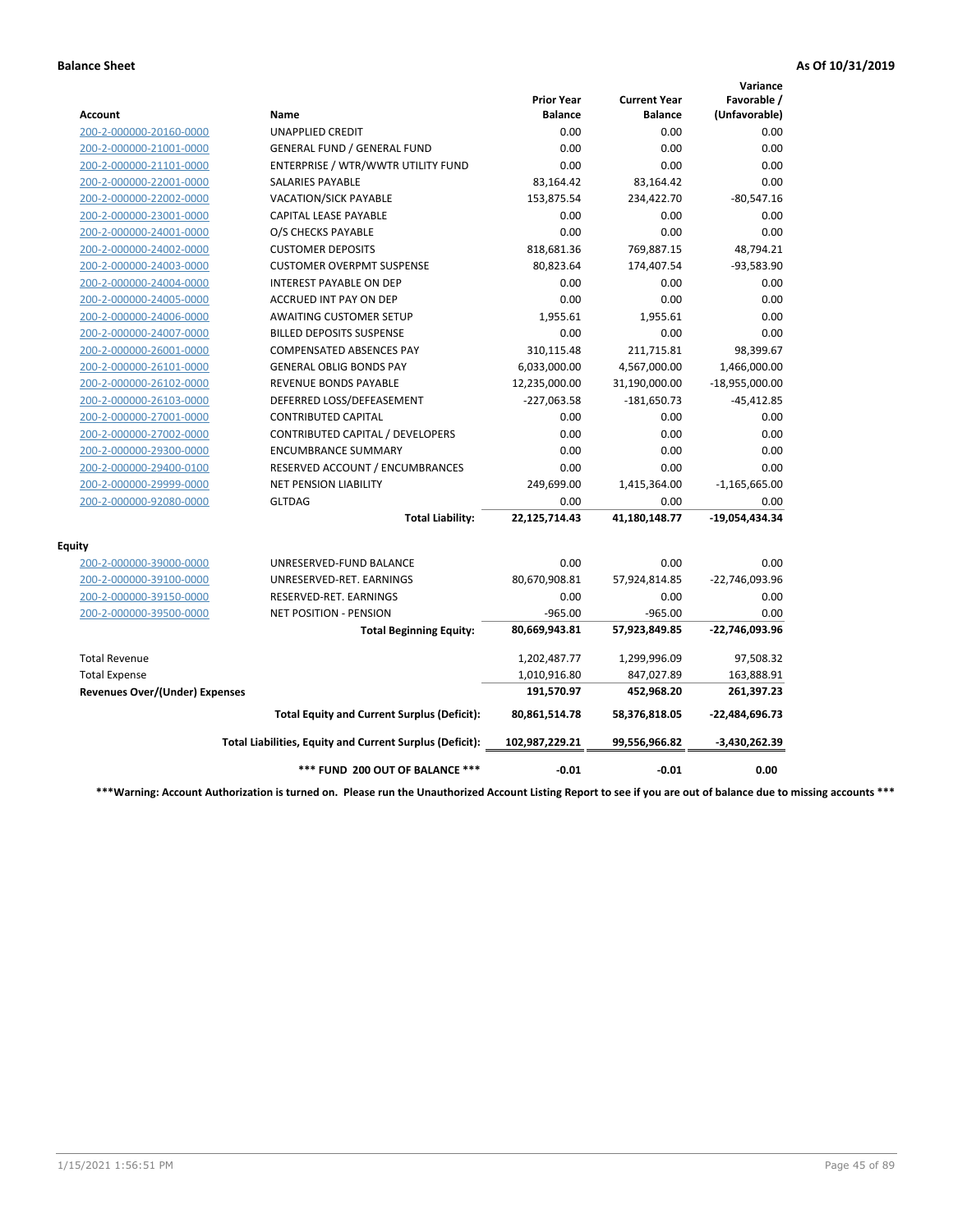| <b>Account</b>                        | Name                                                     | <b>Prior Year</b><br><b>Balance</b> | <b>Current Year</b><br><b>Balance</b> | Variance<br>Favorable /<br>(Unfavorable) |
|---------------------------------------|----------------------------------------------------------|-------------------------------------|---------------------------------------|------------------------------------------|
| <b>Fund: 210 - WATER IMPACT FEES</b>  |                                                          |                                     |                                       |                                          |
| <b>Assets</b>                         |                                                          |                                     |                                       |                                          |
| 210-2-000000-10000-0000               | <b>CURRENT ASSETS / CASH</b>                             | 0.00                                | 0.00                                  | 0.00                                     |
| 210-2-000000-13201-0000               | MISC ACCTS RECEIVABLE                                    | 0.00                                | 0.00                                  | 0.00                                     |
| 210-2-000000-13205-0000               | <b>INTEREST RECEIVABLE</b>                               | 0.00                                | 0.00                                  | 0.00                                     |
|                                       | <b>Total Assets:</b>                                     | 0.00                                | 0.00                                  | 0.00                                     |
|                                       |                                                          |                                     |                                       |                                          |
| Liability                             |                                                          |                                     |                                       |                                          |
| 210-2-000000-20101-0000               | <b>ACCOUNTS PAYABLE</b>                                  | 0.00                                | 0.00                                  | 0.00                                     |
| 210-2-000000-20103-0000               | <b>ACCRUED ACCOUNTS PAYABLE</b>                          | 0.00                                | 0.00                                  | 0.00                                     |
| 210-2-000000-29300-0000               | <b>ENCUMBRANCE SUMMARY</b>                               | 0.00                                | 0.00                                  | 0.00                                     |
| 210-2-000000-29400-0000               | RESERVED ACCOUNT / ENCUMBRANCES                          | 0.00                                | 0.00                                  | 0.00                                     |
|                                       | <b>Total Liability:</b>                                  | 0.00                                | 0.00                                  | 0.00                                     |
| <b>Equity</b>                         |                                                          |                                     |                                       |                                          |
| 210-2-000000-39000-0000               | UNRESERVED-FUND BALANCE                                  | 0.00                                | 0.00                                  | 0.00                                     |
| 210-2-000000-39100-0000               | UNRESERVED-RET. EARNINGS                                 | 0.00                                | 0.00                                  | 0.00                                     |
|                                       | <b>Total Beginning Equity:</b>                           | 0.00                                | 0.00                                  | 0.00                                     |
| <b>Total Revenue</b>                  |                                                          | 0.00                                | 0.00                                  | 0.00                                     |
| <b>Total Expense</b>                  |                                                          | 0.00                                | 0.00                                  | 0.00                                     |
| <b>Revenues Over/(Under) Expenses</b> |                                                          | 0.00                                | 0.00                                  | 0.00                                     |
|                                       | <b>Total Equity and Current Surplus (Deficit):</b>       | 0.00                                | 0.00                                  | 0.00                                     |
|                                       | Total Liabilities, Equity and Current Surplus (Deficit): | 0.00                                | 0.00                                  | 0.00                                     |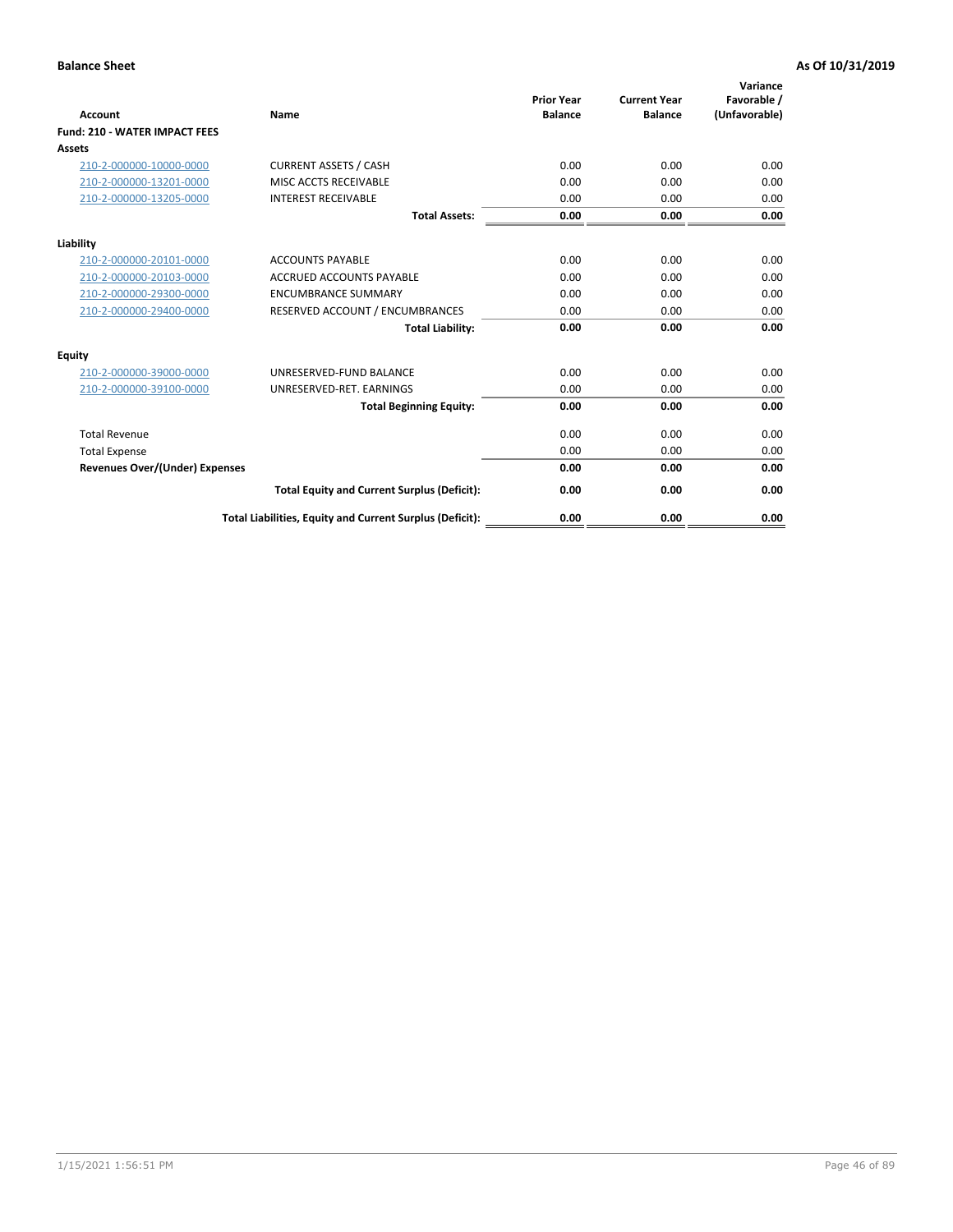| <b>Account</b>                        | <b>Name</b>                                              | <b>Prior Year</b><br><b>Balance</b> | <b>Current Year</b><br><b>Balance</b> | Variance<br>Favorable /<br>(Unfavorable) |
|---------------------------------------|----------------------------------------------------------|-------------------------------------|---------------------------------------|------------------------------------------|
| Fund: 211 - WASTEWATER IMPACT FEES    |                                                          |                                     |                                       |                                          |
| <b>Assets</b>                         |                                                          |                                     |                                       |                                          |
| 211-2-000000-10000-0000               | <b>CURRENT ASSETS / CASH</b>                             | 0.00                                | 0.00                                  | 0.00                                     |
| 211-2-000000-13201-0000               | MISC ACCTS RECEIVABLE                                    | 0.00                                | 0.00                                  | 0.00                                     |
| 211-2-000000-13205-0000               | <b>INTEREST RECEIVABLE</b>                               | 0.00                                | 0.00                                  | 0.00                                     |
|                                       | <b>Total Assets:</b>                                     | 0.00                                | 0.00                                  | 0.00                                     |
| Liability                             |                                                          |                                     |                                       |                                          |
| 211-2-000000-20101-0000               | <b>ACCOUNTS PAYABLE</b>                                  | 0.00                                | 0.00                                  | 0.00                                     |
| 211-2-000000-20103-0000               | <b>ACCRUED ACCOUNTS PAYABLE</b>                          | 0.00                                | 0.00                                  | 0.00                                     |
|                                       | <b>Total Liability:</b>                                  | 0.00                                | 0.00                                  | 0.00                                     |
| <b>Equity</b>                         |                                                          |                                     |                                       |                                          |
| 211-2-000000-39000-0000               | UNRESERVED-FUND BALANCE                                  | 0.00                                | 0.00                                  | 0.00                                     |
| 211-2-000000-39100-0000               | UNRESERVED-RET. EARNINGS                                 | 0.00                                | 0.00                                  | 0.00                                     |
|                                       | <b>Total Beginning Equity:</b>                           | 0.00                                | 0.00                                  | 0.00                                     |
| <b>Total Revenue</b>                  |                                                          | 0.00                                | 0.00                                  | 0.00                                     |
| <b>Total Expense</b>                  |                                                          | 0.00                                | 0.00                                  | 0.00                                     |
| <b>Revenues Over/(Under) Expenses</b> |                                                          | 0.00                                | 0.00                                  | 0.00                                     |
|                                       | <b>Total Equity and Current Surplus (Deficit):</b>       | 0.00                                | 0.00                                  | 0.00                                     |
|                                       | Total Liabilities, Equity and Current Surplus (Deficit): | 0.00                                | 0.00                                  | 0.00                                     |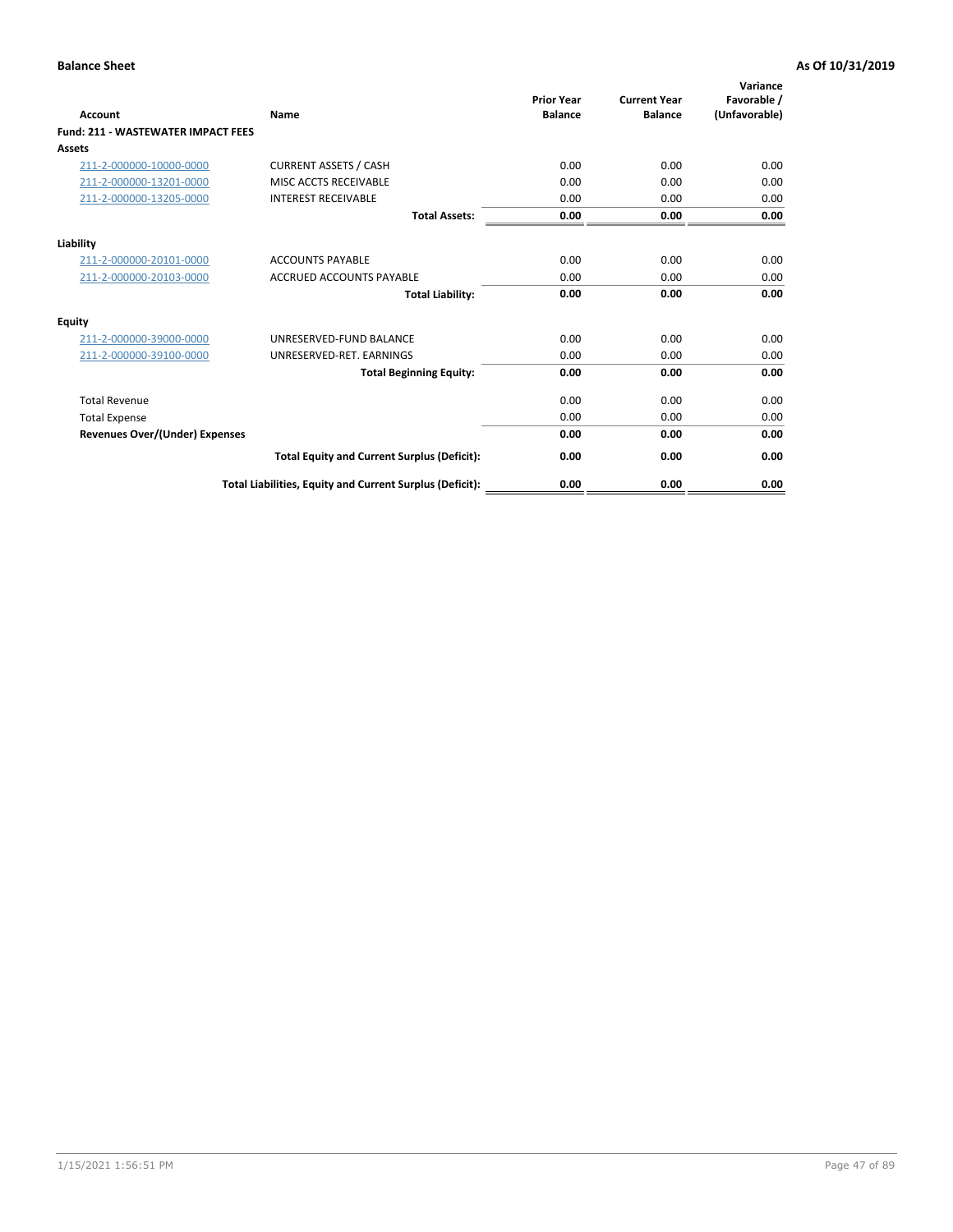| Account                               | Name                                                      | <b>Prior Year</b><br><b>Balance</b> | <b>Current Year</b><br><b>Balance</b> | Variance<br>Favorable /<br>(Unfavorable) |
|---------------------------------------|-----------------------------------------------------------|-------------------------------------|---------------------------------------|------------------------------------------|
|                                       | Fund: 212 - TX COMMUNITY DEV SWR SYSTEM IMPROV PROG GRANT |                                     |                                       |                                          |
| <b>Assets</b>                         |                                                           |                                     |                                       |                                          |
| 212-2-000000-10000-0000               | <b>CURRENT ASSETS / CASH</b>                              | 7,420.12                            | $-61,025.43$                          | $-68,445.55$                             |
| 212-2-000000-13201-0000               | MISC ACCTS RECEIVABLE                                     | 0.00                                | 0.00                                  | 0.00                                     |
| 212-2-000000-13205-0000               | <b>INTEREST RECEIVABLE</b>                                | 0.00                                | 0.00                                  | 0.00                                     |
| 212-2-000000-16301-0000               | FIXED ASSETS / C W I P                                    | 0.00                                | 0.00                                  | 0.00                                     |
|                                       | <b>Total Assets:</b>                                      | 7,420.12                            | $-61,025.43$                          | $-68,445.55$                             |
| Liability                             |                                                           |                                     |                                       |                                          |
| 212-2-000000-20101-0000               | <b>ACCOUNTS PAYABLE</b>                                   | 1,250.00                            | 0.00                                  | 1,250.00                                 |
| 212-2-000000-20102-0000               | <b>CREDIT CARD PAYABLE</b>                                | 0.00                                | 0.00                                  | 0.00                                     |
| 212-2-000000-20103-0000               | <b>ACCRUED ACCOUNTS PAYABLE</b>                           | 0.00                                | 0.00                                  | 0.00                                     |
| 212-2-000000-20139-0000               | <b>RETAINAGES PAYABLE</b>                                 | 0.00                                | 0.00                                  | 0.00                                     |
| 212-2-000000-20902-0000               | <b>DEFERRED GRANT REVENUE</b>                             | 0.00                                | 0.00                                  | 0.00                                     |
| 212-2-000000-21001-0000               | <b>GENERAL FUND / GENERAL FUND</b>                        | 0.00                                | 0.00                                  | 0.00                                     |
| 212-2-000000-29300-0000               | <b>ENCUMBRANCE SUMMARY</b>                                | 0.00                                | 0.00                                  | 0.00                                     |
| 212-2-000000-29400-0100               | RESERVED ACCOUNT / ENCUMBRANCES                           | 0.00                                | 0.00                                  | 0.00                                     |
|                                       | <b>Total Liability:</b>                                   | 1,250.00                            | 0.00                                  | 1,250.00                                 |
| <b>Equity</b>                         |                                                           |                                     |                                       |                                          |
| 212-2-000000-39100-0000               | UNRESERVED-RET. EARNINGS                                  | 6,170.12                            | $-61,025.43$                          | $-67,195.55$                             |
|                                       | <b>Total Beginning Equity:</b>                            | 6,170.12                            | $-61,025.43$                          | $-67, 195.55$                            |
| <b>Total Revenue</b>                  |                                                           | 0.00                                | 0.00                                  | 0.00                                     |
| <b>Total Expense</b>                  |                                                           | 0.00                                | 0.00                                  | 0.00                                     |
| <b>Revenues Over/(Under) Expenses</b> |                                                           | 0.00                                | 0.00                                  | 0.00                                     |
|                                       | <b>Total Equity and Current Surplus (Deficit):</b>        | 6,170.12                            | $-61,025.43$                          | $-67, 195.55$                            |
|                                       | Total Liabilities, Equity and Current Surplus (Deficit):  | 7,420.12                            | $-61,025.43$                          | $-68,445.55$                             |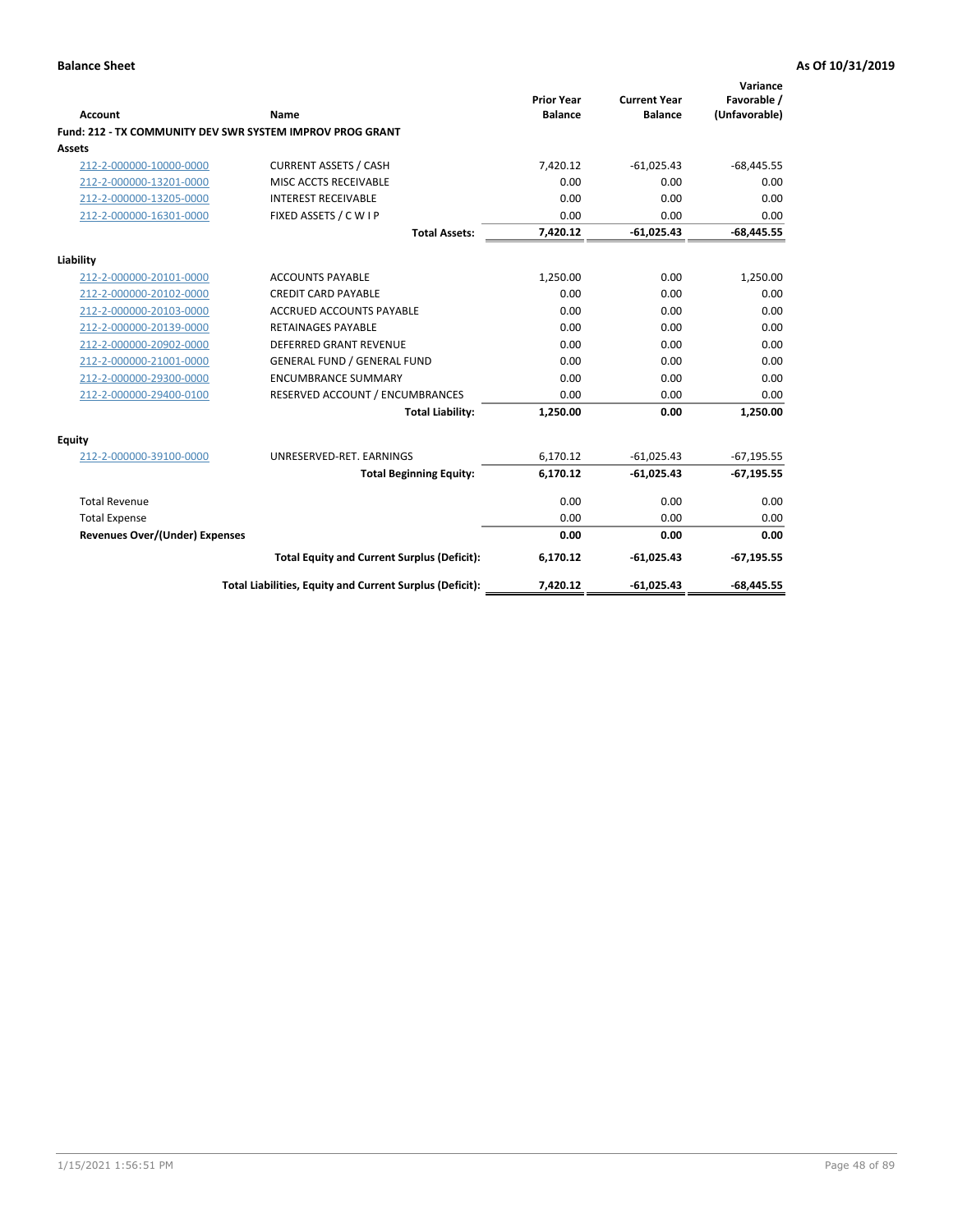| <b>Account</b><br><b>Fund: 216 - UTILIITY CIP FUND</b> | Name                                                     | <b>Prior Year</b><br><b>Balance</b> | <b>Current Year</b><br><b>Balance</b> | Variance<br>Favorable /<br>(Unfavorable) |
|--------------------------------------------------------|----------------------------------------------------------|-------------------------------------|---------------------------------------|------------------------------------------|
| Assets                                                 |                                                          |                                     |                                       |                                          |
| 216-2-000000-10000-0000                                | <b>CURRENT ASSETS / CASH</b>                             | $-5,278,160.68$                     | 8,629,291.97                          | 13,907,452.65                            |
| 216-2-000000-11101-0000                                | MBIA ACCOUNTS / 2002 WSSR                                | 0.00                                | 0.00                                  | 0.00                                     |
| 216-2-000000-11103-0000                                | <b>2005 WSSR</b>                                         | 0.00                                | 0.00                                  | 0.00                                     |
| 216-2-000000-11403-0000                                | RESERVE FUND / 2003 WSSR                                 | 0.00                                | 0.00                                  | 0.00                                     |
| 216-2-000000-11404-0000                                | SERIES 2019 WSSR CO'S                                    | 0.00                                | 16,576,425.43                         | 16,576,425.43                            |
| 216-2-000000-11503-0000                                | 2008WSSR CONST 486000273                                 | 0.00                                | 0.00                                  | 0.00                                     |
| 216-2-000000-11505-0000                                | SRA RAW WATER SALE PROCEEDS                              | 0.00                                | 0.00                                  | 0.00                                     |
| 216-2-000000-13000-0000                                | <b>CUSTOMER ACCTS RECEIVABLE</b>                         | 0.00                                | 0.00                                  | 0.00                                     |
| 216-2-000000-13002-0000                                | ALLOW FOR UNCOLLECT REC                                  | 0.00                                | 0.00                                  | 0.00                                     |
| 216-2-000000-13003-0000                                | UNBILLED YEAR-END ACCRUAL                                | 0.00                                | 0.00                                  | 0.00                                     |
| 216-2-000000-13201-0000                                | MISC ACCTS RECEIVABLE                                    | 0.00                                | 70.32                                 | 70.32                                    |
| 216-2-000000-13205-0000                                | <b>INTEREST RECEIVABLE</b>                               | 0.00                                | 0.00                                  | 0.00                                     |
| 216-2-000000-16301-0000                                | FIXED ASSETS / C W I P                                   | 11,188,075.75                       | 3,557,279.61                          | -7,630,796.14                            |
|                                                        | <b>Total Assets:</b>                                     | 5,909,915.07                        | 28,763,067.33                         | 22,853,152.26                            |
|                                                        |                                                          |                                     |                                       |                                          |
| Liability                                              |                                                          |                                     |                                       |                                          |
| 216-2-000000-20101-0000                                | <b>ACCOUNTS PAYABLE</b><br><b>CREDIT CARD PAYABLE</b>    | 15,650.00                           | 4,000.00                              | 11,650.00                                |
| 216-2-000000-20102-0000                                |                                                          | 0.00                                | 0.00                                  | 0.00<br>0.00                             |
| 216-2-000000-20103-0000                                | ACCRUED ACCOUNTS PAYABLE                                 | 0.00<br>0.00                        | 0.00<br>0.00                          | 0.00                                     |
| 216-2-000000-20113-0000                                | <b>DEVELOPERS ESCROW</b><br><b>RETAINAGES PAYABLE</b>    |                                     |                                       |                                          |
| 216-2-000000-20139-0000<br>216-2-000000-21101-0000     | ENTERPRISE / WTR/WWTR UTILITY FUND                       | 409,161.91<br>18,939,652.64         | 333,904.10<br>18,939,652.64           | 75,257.81<br>0.00                        |
| 216-2-000000-29300-0000                                | <b>ENCUMBRANCE SUMMARY</b>                               | 0.00                                | 0.00                                  | 0.00                                     |
| 216-2-000000-29400-0100                                | RESERVED ACCOUNT / ENCUMBRANCES                          | 0.00                                | 0.00                                  | 0.00                                     |
|                                                        | <b>Total Liability:</b>                                  | 19,364,464.55                       | 19,277,556.74                         | 86,907.81                                |
|                                                        |                                                          |                                     |                                       |                                          |
| Equity                                                 |                                                          |                                     |                                       |                                          |
| 216-2-000000-39000-0000                                | UNRESERVED-FUND BALANCE                                  | 0.00                                | 0.00                                  | 0.00                                     |
| 216-2-000000-39100-0000                                | UNRESERVED-RET. EARNINGS                                 | -13,754,344.96                      | 9,457,839.30                          | 23,212,184.26                            |
|                                                        | <b>Total Beginning Equity:</b>                           | -13,754,344.96                      | 9,457,839.30                          | 23,212,184.26                            |
| <b>Total Revenue</b>                                   |                                                          | 135,406.58                          | 27,671.29                             | $-107,735.29$                            |
| <b>Total Expense</b>                                   |                                                          | $-164,388.90$                       | 0.00                                  | $-164,388.90$                            |
| Revenues Over/(Under) Expenses                         |                                                          | 299,795.48                          | 27,671.29                             | $-272,124.19$                            |
|                                                        | <b>Total Equity and Current Surplus (Deficit):</b>       | -13,454,549.48                      | 9,485,510.59                          | 22,940,060.07                            |
|                                                        | Total Liabilities, Equity and Current Surplus (Deficit): | 5,909,915.07                        | 28,763,067.33                         | 22,853,152.26                            |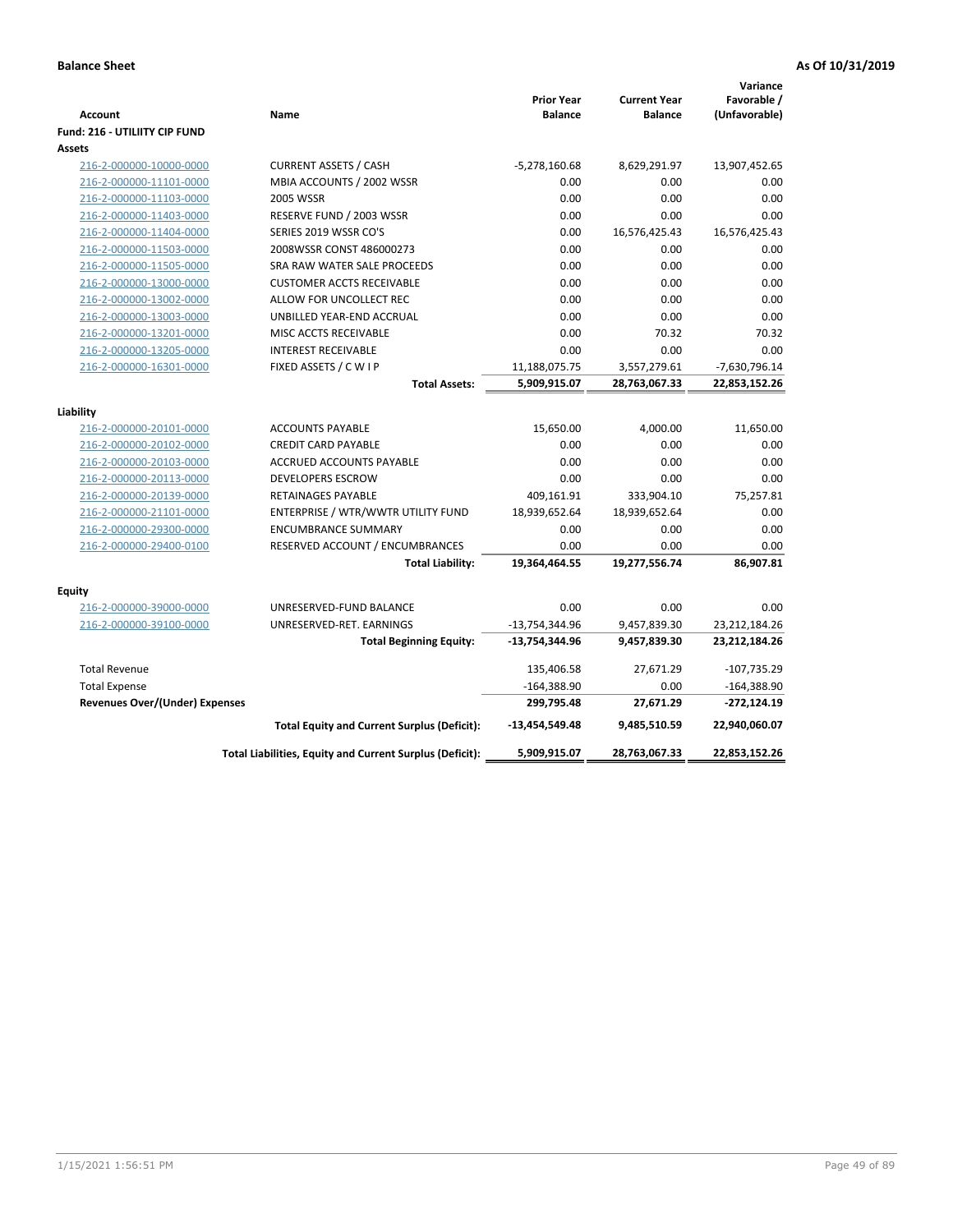| Account                                        | Name                                                     | <b>Prior Year</b><br><b>Balance</b> | <b>Current Year</b><br><b>Balance</b> | Variance<br>Favorable /<br>(Unfavorable) |
|------------------------------------------------|----------------------------------------------------------|-------------------------------------|---------------------------------------|------------------------------------------|
| <b>Fund: 217 - WASTEWATER RECLAMATION FUND</b> |                                                          |                                     |                                       |                                          |
| <b>Assets</b>                                  |                                                          |                                     |                                       |                                          |
| 217-2-000000-10000-0000                        | <b>CURRENT ASSETS / CASH</b>                             | 0.00                                | $-20,619.30$                          | $-20,619.30$                             |
| 217-2-000000-11301-0000                        | TEXASTERM / 2008 WSSR REVENUE BOND                       | 0.00                                | 0.00                                  | 0.00                                     |
| 217-2-000000-11302-0000                        | 2008 WSSR REVENUE BOND                                   | 0.00                                | 0.00                                  | 0.00                                     |
| 217-2-000000-11503-0000                        | 2008WSSR CONST 486000273                                 | 754,474.22                          | 772,063.54                            | 17,589.32                                |
| 217-2-000000-13000-0000                        | <b>CUSTOMER ACCTS RECEIVABLE</b>                         | 0.00                                | 0.00                                  | 0.00                                     |
| 217-2-000000-13002-0000                        | ALLOW FOR UNCOLLECT REC                                  | 0.00                                | 0.00                                  | 0.00                                     |
| 217-2-000000-13201-0000                        | MISC ACCTS RECEIVABLE                                    | 0.00                                | 0.00                                  | 0.00                                     |
| 217-2-000000-13205-0000                        | <b>INTEREST RECEIVABLE</b>                               | 0.00                                | 0.00                                  | 0.00                                     |
| 217-2-000000-16301-0000                        | FIXED ASSETS / C W I P                                   | 0.00                                | 0.00                                  | 0.00                                     |
|                                                | <b>Total Assets:</b>                                     | 754,474.22                          | 751,444.24                            | $-3,029.98$                              |
| Liability                                      |                                                          |                                     |                                       |                                          |
| 217-2-000000-20101-0000                        | <b>ACCOUNTS PAYABLE</b>                                  | 0.00                                | 0.00                                  | 0.00                                     |
| 217-2-000000-20102-0000                        | <b>CREDIT CARD PAYABLE</b>                               | 0.00                                | 0.00                                  | 0.00                                     |
| 217-2-000000-20103-0000                        | <b>ACCRUED ACCOUNTS PAYABLE</b>                          | 0.00                                | 0.00                                  | 0.00                                     |
| 217-2-000000-20139-0000                        | RETAINAGES PAYABLE                                       | 0.00                                | 0.00                                  | 0.00                                     |
| 217-2-000000-21101-0000                        | ENTERPRISE / WTR/WWTR UTILITY FUND                       | 19,396,374.21                       | 19,396,374.21                         | 0.00                                     |
| 217-2-000000-29300-0000                        | <b>ENCUMBRANCE SUMMARY</b>                               | 0.00                                | 0.00                                  | 0.00                                     |
| 217-2-000000-29400-0100                        | RESERVED ACCOUNT / ENCUMBRANCES                          | 0.00                                | 0.00                                  | 0.00                                     |
|                                                | <b>Total Liability:</b>                                  | 19,396,374.21                       | 19,396,374.21                         | 0.00                                     |
|                                                |                                                          |                                     |                                       |                                          |
| <b>Equity</b>                                  |                                                          |                                     |                                       |                                          |
| 217-2-000000-39100-0000                        | UNRESERVED-RET. EARNINGS                                 | $-18,643,277.25$                    | $-18,646,218.79$                      | $-2,941.54$                              |
|                                                | <b>Total Beginning Equity:</b>                           | $-18,643,277.25$                    | $-18,646,218.79$                      | $-2,941.54$                              |
| <b>Total Revenue</b>                           |                                                          | 1,377.26                            | 1,288.82                              | $-88.44$                                 |
| <b>Total Expense</b>                           |                                                          | 0.00                                | 0.00                                  | 0.00                                     |
| <b>Revenues Over/(Under) Expenses</b>          |                                                          | 1,377.26                            | 1,288.82                              | $-88.44$                                 |
|                                                | <b>Total Equity and Current Surplus (Deficit):</b>       | -18,641,899.99                      | -18,644,929.97                        | $-3,029.98$                              |
|                                                | Total Liabilities, Equity and Current Surplus (Deficit): | 754,474.22                          | 751,444.24                            | $-3,029.98$                              |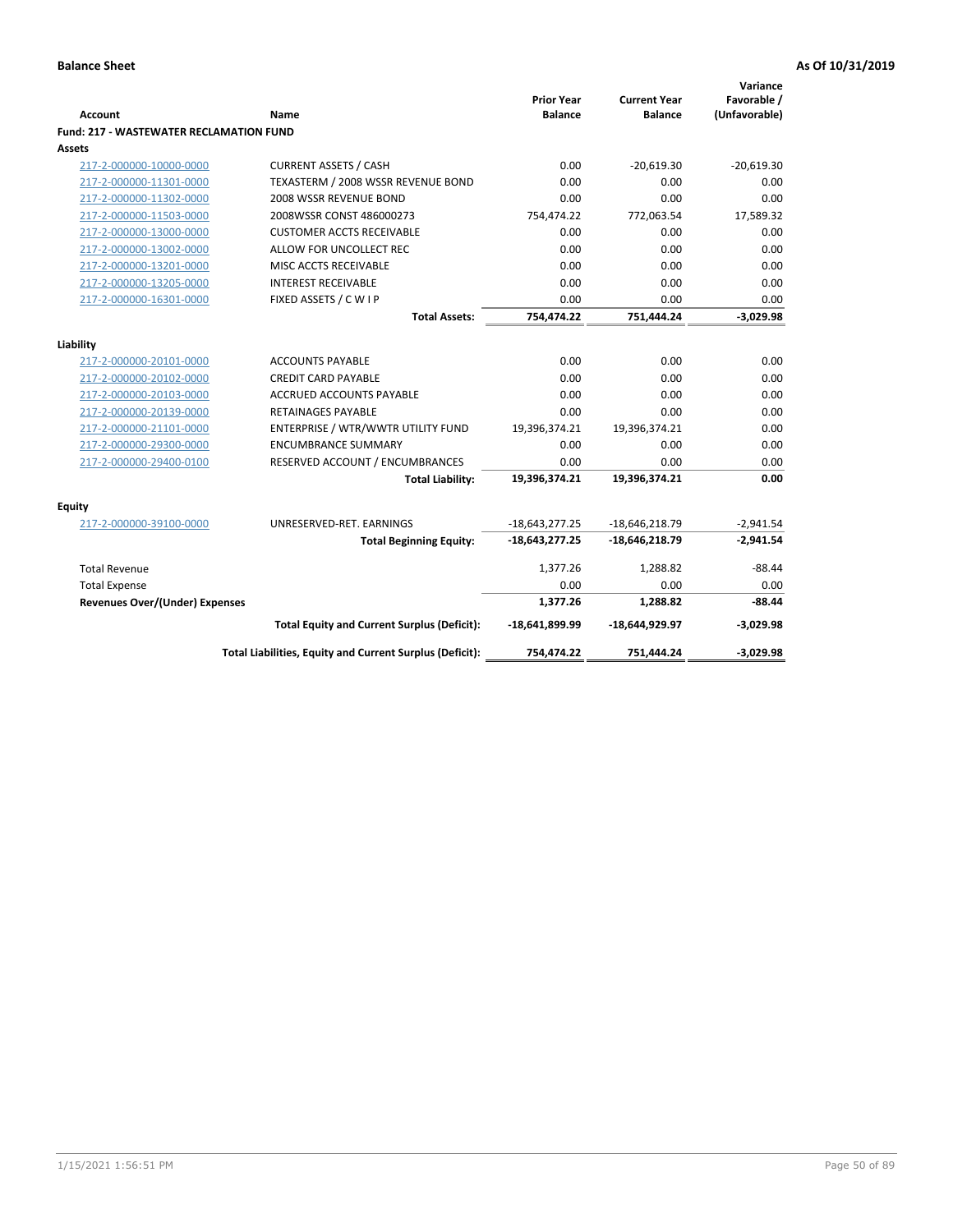|                                                    |                                                                              | <b>Prior Year</b>               | <b>Current Year</b>             | Variance<br>Favorable /         |
|----------------------------------------------------|------------------------------------------------------------------------------|---------------------------------|---------------------------------|---------------------------------|
| Account                                            | Name                                                                         | <b>Balance</b>                  | <b>Balance</b>                  | (Unfavorable)                   |
| Fund: 300 - AIRPORT FUND                           |                                                                              |                                 |                                 |                                 |
| Assets<br>300-2-000000-10000-0000                  |                                                                              |                                 |                                 |                                 |
| 300-2-000000-13201-0000                            | <b>CURRENT ASSETS / CASH</b><br>MISC ACCTS RECEIVABLE                        | -4,636,741.47                   | -7,036,159.65                   | $-2,399,418.18$<br>996.86       |
|                                                    | <b>EMPLOYEE ADVANCES</b>                                                     | 0.00<br>0.00                    | 996.86<br>0.00                  | 0.00                            |
| 300-2-000000-13202-0000                            |                                                                              | 0.00                            | 0.00                            | 0.00                            |
| 300-2-000000-13203-0000<br>300-2-000000-13205-0000 | NON-CURRENT ASSETS / PREPAYMENTS<br><b>INTEREST RECEIVABLE</b>               | 0.00                            | 0.00                            | 0.00                            |
| 300-2-000000-14126-0000                            | <b>GRANT FUND / AIRPORT GRANT FUND</b>                                       | 0.00                            | 0.00                            | 0.00                            |
| 300-2-000000-16001-0000                            | FIXED ASSETS / LAND                                                          | 813,937.00                      | 813,937.00                      | 0.00                            |
| 300-2-000000-16002-0000                            |                                                                              |                                 |                                 | 0.00                            |
|                                                    | FIXED ASSETS / IMPROVMENTS-NON BUILDI<br>ACCUM DEPR / IMPROVEMENTS-NON BUILL | 75,750,553.49                   | 75,750,553.49                   |                                 |
| 300-2-000000-16003-0000<br>300-2-000000-16004-0000 | FIXED ASSETS / BUILDINGS                                                     | -38,526,881.33<br>67,994,704.13 | -40,581,156.28<br>69,917,050.27 | $-2,054,274.95$<br>1,922,346.14 |
|                                                    | <b>ACCUM DEPR / BUILDINGS</b>                                                |                                 |                                 |                                 |
| 300-2-000000-16005-0000                            | FIXED ASSETS / MACHINERY AND EQUIPMEN                                        | -25,823,518.61<br>502,779.61    | -27,356,164.49                  | $-1,532,645.88$<br>25,992.00    |
| 300-2-000000-16201-0000<br>300-2-000000-16202-0000 | ACCUM DEPR / MACHINERY AND EQUIPMEI                                          | $-16,426.94$                    | 528,771.61<br>$-40,948.94$      | $-24,522.00$                    |
|                                                    |                                                                              | 0.00                            |                                 |                                 |
| 300-2-000000-16301-0000<br>300-2-000000-17501-0000 | FIXED ASSETS / C W I P<br><b>EMPLOYEE CONTRIBUTIONS</b>                      | 0.00                            | 982,112.50<br>0.00              | 982,112.50<br>0.00              |
| 300-2-000000-17504-0000                            | <b>INVESTMENT RETURN</b>                                                     | 0.00                            | 0.00                            | 0.00                            |
|                                                    | EXPERIENCE DIFFERENCE- OUTFLOW                                               | 0.00                            |                                 |                                 |
| 300-2-000000-17508-0000                            | <b>EXPERIENCE DIFFERENCE - INFLOW</b>                                        |                                 | 0.00                            | 0.00<br>0.00                    |
| 300-2-000000-17509-0000                            | <b>ASSUMPTION CHANGES</b>                                                    | 0.00                            | 0.00                            |                                 |
| 300-2-000000-17520-0000                            |                                                                              | 0.00<br>76,058,405.88           | 0.00<br>72,978,992.37           | 0.00<br>$-3,079,413.51$         |
|                                                    | <b>Total Assets:</b>                                                         |                                 |                                 |                                 |
| Liability                                          |                                                                              |                                 |                                 |                                 |
| 300-2-000000-20101-0000                            | <b>ACCOUNTS PAYABLE</b>                                                      | 126.47                          | 220.47                          | $-94.00$                        |
| 300-2-000000-20102-0000                            | <b>CREDIT CARD PAYABLE</b>                                                   | 0.00                            | 0.00                            | 0.00                            |
| 300-2-000000-20103-0000                            | ACCRUED ACCOUNTS PAYABLE                                                     | 0.00                            | 0.00                            | 0.00                            |
| 300-2-000000-20105-0000                            | <b>L-3 FUNDS PAYABLE</b>                                                     | 0.00                            | 0.00                            | 0.00                            |
| 300-2-000000-20106-0000                            | <b>GRANT MATCH</b>                                                           | 0.00                            | 0.00                            | 0.00                            |
| 300-2-000000-20108-0000                            | MATURED BONDS PAYABLE                                                        | 0.00                            | 0.00                            | 0.00                            |
| 300-2-000000-20110-0000                            | REVENUE BONDS PAYABLE                                                        | 0.00                            | 0.00                            | 0.00                            |
| 300-2-000000-20111-0000                            | MATURED INTEREST PAYABLE                                                     | 0.00                            | 0.00                            | 0.00                            |
| 300-2-000000-20112-0000                            | ACCRUED INTEREST PAYABLE                                                     | 0.00                            | 0.00                            | 0.00                            |
| 300-2-000000-20139-0000                            | RETAINAGES PAYABLE                                                           | 0.00                            | 0.00                            | 0.00                            |
| 300-2-000000-20141-0000                            | <b>TELEPHONE CLEARING</b>                                                    | 0.00                            | 0.00                            | 0.00                            |
| 300-2-000000-20160-0000                            | <b>UNAPPLIED CREDIT</b>                                                      | 0.00                            | 0.00                            | 0.00                            |
| 300-2-000000-20201-0000                            | <b>DEFERRED REVENUE</b>                                                      | 0.00                            | 0.00                            | 0.00                            |
| 300-2-000000-21001-0000                            | <b>GENERAL FUND / GENERAL FUND</b>                                           | 0.00                            | 0.00                            | 0.00                            |
| 300-2-000000-22001-0000                            | SALARIES PAYABLE                                                             | 2,201.13                        | 2,201.13                        | 0.00                            |
| 300-2-000000-22002-0000                            | VACATION/SICK PAYABLE                                                        | $-2,468.99$                     | 2,188.24                        | $-4,657.23$                     |
| 300-2-000000-26001-0000                            | COMPENSATED ABSENCES PAY                                                     | 6,937.88                        | 10,603.68                       | $-3,665.80$                     |
| 300-2-000000-26101-0000                            | <b>GENERAL OBLIG BONDS PAY</b>                                               | 0.00                            | 0.00                            | 0.00                            |
| 300-2-000000-26102-0000                            | REVENUE BONDS PAYABLE                                                        | 0.00                            | 0.00                            | 0.00                            |
| 300-2-000000-27001-0000                            | <b>CONTRIBUTED CAPITAL</b>                                                   | $-0.39$                         | $-0.39$                         | 0.00                            |
| 300-2-000000-29300-0000                            | <b>ENCUMBRANCE SUMMARY</b>                                                   | 0.00                            | 0.00                            | 0.00                            |
| 300-2-000000-29400-0100                            | RESERVED ACCOUNT / ENCUMBRANCES                                              | 0.00                            | 0.00                            | 0.00                            |
| 300-2-000000-29999-0000                            | NET PENSION LIABILITY                                                        | 0.00                            | 0.00                            | 0.00                            |
|                                                    | <b>Total Liability:</b>                                                      | 6,796.10                        | 15,213.13                       | $-8,417.03$                     |
|                                                    |                                                                              |                                 |                                 |                                 |
| Equity                                             |                                                                              |                                 |                                 |                                 |
| 300-2-000000-39000-0000                            | UNRESERVED-FUND BALANCE                                                      | 0.00                            | 0.00                            | 0.00                            |
| 300-2-000000-39100-0000                            | UNRESERVED-RET. EARNINGS                                                     | 75,949,282.18                   | 72,911,614.18                   | $-3,037,668.00$                 |
| 300-2-000000-39500-0000                            | NET POSITION - PENSION                                                       | 0.00                            | 0.00                            | 0.00                            |
|                                                    | <b>Total Beginning Equity:</b>                                               | 75,949,282.18                   | 72,911,614.18                   | $-3,037,668.00$                 |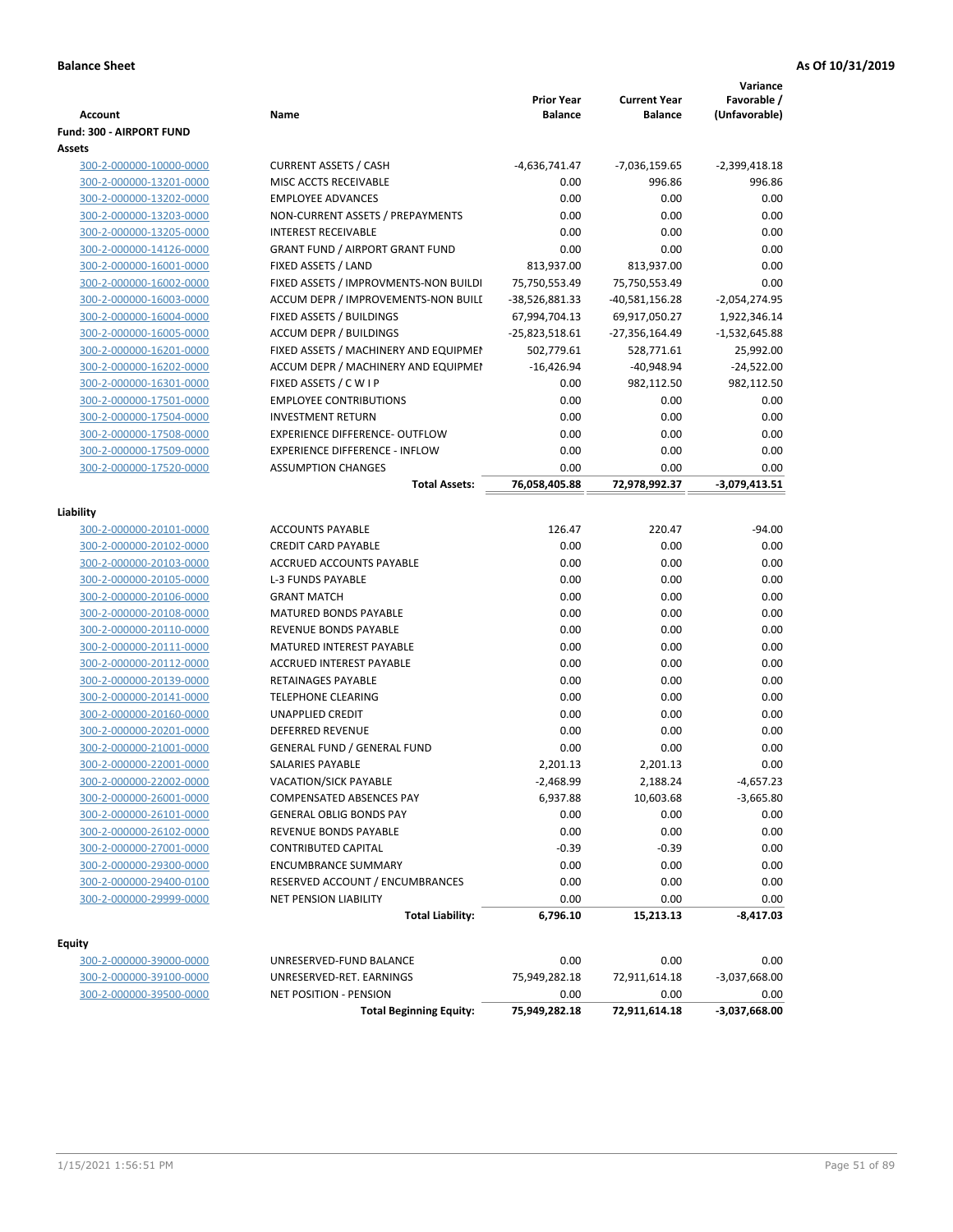| Account                        | <b>Name</b>                                              | <b>Prior Year</b><br><b>Balance</b> | <b>Current Year</b><br><b>Balance</b> | Variance<br>Favorable /<br>(Unfavorable) |
|--------------------------------|----------------------------------------------------------|-------------------------------------|---------------------------------------|------------------------------------------|
| Total Revenue                  |                                                          | 114,055.81                          | 62,381.42                             | $-51,674.39$                             |
| <b>Total Expense</b>           |                                                          | 11,728.20                           | 10,216.35                             | 1,511.85                                 |
| Revenues Over/(Under) Expenses | 102,327.61                                               | 52,165.07                           | $-50,162.54$                          |                                          |
|                                | <b>Total Equity and Current Surplus (Deficit):</b>       | 76,051,609.79                       | 72,963,779.25                         | $-3,087,830.54$                          |
|                                | Total Liabilities, Equity and Current Surplus (Deficit): | 76,058,405.89                       | 72,978,992.38                         | $-3,079,413.51$                          |
|                                | *** FUND 300 OUT OF BALANCE ***                          | $-0.01$                             | $-0.01$                               | 0.00                                     |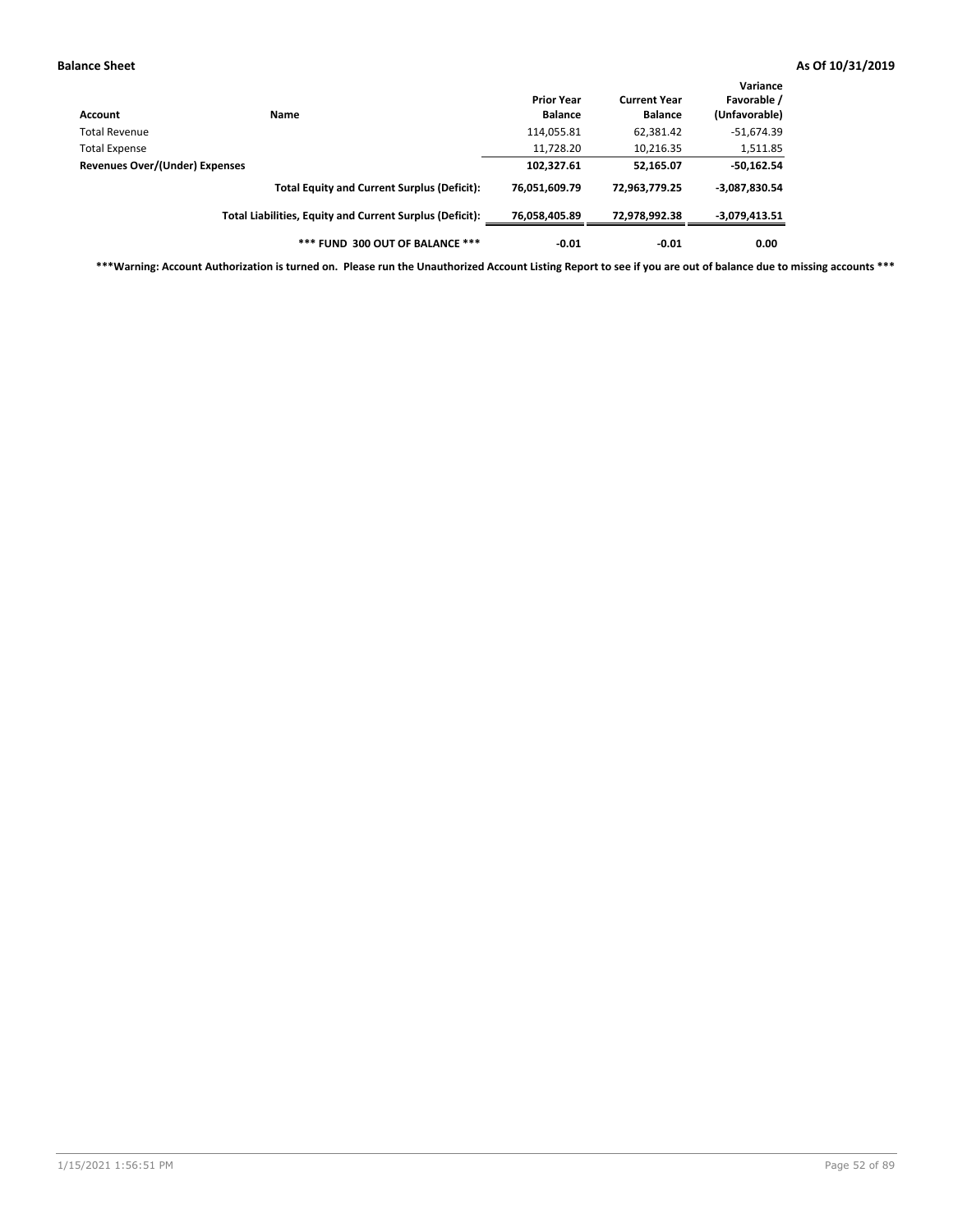|                                       |                                                          | <b>Prior Year</b> | <b>Current Year</b> | Variance<br>Favorable / |
|---------------------------------------|----------------------------------------------------------|-------------------|---------------------|-------------------------|
| <b>Account</b>                        | Name                                                     | <b>Balance</b>    | <b>Balance</b>      | (Unfavorable)           |
| Fund: 320 - AIRPORT TXDOT GRANT       |                                                          |                   |                     |                         |
| <b>Assets</b>                         |                                                          |                   |                     |                         |
| 320-2-000000-10000-0000               | <b>CURRENT ASSETS / CASH</b>                             | 200,000.84        | 200,000.84          | 0.00                    |
| 320-2-000000-13201-0000               | MISC ACCTS RECEIVABLE                                    | 0.00              | 0.00                | 0.00                    |
| 320-2-000000-13205-0000               | <b>INTEREST RECEIVABLE</b>                               | 0.00              | 0.00                | 0.00                    |
|                                       | <b>Total Assets:</b>                                     | 200,000.84        | 200,000.84          | 0.00                    |
| Liability                             |                                                          |                   |                     |                         |
| 320-2-000000-20101-0000               | <b>ACCOUNTS PAYABLE</b>                                  | 0.00              | 0.00                | 0.00                    |
| 320-2-000000-20102-0000               | <b>CREDIT CARD PAYABLE</b>                               | 0.00              | 0.00                | 0.00                    |
| 320-2-000000-20103-0000               | <b>ACCRUED ACCOUNTS PAYABLE</b>                          | 0.00              | 0.00                | 0.00                    |
| 320-2-000000-20902-0000               | <b>DEFERRED GRANT REVENUE</b>                            | 0.00              | 0.00                | 0.00                    |
| 320-2-000000-21125-0000               | DUE TO / AIRPORT FUND                                    | 0.00              | 0.00                | 0.00                    |
| 320-2-000000-29300-0000               | <b>ENCUMBRANCE SUMMARY</b>                               | 0.00              | 0.00                | 0.00                    |
| 320-2-000000-29400-0100               | RESERVED ACCOUNT / ENCUMBRANCES                          | 0.00              | 0.00                | 0.00                    |
|                                       | <b>Total Liability:</b>                                  | 0.00              | 0.00                | 0.00                    |
| <b>Equity</b>                         |                                                          |                   |                     |                         |
| 320-2-000000-39000-0000               | UNRESERVED-FUND BALANCE                                  | 200,000.84        | 200,000.84          | 0.00                    |
|                                       | <b>Total Beginning Equity:</b>                           | 200,000.84        | 200,000.84          | 0.00                    |
| <b>Total Revenue</b>                  |                                                          | 0.00              | 0.00                | 0.00                    |
| <b>Total Expense</b>                  |                                                          | 0.00              | 0.00                | 0.00                    |
| <b>Revenues Over/(Under) Expenses</b> |                                                          | 0.00              | 0.00                | 0.00                    |
|                                       | <b>Total Equity and Current Surplus (Deficit):</b>       | 200,000.84        | 200,000.84          | 0.00                    |
|                                       | Total Liabilities, Equity and Current Surplus (Deficit): | 200,000.84        | 200,000.84          | 0.00                    |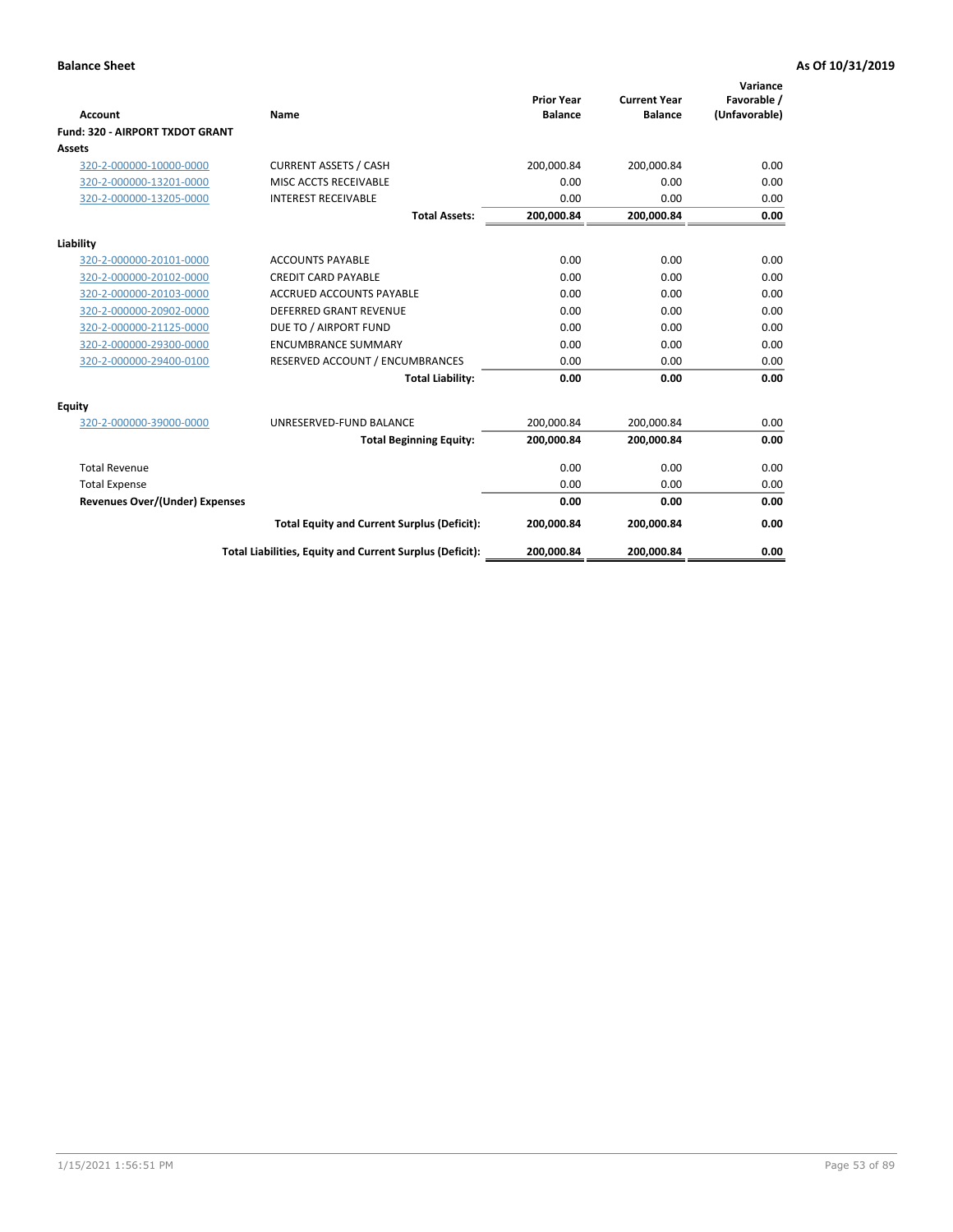|                                         |                                                          |                                     |                                       | Variance                     |
|-----------------------------------------|----------------------------------------------------------|-------------------------------------|---------------------------------------|------------------------------|
| Account                                 | <b>Name</b>                                              | <b>Prior Year</b><br><b>Balance</b> | <b>Current Year</b><br><b>Balance</b> | Favorable /<br>(Unfavorable) |
| <b>Fund: 360 - AIRPORT CAPITAL FUND</b> |                                                          |                                     |                                       |                              |
| Assets                                  |                                                          |                                     |                                       |                              |
| 360-2-000000-10000-0000                 | <b>CURRENT ASSETS / CASH</b>                             | 7,885,537.36                        | 8,006,189.17                          | 120,651.81                   |
| 360-2-000000-13201-0000                 | MISC ACCTS RECEIVABLE                                    | 0.00                                | 0.00                                  | 0.00                         |
| 360-2-000000-13205-0000                 | <b>INTEREST RECEIVABLE</b>                               | 0.00                                | 0.00                                  | 0.00                         |
| 360-2-000000-16301-0000                 | FIXED ASSETS / C W I P                                   | 132,616.88                          | 132,616.88                            | 0.00                         |
|                                         | <b>Total Assets:</b>                                     | 8,018,154.24                        | 8,138,806.05                          | 120,651.81                   |
| Liability                               |                                                          |                                     |                                       |                              |
| 360-2-000000-20101-0000                 | <b>ACCOUNTS PAYABLE</b>                                  | 0.00                                | 0.00                                  | 0.00                         |
| 360-2-000000-20102-0000                 | <b>CREDIT CARD PAYABLE</b>                               | 0.00                                | 0.00                                  | 0.00                         |
| 360-2-000000-20103-0000                 | <b>ACCRUED ACCOUNTS PAYABLE</b>                          | 0.00                                | 0.00                                  | 0.00                         |
| 360-2-000000-20125-0000                 | SALES TAX PAYABLE / IN THE CITY                          | 0.00                                | 0.00                                  | 0.00                         |
| 360-2-000000-20139-0000                 | <b>RETAINAGES PAYABLE</b>                                | 0.00                                | 0.00                                  | 0.00                         |
| 360-2-000000-21001-0000                 | <b>GENERAL FUND / GENERAL FUND</b>                       | 0.00                                | 0.00                                  | 0.00                         |
| 360-2-000000-27001-0000                 | <b>CONTRIBUTED CAPITAL</b>                               | 0.00                                | 0.00                                  | 0.00                         |
| 360-2-000000-29300-0000                 | <b>ENCUMBRANCE SUMMARY</b>                               | 0.00                                | 0.00                                  | 0.00                         |
| 360-2-000000-29400-0000                 | RESERVED ACCOUNT / ENCUMBRANCES                          | 0.00                                | 0.00                                  | 0.00                         |
|                                         | <b>Total Liability:</b>                                  | 0.00                                | 0.00                                  | 0.00                         |
| Equity                                  |                                                          |                                     |                                       |                              |
| 360-2-000000-39000-0000                 | UNRESERVED-FUND BALANCE                                  | 0.00                                | 0.00                                  | 0.00                         |
| 360-2-000000-39100-0000                 | UNRESERVED-RET. EARNINGS                                 | 8,016,141.66                        | 8,131,751.78                          | 115,610.12                   |
|                                         | <b>Total Beginning Equity:</b>                           | 8,016,141.66                        | 8,131,751.78                          | 115,610.12                   |
| <b>Total Revenue</b>                    |                                                          | 2,025.25                            | 7,259.57                              | 5,234.32                     |
| <b>Total Expense</b>                    |                                                          | 12.67                               | 205.30                                | $-192.63$                    |
| <b>Revenues Over/(Under) Expenses</b>   |                                                          | 2,012.58                            | 7,054.27                              | 5,041.69                     |
|                                         | <b>Total Equity and Current Surplus (Deficit):</b>       | 8,018,154.24                        | 8,138,806.05                          | 120,651.81                   |
|                                         | Total Liabilities, Equity and Current Surplus (Deficit): | 8,018,154.24                        | 8,138,806.05                          | 120,651.81                   |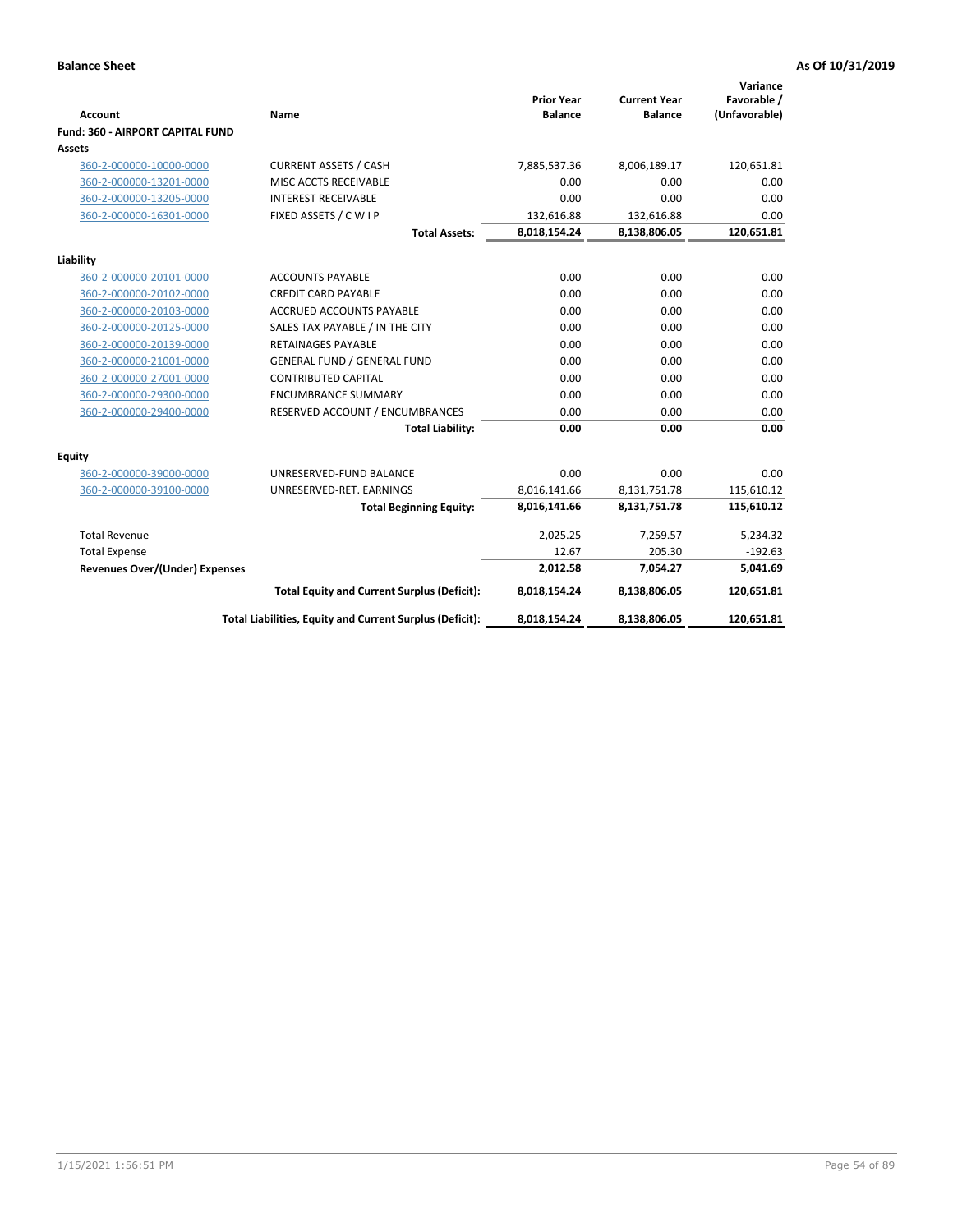| <b>Account</b>                        | Name                                                     | <b>Prior Year</b><br><b>Balance</b> | <b>Current Year</b><br><b>Balance</b> | Variance<br>Favorable /<br>(Unfavorable) |
|---------------------------------------|----------------------------------------------------------|-------------------------------------|---------------------------------------|------------------------------------------|
| Fund: 361 - L3-IDC FUND               |                                                          |                                     |                                       |                                          |
| <b>Assets</b>                         |                                                          |                                     |                                       |                                          |
| 361-2-000000-10000-0000               | <b>CURRENT ASSETS / CASH</b>                             | 0.00                                | 0.00                                  | 0.00                                     |
| 361-2-000000-13201-0000               | MISC ACCTS RECEIVABLE                                    | 0.00                                | 0.00                                  | 0.00                                     |
| 361-2-000000-13205-0000               | <b>INTEREST RECEIVABLE</b>                               | 0.00                                | 0.00                                  | 0.00                                     |
|                                       | <b>Total Assets:</b>                                     | 0.00                                | 0.00                                  | 0.00                                     |
| Liability                             |                                                          |                                     |                                       |                                          |
| 361-2-000000-20101-0000               | <b>ACCOUNTS PAYABLE</b>                                  | 0.00                                | 0.00                                  | 0.00                                     |
| 361-2-000000-20102-0000               | <b>CREDIT CARD PAYABLE</b>                               | 0.00                                | 0.00                                  | 0.00                                     |
| 361-2-000000-20103-0000               | MISCELLANEOUS LIABILITIES                                | 0.00                                | 0.00                                  | 0.00                                     |
| 361-2-000000-20108-0000               | <b>MATURED BONDS PAYABLE</b>                             | 0.00                                | 0.00                                  | 0.00                                     |
| 361-2-000000-20111-0000               | <b>MATURED INTEREST PAYABLE</b>                          | 0.00                                | 0.00                                  | 0.00                                     |
| 361-2-000000-20112-0000               | <b>ACCRUED INTEREST PAYABLE</b>                          | 0.00                                | 0.00                                  | 0.00                                     |
| 361-2-000000-20139-0000               | <b>RETAINAGES PAYABLE</b>                                | 0.00                                | 0.00                                  | 0.00                                     |
| 361-2-000000-21001-0000               | <b>GENERAL FUND / GENERAL FUND</b>                       | 0.00                                | 0.00                                  | 0.00                                     |
|                                       | <b>Total Liability:</b>                                  | 0.00                                | 0.00                                  | 0.00                                     |
| Equity                                |                                                          |                                     |                                       |                                          |
| 361-2-000000-39000-0000               | UNRESERVED-FUND BALANCE                                  | 0.00                                | 0.00                                  | 0.00                                     |
| 361-2-000000-39100-0000               | UNRESERVED-RET. EARNINGS                                 | $-2,881,924.85$                     | $-2,881,924.85$                       | 0.00                                     |
| 361-2-000000-39150-0000               | RESERVED-RET. EARNINGS                                   | 2,881,924.85                        | 2,881,924.85                          | 0.00                                     |
|                                       | <b>Total Beginning Equity:</b>                           | 0.00                                | 0.00                                  | 0.00                                     |
| <b>Total Revenue</b>                  |                                                          | 0.00                                | 0.00                                  | 0.00                                     |
| <b>Total Expense</b>                  |                                                          | 0.00                                | 0.00                                  | 0.00                                     |
| <b>Revenues Over/(Under) Expenses</b> |                                                          | 0.00                                | 0.00                                  | 0.00                                     |
|                                       | <b>Total Equity and Current Surplus (Deficit):</b>       | 0.00                                | 0.00                                  | 0.00                                     |
|                                       | Total Liabilities, Equity and Current Surplus (Deficit): | 0.00                                | 0.00                                  | 0.00                                     |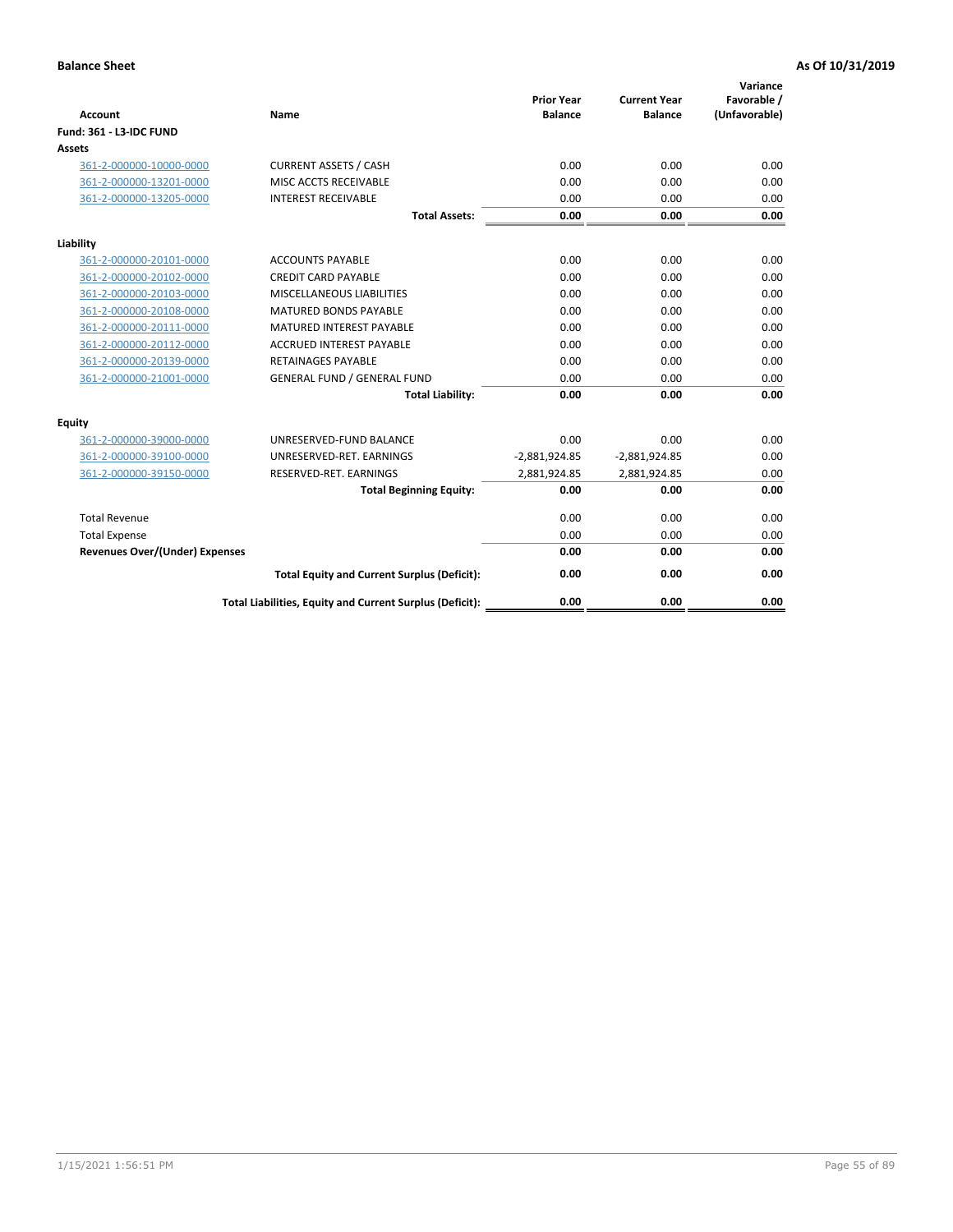|                                       |                                                          |                                     |                                       | Variance                     |
|---------------------------------------|----------------------------------------------------------|-------------------------------------|---------------------------------------|------------------------------|
| <b>Account</b>                        | <b>Name</b>                                              | <b>Prior Year</b><br><b>Balance</b> | <b>Current Year</b><br><b>Balance</b> | Favorable /<br>(Unfavorable) |
| Fund: 362 - AIRPORT FBO FUEL          |                                                          |                                     |                                       |                              |
| <b>Assets</b>                         |                                                          |                                     |                                       |                              |
| 362-2-000000-10000-0000               | <b>CURRENT ASSETS / CASH</b>                             | 25,182.89                           | 274,452.36                            | 249,269.47                   |
| 362-2-000000-13201-0000               | MISC ACCTS RECEIVABLE                                    | 0.00                                | 0.00                                  | 0.00                         |
| 362-2-000000-13205-0000               | <b>INTEREST RECEIVABLE</b>                               | 0.00                                | 0.00                                  | 0.00                         |
|                                       | <b>Total Assets:</b>                                     | 25,182.89                           | 274,452.36                            | 249,269.47                   |
| Liability                             |                                                          |                                     |                                       |                              |
| 362-2-000000-20101-0000               | <b>ACCOUNTS PAYABLE</b>                                  | 0.00                                | 111,472.98                            | $-111,472.98$                |
| 362-2-000000-20102-0000               | <b>CREDIT CARD PAYABLE</b>                               | 0.00                                | 0.00                                  | 0.00                         |
| 362-2-000000-20103-0000               | <b>ACCRUED ACCOUNTS PAYABLE</b>                          | 0.00                                | 0.00                                  | 0.00                         |
| 362-2-000000-20125-0000               | SALES TAX PAYABLE / IN THE CITY                          | 22.39                               | 26.36                                 | $-3.97$                      |
| 362-2-000000-29300-0000               | <b>ENCUMBRANCE SUMMARY</b>                               | 0.00                                | 0.00                                  | 0.00                         |
| 362-2-000000-29400-0000               | RESERVED ACCOUNT / ENCUMBRANCES                          | 0.00                                | 0.00                                  | 0.00                         |
|                                       | <b>Total Liability:</b>                                  | 22.39                               | 111.499.34                            | $-111,476.95$                |
| <b>Equity</b>                         |                                                          |                                     |                                       |                              |
| 362-2-000000-39000-0000               | UNRESERVED-FUND BALANCE                                  | 0.00                                | 0.00                                  | 0.00                         |
| 362-2-000000-39100-0000               | UNRESERVED-RET. EARNINGS                                 | $-41.31$                            | 111,973.47                            | 112,014.78                   |
|                                       | <b>Total Beginning Equity:</b>                           | $-41.31$                            | 111,973.47                            | 112,014.78                   |
| <b>Total Revenue</b>                  |                                                          | 27,278.88                           | 52,844.96                             | 25,566.08                    |
| <b>Total Expense</b>                  |                                                          | 2,077.07                            | 1,865.41                              | 211.66                       |
| <b>Revenues Over/(Under) Expenses</b> |                                                          | 25,201.81                           | 50,979.55                             | 25,777.74                    |
|                                       | <b>Total Equity and Current Surplus (Deficit):</b>       | 25,160.50                           | 162,953.02                            | 137,792.52                   |
|                                       | Total Liabilities, Equity and Current Surplus (Deficit): | 25,182.89                           | 274,452.36                            | 249,269.47                   |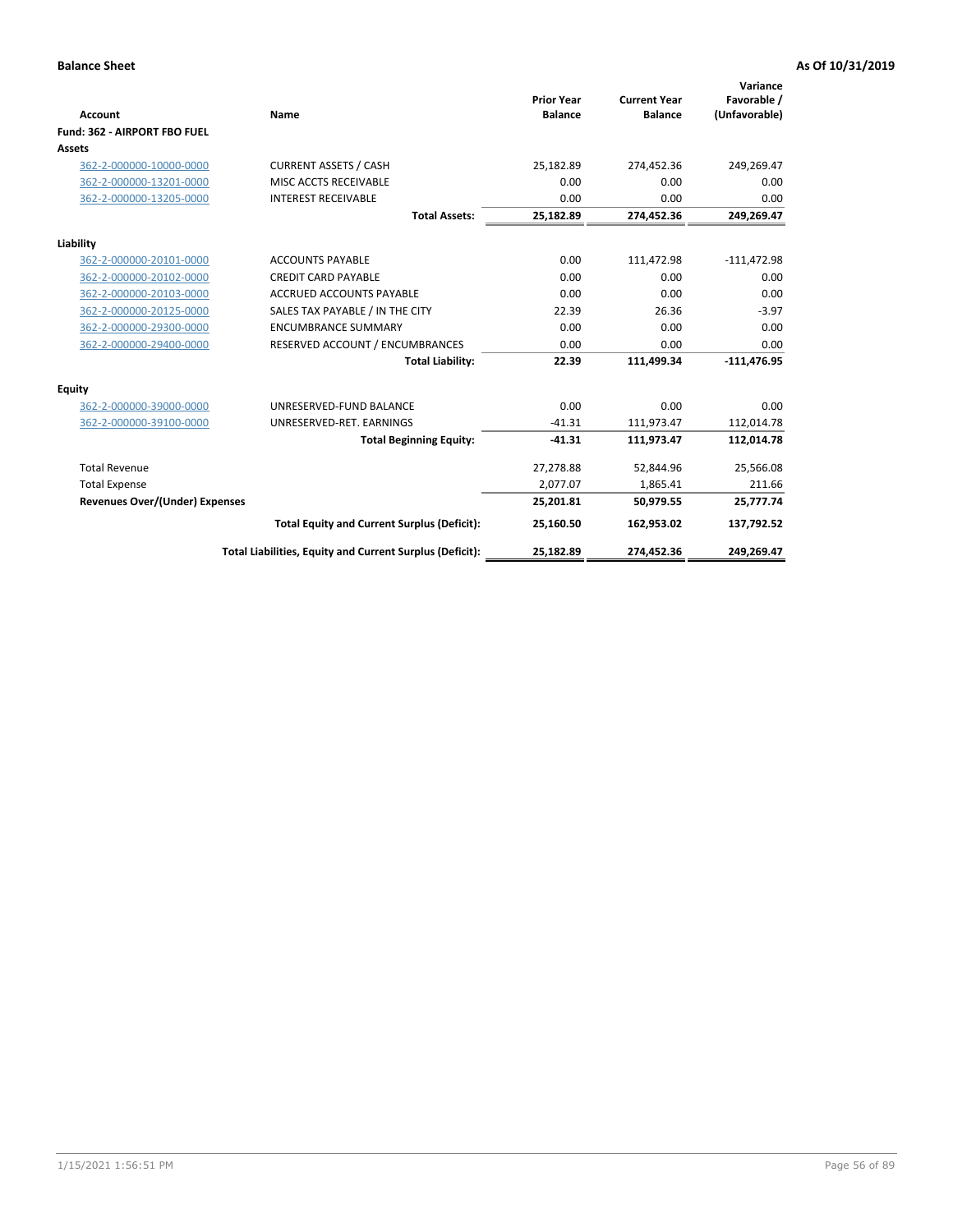| Account                                            | Name                                                                     | <b>Prior Year</b><br><b>Balance</b> | <b>Current Year</b><br><b>Balance</b> | Variance<br>Favorable /<br>(Unfavorable) |
|----------------------------------------------------|--------------------------------------------------------------------------|-------------------------------------|---------------------------------------|------------------------------------------|
| Fund: 400 - GOLF FUND                              |                                                                          |                                     |                                       |                                          |
| Assets                                             |                                                                          |                                     |                                       |                                          |
| 400-2-000000-10000-0000                            | <b>CURRENT ASSETS / CASH</b>                                             | $-380,655.14$                       | -419,940.75                           | $-39,285.61$                             |
| 400-2-000000-10304-0000                            | CASH / PETTY CASH/CHANGE DRAWERS                                         | 200.00                              | 200.00                                | 0.00                                     |
| 400-2-000000-13007-0000                            | <b>RETURNED CHECKS</b>                                                   | 0.00                                | 0.00                                  | 0.00                                     |
| 400-2-000000-13201-0000                            | MISC ACCTS RECEIVABLE                                                    | $-398.58$                           | $-469.35$                             | $-70.77$                                 |
| 400-2-000000-13202-0000                            | <b>EMPLOYEE ADVANCES</b>                                                 | 0.00                                | 0.00                                  | 0.00                                     |
| 400-2-000000-13203-0000                            | NON-CURRENT ASSETS / PREPAYMENTS                                         | 0.00                                | 0.00                                  | 0.00                                     |
| 400-2-000000-13205-0000                            | <b>INTEREST RECEIVABLE</b>                                               | 0.00                                | 0.00                                  | 0.00                                     |
| 400-2-000000-13206-0000                            | <b>CHARGES RECEIVABLE</b>                                                | 35,717.08                           | 35,335.56                             | $-381.52$                                |
| 400-2-000000-15301-0000                            | INVENTORIES / GOLF COURSE                                                | 8,301.68                            | 8,301.68                              | 0.00                                     |
| 400-2-000000-16001-0000                            | FIXED ASSETS / LAND                                                      | 93,000.00                           | 93,000.00                             | 0.00                                     |
| 400-2-000000-16002-0000                            | FIXED ASSETS / IMPROVMENTS-NON BUILDI                                    | 521,160.58                          | 521,160.58                            | 0.00                                     |
| 400-2-000000-16003-0000                            | ACCUM DEPR / IMPROVEMENTS-NON BUILI                                      | -294,442.34                         | -310,540.70                           | $-16,098.36$                             |
| 400-2-000000-16004-0000                            | FIXED ASSETS / BUILDINGS                                                 | 109,640.00                          | 109,640.00                            | 0.00                                     |
| 400-2-000000-16005-0000                            | <b>ACCUM DEPR / BUILDINGS</b>                                            | $-108,983.62$                       | $-109,589.51$                         | $-605.89$                                |
| 400-2-000000-16201-0000                            | FIXED ASSETS / MACHINERY AND EQUIPMEN                                    | 51,957.00                           | 51,957.00                             | 0.00                                     |
| 400-2-000000-16202-0000                            | ACCUM DEPR / MACHINERY AND EQUIPMEI                                      | $-51,957.00$                        | $-51,957.00$                          | 0.00                                     |
| 400-2-000000-16301-0000                            | FIXED ASSETS / C W I P                                                   | 0.00                                | 0.00                                  | 0.00                                     |
| 400-2-000000-17501-0000                            | <b>EMPLOYEE CONTRIBUTIONS</b>                                            | 7,763.00                            | 17,817.00                             | 10,054.00                                |
| 400-2-000000-17504-0000                            | <b>INVESTMENT RETURN</b>                                                 | $-13,737.00$                        | 57,432.00                             | 71,169.00                                |
| 400-2-000000-17508-0000                            | <b>EXPERIENCE DIFFERENCE- OUTFLOW</b>                                    | $-505.00$                           | 2,889.00                              | 3,394.00                                 |
| 400-2-000000-17509-0000                            | <b>EXPERIENCE DIFFERENCE - INFLOW</b>                                    | $-2,627.00$                         | $-3,422.00$                           | $-795.00$                                |
| 400-2-000000-17520-0000                            | <b>ASSUMPTION CHANGES</b>                                                | 2,456.00                            | 0.00                                  | $-2,456.00$                              |
|                                                    | <b>Total Assets:</b>                                                     | $-23,110.34$                        | 1,813.51                              | 24,923.85                                |
|                                                    |                                                                          |                                     |                                       |                                          |
| Liability                                          |                                                                          |                                     |                                       |                                          |
| 400-2-000000-20101-0000                            | <b>ACCOUNTS PAYABLE</b>                                                  | 126.47                              | 0.00                                  | 126.47                                   |
| 400-2-000000-20102-0000                            | <b>CREDIT CARD PAYABLE</b>                                               | 0.00                                | 0.00                                  | 0.00                                     |
| 400-2-000000-20103-0000                            | ACCRUED ACCOUNTS PAYABLE                                                 | 0.00                                | 0.00                                  | 0.00                                     |
| 400-2-000000-20112-0000                            | <b>ACCRUED INTEREST PAYABLE</b>                                          | 0.00                                | 0.00                                  | 0.00                                     |
| 400-2-000000-20124-0000                            | <b>GOLF COURSE RESALE</b>                                                | 0.00                                | 0.00                                  | 0.00                                     |
| 400-2-000000-20125-0000                            | SALES TAX PAYABLE / IN THE CITY<br><b>RETAINAGES PAYABLE</b>             | 321.69                              | 582.15                                | $-260.46$                                |
| 400-2-000000-20139-0000                            |                                                                          | 0.00                                | 0.00                                  | 0.00                                     |
| 400-2-000000-20141-0000                            | <b>TELEPHONE CLEARING</b>                                                | 0.00                                | 0.00                                  | 0.00                                     |
| 400-2-000000-20160-0000                            | <b>UNAPPLIED CREDIT</b>                                                  | 0.00                                | 0.00                                  | 0.00                                     |
| 400-2-000000-21001-0000                            | <b>GENERAL FUND / GENERAL FUND</b><br>ENTERPRISE / WTR/WWTR UTILITY FUND | 0.00                                | 0.00                                  | 0.00<br>0.00                             |
| 400-2-000000-21101-0000                            |                                                                          | 0.00<br>4,564.90                    | 0.00<br>4,564.90                      | 0.00                                     |
| 400-2-000000-22001-0000<br>400-2-000000-22002-0000 | SALARIES PAYABLE<br>VACATION/SICK PAYABLE                                | 13,978.60                           | 11,373.88                             | 2,604.72                                 |
| 400-2-000000-23001-0000                            | CAPITAL LEASE PAYABLE                                                    | 0.00                                | 0.00                                  | 0.00                                     |
| 400-2-000000-24001-0000                            | O/S CHECKS PAYABLE                                                       | 0.00                                | 0.00                                  | 0.00                                     |
| 400-2-000000-26001-0000                            | COMPENSATED ABSENCES PAY                                                 | 30,272.55                           | 31,821.18                             | $-1,548.63$                              |
| 400-2-000000-27001-0000                            | <b>CONTRIBUTED CAPITAL</b>                                               | 0.00                                | 0.00                                  | 0.00                                     |
| 400-2-000000-27002-0000                            | <b>CONTRIBUTED CAPITAL / DEVELOPERS</b>                                  | 0.00                                | 0.00                                  | 0.00                                     |
| 400-2-000000-29300-0000                            | <b>ENCUMBRANCE SUMMARY</b>                                               | 0.00                                | 0.00                                  | 0.00                                     |
| 400-2-000000-29400-0100                            | RESERVED ACCOUNT / ENCUMBRANCES                                          | 0.00                                | 0.00                                  | 0.00                                     |
| 400-2-000000-29999-0000                            | <b>NET PENSION LIABILITY</b>                                             | 11,349.00                           | 128,669.00                            | $-117,320.00$                            |
|                                                    | <b>Total Liability:</b>                                                  | 60,613.21                           | 177,011.11                            | -116,397.90                              |
|                                                    |                                                                          |                                     |                                       |                                          |
| <b>Equity</b>                                      |                                                                          |                                     |                                       |                                          |
| 400-2-000000-39000-0000                            | UNRESERVED-FUND BALANCE                                                  | 0.00                                | 0.00                                  | 0.00                                     |
| 400-2-000000-39100-0000                            | UNRESERVED-RET. EARNINGS                                                 | -74,958.09                          | $-167,361.70$                         | $-92,403.61$                             |
| 400-2-000000-39500-0000                            | NET POSITION - PENSION                                                   | $-44.00$                            | $-44.00$                              | 0.00                                     |
|                                                    | <b>Total Beginning Equity:</b>                                           | -75,002.09                          | $-167,405.70$                         | $-92,403.61$                             |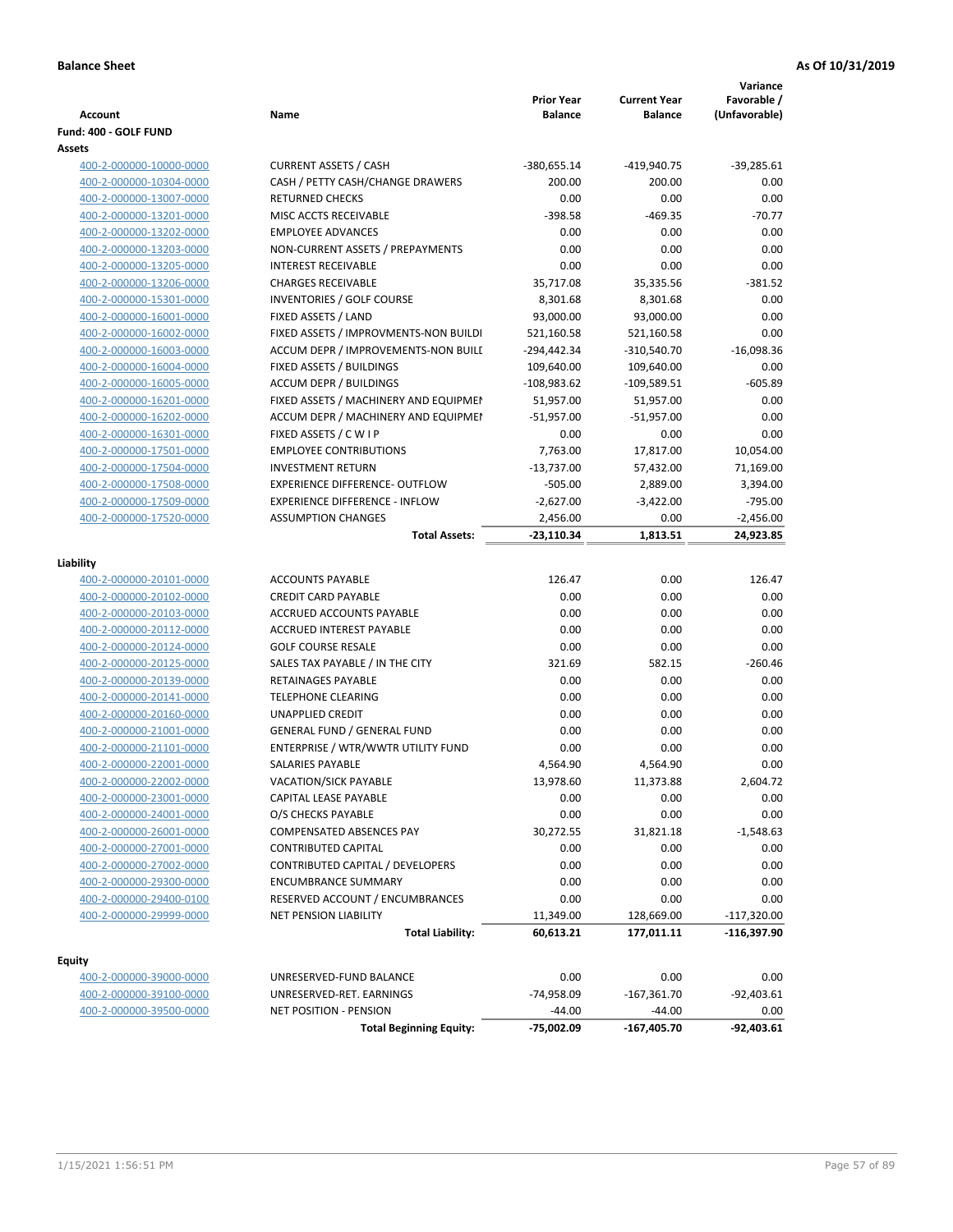| Account                        | Name                                                     | <b>Prior Year</b><br><b>Balance</b> | <b>Current Year</b><br><b>Balance</b> | Variance<br>Favorable /<br>(Unfavorable) |
|--------------------------------|----------------------------------------------------------|-------------------------------------|---------------------------------------|------------------------------------------|
| Total Revenue                  |                                                          | 12,479.01                           | 13,720.44                             | 1,241.43                                 |
| Total Expense                  |                                                          | 21,200.46                           | 21,512.33                             | $-311.87$                                |
| Revenues Over/(Under) Expenses | $-8,721.45$                                              | $-7,791.89$                         | 929.56                                |                                          |
|                                | <b>Total Equity and Current Surplus (Deficit):</b>       | $-83.723.54$                        | $-175, 197.59$                        | $-91,474.05$                             |
|                                | Total Liabilities, Equity and Current Surplus (Deficit): | $-23.110.33$                        | 1,813.52                              | 24,923.85                                |
|                                | *** FUND 400 OUT OF BALANCE ***                          | $-0.01$                             | $-0.01$                               | 0.00                                     |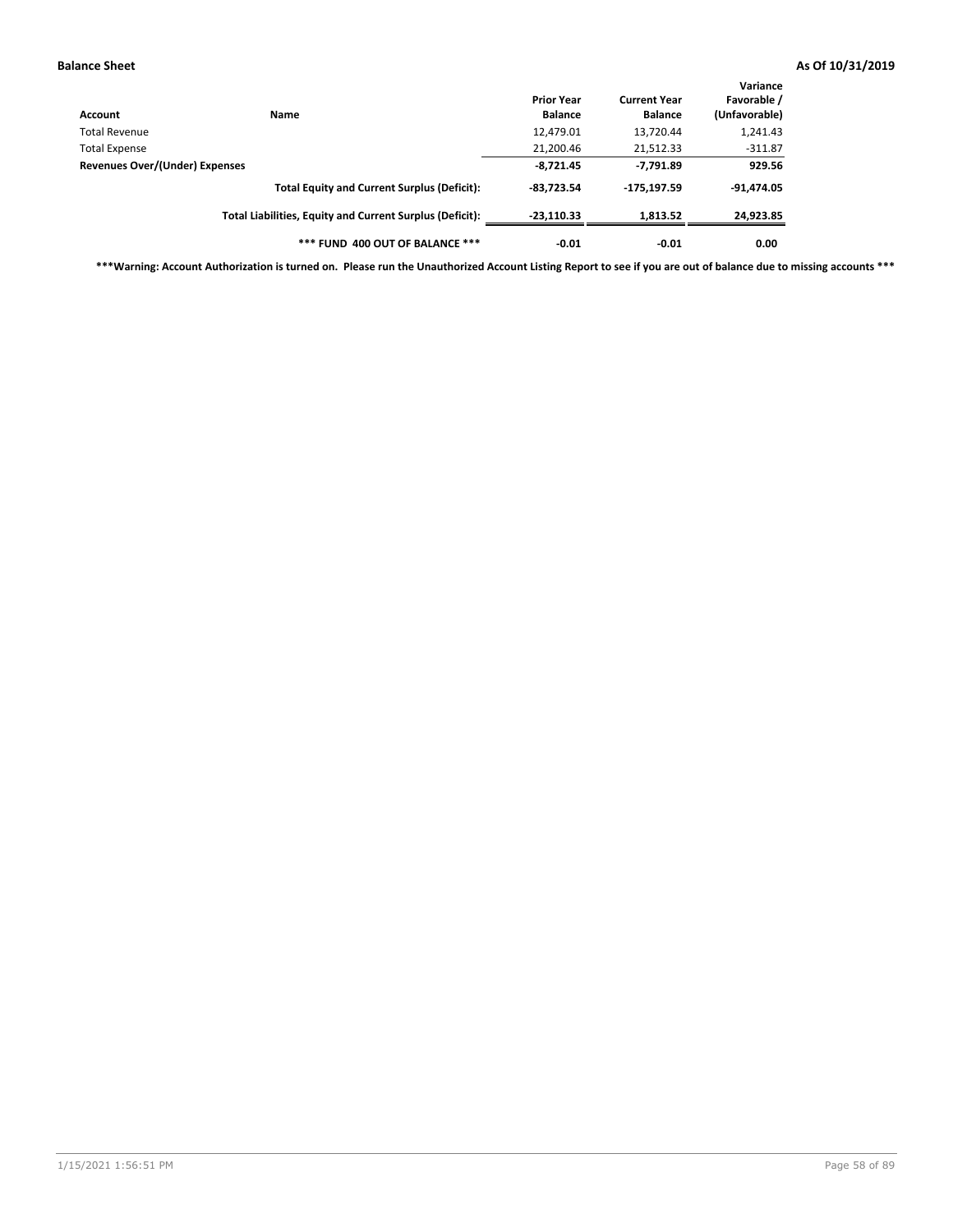|                                       |                                                          |                                     |                                       | Variance                     |
|---------------------------------------|----------------------------------------------------------|-------------------------------------|---------------------------------------|------------------------------|
| Account                               | Name                                                     | <b>Prior Year</b><br><b>Balance</b> | <b>Current Year</b><br><b>Balance</b> | Favorable /<br>(Unfavorable) |
| <b>Fund: 500 - SANITATION FUND</b>    |                                                          |                                     |                                       |                              |
| <b>Assets</b>                         |                                                          |                                     |                                       |                              |
| 500-2-000000-10000-0000               | <b>CURRENT ASSETS / CASH</b>                             | 2,295,336.74                        | 2,089,865.09                          | -205,471.65                  |
| 500-2-000000-13000-0000               | <b>CUSTOMER ACCTS RECEIVABLE</b>                         | 152,306.46                          | 142,722.97                            | $-9,583.49$                  |
| 500-2-000000-13001-0000               | NON CURRENT CUSTOMER ACCTS RECEIVAE                      | 63,932.14                           | 73,128.21                             | 9,196.07                     |
| 500-2-000000-13002-0000               | ALLOW FOR UNCOLLECT REC                                  | $-68,443.18$                        | 37,475.14                             | 105,918.32                   |
| 500-2-000000-13003-0000               | UNBILLED YEAR-END ACCRUAL                                | 470.767.37                          | 418,902.98                            | $-51,864.39$                 |
| 500-2-000000-13201-0000               | MISC ACCTS RECEIVABLE                                    | 0.00                                | 0.00                                  | 0.00                         |
| 500-2-000000-17501-0000               | <b>EMPLOYEE CONTRIBUTIONS</b>                            | 7,763.00                            | 17,817.00                             | 10,054.00                    |
| 500-2-000000-17504-0000               | <b>INVESTMENT RETURN</b>                                 | $-13,737.00$                        | 57,432.00                             | 71,169.00                    |
| 500-2-000000-17508-0000               | <b>EXPERIENCE DIFFERENCE- OUTFLOW</b>                    | $-505.00$                           | 2,889.00                              | 3,394.00                     |
| 500-2-000000-17509-0000               | <b>EXPERIENCE DIFFERENCE - INFLOW</b>                    | $-2,627.00$                         | $-3,422.00$                           | $-795.00$                    |
| 500-2-000000-17520-0000               | <b>ASSUMPTION CHANGES</b>                                | 2,456.00                            | 0.00                                  | $-2,456.00$                  |
|                                       | <b>Total Assets:</b>                                     | 2,907,249.53                        | 2,836,810.39                          | $-70,439.14$                 |
|                                       |                                                          |                                     |                                       |                              |
| Liability                             |                                                          |                                     |                                       |                              |
| 500-2-000000-20101-0000               | <b>ACCOUNTS PAYABLE</b>                                  | 6,036.58                            | 51.92                                 | 5,984.66                     |
| 500-2-000000-20102-0000               | <b>CREDIT CARD PAYABLE</b>                               | 0.00                                | 0.00                                  | 0.00                         |
| 500-2-000000-20103-0000               | <b>ACCRUED ACCOUNTS PAYABLE</b>                          | 0.00                                | 0.00                                  | 0.00                         |
| 500-2-000000-20125-0000               | SALES TAX PAYABLE / IN THE CITY                          | 29,475.09                           | 29,393.09                             | 82.00                        |
| 500-2-000000-20126-0000               | SALES TAX PAYABLE / OUT OF CITY                          | 0.00                                | 0.00                                  | 0.00                         |
| 500-2-000000-20133-0000               | <b>GARBAGE CLEARING</b>                                  | 0.00                                | 0.00                                  | 0.00                         |
| 500-2-000000-20135-0000               | <b>GARBAGE CLEARING / BAD DEBT EXPENS</b>                | 7,753.16                            | 90,620.08                             | $-82,866.92$                 |
| 500-2-000000-20160-0000               | <b>UNAPPLIED CREDIT</b>                                  | 0.00                                | 0.00                                  | 0.00                         |
| 500-2-000000-20201-0000               | <b>DEFERRED REVENUE</b>                                  | 0.00                                | 0.00                                  | 0.00                         |
| 500-2-000000-21001-0000               | <b>GENERAL FUND / GENERAL FUND</b>                       | 0.00                                | 0.00                                  | 0.00                         |
| 500-2-000000-22001-0000               | <b>SALARIES PAYABLE</b>                                  | 4,509.88                            | 4,509.88                              | 0.00                         |
| 500-2-000000-22002-0000               | <b>VACATION/SICK PAYABLE</b>                             | 6,619.16                            | 6,856.51                              | $-237.35$                    |
| 500-2-000000-24002-0000               | <b>CUSTOMER DEPOSITS</b>                                 | 258,784.07                          | 269,265.03                            | $-10,480.96$                 |
| 500-2-000000-24007-0000               | <b>BILLED DEPOSITS SUSPENSE</b>                          | 0.00                                | 0.00                                  | 0.00                         |
| 500-2-000000-26001-0000               | <b>COMPENSATED ABSENCES PAY</b>                          | 6,561.51                            | 7,315.63                              | $-754.12$                    |
| 500-2-000000-29300-0000               | <b>ENCUMBRANCE SUMMARY</b>                               | 0.00                                | 0.00                                  | 0.00                         |
| 500-2-000000-29400-0100               | RESERVED ACCOUNT / ENCUMBRANCES                          | 0.00                                | 0.00                                  | 0.00                         |
| 500-2-000000-29999-0000               | <b>NET PENSION LIABILITY</b>                             | 11,349.00                           | 128,669.00                            | $-117,320.00$                |
|                                       | <b>Total Liability:</b>                                  | 331,088.45                          | 536,681.14                            | -205,592.69                  |
| Equity                                |                                                          |                                     |                                       |                              |
| 500-2-000000-39000-0000               | UNRESERVED-FUND BALANCE                                  | 0.00                                | 0.00                                  | 0.00                         |
| 500-2-000000-39100-0000               | UNRESERVED-RET. EARNINGS                                 | 2,175,567.37                        | 1,899,147.78                          | $-276,419.59$                |
| 500-2-000000-39500-0000               | NET POSITION - PENSION                                   | $-44.00$                            | $-44.00$                              | 0.00                         |
|                                       | <b>Total Beginning Equity:</b>                           | 2,175,523.37                        | 1,899,103.78                          | -276,419.59                  |
|                                       |                                                          |                                     |                                       |                              |
| <b>Total Revenue</b>                  |                                                          | 463,568.17                          | 457,661.92                            | $-5,906.25$                  |
| <b>Total Expense</b>                  |                                                          | 62,930.46                           | 56,636.45                             | 6,294.01                     |
| <b>Revenues Over/(Under) Expenses</b> |                                                          | 400,637.71                          | 401,025.47                            | 387.76                       |
|                                       | <b>Total Equity and Current Surplus (Deficit):</b>       | 2,576,161.08                        | 2,300,129.25                          | -276,031.83                  |
|                                       | Total Liabilities, Equity and Current Surplus (Deficit): | 2,907,249.53                        | 2,836,810.39                          | -70,439.14                   |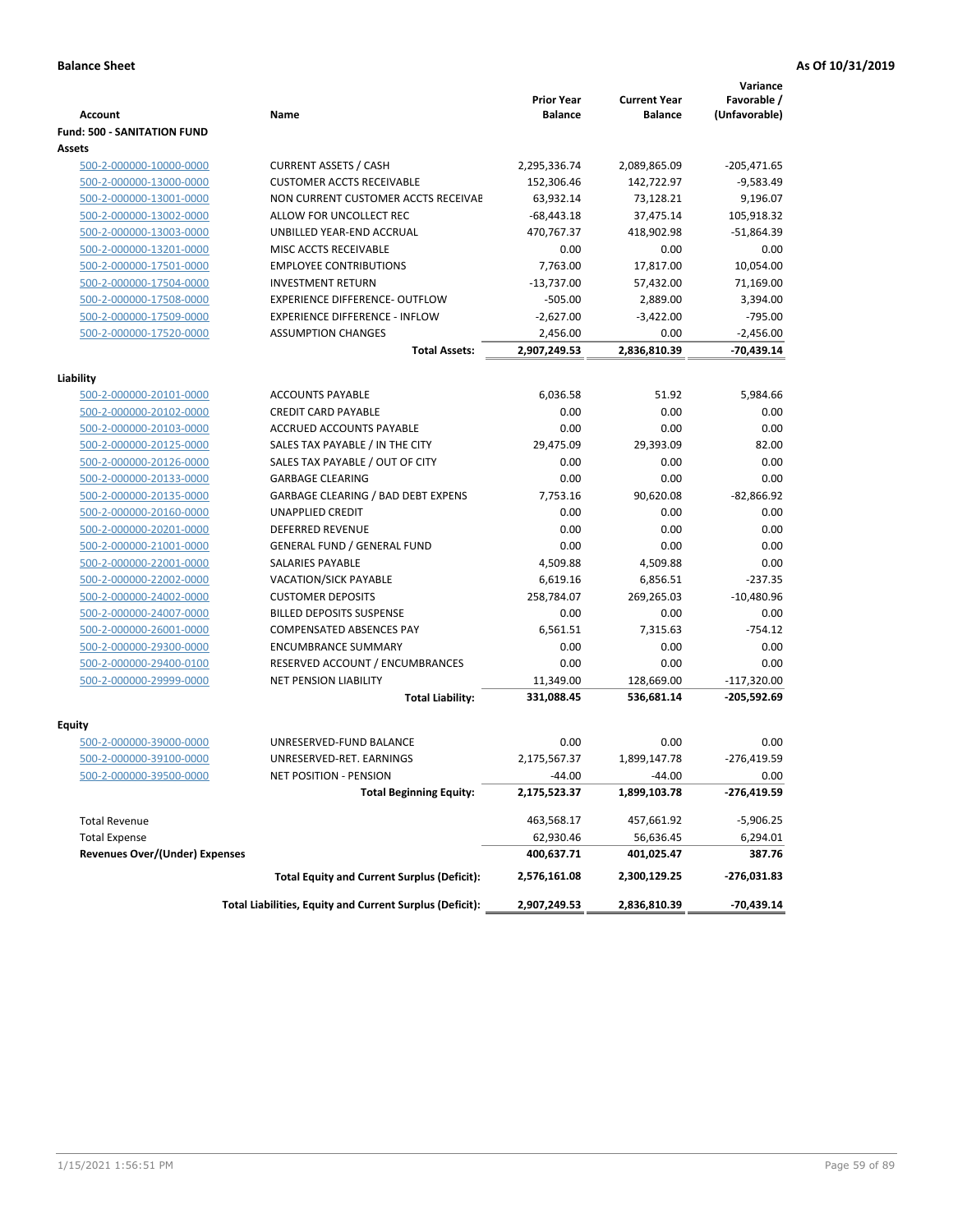| <b>Account</b>                        | Name                                                       | <b>Prior Year</b><br><b>Balance</b> | <b>Current Year</b><br><b>Balance</b> | Variance<br>Favorable /<br>(Unfavorable) |
|---------------------------------------|------------------------------------------------------------|-------------------------------------|---------------------------------------|------------------------------------------|
|                                       | <b>Fund: 561 - REGINAL HOUSEHOLD HAZARDOUS WASTE GRANT</b> |                                     |                                       |                                          |
| <b>Assets</b>                         |                                                            |                                     |                                       |                                          |
| 561-2-000000-10000-0000               | <b>CURRENT ASSETS / CASH</b>                               | 0.00                                | 0.00                                  | 0.00                                     |
| 561-2-000000-13201-0000               | MISC ACCTS RECEIVABLE                                      | 0.00                                | 0.00                                  | 0.00                                     |
| 561-2-000000-13205-0000               | <b>INTEREST RECEIVABLE</b>                                 | 0.00                                | 0.00                                  | 0.00                                     |
|                                       | <b>Total Assets:</b>                                       | 0.00                                | 0.00                                  | 0.00                                     |
| Liability                             |                                                            |                                     |                                       |                                          |
| 561-2-000000-20101-0000               | <b>ACCOUNTS PAYABLE</b>                                    | 0.00                                | 0.00                                  | 0.00                                     |
| 561-2-000000-20102-0000               | <b>CREDIT CARD PAYABLE</b>                                 | 0.00                                | 0.00                                  | 0.00                                     |
| 561-2-000000-20103-0000               | <b>ACCRUED ACCOUNTS PAYABLE</b>                            | 0.00                                | 0.00                                  | 0.00                                     |
| 561-2-000000-21140-0000               | DUE TO / SANITATION FUND                                   | 0.00                                | 0.00                                  | 0.00                                     |
| 561-2-000000-29300-0000               | <b>ENCUMBRANCE SUMMARY</b>                                 | 0.00                                | 0.00                                  | 0.00                                     |
| 561-2-000000-29400-0100               | RESERVED ACCOUNT / ENCUMBRANCES                            | 0.00                                | 0.00                                  | 0.00                                     |
|                                       | <b>Total Liability:</b>                                    | 0.00                                | 0.00                                  | 0.00                                     |
| <b>Equity</b>                         |                                                            |                                     |                                       |                                          |
| 561-2-000000-39100-0000               | UNRESERVED-RET. EARNINGS                                   | 0.00                                | 0.00                                  | 0.00                                     |
|                                       | <b>Total Beginning Equity:</b>                             | 0.00                                | 0.00                                  | 0.00                                     |
| <b>Total Revenue</b>                  |                                                            | 0.00                                | 0.00                                  | 0.00                                     |
| <b>Total Expense</b>                  |                                                            | 0.00                                | 0.00                                  | 0.00                                     |
| <b>Revenues Over/(Under) Expenses</b> |                                                            | 0.00                                | 0.00                                  | 0.00                                     |
|                                       | <b>Total Equity and Current Surplus (Deficit):</b>         | 0.00                                | 0.00                                  | 0.00                                     |
|                                       | Total Liabilities, Equity and Current Surplus (Deficit):   | 0.00                                | 0.00                                  | 0.00                                     |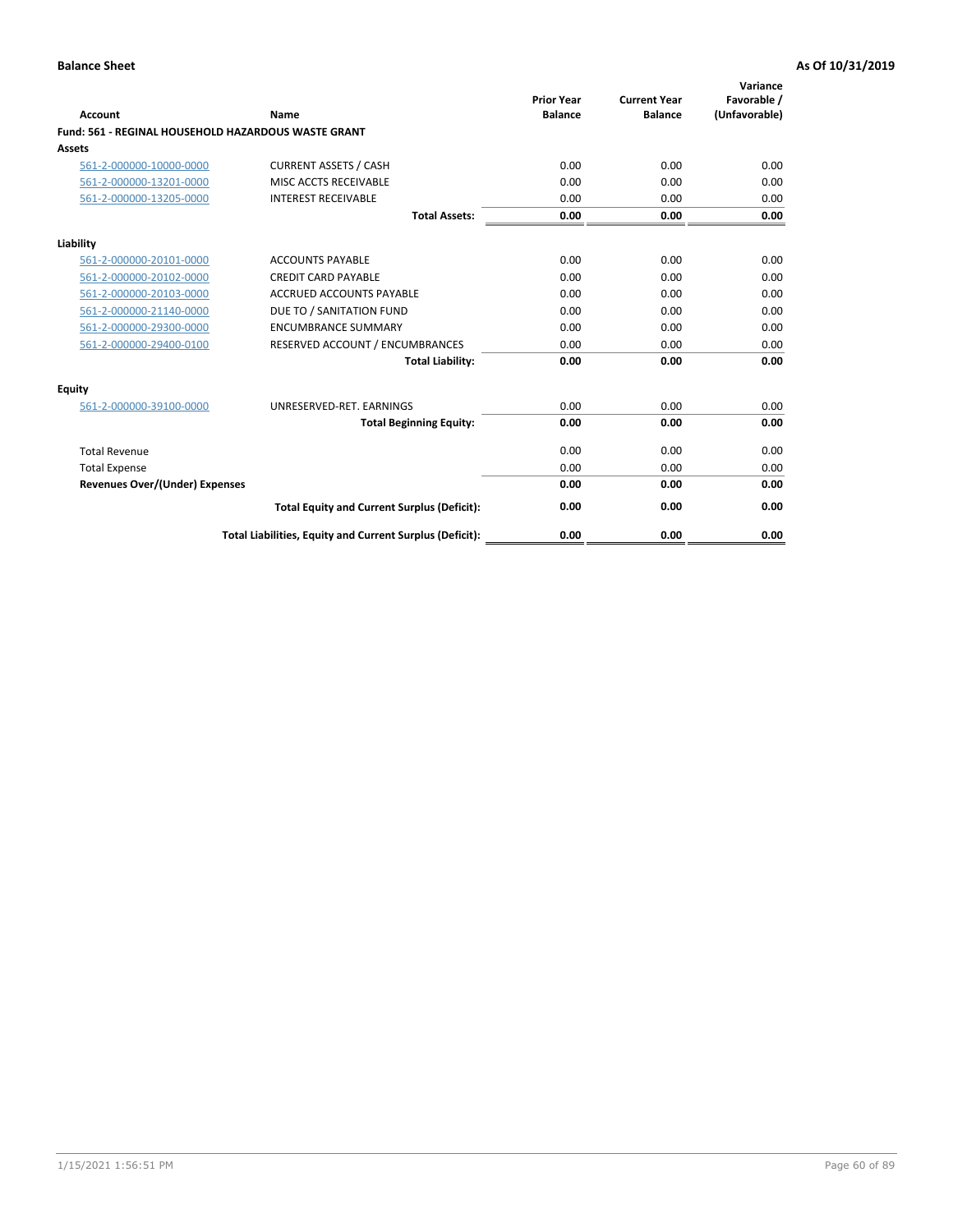|                                  |                                           |                                     |                                       | Variance                     |
|----------------------------------|-------------------------------------------|-------------------------------------|---------------------------------------|------------------------------|
| <b>Account</b>                   | Name                                      | <b>Prior Year</b><br><b>Balance</b> | <b>Current Year</b><br><b>Balance</b> | Favorable /<br>(Unfavorable) |
| Fund: 601 - CENTRAL SERVICE FUND |                                           |                                     |                                       |                              |
| <b>Assets</b>                    |                                           |                                     |                                       |                              |
| 601-2-000000-10000-0000          | <b>CURRENT ASSETS / CASH</b>              | $-111,083.07$                       | $-272,944.78$                         | $-161,861.71$                |
| 601-2-000000-13201-0000          | MISC ACCTS RECEIVABLE                     | 0.00                                | 0.00                                  | 0.00                         |
| 601-2-000000-13203-0000          | NON-CURRENT ASSETS / PREPAYMENTS          | 0.00                                | 0.00                                  | 0.00                         |
| 601-2-000000-13204-0000          | PREPAYMENTS / INSURANCE PREPAYMENT        | 0.00                                | 0.00                                  | 0.00                         |
| 601-2-000000-13205-0000          | <b>INTEREST RECEIVABLE</b>                | 0.00                                | 0.00                                  | 0.00                         |
| 601-2-000000-15001-0000          | <b>INVENTORIES / POSTAGE</b>              | 0.00                                | 0.00                                  | 0.00                         |
| 601-2-000000-15101-0000          | <b>FACILITIES MAINT STOCK INVENTORIES</b> | 22,082.35                           | 27,353.85                             | 5,271.50                     |
| 601-2-000000-15201-0000          | <b>INVENTORIES / GARAGE</b>               | 291,741.44                          | 380,573.21                            | 88,831.77                    |
| 601-2-000000-16001-0000          | FIXED ASSETS / LAND                       | 0.00                                | 0.00                                  | 0.00                         |
| 601-2-000000-16002-0000          | FIXED ASSETS / IMPROVMENTS-NON BUILDI     | 0.00                                | 0.00                                  | 0.00                         |
| 601-2-000000-16003-0000          | ACCUM DEPR / IMPROVEMENTS-NON BUILI       | 0.00                                | 0.00                                  | 0.00                         |
| 601-2-000000-16004-0000          | FIXED ASSETS / BUILDINGS                  | 100,832.00                          | 100,832.00                            | 0.00                         |
| 601-2-000000-16005-0000          | <b>ACCUM DEPR / BUILDINGS</b>             | $-100,832.00$                       | $-100,832.00$                         | 0.00                         |
| 601-2-000000-16201-0000          | FIXED ASSETS / MACHINERY AND EQUIPMEN     | 157,057.00                          | 157,057.00                            | 0.00                         |
| 601-2-000000-16202-0000          | ACCUM DEPR / MACHINERY AND EQUIPMEI       | $-157,057.01$                       | $-157,057.01$                         | 0.00                         |
| 601-2-000000-17501-0000          | <b>EMPLOYEE CONTRIBUTIONS</b>             | 31,052.00                           | 35,634.00                             | 4,582.00                     |
| 601-2-000000-17504-0000          | <b>INVESTMENT RETURN</b>                  | $-54,946.00$                        | 114,864.00                            | 169,810.00                   |
| 601-2-000000-17508-0000          | <b>EXPERIENCE DIFFERENCE- OUTFLOW</b>     | $-2,021.00$                         | 5,779.00                              | 7,800.00                     |
| 601-2-000000-17509-0000          | <b>EXPERIENCE DIFFERENCE - INFLOW</b>     | $-10,507.00$                        | $-6,844.00$                           | 3,663.00                     |
| 601-2-000000-17520-0000          | <b>ASSUMPTION CHANGES</b>                 | 9,823.00                            | 0.00                                  | $-9,823.00$                  |
|                                  | <b>Total Assets:</b>                      | 176,141.71                          | 284,415.27                            | 108,273.56                   |
|                                  |                                           |                                     |                                       |                              |
| Liability                        |                                           |                                     |                                       |                              |
| 601-2-000000-20101-0000          | <b>ACCOUNTS PAYABLE</b>                   | 85.00                               | 0.00                                  | 85.00                        |
| 601-2-000000-20102-0000          | <b>CREDIT CARD PAYABLE</b>                | 0.00                                | 0.00                                  | 0.00                         |
| 601-2-000000-20103-0000          | ACCRUED ACCOUNTS PAYABLE                  | 0.00                                | 0.00                                  | 0.00                         |
| 601-2-000000-20115-0000          | <b>DRINK SUPPLY</b>                       | 0.00                                | 0.00                                  | 0.00                         |
| 601-2-000000-20141-0000          | <b>TELEPHONE CLEARING</b>                 | 0.00                                | 0.00                                  | 0.00                         |
| 601-2-000000-20148-0000          | <b>FLEET FUEL CLEARING</b>                | 0.00                                | 0.00                                  | 0.00                         |
| 601-2-000000-20149-0000          | FLEET MAINTENANCE CLEARING                | 84.03                               | 84.03                                 | 0.00                         |
| 601-2-000000-20201-0000          | <b>DEFERRED REVENUE</b>                   | 0.00                                | 0.00                                  | 0.00                         |
| 601-2-000000-21001-0000          | <b>GENERAL FUND / GENERAL FUND</b>        | 0.00                                | 0.00                                  | 0.00                         |
| 601-2-000000-21101-0000          | ENTERPRISE / WTR/WWTR UTILITY FUND        | 0.00                                | 0.00                                  | 0.00                         |
| 601-2-000000-22001-0000          | SALARIES PAYABLE                          | 16,767.22                           | 16,767.22                             | 0.00                         |
| 601-2-000000-22002-0000          | VACATION/SICK PAYABLE                     | 51,869.40                           | 40,462.16                             | 11,407.24                    |
| 601-2-000000-24011-0000          | <b>CIVIC CENTER DEPOSITS</b>              | 0.00                                | 0.00                                  | 0.00                         |
| 601-2-000000-24012-0000          | <b>AUDITORIUM DEPOSITS</b>                | 0.00                                | 0.00                                  | 0.00                         |
| 601-2-000000-26001-0000          | COMPENSATED ABSENCES PAY                  | 26,709.92                           | 63,004.08                             | $-36,294.16$                 |
| 601-2-000000-27001-0000          | <b>CONTRIBUTED CAPITAL</b>                | 0.00                                | 0.00                                  | 0.00                         |
| 601-2-000000-29300-0000          | <b>ENCUMBRANCE SUMMARY</b>                | 0.00                                | 0.00                                  | 0.00                         |
| 601-2-000000-29400-0100          | RESERVED ACCOUNT / ENCUMBRANCES           | 0.00                                | 0.00                                  | 0.00                         |
| 601-2-000000-29999-0000          | NET PENSION LIABILITY                     | 45,400.00                           | 257,339.00                            | $-211,939.00$                |
|                                  | <b>Total Liability:</b>                   | 140,915.57                          | 377,656.49                            | -236,740.92                  |
|                                  |                                           |                                     |                                       |                              |
| Equity                           |                                           |                                     |                                       |                              |
| 601-2-000000-39000-0000          | UNRESERVED-FUND BALANCE                   | 0.00                                | 0.00                                  | 0.00                         |
| 601-2-000000-39100-0000          | UNRESERVED-RET. EARNINGS                  | 36,221.81                           | $-71,678.35$                          | $-107,900.16$                |
| 601-2-000000-39500-0000          | NET POSITION - PENSION                    | $-175.00$                           | $-175.00$                             | 0.00<br>$-107,900.16$        |
|                                  | <b>Total Beginning Equity:</b>            | 36,046.81                           | -71,853.35                            |                              |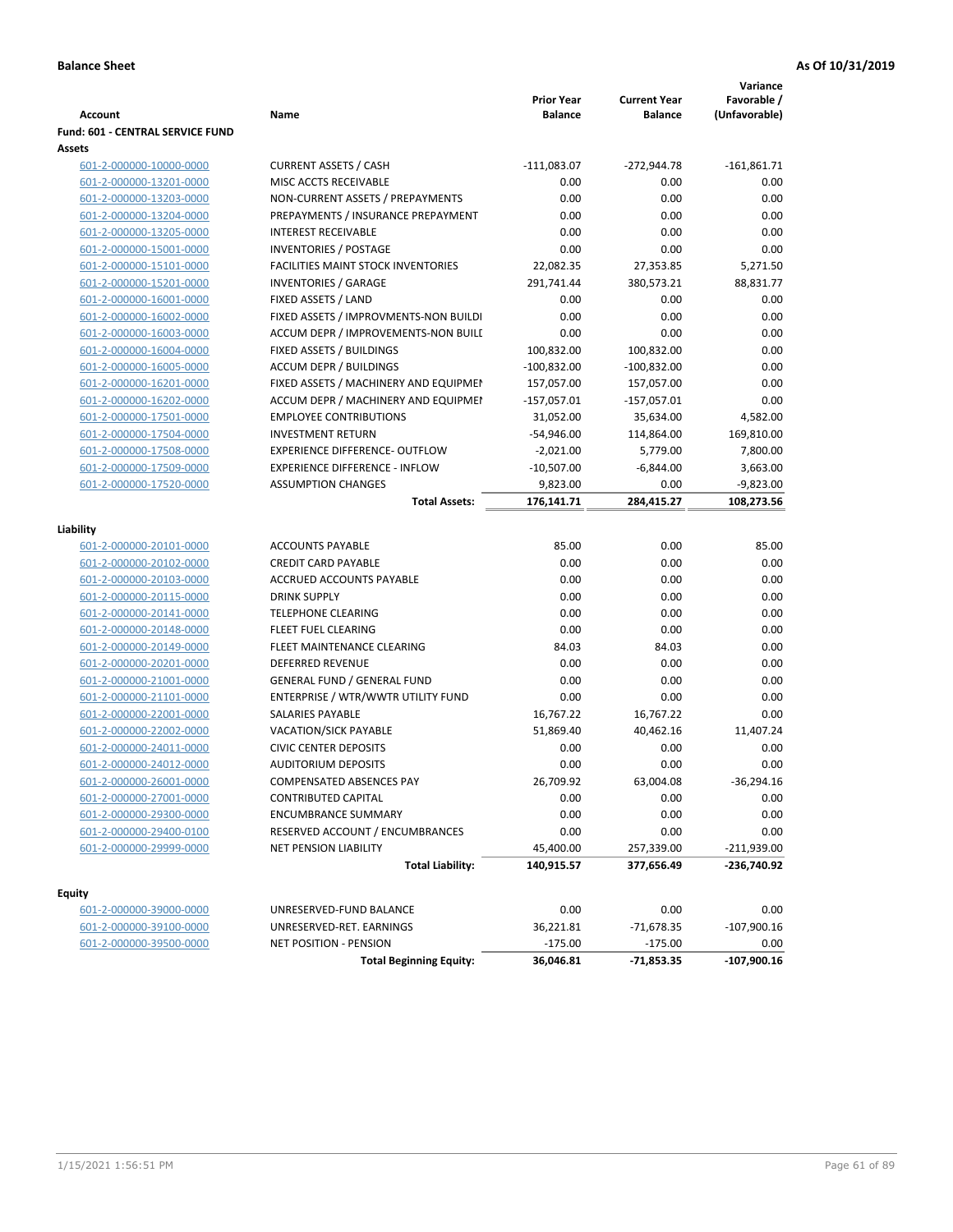| Account                                                | Name                                                     | <b>Prior Year</b><br><b>Balance</b> | <b>Current Year</b><br><b>Balance</b> | Variance<br>Favorable /<br>(Unfavorable) |
|--------------------------------------------------------|----------------------------------------------------------|-------------------------------------|---------------------------------------|------------------------------------------|
| Total Revenue                                          |                                                          | 72,113.92                           | 74,794.07                             | 2,680.15                                 |
|                                                        |                                                          | 72,934.78                           | 96,182.13                             | $-23,247.35$                             |
| <b>Total Expense</b><br>Revenues Over/(Under) Expenses | $-820.86$                                                | $-21,388.06$                        | $-20,567.20$                          |                                          |
|                                                        | <b>Total Equity and Current Surplus (Deficit):</b>       | 35,225.95                           | $-93.241.41$                          | $-128,467.36$                            |
|                                                        | Total Liabilities, Equity and Current Surplus (Deficit): | 176,141.52                          | 284,415.08                            | 108,273.56                               |
|                                                        | *** FUND 601 OUT OF BALANCE ***                          | 0.19                                | 0.19                                  | 0.00                                     |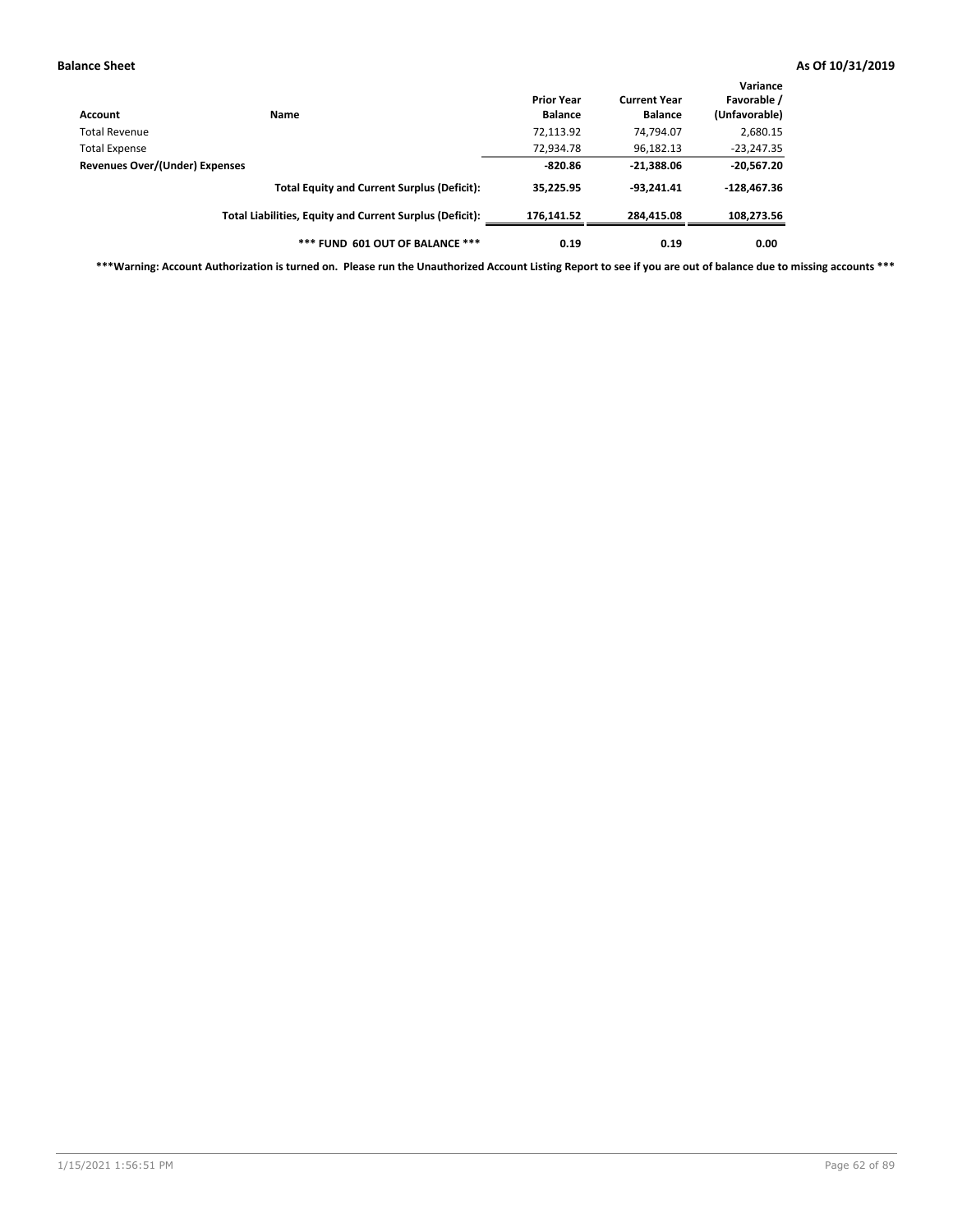| <b>Account</b>                        | Name                                                     | <b>Prior Year</b><br><b>Balance</b> | <b>Current Year</b><br><b>Balance</b> | Variance<br>Favorable /<br>(Unfavorable) |
|---------------------------------------|----------------------------------------------------------|-------------------------------------|---------------------------------------|------------------------------------------|
| <b>Fund: 602 - INSURANCE FUND</b>     |                                                          |                                     |                                       |                                          |
| <b>Assets</b>                         |                                                          |                                     |                                       |                                          |
| 602-2-000000-10000-0000               | <b>CURRENT ASSETS / CASH</b>                             | 494,992.97                          | 306,145.21                            | $-188,847.76$                            |
| 602-2-000000-13201-0000               | MISC ACCTS RECEIVABLE                                    | 0.00                                | 0.00                                  | 0.00                                     |
| 602-2-000000-13204-0000               | PREPAYMENTS / INSURANCE PREPAYMENT                       | 0.00                                | 0.00                                  | 0.00                                     |
| 602-2-000000-13205-0000               | <b>INTEREST RECEIVABLE</b>                               | 0.00                                | 0.00                                  | 0.00                                     |
|                                       | <b>Total Assets:</b>                                     | 494,992.97                          | 306,145.21                            | $-188,847.76$                            |
| Liability                             |                                                          |                                     |                                       |                                          |
| 602-2-000000-20101-0000               | <b>ACCOUNTS PAYABLE</b>                                  | $-882.57$                           | 19.04                                 | $-901.61$                                |
| 602-2-000000-20102-0000               | <b>CREDIT CARD PAYABLE</b>                               | 0.00                                | 0.00                                  | 0.00                                     |
| 602-2-000000-20103-0000               | <b>ACCRUED ACCOUNTS PAYABLE</b>                          | 0.00                                | 0.00                                  | 0.00                                     |
| 602-2-000000-20201-0000               | <b>DEFERRED REVENUE</b>                                  | 0.00                                | 0.00                                  | 0.00                                     |
| 602-2-000000-29300-0000               | <b>ENCUMBRANCE SUMMARY</b>                               | 0.00                                | 0.00                                  | 0.00                                     |
| 602-2-000000-29400-0100               | RESERVED ACCOUNT / ENCUMBRANCES                          | 0.00                                | 0.00                                  | 0.00                                     |
|                                       | <b>Total Liability:</b>                                  | $-882.57$                           | 19.04                                 | $-901.61$                                |
| <b>Equity</b>                         |                                                          |                                     |                                       |                                          |
| 602-2-000000-39000-0000               | UNRESERVED-FUND BALANCE                                  | 0.00                                | 0.00                                  | 0.00                                     |
| 602-2-000000-39100-0000               | UNRESERVED-RET. EARNINGS                                 | 358,277.11                          | 613,796.41                            | 255,519.30                               |
|                                       | <b>Total Beginning Equity:</b>                           | 358,277.11                          | 613,796.41                            | 255,519.30                               |
| <b>Total Revenue</b>                  |                                                          | 515,333.88                          | 506,065.11                            | $-9,268.77$                              |
| <b>Total Expense</b>                  |                                                          | 377,735.45                          | 813,735.35                            | -435,999.90                              |
| <b>Revenues Over/(Under) Expenses</b> |                                                          | 137,598.43                          | -307,670.24                           | -445,268.67                              |
|                                       | <b>Total Equity and Current Surplus (Deficit):</b>       | 495,875.54                          | 306,126.17                            | $-189,749.37$                            |
|                                       | Total Liabilities, Equity and Current Surplus (Deficit): | 494,992.97                          | 306,145.21                            | -188.847.76                              |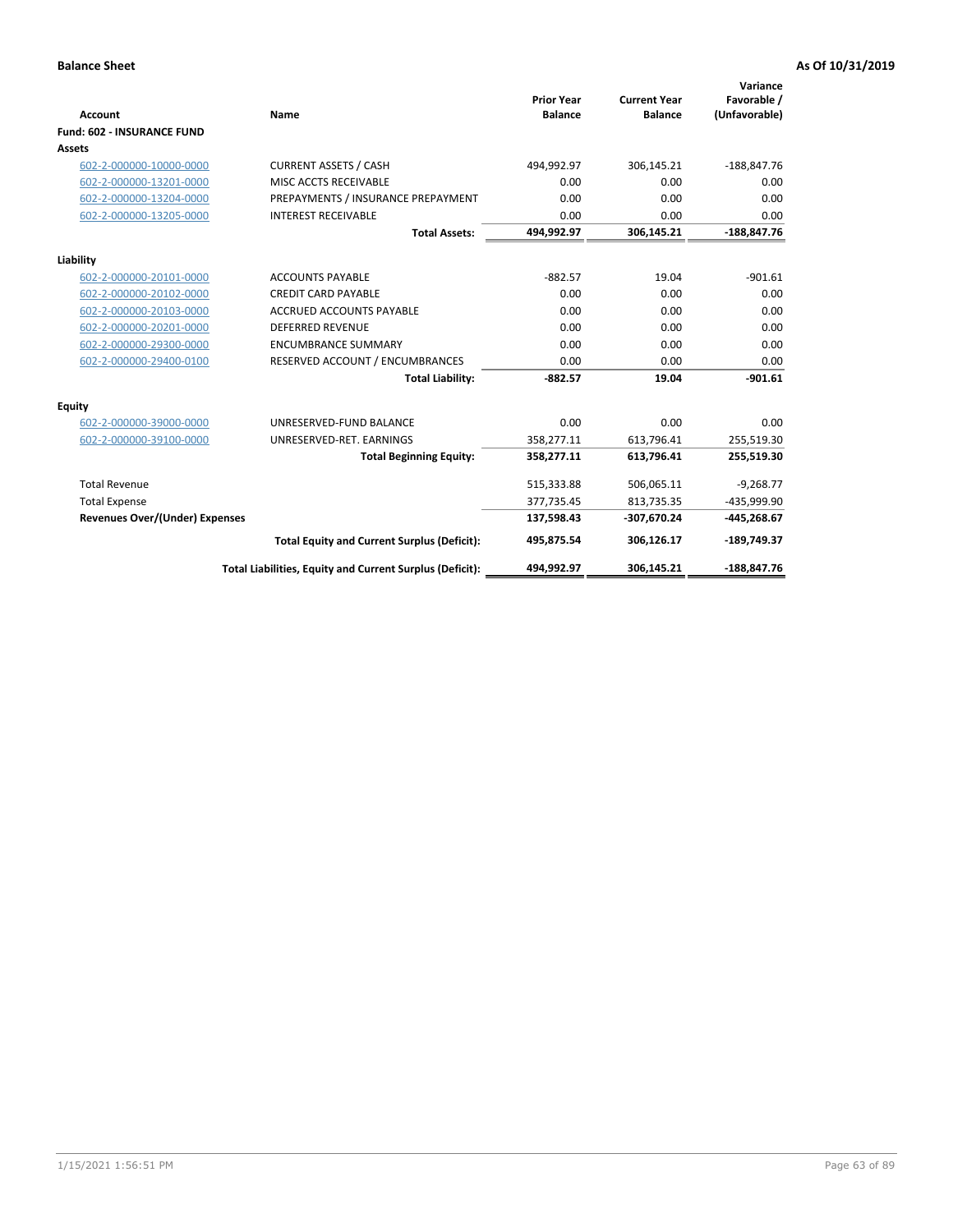| <b>Account</b>                        | <b>Name</b>                                              | <b>Prior Year</b><br><b>Balance</b> | <b>Current Year</b><br><b>Balance</b> | Variance<br>Favorable /<br>(Unfavorable) |
|---------------------------------------|----------------------------------------------------------|-------------------------------------|---------------------------------------|------------------------------------------|
| Fund: 604 - MIS FUND                  |                                                          |                                     |                                       |                                          |
| Assets                                |                                                          |                                     |                                       |                                          |
| 604-2-000000-10000-0000               | <b>CURRENT ASSETS / CASH</b>                             | 218,771.58                          | $-126,400.62$                         | $-345,172.20$                            |
| 604-2-000000-13201-0000               | MISC ACCTS RECEIVABLE                                    | 0.00                                | 0.00                                  | 0.00                                     |
| 604-2-000000-13202-1400               | <b>EMPLOYEE ADVANCES</b>                                 | 0.00                                | 0.00                                  | 0.00                                     |
| 604-2-000000-13203-0000               | NON-CURRENT ASSETS / PREPAYMENTS                         | 0.00                                | 0.00                                  | 0.00                                     |
| 604-2-000000-13205-0000               | <b>INTEREST RECEIVABLE</b>                               | 0.00                                | 0.00                                  | 0.00                                     |
| 604-2-000000-15601-0000               | IT NETWORK PRINTER SUPPLY INVENTORY                      | 0.00                                | 0.00                                  | 0.00                                     |
| 604-2-000000-16004-0000               | FIXED ASSETS / BUILDINGS                                 | 0.00                                | 0.00                                  | 0.00                                     |
| 604-2-000000-16005-0000               | <b>ACCUM DEPR / BUILDINGS</b>                            | 0.00                                | 0.00                                  | 0.00                                     |
| 604-2-000000-16201-0000               | FIXED ASSETS / MACHINERY AND EQUIPMEN                    | 1,733,475.22                        | 1,830,840.62                          | 97,365.40                                |
| 604-2-000000-16202-0000               | ACCUM DEPR / MACHINERY AND EQUIPMEI                      | $-1,392,235.18$                     | $-1,448,565.52$                       | $-56,330.34$                             |
| 604-2-000000-16301-0000               | FIXED ASSETS / C W I P                                   | $-0.20$                             | $-0.20$                               | 0.00                                     |
| 604-2-000000-17501-0000               | <b>EMPLOYEE CONTRIBUTIONS</b>                            | 15,526.00                           | 17,817.00                             | 2,291.00                                 |
| 604-2-000000-17504-0000               | <b>INVESTMENT RETURN</b>                                 | $-27,473.00$                        | 57,432.00                             | 84,905.00                                |
| 604-2-000000-17508-0000               | <b>EXPERIENCE DIFFERENCE- OUTFLOW</b>                    | $-1,010.00$                         | 2,889.00                              | 3,899.00                                 |
| 604-2-000000-17509-0000               | <b>EXPERIENCE DIFFERENCE - INFLOW</b>                    | $-5,254.00$                         | $-3,422.00$                           | 1,832.00                                 |
| 604-2-000000-17520-0000               | <b>ASSUMPTION CHANGES</b>                                | 4,911.00                            | 0.00                                  | $-4,911.00$                              |
|                                       | <b>Total Assets:</b>                                     | 546,711.42                          | 330,590.28                            | $-216,121.14$                            |
|                                       |                                                          |                                     |                                       |                                          |
| Liability                             |                                                          |                                     |                                       |                                          |
| 604-2-000000-20101-0000               | <b>ACCOUNTS PAYABLE</b>                                  | 0.00                                | 0.00                                  | 0.00                                     |
| 604-2-000000-20102-0000               | <b>CREDIT CARD PAYABLE</b>                               | 0.00                                | 0.00                                  | 0.00                                     |
| 604-2-000000-20103-0000               | <b>ACCRUED ACCOUNTS PAYABLE</b>                          | 0.00                                | 0.00                                  | 0.00                                     |
| 604-2-000000-20141-0000               | <b>TELEPHONE CLEARING</b>                                | 0.00                                | 0.00                                  | 0.00                                     |
| 604-2-000000-21035-0000               | DEBT SERVICE / DUE TO DEBT SERVICE                       | 0.00                                | 0.00                                  | 0.00                                     |
| 604-2-000000-22001-0000               | <b>SALARIES PAYABLE</b>                                  | 10,507.77                           | 10,507.77                             | 0.00                                     |
| 604-2-000000-22002-0000               | <b>VACATION/SICK PAYABLE</b>                             | 17,486.05                           | 19,667.45                             | $-2,181.40$                              |
| 604-2-000000-22208-0000               | INSURANCE / AMERICAN FIDELITY                            | 0.00                                | 0.00                                  | 0.00                                     |
| 604-2-000000-23001-0000               | CAPITAL LEASE PAYABLE                                    | $-1.88$                             | $-1.88$                               | 0.00                                     |
| 604-2-000000-23101-0000               | CAPITAL LEASE PAYABLE                                    | $-0.40$                             | $-0.40$                               | 0.00                                     |
| 604-2-000000-26001-0000               | <b>COMPENSATED ABSENCES PAY</b>                          | 22,134.84                           | 0.14                                  | 22,134.70                                |
| 604-2-000000-27001-0000               | <b>CONTRIBUTED CAPITAL</b>                               | 0.00                                | 0.00                                  | 0.00                                     |
| 604-2-000000-29300-0000               | <b>ENCUMBRANCE SUMMARY</b>                               | 0.00                                | 0.00                                  | 0.00                                     |
| 604-2-000000-29400-0100               | RESERVED ACCOUNT / ENCUMBRANCES                          | 0.27                                | 0.27                                  | 0.00                                     |
| 604-2-000000-29999-0000               | NET PENSION LIABILITY                                    | 22,699.00                           | 128,669.00                            | $-105,970.00$                            |
| 604-2-000000-92194-0101               | <b>BANK ONE / DIGITEC</b>                                | 0.00                                | 0.00                                  | 0.00                                     |
|                                       | <b>Total Liability:</b>                                  | 72,825.65                           | 158,842.35                            | $-86,016.70$                             |
|                                       |                                                          |                                     |                                       |                                          |
| Equity                                |                                                          |                                     |                                       |                                          |
| 604-2-000000-39000-0000               | UNRESERVED-FUND BALANCE                                  | 0.00                                | 0.00                                  | 0.00                                     |
| 604-2-000000-39100-0000               | UNRESERVED-RET. EARNINGS                                 | 506,487.50                          | 299,931.97                            | $-206,555.53$                            |
| 604-2-000000-39500-0000               | NET POSITION - PENSION                                   | $-88.00$                            | $-88.00$                              | 0.00                                     |
|                                       | <b>Total Beginning Equity:</b>                           | 506,399.50                          | 299,843.97                            | -206,555.53                              |
| <b>Total Revenue</b>                  |                                                          | 44,106.59                           | 41,859.50                             | $-2,247.09$                              |
| <b>Total Expense</b>                  |                                                          | 76,620.32                           | 169,955.54                            | -93,335.22                               |
| <b>Revenues Over/(Under) Expenses</b> |                                                          | -32,513.73                          | -128,096.04                           | -95,582.31                               |
|                                       | <b>Total Equity and Current Surplus (Deficit):</b>       | 473,885.77                          | 171,747.93                            | -302,137.84                              |
|                                       | Total Liabilities, Equity and Current Surplus (Deficit): | 546,711.42                          | 330,590.28                            | -216,121.14                              |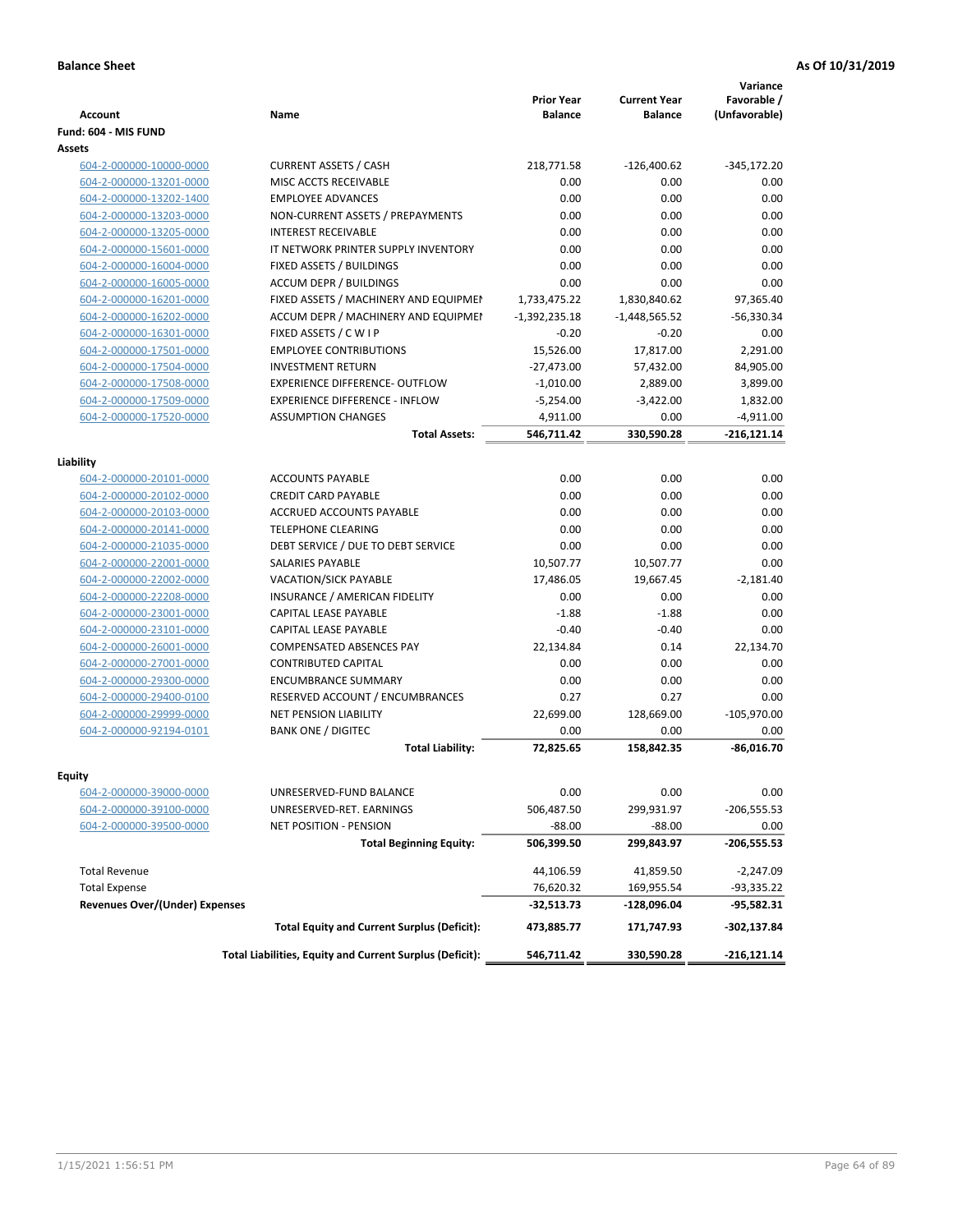|                                                    |                                                          |                                     |                                       | Variance                     |
|----------------------------------------------------|----------------------------------------------------------|-------------------------------------|---------------------------------------|------------------------------|
| <b>Account</b>                                     | Name                                                     | <b>Prior Year</b><br><b>Balance</b> | <b>Current Year</b><br><b>Balance</b> | Favorable /<br>(Unfavorable) |
| Fund: 660 - VEHICLE REPLACEMENT FUND               |                                                          |                                     |                                       |                              |
| <b>Assets</b>                                      |                                                          |                                     |                                       |                              |
| 660-2-000000-10000-0000                            | <b>CURRENT ASSETS / CASH</b>                             | $-76,673.41$                        | 249,105.54                            | 325,778.95                   |
| 660-2-000000-11309-0000                            | <b>TAX ANTICIPATION NOTES</b>                            | 0.00                                | 0.00                                  | 0.00                         |
| 660-2-000000-11510-0000                            | PUBLIC SAFETY VEHICLE REPLACEMENT                        | 877,854.68                          | 898,320.40                            | 20,465.72                    |
| 660-2-000000-11520-0000                            | <b>CERTIFICATES OF DEPOSIT</b>                           | 0.00                                | 0.00                                  | 0.00                         |
| 660-2-000000-11530-0000                            | <b>TexasTERM CP</b>                                      | 0.00                                | 0.00                                  | 0.00                         |
| 660-2-000000-13201-0000                            | MISC ACCTS RECEIVABLE                                    | 33,841.63                           | 0.00                                  | $-33,841.63$                 |
| 660-2-000000-13205-0000                            | <b>INTEREST RECEIVABLE</b>                               | 0.00                                | 0.00                                  | 0.00                         |
| 660-2-000000-16201-0000                            | FIXED ASSETS / MACHINERY AND EQUIPMEN                    | 8,663,774.25                        | 8,412,023.77                          | $-251,750.48$                |
| 660-2-000000-16202-0000                            | ACCUM DEPR / MACHINERY AND EQUIPMEI                      | $-6,694,304.85$                     | $-6,843,218.59$                       | $-148,913.74$                |
| 660-2-000000-16301-0000                            | FIXED ASSETS / C W I P                                   | 0.00                                | 0.00                                  | 0.00                         |
| 660-2-000000-39300-0000                            | RESERVED ACCOUNT / ESCROW BALANCE                        | 0.00                                | 0.00                                  | 0.00                         |
|                                                    | <b>Total Assets:</b>                                     | 2,804,492.30                        | 2,716,231.12                          | $-88,261.18$                 |
|                                                    |                                                          |                                     |                                       |                              |
| Liability                                          | <b>ACCOUNTS PAYABLE</b>                                  | 0.00                                | 0.00                                  | 0.00                         |
| 660-2-000000-20101-0000                            | <b>CREDIT CARD PAYABLE</b>                               | 0.00                                | 0.00                                  | 0.00                         |
| 660-2-000000-20102-0000<br>660-2-000000-20103-0000 | ACCRUED ACCOUNTS PAYABLE                                 | 0.00                                | 0.00                                  | 0.00                         |
| 660-2-000000-21001-0000                            | <b>GENERAL FUND / GENERAL FUND</b>                       | 0.00                                | 0.00                                  | 0.00                         |
| 660-2-000000-23001-0000                            | CAPITAL LEASE PAYABLE                                    | 53,071.85                           | 0.00                                  | 53,071.85                    |
| 660-2-000000-23101-0000                            | <b>CAPITAL LEASE PAYABLE</b>                             | 0.15                                | 0.15                                  | 0.00                         |
| 660-2-000000-27001-0000                            | <b>CONTRIBUTED CAPITAL</b>                               | 0.00                                | 0.00                                  | 0.00                         |
| 660-2-000000-29300-0000                            | <b>ENCUMBRANCE SUMMARY</b>                               | 0.00                                | 0.00                                  | 0.00                         |
| 660-2-000000-29400-0100                            | RESERVED ACCOUNT / ENCUMBRANCES                          | 0.00                                | 0.00                                  | 0.00                         |
|                                                    | <b>Total Liability:</b>                                  | 53,072.00                           | 0.15                                  | 53,071.85                    |
|                                                    |                                                          |                                     |                                       |                              |
| <b>Equity</b>                                      |                                                          |                                     |                                       |                              |
| 660-2-000000-39000-0000                            | UNRESERVED-FUND BALANCE                                  | 0.00                                | 0.00                                  | 0.00                         |
| 660-2-000000-39100-0000                            | UNRESERVED-RET. EARNINGS                                 | 2,698,538.06                        | 2,682,559.21                          | $-15,978.85$                 |
|                                                    | <b>Total Beginning Equity:</b>                           | 2,698,538.06                        | 2,682,559.21                          | $-15,978.85$                 |
| <b>Total Revenue</b>                               |                                                          | 58,301.96                           | 39,832.91                             | $-18,469.05$                 |
| <b>Total Expense</b>                               |                                                          | 5,419.72                            | 6,161.15                              | $-741.43$                    |
| <b>Revenues Over/(Under) Expenses</b>              |                                                          | 52,882.24                           | 33,671.76                             | $-19,210.48$                 |
|                                                    | <b>Total Equity and Current Surplus (Deficit):</b>       | 2,751,420.30                        | 2,716,230.97                          | $-35,189.33$                 |
|                                                    | Total Liabilities, Equity and Current Surplus (Deficit): | 2,804,492.30                        | 2,716,231.12                          | -88,261.18                   |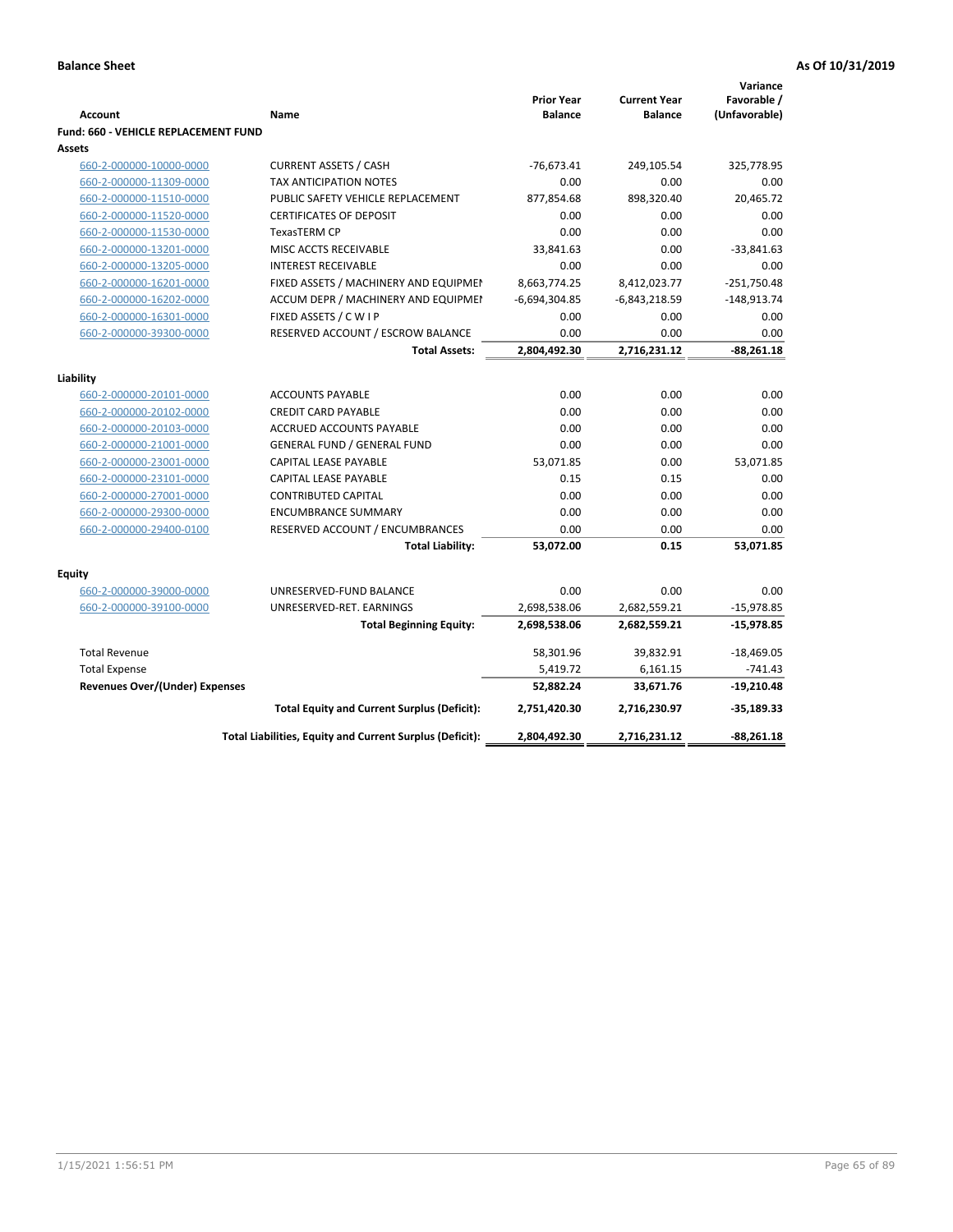| Account                               | Name                                                     | <b>Prior Year</b><br><b>Balance</b> | <b>Current Year</b><br><b>Balance</b> | Variance<br>Favorable /<br>(Unfavorable) |
|---------------------------------------|----------------------------------------------------------|-------------------------------------|---------------------------------------|------------------------------------------|
| Fund: 701 - FIREMEN'S PENSION         |                                                          |                                     |                                       |                                          |
| <b>Assets</b>                         |                                                          |                                     |                                       |                                          |
| 701-1-000000-10000-0000               | <b>CURRENT ASSETS / CASH</b>                             | 0.00                                | 0.00                                  | 0.00                                     |
|                                       | <b>Total Assets:</b>                                     | 0.00                                | 0.00                                  | 0.00                                     |
| Liability                             |                                                          |                                     |                                       |                                          |
| 701-1-000000-20103-0000               | <b>ACCOUNTS PAYABLE</b>                                  | 0.00                                | 0.00                                  | 0.00                                     |
| 701-1-000000-22306-1000               | UNREALIZED GAIN/LOSS                                     | 543,546.00                          | 543,546.00                            | 0.00                                     |
|                                       | <b>Total Liability:</b>                                  | 543,546.00                          | 543,546.00                            | 0.00                                     |
| <b>Equity</b>                         |                                                          |                                     |                                       |                                          |
| 701-1-000000-39000-0000               | UNRESERVED-FUND BALANCE                                  | $-543,546.00$                       | $-543,546.00$                         | 0.00                                     |
|                                       | <b>Total Beginning Equity:</b>                           | $-543,546.00$                       | -543,546.00                           | 0.00                                     |
| <b>Total Expense</b>                  |                                                          | 0.00                                | 0.00                                  | 0.00                                     |
| <b>Revenues Over/(Under) Expenses</b> |                                                          | 0.00                                | 0.00                                  | 0.00                                     |
|                                       | <b>Total Equity and Current Surplus (Deficit):</b>       | $-543,546.00$                       | -543,546.00                           | 0.00                                     |
|                                       | Total Liabilities, Equity and Current Surplus (Deficit): | 0.00                                | 0.00                                  | 0.00                                     |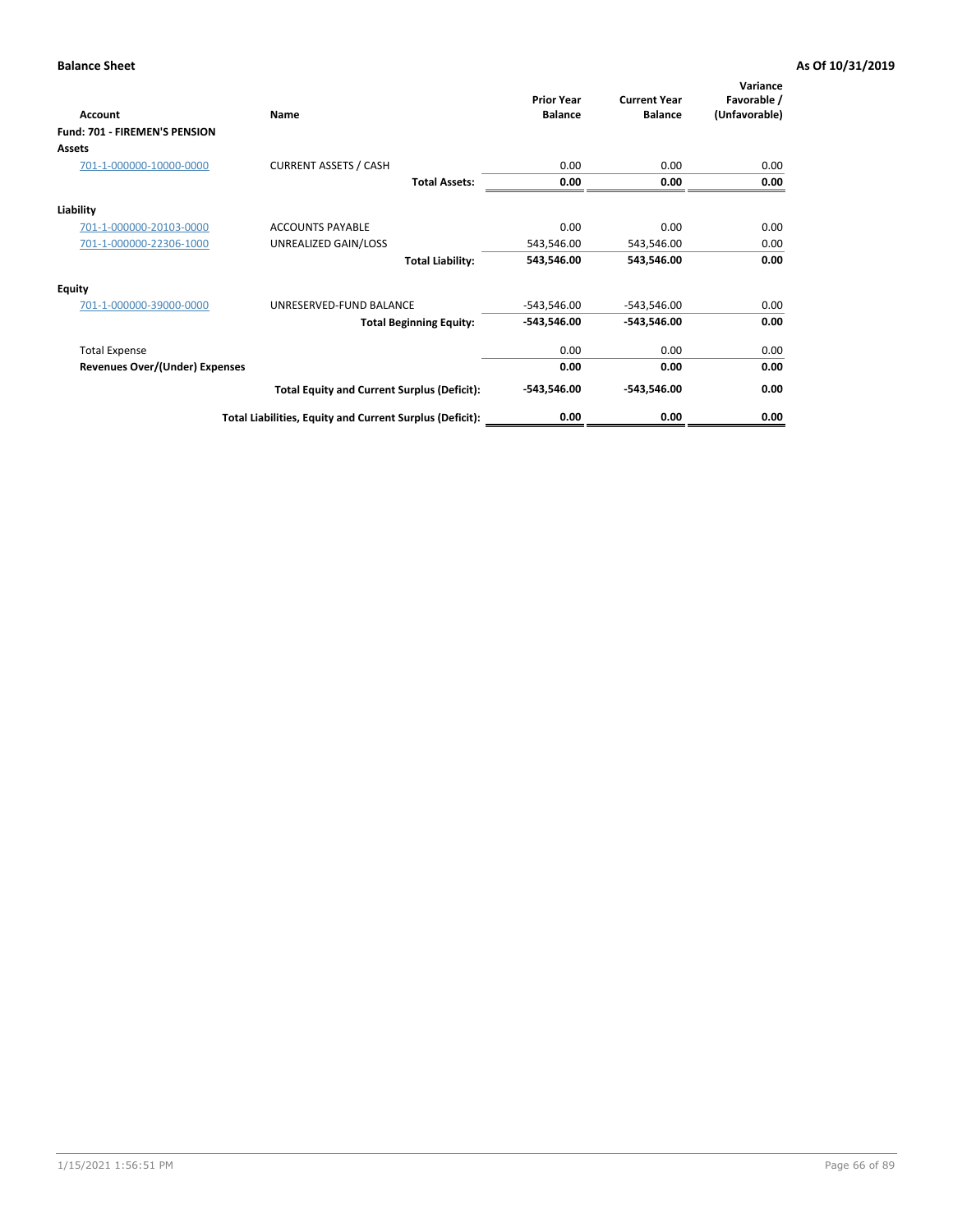|                                       |                                                          |                                     |                                       | Variance                     |
|---------------------------------------|----------------------------------------------------------|-------------------------------------|---------------------------------------|------------------------------|
| <b>Account</b>                        | <b>Name</b>                                              | <b>Prior Year</b><br><b>Balance</b> | <b>Current Year</b><br><b>Balance</b> | Favorable /<br>(Unfavorable) |
| Fund: 800 - SPENCE FUND               |                                                          |                                     |                                       |                              |
| Assets                                |                                                          |                                     |                                       |                              |
| 800-3-000000-10000-0000               | <b>CURRENT ASSETS / CASH</b>                             | $-2,266.38$                         | $-2,866.38$                           | $-600.00$                    |
| 800-3-000000-11507-0000               | <b>SPENCE ENDOWMENT</b>                                  | 584,014.60                          | 597,629.91                            | 13,615.31                    |
| 800-3-000000-11520-0000               | <b>CERTIFICATES OF DEPOSIT</b>                           | 0.00                                | 0.00                                  | 0.00                         |
| 800-3-000000-11605-0000               | <b>SPENCE ENDOWMENT</b>                                  | 0.00                                | 0.00                                  | 0.00                         |
| 800-3-000000-13205-0000               | <b>INTEREST RECEIVABLE</b>                               | 0.00                                | 0.00                                  | 0.00                         |
|                                       | <b>Total Assets:</b>                                     | 581,748.22                          | 594,763.53                            | 13,015.31                    |
| Liability                             |                                                          |                                     |                                       |                              |
| 800-3-000000-20101-0000               | <b>ACCOUNTS PAYABLE</b>                                  | 0.00                                | 0.00                                  | 0.00                         |
| 800-3-000000-20102-0000               | <b>CREDIT CARD PAYABLE</b>                               | 0.00                                | 0.00                                  | 0.00                         |
| 800-3-000000-20103-0000               | <b>ACCRUED ACCOUNTS PAYABLE</b>                          | 0.00                                | 0.00                                  | 0.00                         |
| 800-3-000000-20139-0000               | <b>RETAINAGES PAYABLE</b>                                | 0.00                                | 0.00                                  | 0.00                         |
| 800-3-000000-21001-0000               | <b>GENERAL FUND / GENERAL FUND</b>                       | 0.00                                | 0.00                                  | 0.00                         |
| 800-3-000000-29300-0000               | <b>ENCUMBRANCE SUMMARY</b>                               | 0.00                                | 0.00                                  | 0.00                         |
| 800-3-000000-29400-0000               | RESERVED ACCOUNT / ENCUMBRANCES                          | 0.00                                | 0.00                                  | 0.00                         |
|                                       | <b>Total Liability:</b>                                  | 0.00                                | 0.00                                  | 0.00                         |
| <b>Equity</b>                         |                                                          |                                     |                                       |                              |
| 800-3-000000-39000-0000               | UNRESERVED-FUND BALANCE                                  | 580,732.13                          | 593,815.90                            | 13,083.77                    |
|                                       | <b>Total Beginning Equity:</b>                           | 580,732.13                          | 593,815.90                            | 13,083.77                    |
| <b>Total Revenue</b>                  |                                                          | 1,066.09                            | 997.63                                | $-68.46$                     |
| <b>Total Expense</b>                  |                                                          | 50.00                               | 50.00                                 | 0.00                         |
| <b>Revenues Over/(Under) Expenses</b> |                                                          | 1,016.09                            | 947.63                                | $-68.46$                     |
|                                       | <b>Total Equity and Current Surplus (Deficit):</b>       | 581,748.22                          | 594,763.53                            | 13,015.31                    |
|                                       | Total Liabilities, Equity and Current Surplus (Deficit): | 581,748.22                          | 594,763.53                            | 13,015.31                    |
|                                       |                                                          |                                     |                                       |                              |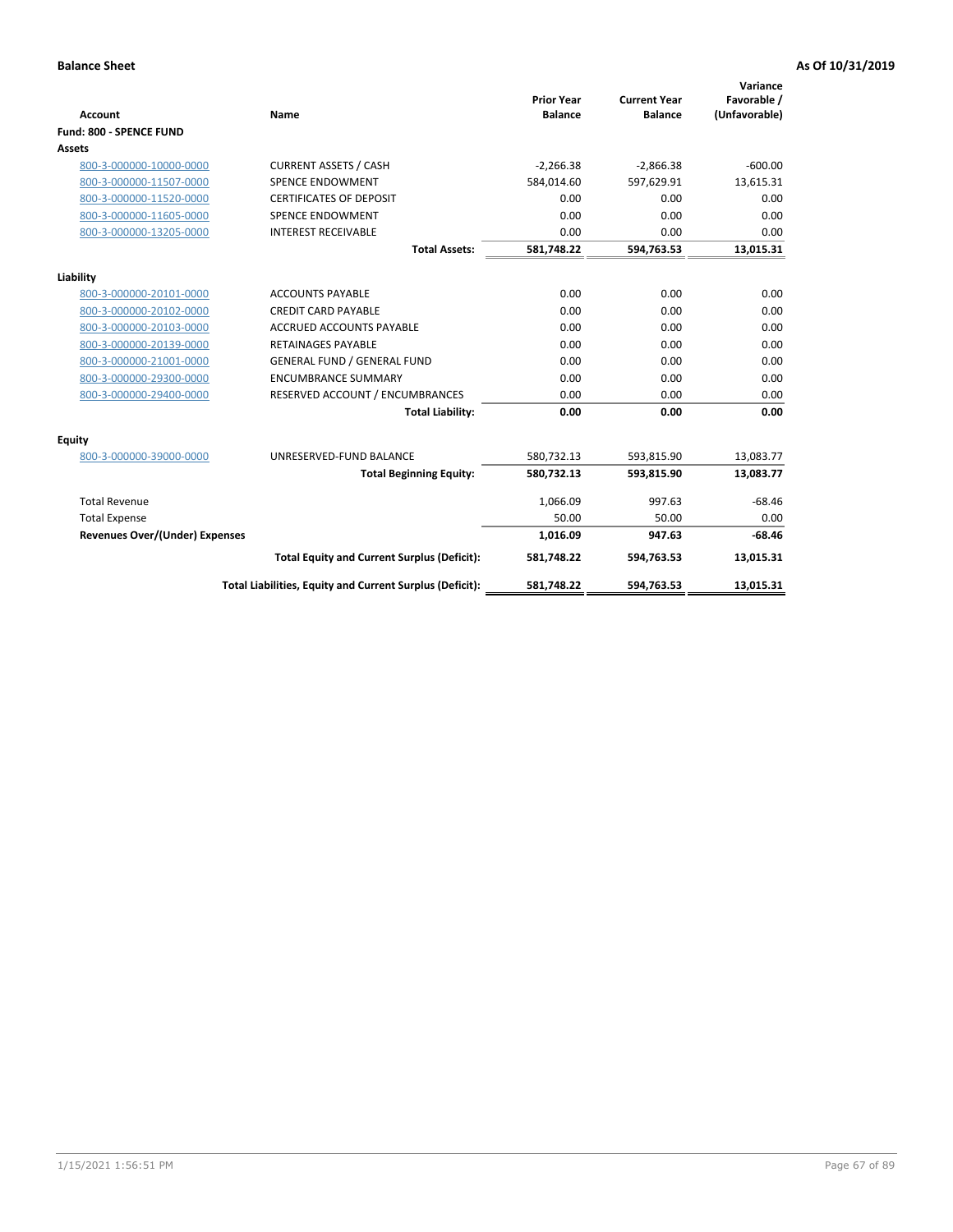| <b>Account</b>                         | Name                                                     | <b>Prior Year</b><br><b>Balance</b> | <b>Current Year</b><br><b>Balance</b> | Variance<br>Favorable /<br>(Unfavorable) |
|----------------------------------------|----------------------------------------------------------|-------------------------------------|---------------------------------------|------------------------------------------|
| <b>Fund: 801 - JONES LIBRARY TRUST</b> |                                                          |                                     |                                       |                                          |
| Assets                                 |                                                          |                                     |                                       |                                          |
| 801-3-000000-10000-0000                | <b>CURRENT ASSETS / CASH</b>                             | 15,547.30                           | 15,867.45                             | 320.15                                   |
| 801-3-000000-13201-0000                | MISC ACCTS RECEIVABLE                                    | 0.00                                | 0.00                                  | 0.00                                     |
| 801-3-000000-13205-0000                | <b>INTEREST RECEIVABLE</b>                               | 0.00                                | 0.00                                  | 0.00                                     |
|                                        | <b>Total Assets:</b>                                     | 15,547.30                           | 15,867.45                             | 320.15                                   |
| Liability                              |                                                          |                                     |                                       |                                          |
| 801-3-000000-20101-0000                | <b>ACCOUNTS PAYABLE</b>                                  | 0.00                                | 0.42                                  | $-0.42$                                  |
| 801-3-000000-20102-0000                | <b>CREDIT CARD PAYABLE</b>                               | 0.00                                | 0.00                                  | 0.00                                     |
| 801-3-000000-20103-0000                | <b>ACCRUED ACCOUNTS PAYABLE</b>                          | 0.00                                | 0.00                                  | 0.00                                     |
|                                        | <b>Total Liability:</b>                                  | 0.00                                | 0.42                                  | $-0.42$                                  |
| Equity                                 |                                                          |                                     |                                       |                                          |
| 801-3-000000-39000-0000                | UNRESERVED-FUND BALANCE                                  | 15,532.72                           | 15,853.00                             | 320.28                                   |
|                                        | <b>Total Beginning Equity:</b>                           | 15,532.72                           | 15,853.00                             | 320.28                                   |
| <b>Total Revenue</b>                   |                                                          | 14.74                               | 14.43                                 | $-0.31$                                  |
| <b>Total Expense</b>                   |                                                          | 0.16                                | 0.40                                  | $-0.24$                                  |
| <b>Revenues Over/(Under) Expenses</b>  |                                                          | 14.58                               | 14.03                                 | $-0.55$                                  |
|                                        | <b>Total Equity and Current Surplus (Deficit):</b>       | 15,547.30                           | 15,867.03                             | 319.73                                   |
|                                        | Total Liabilities, Equity and Current Surplus (Deficit): | 15,547.30                           | 15,867.45                             | 320.15                                   |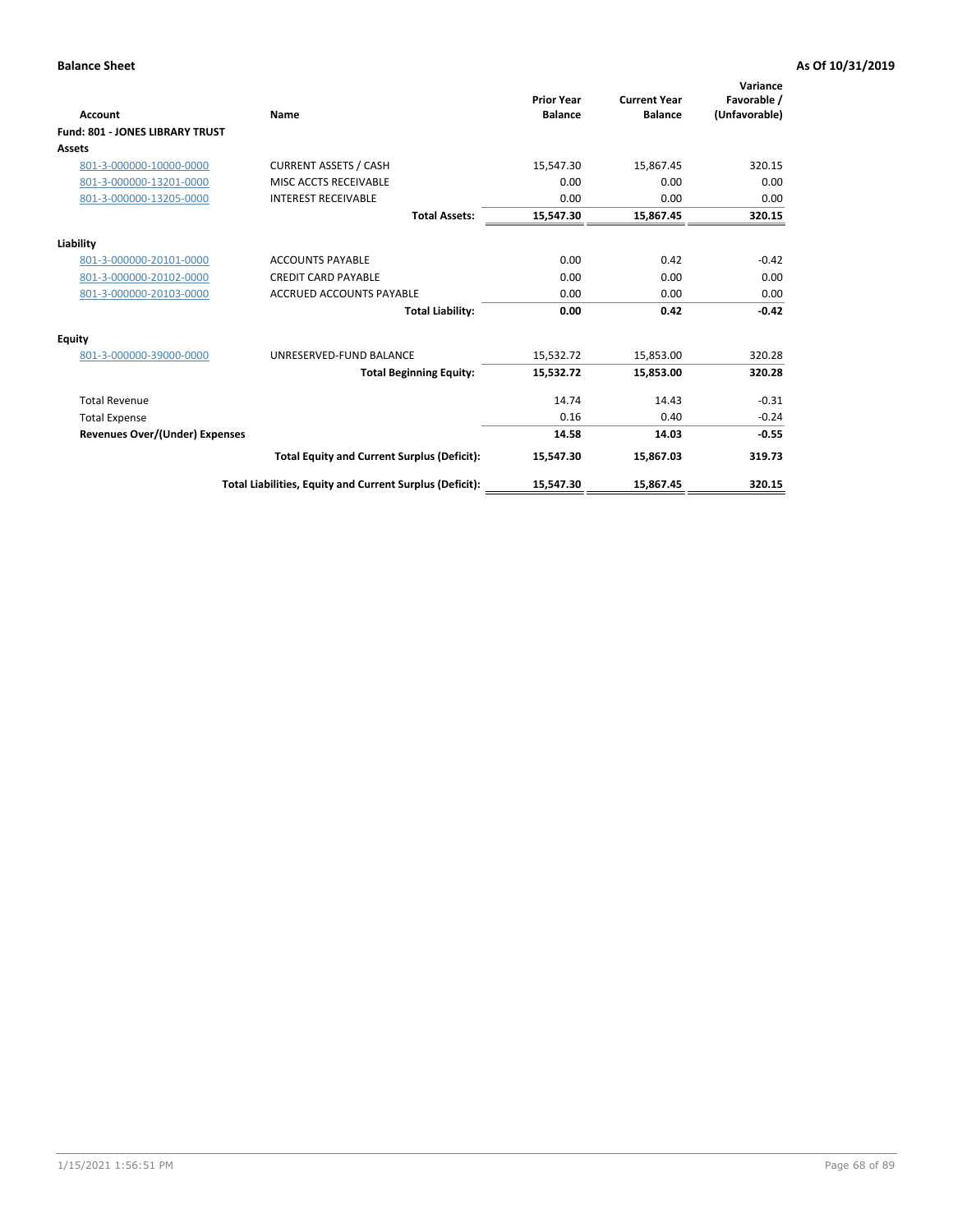| <b>Account</b>                              | Name                                                     | <b>Prior Year</b><br><b>Balance</b> | <b>Current Year</b><br><b>Balance</b> | Variance<br>Favorable /<br>(Unfavorable) |
|---------------------------------------------|----------------------------------------------------------|-------------------------------------|---------------------------------------|------------------------------------------|
| Fund: 803 - GREENVILLE BOARD OF DEVELOPMENT |                                                          |                                     |                                       |                                          |
| Assets                                      |                                                          |                                     |                                       |                                          |
| 803-3-000000-10000-0000                     | <b>CURRENT ASSETS / CASH</b>                             | 0.00                                | 0.00                                  | 0.00                                     |
| 803-3-000000-13201-0000                     | MISC ACCTS RECEIVABLE                                    | 0.00                                | 0.00                                  | 0.00                                     |
| 803-3-000000-13203-0000                     | NON-CURRENT ASSETS / PREPAYMENTS                         | 0.00                                | 0.00                                  | 0.00                                     |
|                                             | <b>Total Assets:</b>                                     | 0.00                                | 0.00                                  | 0.00                                     |
| Liability                                   |                                                          |                                     |                                       |                                          |
| 803-3-000000-20101-0000                     | <b>ACCOUNTS PAYABLE</b>                                  | 0.00                                | 0.00                                  | 0.00                                     |
| 803-3-000000-20102-0000                     | <b>ACCOUNTS PAYABLE</b>                                  | 0.00                                | 0.00                                  | 0.00                                     |
| 803-3-000000-20103-0000                     | <b>ACCRUED ACCOUNTS PAYABLE</b>                          | 0.00                                | 0.00                                  | 0.00                                     |
| 803-3-000000-20139-0000                     | <b>RETAINAGES PAYABLE</b>                                | 0.00                                | 0.00                                  | 0.00                                     |
| 803-3-000000-20141-0000                     | <b>TELEPHONE CLEARING</b>                                | 0.00                                | 0.00                                  | 0.00                                     |
| 803-3-000000-21400-0000                     | <b>ELECTRIC OPERATING FUND</b>                           | 0.00                                | 0.00                                  | 0.00                                     |
| 803-3-000000-22001-0000                     | ACCRUED SALARIES/WAGES                                   | 0.00                                | 0.00                                  | 0.00                                     |
| 803-3-000000-22002-0000                     | <b>ACCRUED SALARIES/WAGES</b>                            | 0.00                                | 0.00                                  | 0.00                                     |
| 803-3-000000-26001-0000                     | <b>COMPENSATED ABSENCES PAY</b>                          | 0.00                                | 0.00                                  | 0.00                                     |
| 803-3-000000-29300-0000                     | <b>ENCUMBRANCE SUMMARY</b>                               | 0.00                                | 0.00                                  | 0.00                                     |
| 803-3-000000-29400-0100                     | RESERVED ACCOUNT / ENCUMBRANCES                          | 0.00                                | 103,228.62                            | $-103,228.62$                            |
|                                             | <b>Total Liability:</b>                                  | 0.00                                | 103,228.62                            | $-103,228.62$                            |
| Equity                                      |                                                          |                                     |                                       |                                          |
| 803-3-000000-39000-0000                     | UNRESERVED-FUND BALANCE                                  | 0.00                                | $-103,228.62$                         | $-103,228.62$                            |
|                                             | <b>Total Beginning Equity:</b>                           | 0.00                                | $-103,228.62$                         | $-103,228.62$                            |
| <b>Total Revenue</b>                        |                                                          | 0.00                                | 0.00                                  | 0.00                                     |
| <b>Total Expense</b>                        |                                                          | 0.00                                | 0.00                                  | 0.00                                     |
| <b>Revenues Over/(Under) Expenses</b>       |                                                          | 0.00                                | 0.00                                  | 0.00                                     |
|                                             | <b>Total Equity and Current Surplus (Deficit):</b>       | 0.00                                | $-103,228.62$                         | $-103,228.62$                            |
|                                             | Total Liabilities, Equity and Current Surplus (Deficit): | 0.00                                | 0.00                                  | 0.00                                     |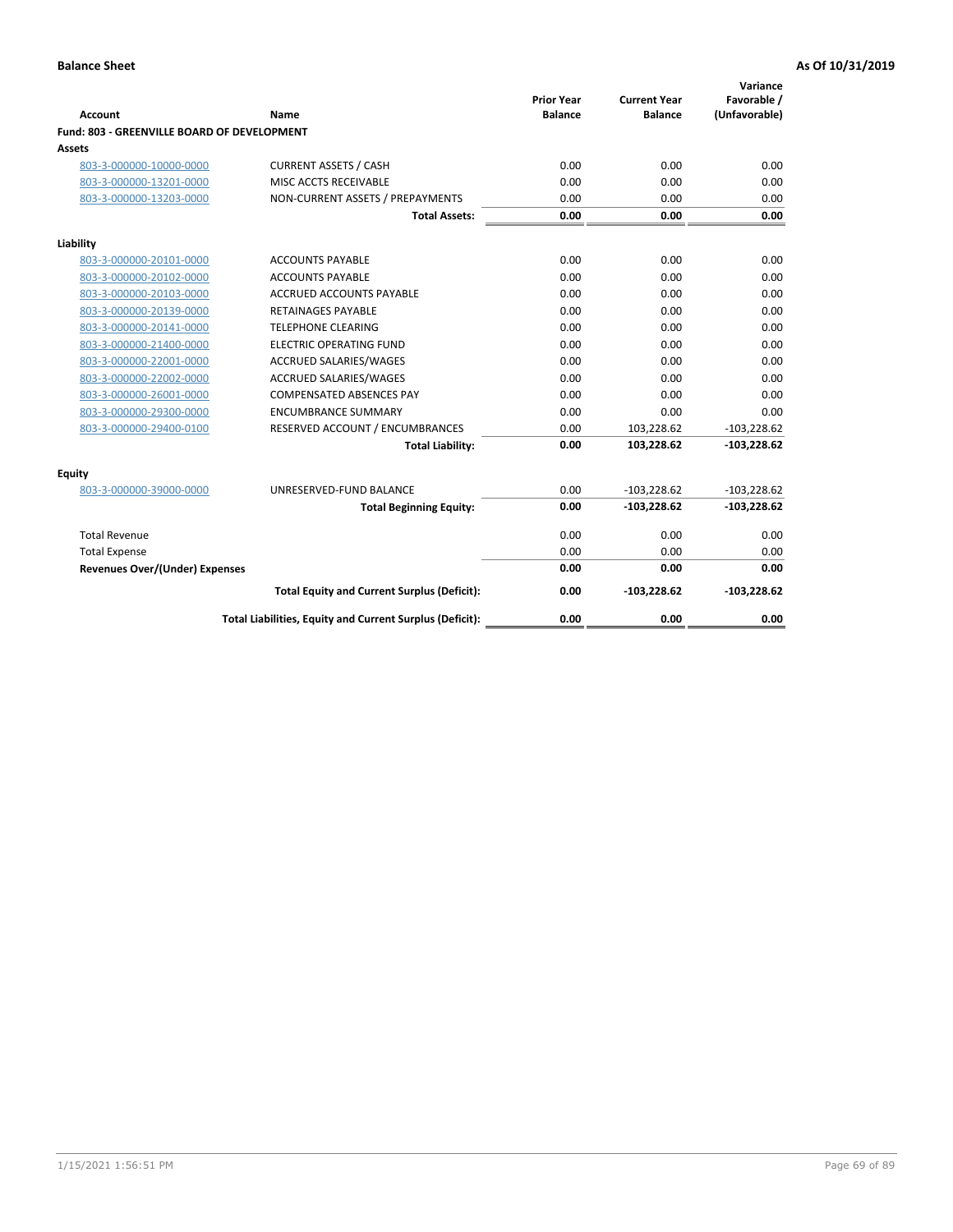| <b>Account</b>                 | Name                                                     | <b>Prior Year</b><br><b>Balance</b> | <b>Current Year</b><br><b>Balance</b> | Variance<br>Favorable /<br>(Unfavorable) |
|--------------------------------|----------------------------------------------------------|-------------------------------------|---------------------------------------|------------------------------------------|
| <b>Fund: 807 - 4A-EDC</b>      |                                                          |                                     |                                       |                                          |
| <b>Assets</b>                  |                                                          |                                     |                                       |                                          |
| 807-3-000000-10000-0000        | <b>CURRENT ASSETS / CASH</b>                             | 0.00                                | 0.00                                  | 0.00                                     |
| 807-3-000000-13201-0000        | MISC ACCTS RECEIVABLE                                    | 0.00                                | 0.00                                  | 0.00                                     |
| 807-3-000000-16301-0000        | FIXED ASSETS / C W I P                                   | 0.00                                | 0.00                                  | 0.00                                     |
|                                | <b>Total Assets:</b>                                     | 0.00                                | 0.00                                  | 0.00                                     |
| Liability                      |                                                          |                                     |                                       |                                          |
| 807-3-000000-20101-0000        | <b>ACCOUNTS PAYABLE</b>                                  | 0.00                                | 0.00                                  | 0.00                                     |
| 807-3-000000-20103-0000        | <b>ACCOUNTS PAYABLE</b>                                  | 0.00                                | 0.00                                  | 0.00                                     |
| 807-3-000000-20139-0000        | <b>RETAINAGES PAYABLE</b>                                | 0.00                                | 0.00                                  | 0.00                                     |
| 807-3-000000-26105-0000        | INV NET OF RELATED DEBT                                  | 0.00                                | 305,846.00                            | $-305,846.00$                            |
| 807-3-000000-29300-0000        | <b>ENCUMBRANCE SUMMARY</b>                               | 0.00                                | 0.00                                  | 0.00                                     |
| 807-3-000000-29400-0100        | RESERVED ACCOUNT / ENCUMBRANCES                          | 0.00                                | 18,078.76                             | $-18,078.76$                             |
| 807-3-495000-20180-0000        | <b>CURRENT DEBT</b>                                      | 0.00                                | 0.00                                  | 0.00                                     |
| 807-3-495000-26002-0000        | CA - LONG-TERM DEBT / AMT TO BE PROVIL                   | 0.00                                | 0.00                                  | 0.00                                     |
|                                | <b>Total Liability:</b>                                  | 0.00                                | 323,924.76                            | $-323,924.76$                            |
| Equity                         |                                                          |                                     |                                       |                                          |
| 807-3-000000-39000-0000        | UNRESERVED-FUND BALANCE                                  | 0.00                                | $-323,924.76$                         | $-323,924.76$                            |
|                                | <b>Total Beginning Equity:</b>                           | 0.00                                | $-323,924.76$                         | $-323,924.76$                            |
| <b>Total Revenue</b>           |                                                          | 0.00                                | 0.00                                  | 0.00                                     |
| <b>Total Expense</b>           |                                                          | 0.00                                | 0.00                                  | 0.00                                     |
| Revenues Over/(Under) Expenses |                                                          | 0.00                                | 0.00                                  | 0.00                                     |
|                                | <b>Total Equity and Current Surplus (Deficit):</b>       | 0.00                                | $-323,924.76$                         | $-323,924.76$                            |
|                                | Total Liabilities, Equity and Current Surplus (Deficit): | 0.00                                | 0.00                                  | 0.00                                     |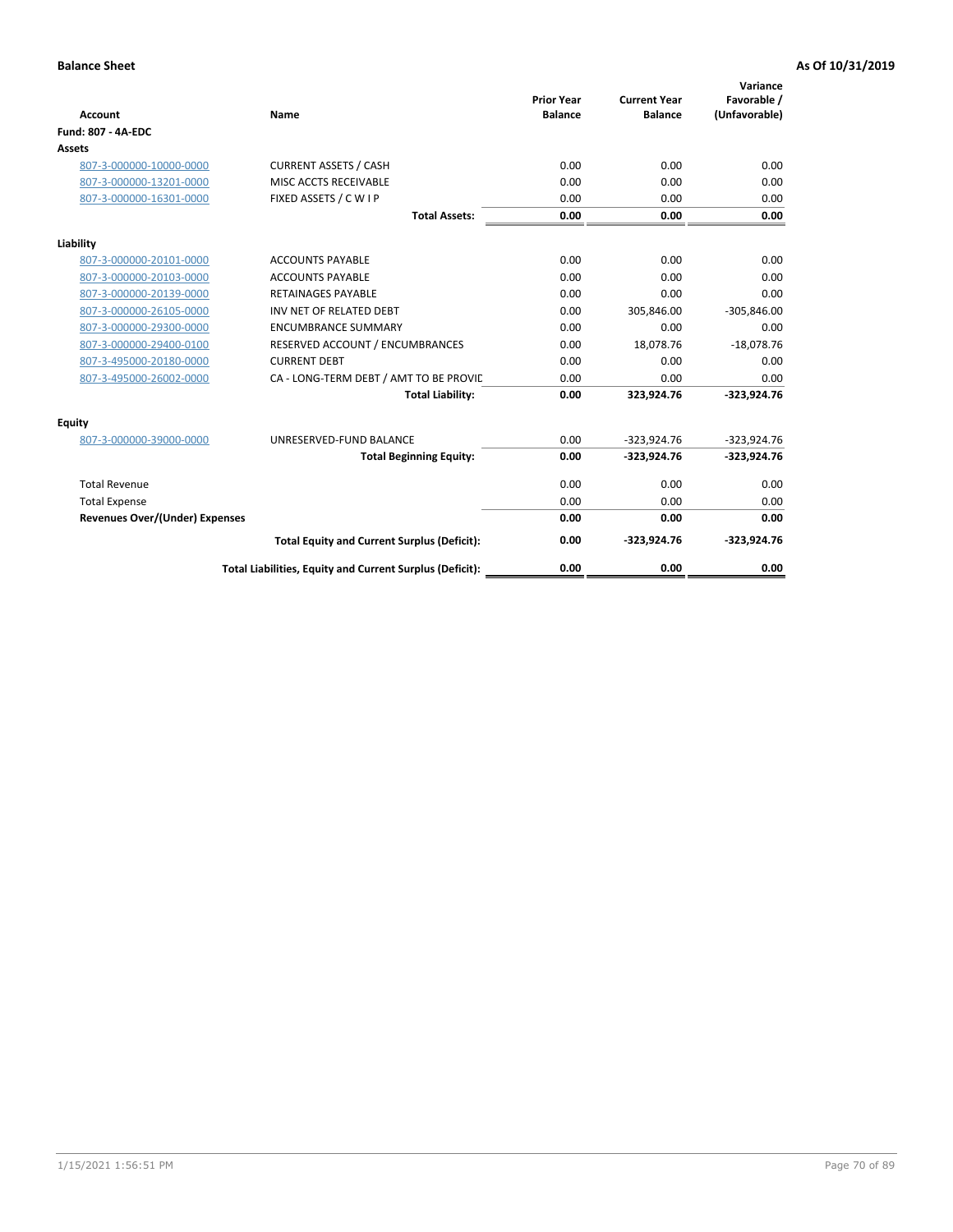| <b>Account</b>                   | Name                                                     | <b>Prior Year</b><br><b>Balance</b> | <b>Current Year</b><br><b>Balance</b> | Variance<br>Favorable /<br>(Unfavorable) |
|----------------------------------|----------------------------------------------------------|-------------------------------------|---------------------------------------|------------------------------------------|
| Fund: 809 - GREENVILLE IDC (L-3) |                                                          |                                     |                                       |                                          |
| <b>Assets</b>                    |                                                          |                                     |                                       |                                          |
| 809-3-000000-10000-0000          | <b>CURRENT ASSETS / CASH</b>                             | 0.40                                | 2,905,326.59                          | 2,905,326.19                             |
| 809-3-000000-13201-0000          | MISC ACCTS RECEIVABLE                                    | 0.00                                | 0.00                                  | 0.00                                     |
|                                  | <b>Total Assets:</b>                                     | 0.40                                | 2,905,326.59                          | 2,905,326.19                             |
| Liability                        |                                                          |                                     |                                       |                                          |
| 809-3-000000-20101-0000          | <b>ACCOUNTS PAYABLE</b>                                  | 0.00                                | 0.00                                  | 0.00                                     |
| 809-3-000000-20103-0000          | <b>ACCRUED ACCOUNTS PAYABLE</b>                          | $-787.94$                           | $-334,351.45$                         | 333,563.51                               |
| 809-3-000000-21001-0000          | <b>GENERAL FUND / GENERAL FUND</b>                       | 0.00                                | 0.00                                  | 0.00                                     |
|                                  | <b>Total Liability:</b>                                  | -787.94                             | $-334,351.45$                         | 333,563.51                               |
| <b>Equity</b>                    |                                                          |                                     |                                       |                                          |
| 809-3-000000-39000-0000          | UNRESERVED-FUND BALANCE                                  | 788.34                              | 2,543,262.85                          | 2,542,474.51                             |
| 809-3-000000-39100-0000          | UNRESERVED-RET, EARNINGS                                 | 0.00                                | 0.00                                  | 0.00                                     |
| 809-3-000000-39150-0000          | RESERVED-RET. EARNINGS                                   | 0.00                                | 0.00                                  | 0.00                                     |
|                                  | <b>Total Beginning Equity:</b>                           | 788.34                              | 2,543,262.85                          | 2,542,474.51                             |
| <b>Total Revenue</b>             |                                                          | 0.00                                | 696,415.19                            | 696,415.19                               |
| <b>Total Expense</b>             |                                                          | 0.00                                | 0.00                                  | 0.00                                     |
| Revenues Over/(Under) Expenses   |                                                          | 0.00                                | 696,415.19                            | 696,415.19                               |
|                                  | <b>Total Equity and Current Surplus (Deficit):</b>       | 788.34                              | 3,239,678.04                          | 3,238,889.70                             |
|                                  | Total Liabilities, Equity and Current Surplus (Deficit): | 0.40                                | 2,905,326.59                          | 2,905,326.19                             |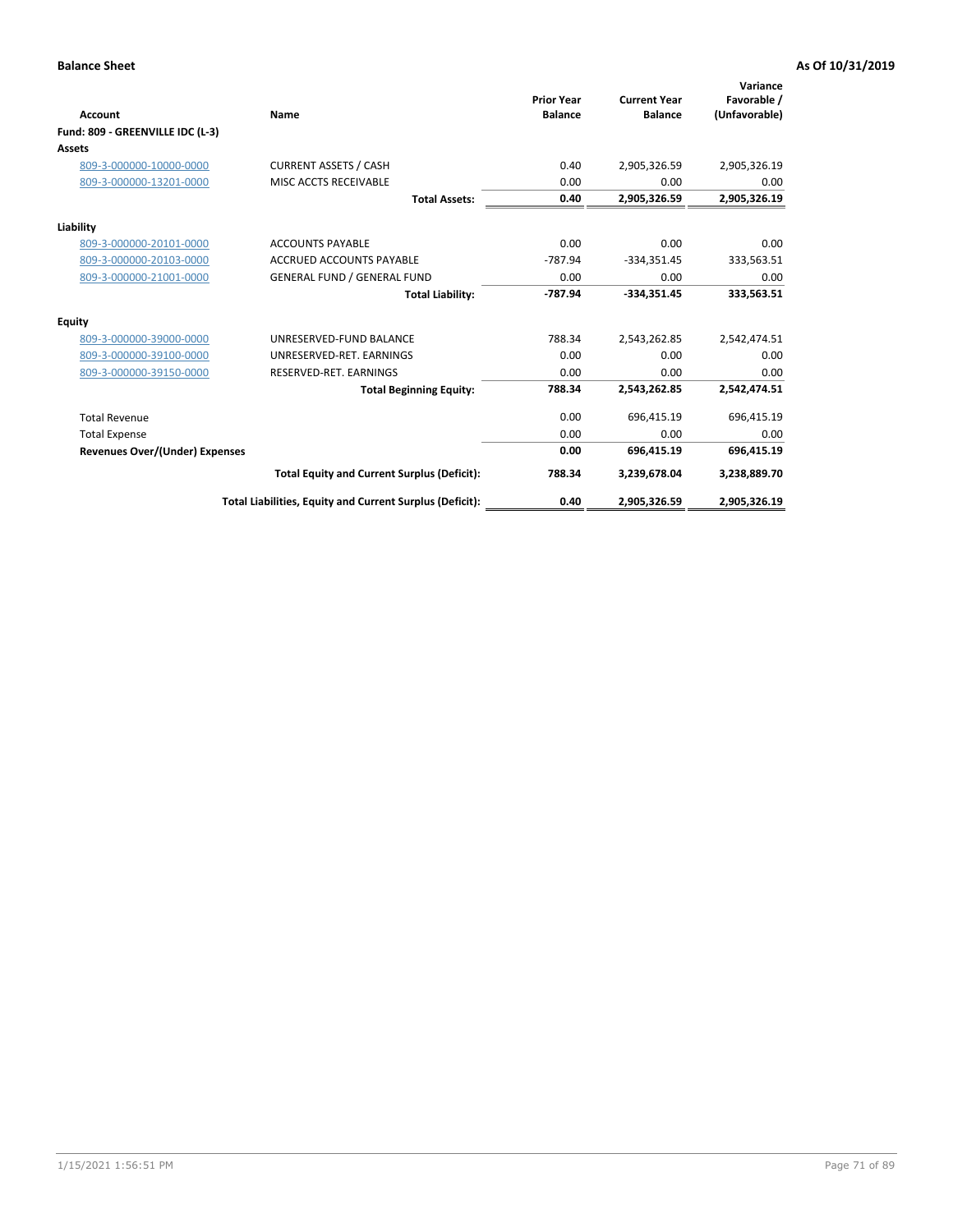| <b>Account</b>                                     | Name                                                     | <b>Prior Year</b><br><b>Balance</b> | <b>Current Year</b><br><b>Balance</b> | Variance<br>Favorable /<br>(Unfavorable) |
|----------------------------------------------------|----------------------------------------------------------|-------------------------------------|---------------------------------------|------------------------------------------|
| <b>Fund: 810 - SEIZURE FUNDS - STATE RULES</b>     |                                                          |                                     |                                       |                                          |
| <b>Assets</b>                                      |                                                          |                                     |                                       |                                          |
| 810-3-000000-10000-0000                            | <b>CURRENT ASSETS / CASH</b>                             | 266,958.78                          | 282,573.39                            | 15,614.61                                |
| 810-3-000000-13201-0000                            | MISC ACCTS RECEIVABLE                                    | 0.00                                | 0.00                                  | 0.00                                     |
| 810-3-000000-13202-1400                            | <b>EMPLOYEE ADVANCES</b>                                 | 0.00                                | 0.00                                  | 0.00                                     |
| 810-3-000000-13205-0000                            | <b>INTEREST RECEIVABLE</b>                               | 0.00                                | 0.00                                  | 0.00                                     |
| 810-3-000000-16201-0000                            | MACHINERY AND EQUIPMENT                                  | 0.00                                | 0.00                                  | 0.00                                     |
| 810-3-000000-16202-0000                            | ACCUMULATED DEPRECATION                                  | 0.00                                | 0.00                                  | 0.00                                     |
|                                                    | <b>Total Assets:</b>                                     | 266,958.78                          | 282,573.39                            | 15,614.61                                |
|                                                    |                                                          |                                     |                                       |                                          |
| Liability                                          | <b>ACCOUNTS PAYABLE</b>                                  | 0.00                                | 7.49                                  | $-7.49$                                  |
| 810-3-000000-20101-0000<br>810-3-000000-20102-0000 | <b>CREDIT CARD PAYABLE</b>                               | 0.00                                | 0.00                                  | 0.00                                     |
| 810-3-000000-20103-0000                            | <b>ACCRUED ACCOUNTS PAYABLE</b>                          | 0.00                                | 0.00                                  | 0.00                                     |
|                                                    | <b>ENCUMBRANCE SUMMARY</b>                               | 0.00                                | 0.00                                  | 0.00                                     |
| 810-3-000000-29300-0000                            |                                                          |                                     | 0.00                                  | 0.00                                     |
| 810-3-000000-29400-0100                            | RESERVED ACCOUNT / ENCUMBRANCES                          | 0.00                                |                                       |                                          |
| 810-3-000000-92520-0600                            | RESERVED ACCOUNT/HB65 SIEZURES                           | 0.00<br>0.00                        | 0.00<br>7.49                          | 0.00<br>$-7.49$                          |
|                                                    | <b>Total Liability:</b>                                  |                                     |                                       |                                          |
| Equity                                             |                                                          |                                     |                                       |                                          |
| 810-3-000000-39000-0000                            | UNRESERVED-FUND BALANCE                                  | 266,708.55                          | 282,316.10                            | 15,607.55                                |
|                                                    | <b>Total Beginning Equity:</b>                           | 266,708.55                          | 282,316.10                            | 15,607.55                                |
| <b>Total Revenue</b>                               |                                                          | 252.92                              | 257.06                                | 4.14                                     |
| <b>Total Expense</b>                               |                                                          | 2.69                                | 7.26                                  | $-4.57$                                  |
| Revenues Over/(Under) Expenses                     |                                                          | 250.23                              | 249.80                                | $-0.43$                                  |
|                                                    | <b>Total Equity and Current Surplus (Deficit):</b>       | 266,958.78                          | 282,565.90                            | 15,607.12                                |
|                                                    | Total Liabilities, Equity and Current Surplus (Deficit): | 266,958.78                          | 282,573.39                            | 15,614.61                                |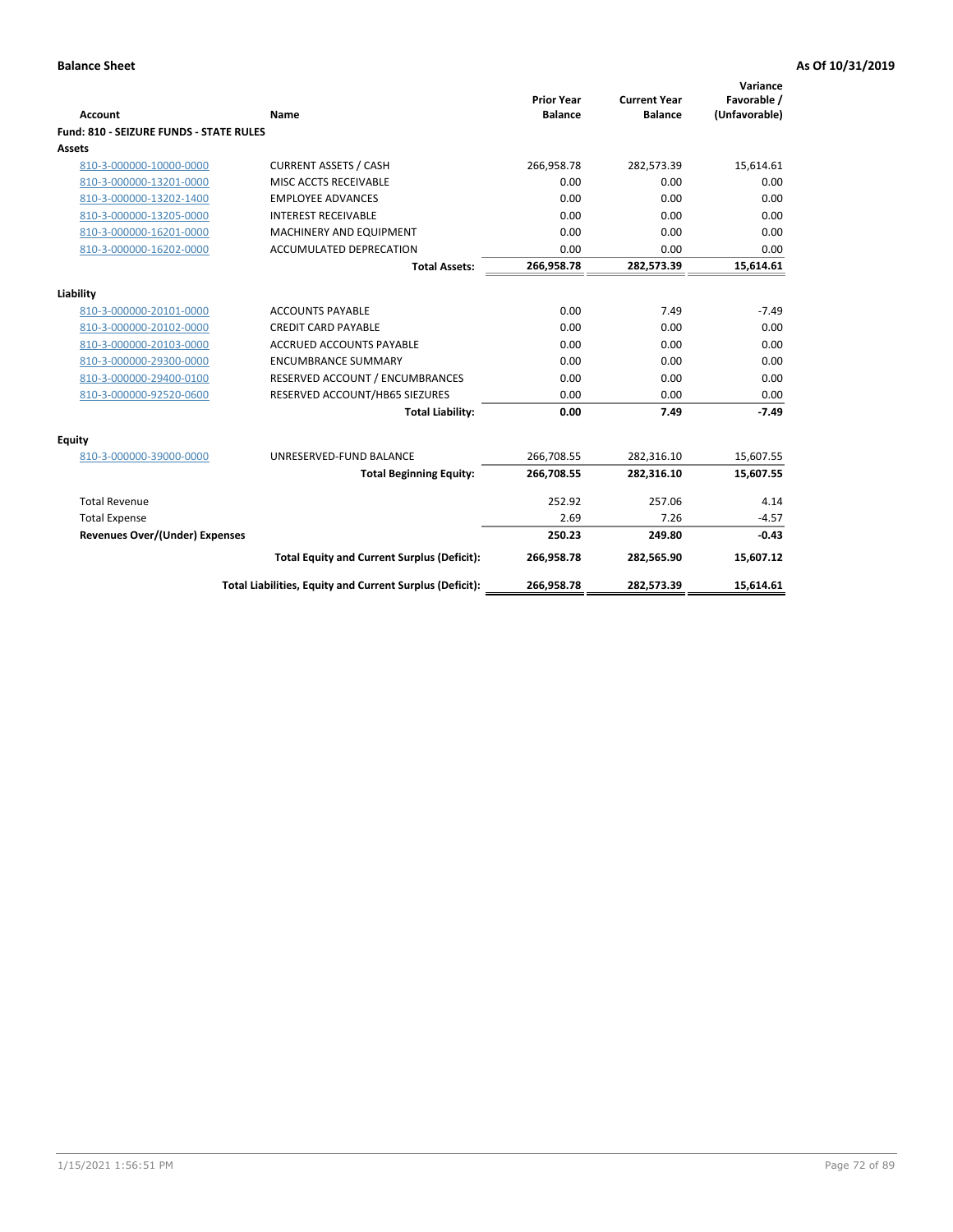| Account                               | Name                                                     | <b>Prior Year</b><br><b>Balance</b> | <b>Current Year</b><br><b>Balance</b> | Variance<br>Favorable /<br>(Unfavorable) |
|---------------------------------------|----------------------------------------------------------|-------------------------------------|---------------------------------------|------------------------------------------|
| Fund: 811 - SEIZURE FUNDS - FED RULES |                                                          |                                     |                                       |                                          |
| <b>Assets</b>                         |                                                          |                                     |                                       |                                          |
| 811-3-000000-10000-0000               | <b>CURRENT ASSETS / CASH</b>                             | 299,210.15                          | 249,252.23                            | $-49,957.92$                             |
| 811-3-000000-13201-0000               | MISC ACCTS RECEIVABLE                                    | 0.00                                | 0.00                                  | 0.00                                     |
| 811-3-000000-13205-0000               | <b>INTEREST RECEIVABLE</b>                               | 0.00                                | 0.00                                  | 0.00                                     |
| 811-3-000000-16201-0000               | <b>MACHINERY AND EQUIPMENT</b>                           | 0.00                                | 0.00                                  | 0.00                                     |
| 811-3-000000-16202-0000               | ACCUMULATED DEPRECATION                                  | 0.00                                | 0.00                                  | 0.00                                     |
|                                       | <b>Total Assets:</b>                                     | 299,210.15                          | 249,252.23                            | $-49,957.92$                             |
| Liability                             |                                                          |                                     |                                       |                                          |
| 811-3-000000-20101-0000               | <b>ACCOUNTS PAYABLE</b>                                  | 0.00                                | 6.61                                  | $-6.61$                                  |
| 811-3-000000-20102-0000               | <b>CREDIT CARD PAYABLE</b>                               | 0.00                                | 0.00                                  | 0.00                                     |
| 811-3-000000-20103-0000               | <b>ACCRUED ACCOUNTS PAYABLE</b>                          | 0.00                                | 0.00                                  | 0.00                                     |
| 811-3-000000-29300-0000               | <b>ENCUMBRANCE SUMMARY</b>                               | 0.00                                | 0.00                                  | 0.00                                     |
| 811-3-000000-29400-0100               | RESERVED ACCOUNT / ENCUMBRANCES                          | 0.00                                | 0.00                                  | 0.00                                     |
| 811-3-000000-92521-0700               | RESERVED ACCOUNT/FED SIEZURES                            | 0.00                                | 0.00                                  | 0.00                                     |
|                                       | <b>Total Liability:</b>                                  | 0.00                                | 6.61                                  | $-6.61$                                  |
| Equity                                |                                                          |                                     |                                       |                                          |
| 811-3-000000-39000-0000               | UNRESERVED-FUND BALANCE                                  | 298,929.55                          | 249,025.30                            | $-49,904.25$                             |
|                                       | <b>Total Beginning Equity:</b>                           | 298,929.55                          | 249,025.30                            | $-49,904.25$                             |
| <b>Total Revenue</b>                  |                                                          | 283.61                              | 226.74                                | $-56.87$                                 |
| <b>Total Expense</b>                  |                                                          | 3.01                                | 6.42                                  | $-3.41$                                  |
| Revenues Over/(Under) Expenses        |                                                          | 280.60                              | 220.32                                | $-60.28$                                 |
|                                       | <b>Total Equity and Current Surplus (Deficit):</b>       | 299,210.15                          | 249,245.62                            | $-49,964.53$                             |
|                                       | Total Liabilities, Equity and Current Surplus (Deficit): | 299,210.15                          | 249,252.23                            | -49,957.92                               |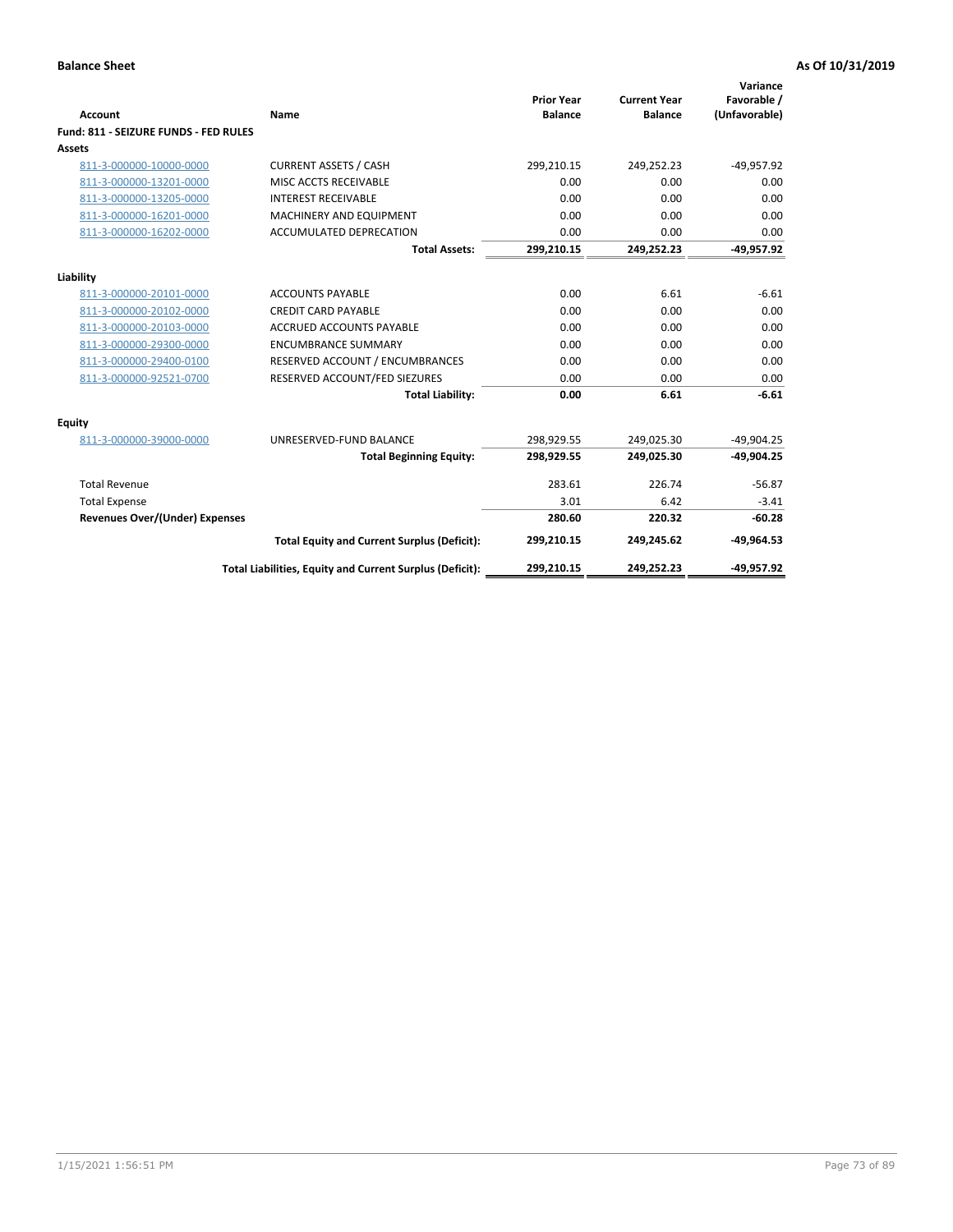|                                                         |                                                          | <b>Prior Year</b> | <b>Current Year</b> | Variance<br>Favorable / |
|---------------------------------------------------------|----------------------------------------------------------|-------------------|---------------------|-------------------------|
| <b>Account</b>                                          | <b>Name</b>                                              | <b>Balance</b>    | <b>Balance</b>      | (Unfavorable)           |
| Fund: 820 - TIRZ FUND (Tax Increment Reinvestment Zone) |                                                          |                   |                     |                         |
| Assets                                                  |                                                          |                   |                     |                         |
| 820-3-000000-10000-0000                                 | <b>CURRENT ASSETS / CASH</b>                             | 1,733,385.54      | 2,241,802.31        | 508,416.77              |
| 820-3-000000-13101-0000                                 | <b>TAX RECEIVABLE-CURRENT</b>                            | 484,553.48        | 488,058.32          | 3,504.84                |
| 820-3-000000-13102-0000                                 | <b>TAXES REC-DELINQUENT</b>                              | 7,930.69          | 19,169.52           | 11,238.83               |
| 820-3-000000-13103-0000                                 | ALLOW FOR UNCOLLECT TAXES                                | $-2,438.54$       | $-3,548.61$         | $-1,110.07$             |
| 820-3-000000-13201-0000                                 | MISC ACCTS RECEIVABLE                                    | 1,762.92          | 0.00                | $-1,762.92$             |
| 820-3-000000-13205-0000                                 | <b>INTEREST RECEIVABLE</b>                               | 0.00              | 0.00                | 0.00                    |
| 820-3-000000-13221-0000                                 | MISC A/R - PROPERTY TAXES                                | 4,098.69          | 1,088.75            | $-3,009.94$             |
|                                                         | <b>Total Assets:</b>                                     | 2,229,292.78      | 2,746,570.29        | 517,277.51              |
| Liability                                               |                                                          |                   |                     |                         |
| 820-3-000000-20101-0000                                 | <b>ACCOUNTS PAYABLE</b>                                  | 0.00              | 59.41               | $-59.41$                |
| 820-3-000000-20103-0000                                 | <b>ACCRUED ACCOUNTS PAYABLE</b>                          | 0.00              | 0.00                | 0.00                    |
| 820-3-000000-20203-0000                                 | <b>DEFERRED TAX REVENUE</b>                              | 491,589.90        | 499,507.50          | $-7,917.60$             |
| 820-3-000000-29300-0000                                 | <b>ENCUMBRANCE SUMMARY</b>                               | 0.00              | 0.00                | 0.00                    |
| 820-3-000000-29400-0100                                 | RESERVED ACCOUNT / ENCUMBRANCES                          | 0.00              | 0.00                | 0.00                    |
|                                                         | <b>Total Liability:</b>                                  | 491,589.90        | 499,566.91          | $-7,977.01$             |
| <b>Equity</b>                                           |                                                          |                   |                     |                         |
| 820-3-000000-39000-0000                                 | UNRESERVED-FUND BALANCE                                  | 1,730,143.81      | 2,242,774.53        | 512,630.72              |
| 820-3-000000-39100-0000                                 | UNRESERVED-RET. EARNINGS                                 | 0.00              | 0.00                | 0.00                    |
|                                                         | <b>Total Beginning Equity:</b>                           | 1,730,143.81      | 2,242,774.53        | 512,630.72              |
| <b>Total Revenue</b>                                    |                                                          | 7,576.51          | 4,286.51            | $-3,290.00$             |
| <b>Total Expense</b>                                    |                                                          | 17.44             | 57.66               | $-40.22$                |
| <b>Revenues Over/(Under) Expenses</b>                   |                                                          | 7,559.07          | 4,228.85            | $-3,330.22$             |
|                                                         | <b>Total Equity and Current Surplus (Deficit):</b>       | 1,737,702.88      | 2,247,003.38        | 509,300.50              |
|                                                         | Total Liabilities, Equity and Current Surplus (Deficit): | 2,229,292.78      | 2,746,570.29        | 517,277.51              |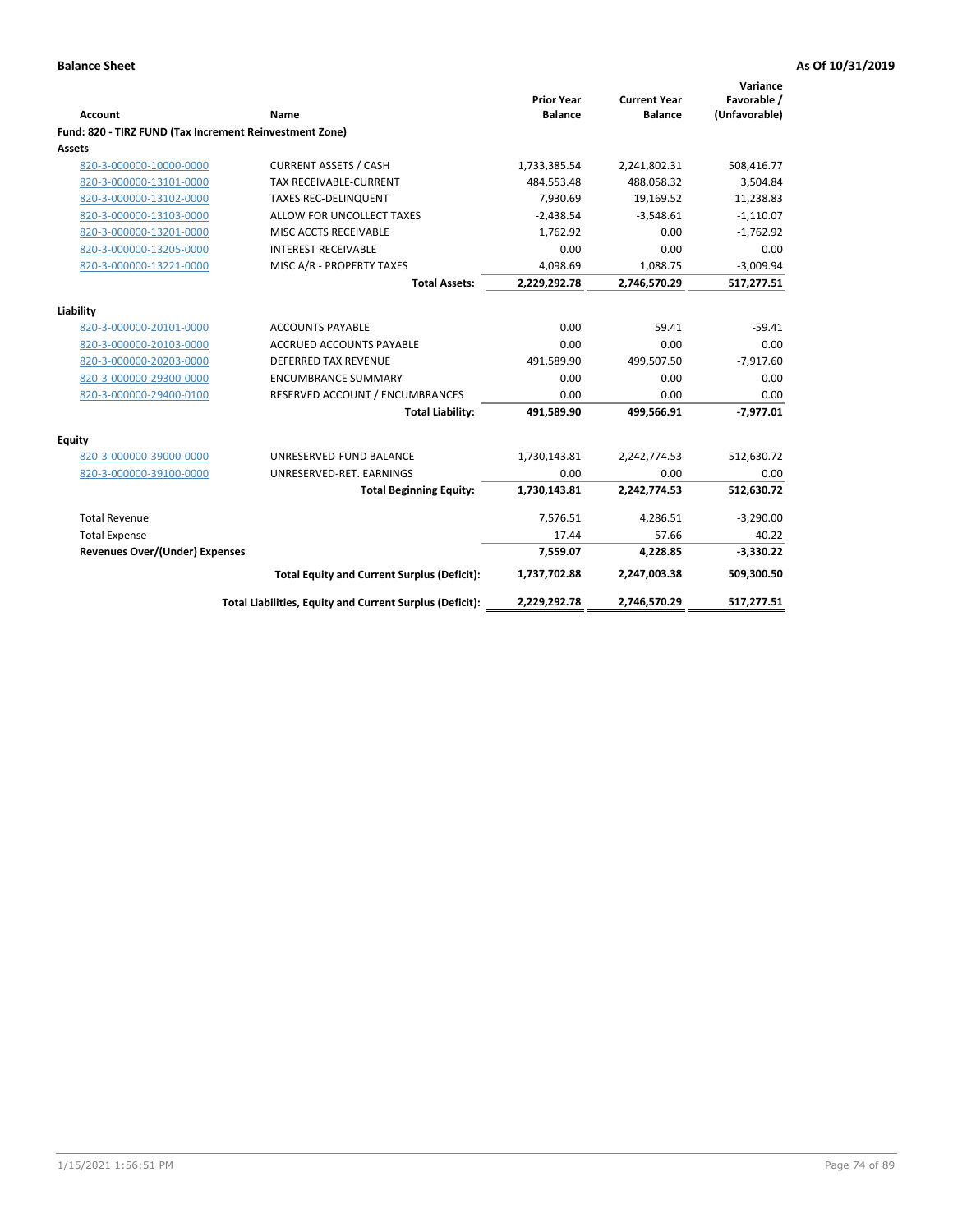| <b>Account</b>                           | Name                                                     | <b>Prior Year</b><br><b>Balance</b> | <b>Current Year</b><br><b>Balance</b> | Variance<br>Favorable /<br>(Unfavorable) |
|------------------------------------------|----------------------------------------------------------|-------------------------------------|---------------------------------------|------------------------------------------|
| Fund: 890 - GRNVL IDC (L-3) FIXED ASSETS |                                                          |                                     |                                       |                                          |
| <b>Assets</b>                            |                                                          |                                     |                                       |                                          |
| 890-3-000000-10000-0000                  | <b>CURRENT ASSETS / CASH</b>                             | $-0.18$                             | $-0.18$                               | 0.00                                     |
| 890-3-000000-16004-0000                  | FIXED ASSETS / BUILDINGS                                 | 0.00                                | 0.00                                  | 0.00                                     |
| 890-3-000000-16005-0000                  | <b>ACCUMULATED DEPRECIATION</b>                          | 0.00                                | 0.00                                  | 0.00                                     |
| 890-3-000000-16301-0000                  | FIXED ASSETS / C W I P                                   | 0.25                                | 0.25                                  | 0.00                                     |
|                                          | <b>Total Assets:</b>                                     | 0.07                                | 0.07                                  | 0.00                                     |
| Liability                                |                                                          |                                     |                                       |                                          |
| 890-3-000000-20101-0000                  | <b>ACCOUNTS PAYABLE</b>                                  | 0.00                                | 0.00                                  | 0.00                                     |
| 890-3-000000-27001-0000                  | <b>CONTRIBUTED CAPITAL</b>                               | 0.00                                | 0.00                                  | 0.00                                     |
| 890-3-000000-27101-0000                  | INVESTMENT IN GFA / GENERAL FUND                         | 0.00                                | 0.00                                  | 0.00                                     |
| 890-3-000000-27102-0000                  | SPECIAL REVENUE FUNDS                                    | 0.00                                | 0.00                                  | 0.00                                     |
| 890-3-000000-27103-0000                  | <b>GENERAL CIP FUND</b>                                  | 0.00                                | 0.00                                  | 0.00                                     |
| 890-3-000000-27104-0000                  | PROPRIETARY FUNDS                                        | 0.07                                | 0.07                                  | 0.00                                     |
| 890-3-000000-27201-0000                  | CAFR USE / MUNICIPAL BUILDINGS                           | 0.00                                | 0.00                                  | 0.00                                     |
| 890-3-000000-27202-0000                  | CAFR USE / OTHER GENERAL GOVERNMEN                       | 0.00                                | 0.00                                  | 0.00                                     |
| 890-3-000000-27205-0000                  | CAFR USE / PUBLIC WORKS                                  | 0.00                                | 0.00                                  | 0.00                                     |
| 890-3-000000-27210-0000                  | CAFR USE / INVESTMENT IN GFA                             | 0.00                                | 0.00                                  | 0.00                                     |
| 890-3-000000-27301-0000                  | DONATIONS/GRANTS                                         | 0.00                                | 0.00                                  | 0.00                                     |
|                                          | <b>Total Liability:</b>                                  | 0.07                                | 0.07                                  | 0.00                                     |
| Equity                                   |                                                          |                                     |                                       |                                          |
| 890-3-000000-39000-0000                  | UNRESERVED-FUND BALANCE                                  | 0.00                                | 0.00                                  | 0.00                                     |
|                                          | <b>Total Beginning Equity:</b>                           | 0.00                                | 0.00                                  | 0.00                                     |
| <b>Total Expense</b>                     |                                                          | 0.00                                | 0.00                                  | 0.00                                     |
| Revenues Over/(Under) Expenses           |                                                          | 0.00                                | 0.00                                  | 0.00                                     |
|                                          | <b>Total Equity and Current Surplus (Deficit):</b>       | 0.00                                | 0.00                                  | 0.00                                     |
|                                          | Total Liabilities, Equity and Current Surplus (Deficit): | 0.07                                | 0.07                                  | 0.00                                     |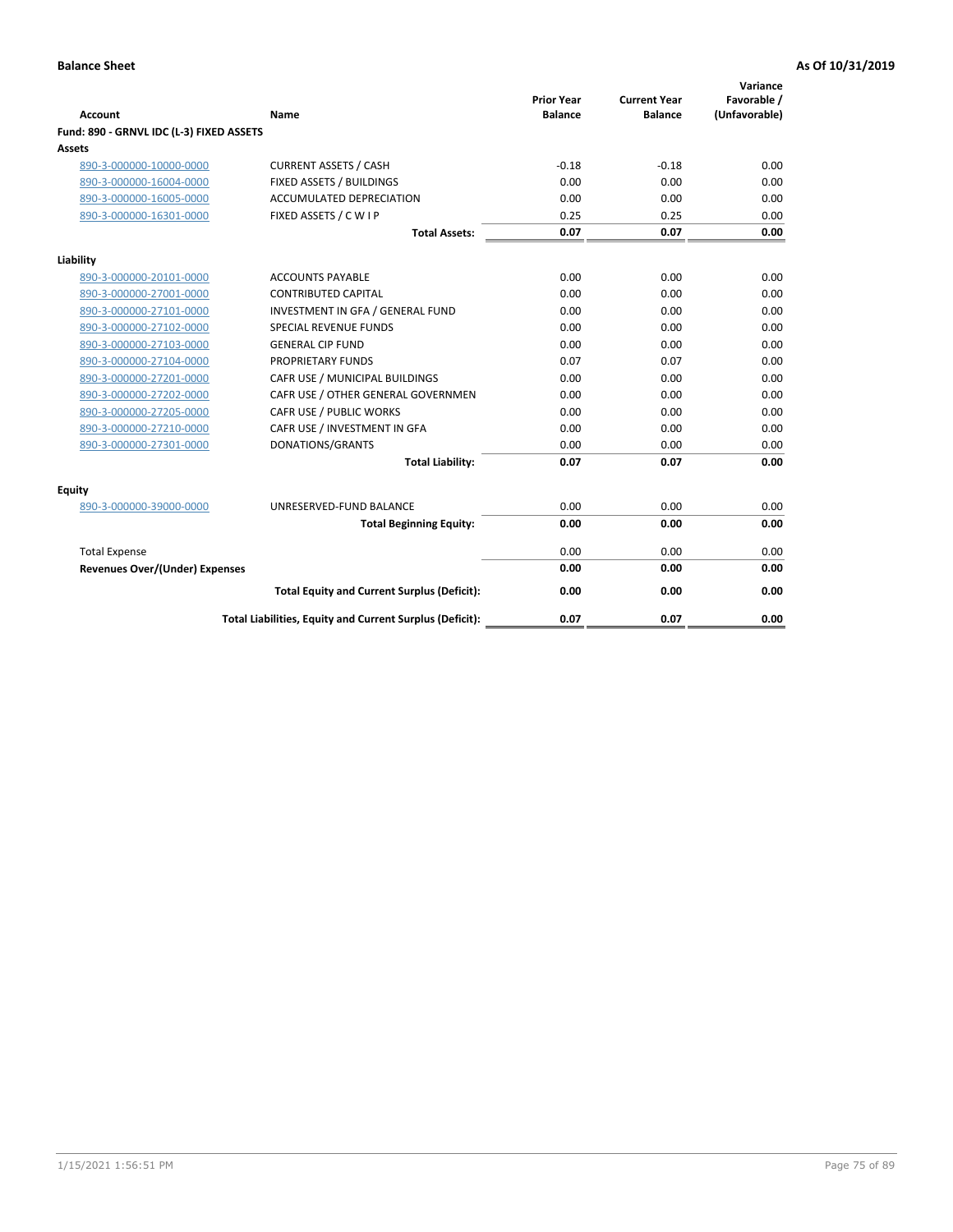|                                                    |                                                 | <b>Prior Year</b>      |                                       | Variance                     |
|----------------------------------------------------|-------------------------------------------------|------------------------|---------------------------------------|------------------------------|
| <b>Account</b>                                     | Name                                            | <b>Balance</b>         | <b>Current Year</b><br><b>Balance</b> | Favorable /<br>(Unfavorable) |
| Fund: 899 - POOLED CASH                            |                                                 |                        |                                       |                              |
| Assets                                             |                                                 |                        |                                       |                              |
| 899-8-000000-10000-0000                            | <b>CURRENT ASSETS / CASH</b>                    | 0.00                   | 0.00                                  | 0.00                         |
| 899-8-000000-10101-0000                            | <b>CHASE OUTBOUND OPERATING</b>                 | $-302,423.16$          | $-2,634,005.47$                       | $-2,331,582.31$              |
| 899-8-000000-10102-0000                            | CHASE INBOUND OPERATING                         | 9,712,866.49           | 14,415,512.22                         | 4,702,645.73                 |
| 899-8-000000-10103-0000                            | OPERATING ACCOUNT / CLAIMS ACCOUNT              | 0.00                   | 0.00                                  | 0.00                         |
| 899-8-000000-10105-0000                            | CHASE BANK / SAVINGS - 3003113077               | 1,543,745.87           | 1,546,526.06                          | 2,780.19                     |
| 899-8-000000-10106-0000                            | CHASE BANK / SAVINGS - 2911913371               | 1,619,303.42           | 1,623,842.57                          | 4,539.15                     |
| 899-8-000000-10107-0000                            | <b>CHASE TASC FLEX SPENDING</b>                 | 0.00                   | 0.00                                  | 0.00                         |
| 899-8-000000-10401-0000                            | <b>CURRENT ASSETS / INTERNAL CLEARING</b>       | 0.00                   | $-518.55$                             | $-518.55$                    |
| 899-8-000000-10402-0000                            | <b>CREDIT CARD CLEARING</b>                     | 0.00                   | 0.00                                  | 0.00                         |
| 899-8-000000-10403-0000                            | <b>NET BILL PAYMENTS</b>                        | 0.00                   | 0.00                                  | 0.00                         |
| 899-8-000000-11101-0000                            | TX CLASS / OPERATING                            | 1,020,282.20           | 41,883.91                             | -978,398.29                  |
| 899-8-000000-11201-0000                            | LOGIC INVESTMENTS / OPERATING                   | 1,037,788.05           | 59,766.59                             | $-978,021.46$                |
| 899-8-000000-11401-0000                            | TEXSTAR ACCT - OPERATING                        | 0.01                   | 0.01                                  | 0.00                         |
| 899-8-000000-11601-0000                            | <b>TEXPOOL ACCT - OPERATING</b>                 | 1,030,478.32           | 51,086.13                             | -979,392.19                  |
| 899-8-000000-11801-0000                            | TX GEN TERM OPERATING                           | 13,108,829.99          | 10,296,992.94                         | $-2,811,837.05$              |
| 899-8-000000-12001-0000                            | AMERICAN NATIONAL OPERATING                     | 0.00                   | 0.00                                  | 0.00                         |
| 899-8-000000-12002-0000                            | PFM ACCT OPERATING                              | 13,167,983.60          | 16,377,699.87                         | 3,209,716.27                 |
| 899-8-000000-12003-0000                            | TREASURIES - CITY ONLY                          | 0.00                   | 0.00                                  | 0.00                         |
| 899-8-000000-12301-0000                            | BOND PROCEEDS / PURCHASED INTEREST              | 0.00                   | 0.00                                  | 0.00                         |
| 899-8-000000-13205-0000                            | <b>INTEREST RECEIVABLE</b><br>DUE FROM FUND 100 | 43,187.25<br>29,773.23 | 35,477.32                             | $-7,709.93$<br>$-29,660.89$  |
| 899-8-000000-14100-0000<br>899-8-000000-14101-0000 | DUE FROM FUND 101                               | 0.00                   | 112.34<br>1.72                        | 1.72                         |
| 899-8-000000-14102-0000                            | DUE FROM FUND 102                               | 0.00                   | 1.15                                  | 1.15                         |
| 899-8-000000-14103-0000                            | DUE FROM FUND 103                               | 0.00                   | 0.55                                  | 0.55                         |
| 899-8-000000-14110-0000                            | DUE FROM FUND 110                               | 0.00                   | 0.00                                  | 0.00                         |
| 899-8-000000-14111-0000                            | DUE FROM FUND 111                               | 67.27                  | 0.00                                  | $-67.27$                     |
| 899-8-000000-14112-0000                            | DUE FROM FUND 112                               | 0.00                   | 0.02                                  | 0.02                         |
| 899-8-000000-14113-0000                            | DUE FROM FUND 113                               | 0.00                   | 11.34                                 | 11.34                        |
| 899-8-000000-14114-0000                            | DUE FROM FUND 114                               | 67.27                  | 4,330.00                              | 4,262.73                     |
| 899-8-000000-14115-0000                            | DUE FROM FUND 115                               | 0.00                   | 0.00                                  | 0.00                         |
| 899-8-000000-14116-0000                            | DUE FROM FUND 116                               | 0.00                   | 0.00                                  | 0.00                         |
| 899-8-000000-14117-0000                            | DUE FROM FUND 117                               | 0.00                   | 0.00                                  | 0.00                         |
| 899-8-000000-14118-0000                            | DUE FROM FUND 118                               | 0.00                   | 0.00                                  | 0.00                         |
| 899-8-000000-14119-0000                            | DUE FROM FUND 119                               | 0.00                   | 0.00                                  | 0.00                         |
| 899-8-000000-14120-0000                            | DUE FROM FUND 120                               | 0.00                   | 0.00                                  | 0.00                         |
| 899-8-000000-14121-0000                            | DUE FROM FUND 121                               | 0.00                   | 0.00                                  | 0.00                         |
| 899-8-000000-14122-0000                            | DUE FROM FUND 122                               | 0.00                   | 0.00                                  | 0.00                         |
| 899-8-000000-14123-0000                            | DUE FROM FUND 123                               | 0.00                   | 0.13                                  | 0.13                         |
| 899-8-000000-14124-0000                            | DUE FROM FUND 124                               | 0.00                   | 0.00                                  | 0.00                         |
| 899-8-000000-14125-0000                            | DUE FROM FUND 125                               | 0.00                   | 0.00                                  | 0.00                         |
| 899-8-000000-14126-0000                            | DUE FROM FUND 126                               | 0.00                   | 0.00                                  | 0.00                         |
| 899-8-000000-14140-0000                            | DUE FROM FUND 140                               | 0.00                   | 28.84                                 | 28.84                        |
| 899-8-000000-14160-0000                            | DUE FROM FUND 160                               | 4,149.30               | 76.56                                 | $-4,072.74$                  |
| 899-8-000000-14161-0000                            | DUE FROM FUND 161                               | 0.00                   | 23.08                                 | 23.08                        |
| 899-8-000000-14162-0000<br>899-8-000000-14163-0000 | DUE FROM FUND 162<br>DUE FROM FUND 163          | 0.00<br>0.00           | 0.00<br>0.00                          | 0.00<br>0.00                 |
| 899-8-000000-14164-0000                            | DUE FROM FUND 164                               | 0.00                   | 0.86                                  | 0.86                         |
| 899-8-000000-14165-0000                            | DUE FROM FUND 165                               | 0.00                   | 0.00                                  | 0.00                         |
| 899-8-000000-14170-0000                            | DUE FROM FUND 170                               | 0.00                   | 0.00                                  | 0.00                         |
| 899-8-000000-14171-0000                            | DUE FROM FUND 171                               | 0.00                   | 0.00                                  | 0.00                         |
| 899-8-000000-14172-0000                            | DUE FROM FUND 172                               | 0.00                   | 0.00                                  | 0.00                         |
| 899-8-000000-14173-0000                            | DUE FROM FUND 173                               | 0.00                   | 0.00                                  | 0.00                         |
| 899-8-000000-14174-0000                            | DUE FROM FUND 174                               | 0.00                   | 0.00                                  | 0.00                         |
| 899-8-000000-14175-0000                            | DUE FROM FUND 175                               | 0.00                   | 0.00                                  | 0.00                         |
| 899-8-000000-14176-0000                            | DUE FROM FUND 176                               | 0.00                   | 0.00                                  | 0.00                         |
| 899-8-000000-14177-0000                            | DUE FROM FUND 177                               | 0.00                   | 0.00                                  | 0.00                         |
| 899-8-000000-14190-0000                            | DUE FROM FUND 190                               | 0.00                   | 0.00                                  | 0.00                         |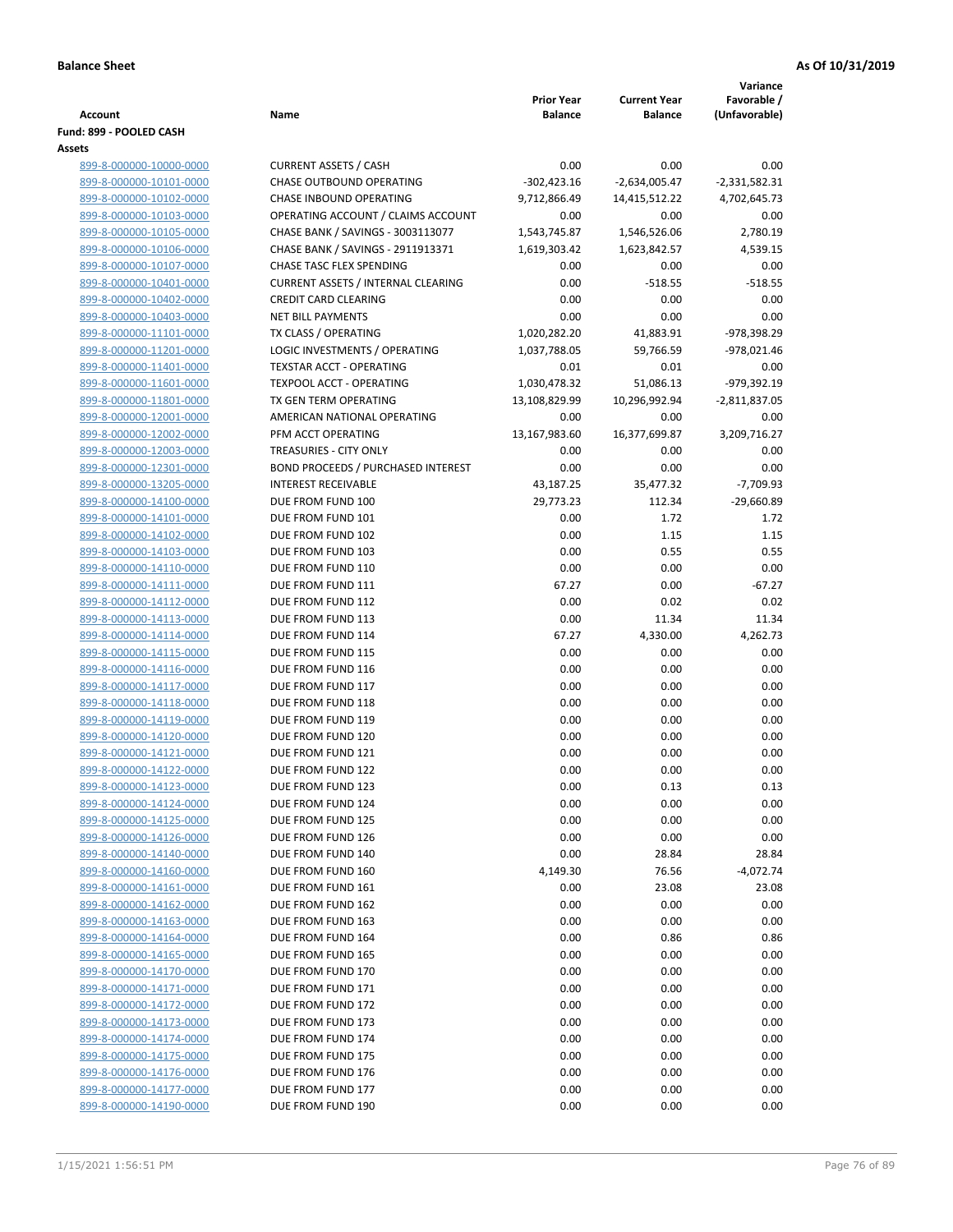|                         |                                       |                   |                     | Variance        |
|-------------------------|---------------------------------------|-------------------|---------------------|-----------------|
|                         |                                       | <b>Prior Year</b> | <b>Current Year</b> | Favorable /     |
| <b>Account</b>          | Name                                  | <b>Balance</b>    | <b>Balance</b>      | (Unfavorable)   |
| 899-8-000000-14192-0000 | DUE FROM FUND 192                     | 0.00              | 0.00                | 0.00            |
| 899-8-000000-14200-0000 | DUE FROM FUND 200                     | 7,951.87          | 184.75              | $-7,767.12$     |
| 899-8-000000-14210-0000 | DUE FROM FUND 210                     | 0.00              | 0.00                | 0.00            |
| 899-8-000000-14211-0000 | DUE FROM FUND 211                     | 0.00              | 0.00                | 0.00            |
| 899-8-000000-14212-0000 | DUE FROM FUND 212                     | 1,250.00          | 0.00                | $-1,250.00$     |
| 899-8-000000-14216-0000 | DUE FROM FUND 216                     | 15,650.00         | 4,000.00            | $-11,650.00$    |
| 899-8-000000-14217-0000 | DUE FROM FUND 217                     | 0.00              | 0.00                | 0.00            |
| 899-8-000000-14300-0000 | DUE FROM FUND 300                     | 126.47            | 220.47              | 94.00           |
| 899-8-000000-14320-0000 | DUE FROM FUND 320                     | 0.00              | 0.00                | 0.00            |
| 899-8-000000-14360-0000 | DUE FROM FUND 360                     | 0.00              | 0.00                | 0.00            |
| 899-8-000000-14361-0000 | DUE FROM FUND 361                     | 0.00              | 0.00                | 0.00            |
| 899-8-000000-14400-0000 | DUE FROM FUND 400                     | 126.47            | 0.00                | $-126.47$       |
| 899-8-000000-14500-0000 | DUE FROM FUND 500                     | 6,036.58          | 51.92               | $-5,984.66$     |
| 899-8-000000-14561-0000 | DUE FROM FUND 561                     | 0.00              | 0.00                | 0.00            |
| 899-8-000000-14601-0000 | DUE FROM FUND 601                     | 85.00             | 0.00                | $-85.00$        |
| 899-8-000000-14602-0000 | DUE FROM FUND 602                     | $-882.57$         | 19.04               | 901.61          |
| 899-8-000000-14604-0000 | DUE FROM FUND 604                     | 0.00              | 0.00                | 0.00            |
| 899-8-000000-14660-0000 | DUE FROM FUND 660                     | 0.00              | 0.00                | 0.00            |
| 899-8-000000-14800-0000 | DUE FROM FUND 800                     | 0.00              | 0.00                | 0.00            |
| 899-8-000000-14801-0000 | DUE FROM FUND 801                     | 0.00              | 0.42                | 0.42            |
| 899-8-000000-14802-0000 | DUE FROM FUND 802                     | 0.00              | 0.00                | 0.00            |
| 899-8-000000-14803-0000 | DUE FROM FUND 803                     | 0.00              | 0.00                | 0.00            |
| 899-8-000000-14807-0000 | DUE FROM FUND 807                     | 0.00              | 0.00                | 0.00            |
| 899-8-000000-14809-0000 | DUE FROM FUND 809                     | 0.00              | 0.00                | 0.00            |
| 899-8-000000-14810-0000 | DUE FROM FUND 810                     | 0.00              | 7.49                | 7.49            |
| 899-8-000000-14811-0000 | DUE FROM FUND 811                     | 0.00              | 6.61                | 6.61            |
| 899-8-000000-14820-0000 | DUE FROM TIRZ FUND                    | 0.00              | 59.41               | 59.41           |
| 899-8-000000-14890-0000 | DUE FROM GRNVL IDC (L-3) FIXED ASSETS | 0.00              | 0.00                | 0.00            |
| 899-8-000000-14910-0000 | DUE FROM FUND 910                     | 1,203,315.52      | 11,298.01           | $-1,192,017.51$ |
| 899-8-000000-14911-0000 | DUE FROM FUND 911                     | 0.00              | 0.23                | 0.23            |
| 899-8-000000-14912-0000 | DUE FROM FUND 912                     | 0.00              | 0.00                | 0.00            |
| 899-8-000000-14913-0000 | DUE FROM FUND 913                     | 0.00              | 2.76                | 2.76            |
| 899-8-000000-14916-0000 | DUE FROM FUND 916                     | 0.00              | 0.00                | 0.00            |
| 899-8-000000-14950-0000 | DUE FROM FUND 950                     | 25,372.04         | 1,765.07            | $-23,606.97$    |
| 899-8-000000-91011-1001 | <b>BANK OF AMERICA</b>                | 0.00              | 0.00                | 0.00            |
|                         | <b>Total Assets:</b>                  | 43,275,130.49     | 41,836,466.37       | $-1,438,664.12$ |
|                         |                                       |                   |                     |                 |
| Liability               |                                       |                   |                     |                 |
| 899-8-000000-20101-0000 | <b>ACCOUNTS PAYABLE</b>               | 1,293,088.45      | 133,675.75          | 1,159,412.70    |
| 899-8-000000-20102-0000 | <b>CREDIT CARD PAYABLE</b>            | 0.00              | 0.00                | 0.00            |
| 899-8-000000-21040-0000 | DUE TO OTHER FUNDS                    | 41,982,043.15     | 41,814,264.07       | 167,779.08      |
|                         | <b>Total Liability:</b>               | 43,275,131.60     | 41,947,939.82       | 1,327,191.78    |
|                         |                                       |                   |                     |                 |
| <b>Equity</b>           |                                       |                   |                     |                 |
| 899-3-000000-39000-0000 | UNRESERVED-FUND BALANCE               | $-1.10$           | $-0.46$             | 0.64            |
| 899-8-000000-14362-0000 | DUE FROM FUND 362                     | 0.00              | $-111,472.98$       | $-111,472.98$   |
| 899-8-000000-39200-0101 | EQUITY IN POOLED CASH                 | 0.00              | 0.00                | 0.00            |
| 899-8-000000-39200-0110 | EQUITY IN POOLED CASH                 | 0.00              | 0.00                | 0.00            |
| 899-8-000000-39200-0111 | EQUITY IN POOLED CASH                 | 0.00              | 0.00                | 0.00            |
| 899-8-000000-39200-0112 | EQUITY IN POOLED CASH                 | 0.00              | 0.00                | 0.00            |
| 899-8-000000-39200-0190 | EQUITY IN POOLED CASH                 | 0.00              | 0.00                | 0.00            |
| 899-8-000000-39200-0201 | EQUITY IN POOLED CASH                 | 0.00              | 0.00                | 0.00            |
| 899-8-000000-39200-0202 | EQUITY IN POOLED CASH                 | 0.00              | 0.00                | 0.00            |
| 899-8-000000-39200-0203 | EQUITY IN POOLED CASH                 | 0.00              | 0.00                | 0.00            |
| 899-8-000000-39200-0204 | EQUITY IN POOLED CASH                 | 0.00              | 0.00                | 0.00            |
| 899-8-000000-39200-0205 | EQUITY IN POOLED CASH                 | 0.00              | 0.00                | 0.00            |
| 899-8-000000-39200-0206 | EQUITY IN POOLED CASH                 | 0.00              | 0.00                | 0.00            |
| 899-8-000000-39200-0207 | EQUITY IN POOLED CASH                 | 0.00              | 0.00                | 0.00            |
| 899-8-000000-39200-0208 | EQUITY IN POOLED CASH                 | 0.00              | 0.00                | 0.00            |
| 899-8-000000-39200-0209 | EQUITY IN POOLED CASH                 | 0.00              | 0.00                | 0.00            |
|                         |                                       |                   |                     |                 |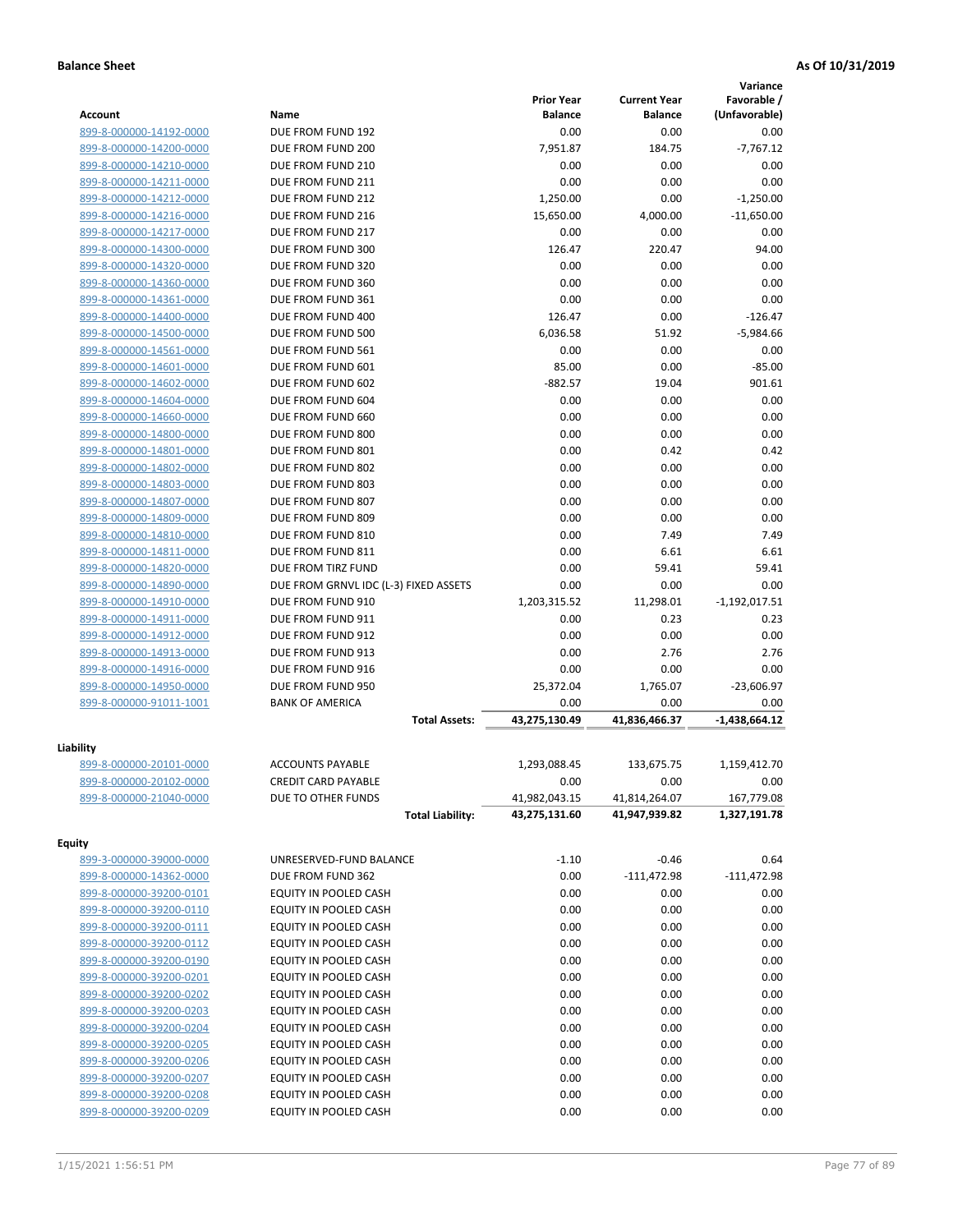**Variance**

| Account                                            | Name                                           | <b>Prior Year</b><br><b>Balance</b> | <b>Current Year</b><br><b>Balance</b> | Favorable /<br>(Unfavorable) |
|----------------------------------------------------|------------------------------------------------|-------------------------------------|---------------------------------------|------------------------------|
| 899-8-000000-39200-0210                            | EQUITY IN POOLED CASH                          | 0.00                                | 0.00                                  | 0.00                         |
| 899-8-000000-39200-0211                            | EQUITY IN POOLED CASH                          | 0.00                                | 0.00                                  | 0.00                         |
| 899-8-000000-39200-0212                            | EQUITY IN POOLED CASH                          | 0.00                                | 0.00                                  | 0.00                         |
| 899-8-000000-39200-0213                            | EQUITY IN POOLED CASH                          | 0.00                                | 0.00                                  | 0.00                         |
| 899-8-000000-39200-0214                            | <b>EQUITY IN POOLED CASH</b>                   | 0.00                                | 0.00                                  | 0.00                         |
| 899-8-000000-39200-0215                            | EQUITY IN POOLED CASH                          | 0.00                                | 0.00                                  | 0.00                         |
| 899-8-000000-39200-0216                            | EQUITY IN POOLED CASH                          | 0.00                                | 0.00                                  | 0.00                         |
| 899-8-000000-39200-0217                            | EQUITY IN POOLED CASH                          | 0.00                                | 0.00                                  | 0.00                         |
| 899-8-000000-39200-0218                            | EQUITY IN POOLED CASH                          | 0.00                                | 0.00                                  | 0.00                         |
| 899-8-000000-39200-0219                            | EQUITY IN POOLED CASH                          | 0.00                                | 0.00                                  | 0.00                         |
| 899-8-000000-39200-0220                            | EQUITY IN POOLED CASH                          | 0.00                                | 0.00                                  | 0.00                         |
| 899-8-000000-39200-0221                            | EQUITY IN POOLED CASH                          | 0.00                                | 0.00                                  | 0.00                         |
| 899-8-000000-39200-0222                            | EQUITY IN POOLED CASH                          | 0.00                                | 0.00                                  | 0.00                         |
| 899-8-000000-39200-0223                            | EQUITY IN POOLED CASH                          | 0.00                                | 0.00                                  | 0.00                         |
| 899-8-000000-39200-0224                            | EQUITY IN POOLED CASH                          | 0.00                                | 0.00                                  | 0.00                         |
| 899-8-000000-39200-0225                            | EQUITY IN POOLED CASH                          | 0.00                                | 0.00                                  | 0.00                         |
| 899-8-000000-39200-0226                            | EQUITY IN POOLED CASH                          | 0.00                                | 0.00                                  | 0.00                         |
| 899-8-000000-39200-0227                            | EQUITY IN POOLED CASH                          | 0.00                                | 0.00                                  | 0.00                         |
| 899-8-000000-39200-0228                            | EQUITY IN POOLED CASH                          | 0.00                                | 0.00                                  | 0.00                         |
| 899-8-000000-39200-0229                            | <b>EQUITY IN POOLED CASH</b>                   | 0.00                                | 0.00                                  | 0.00                         |
| 899-8-000000-39200-0231                            | <b>EQUITY IN POOLED CASH</b>                   | 0.00                                | 0.00                                  | 0.00                         |
| 899-8-000000-39200-0232                            | EQUITY IN POOLED CASH                          | 0.00                                | 0.00                                  | 0.00                         |
| 899-8-000000-39200-0233                            | <b>EQUITY IN POOLED CASH</b>                   | 0.00                                | 0.00                                  | 0.00                         |
| 899-8-000000-39200-0234                            | EQUITY IN POOLED CASH                          | 0.00                                | 0.00                                  | 0.00                         |
| 899-8-000000-39200-0235                            | EQUITY IN POOLED CASH                          | 0.00                                | 0.00                                  | 0.00                         |
| 899-8-000000-39200-0236                            | EQUITY IN POOLED CASH                          | 0.00                                | 0.00                                  | 0.00                         |
| 899-8-000000-39200-0241                            | EQUITY IN POOLED CASH                          | 0.00                                | 0.00                                  | 0.00                         |
| 899-8-000000-39200-0247                            | EQUITY IN POOLED CASH                          | 0.00                                | 0.00                                  | 0.00                         |
| 899-8-000000-39200-0250                            | EQUITY IN POOLED CASH                          | 0.00                                | 0.00                                  | 0.00                         |
| 899-8-000000-39200-0251                            | EQUITY IN POOLED CASH                          | 0.00                                | 0.00                                  | 0.00                         |
| 899-8-000000-39200-0252                            | EQUITY IN POOLED CASH                          | 0.00<br>0.00                        | 0.00<br>0.00                          | 0.00<br>0.00                 |
| 899-8-000000-39200-0253<br>899-8-000000-39200-0254 | EQUITY IN POOLED CASH<br>EQUITY IN POOLED CASH | 0.00                                | 0.00                                  | 0.00                         |
| 899-8-000000-39200-0301                            | EQUITY IN POOLED CASH                          | 0.00                                | 0.00                                  | 0.00                         |
| 899-8-000000-39200-0302                            | EQUITY IN POOLED CASH                          | 0.00                                | 0.00                                  | 0.00                         |
| 899-8-000000-39200-0401                            | EQUITY IN POOLED CASH                          | 0.00                                | 0.00                                  | 0.00                         |
| 899-8-000000-39200-0402                            | EQUITY IN POOLED CASH                          | 0.00                                | 0.00                                  | 0.00                         |
| 899-8-000000-39200-0403                            | EQUITY IN POOLED CASH                          | 0.00                                | 0.00                                  | 0.00                         |
| 899-8-000000-39200-0405                            | <b>EQUITY IN POOLED CASH</b>                   | 0.00                                | 0.00                                  | 0.00                         |
| 899-8-000000-39200-0406                            | EQUITY IN POOLED CASH                          | 0.00                                | 0.00                                  | 0.00                         |
| 899-8-000000-39200-0410                            | EQUITY IN POOLED CASH                          | 0.00                                | 0.00                                  | 0.00                         |
| 899-8-000000-39200-0411                            | EQUITY IN POOLED CASH                          | 0.00                                | 0.00                                  | 0.00                         |
| 899-8-000000-39200-0501                            | EQUITY IN POOLED CASH                          | 0.00                                | 0.00                                  | 0.00                         |
| 899-8-000000-39200-0502                            | EQUITY IN POOLED CASH                          | 0.00                                | 0.00                                  | 0.00                         |
| 899-8-000000-39200-0503                            | EQUITY IN POOLED CASH                          | 0.00                                | 0.00                                  | 0.00                         |
| 899-8-000000-39200-0504                            | EQUITY IN POOLED CASH                          | 0.00                                | 0.00                                  | 0.00                         |
| 899-8-000000-39200-0505                            | EQUITY IN POOLED CASH                          | 0.00                                | 0.00                                  | 0.00                         |
| 899-8-000000-39200-0506                            | EQUITY IN POOLED CASH                          | 0.00                                | 0.00                                  | 0.00                         |
| 899-8-000000-39200-0507                            | EQUITY IN POOLED CASH                          | 0.00                                | 0.00                                  | 0.00                         |
| 899-8-000000-39200-0511                            | <b>EQUITY IN POOLED CASH</b>                   | 0.00                                | 0.00                                  | 0.00                         |
| 899-8-000000-39200-0513                            | EQUITY IN POOLED CASH                          | 0.00                                | 0.00                                  | 0.00                         |
| 899-8-000000-39200-0521                            | EQUITY IN POOLED CASH                          | 0.00                                | 0.00                                  | 0.00                         |
| 899-8-000000-39200-0522                            | EQUITY IN POOLED CASH                          | 0.00                                | 0.00                                  | 0.00                         |
| 899-8-000000-39200-0523                            | EQUITY IN POOLED CASH                          | 0.00                                | 0.00                                  | 0.00                         |
| 899-8-000000-39200-0601                            | EQUITY IN POOLED CASH                          | 0.00                                | 0.00                                  | 0.00                         |
| 899-8-000000-39200-0602                            | EQUITY IN POOLED CASH                          | 0.00                                | 0.00                                  | 0.00                         |
| 899-8-000000-39200-0603<br>899-8-000000-39200-0604 | EQUITY IN POOLED CASH                          | 0.00                                | 0.00                                  | 0.00                         |
| 899-8-000000-39200-0702                            | EQUITY IN POOLED CASH<br>EQUITY IN POOLED CASH | 0.00<br>0.00                        | 0.00<br>0.00                          | 0.00<br>0.00                 |
|                                                    |                                                |                                     |                                       |                              |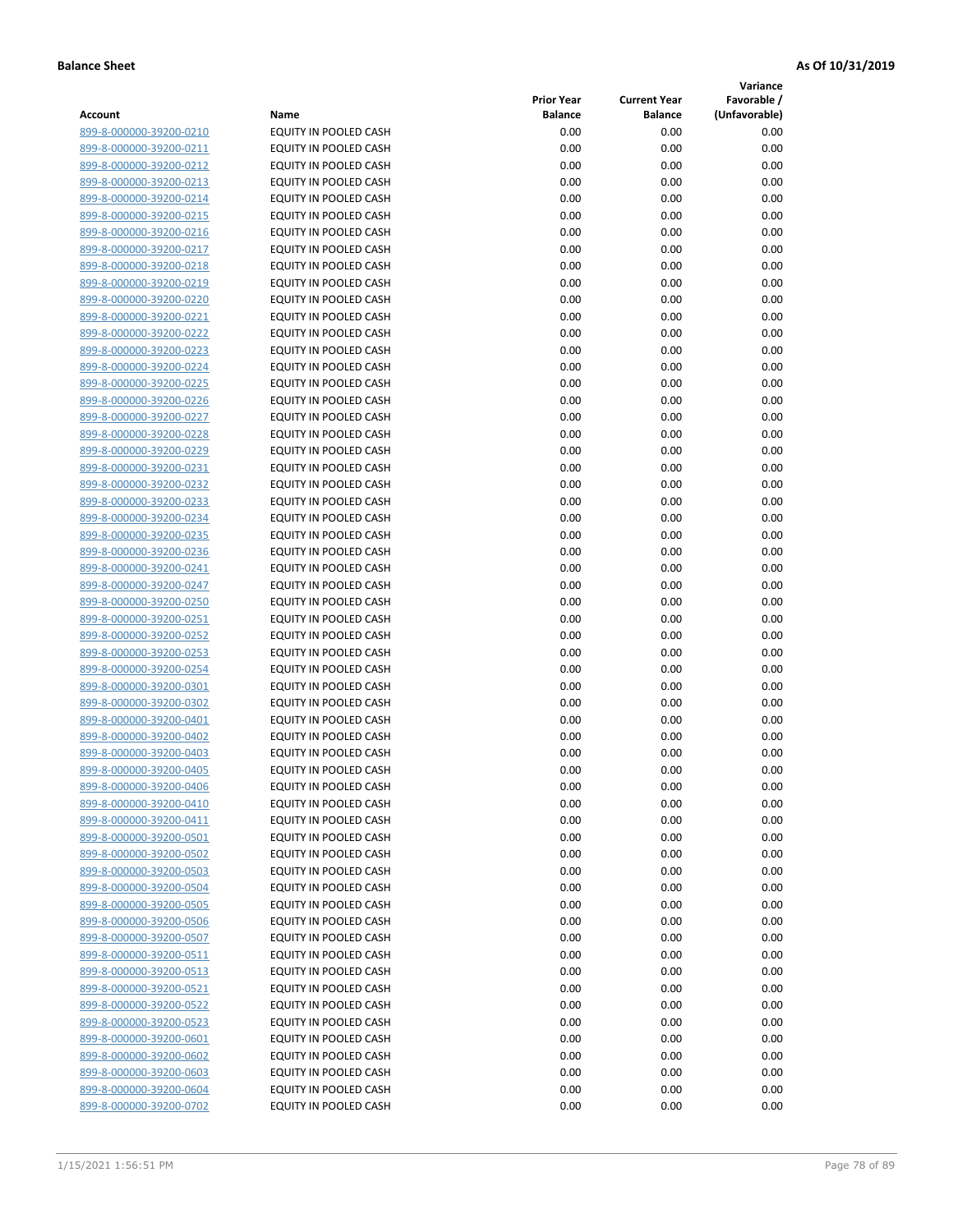|                                |                                                          |                   |                     | Variance        |
|--------------------------------|----------------------------------------------------------|-------------------|---------------------|-----------------|
|                                |                                                          | <b>Prior Year</b> | <b>Current Year</b> | Favorable /     |
| <b>Account</b>                 | <b>Name</b>                                              | <b>Balance</b>    | <b>Balance</b>      | (Unfavorable)   |
| 899-8-000000-39200-0703        | EQUITY IN POOLED CASH                                    | 0.00              | 0.00                | 0.00            |
| 899-8-000000-39200-0704        | EQUITY IN POOLED CASH                                    | 0.00              | 0.00                | 0.00            |
| 899-8-000000-39200-0705        | EQUITY IN POOLED CASH                                    | 0.00              | 0.00                | 0.00            |
| 899-8-000000-39200-0706        | <b>EQUITY IN POOLED CASH</b>                             | 0.00              | 0.00                | 0.00            |
| 899-8-000000-39200-0707        | <b>EQUITY IN POOLED CASH</b>                             | 0.00              | 0.00                | 0.00            |
| 899-8-000000-39200-0708        | <b>EQUITY IN POOLED CASH</b>                             | 0.00              | 0.00                | 0.00            |
| 899-8-000000-39200-0710        | EQUITY IN POOLED CASH                                    | 0.00              | 0.00                | 0.00            |
| 899-8-000000-39200-0721        | EQUITY IN POOLED CASH                                    | 0.00              | 0.00                | 0.00            |
| 899-8-000000-39200-0722        | <b>EQUITY IN POOLED CASH</b>                             | 0.00              | 0.00                | 0.00            |
| 899-8-000000-39200-0723        | <b>EQUITY IN POOLED CASH</b>                             | 0.00              | 0.00                | 0.00            |
| 899-8-000000-39200-0731        | <b>EQUITY IN POOLED CASH</b>                             | 0.00              | 0.00                | 0.00            |
| 899-8-000000-39200-0825        | EQUITY IN POOLED CASH                                    | 0.00              | 0.00                | 0.00            |
| 899-8-000000-39200-0901        | <b>EQUITY IN POOLED CASH</b>                             | 0.00              | 0.00                | 0.00            |
| 899-8-000000-39200-0902        | EQUITY IN POOLED CASH                                    | 0.00              | 0.00                | 0.00            |
| 899-8-000000-39200-0903        | <b>EQUITY IN POOLED CASH</b>                             | 0.00              | 0.00                | 0.00            |
| 899-8-000000-39200-0904        | <b>EQUITY IN POOLED CASH</b>                             | 0.00              | 0.00                | 0.00            |
| 899-8-000000-39200-0905        | EQUITY IN POOLED CASH                                    | 0.00              | 0.00                | 0.00            |
| 899-8-000000-39200-0909        | EQUITY IN POOLED CASH                                    | 0.00              | 0.00                | 0.00            |
| 899-8-000000-39200-0910        | <b>EQUITY IN POOLED CASH</b>                             | 0.00              | 0.00                | 0.00            |
| 899-8-000000-39200-0960        | <b>EQUITY IN POOLED CASH</b>                             | 0.00              | 0.00                | 0.00            |
| 899-8-000000-39200-9999        | EQUITY IN POOLED CASH                                    | 0.00              | 0.00                | 0.00            |
|                                | <b>Total Beginning Equity:</b>                           | $-1.10$           | $-111,473.44$       | $-111,472.34$   |
| <b>Total Revenue</b>           |                                                          | $-0.01$           | $-0.01$             | 0.00            |
| Revenues Over/(Under) Expenses |                                                          | $-0.01$           | $-0.01$             | 0.00            |
|                                | <b>Total Equity and Current Surplus (Deficit):</b>       | $-1.11$           | $-111,473.45$       | $-111,472.34$   |
|                                | Total Liabilities, Equity and Current Surplus (Deficit): | 43,275,130.49     | 41,836,466.37       | $-1,438,664.12$ |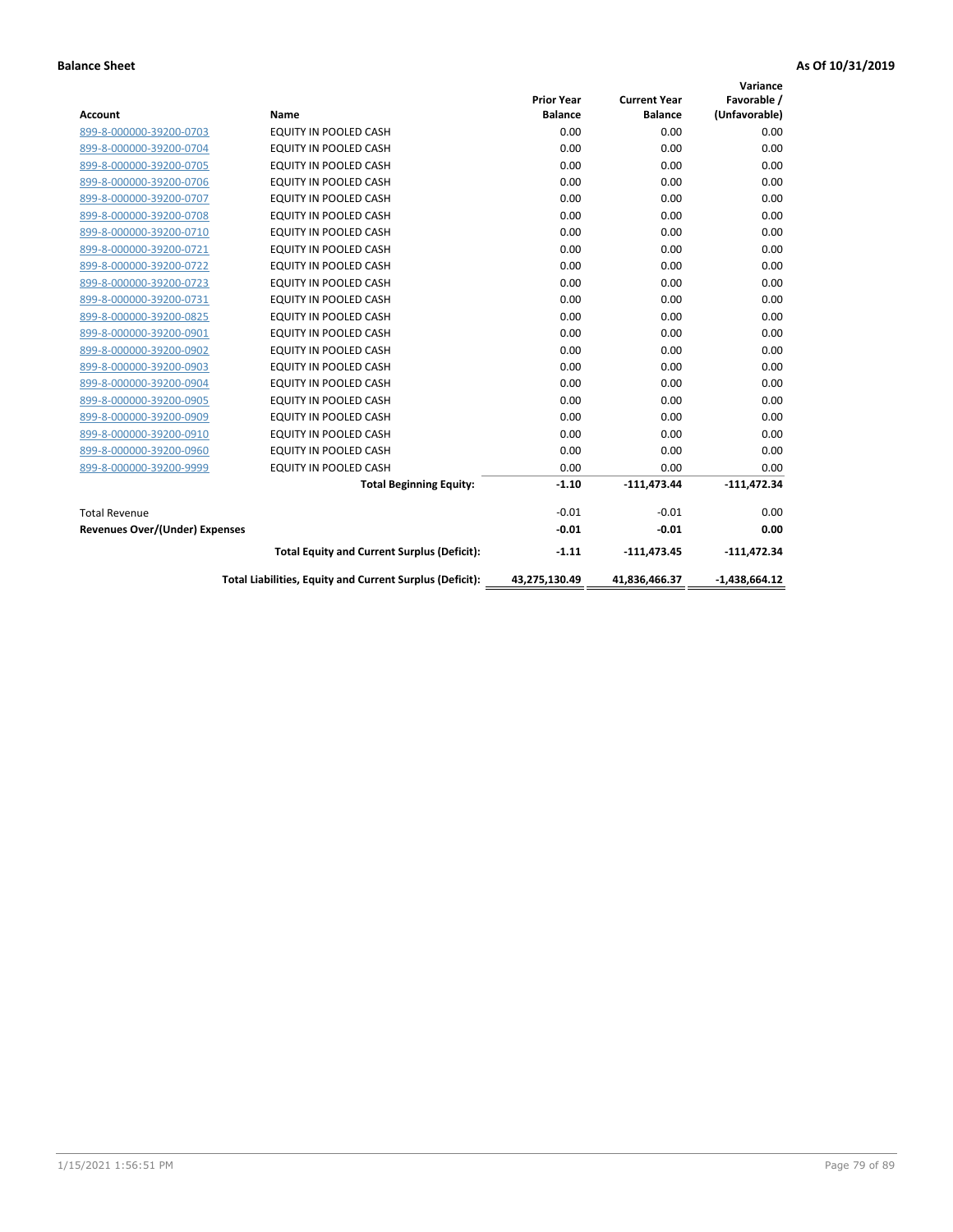|                                            |                                        |                   |                     | Variance        |
|--------------------------------------------|----------------------------------------|-------------------|---------------------|-----------------|
|                                            |                                        | <b>Prior Year</b> | <b>Current Year</b> | Favorable /     |
| Account                                    | Name                                   | <b>Balance</b>    | <b>Balance</b>      | (Unfavorable)   |
| <b>Fund: 910 - ELECTRIC OPERATING FUND</b> |                                        |                   |                     |                 |
| <b>Assets</b>                              |                                        |                   |                     |                 |
| 910-9-000000-10000-1300                    | <b>CASH</b>                            | 17,823,496.66     | 18,721,913.57       | 898,416.91      |
| 910-9-000000-10209-1300                    | <b>ADMIN PETTY CASH</b>                | 658.89            | 200.00              | $-458.89$       |
| 910-9-000000-10308-1300                    | <b>GEUS SERVICE CENTER CHANGE</b>      | 849.90            | 849.90              | 0.00            |
| 910-9-000000-10309-1300                    | <b>GEUS DOWNTOWN CHANGE</b>            | 1,650.00          | 1,650.00            | 0.00            |
| 910-9-000000-11540-1301                    | PTO LIABILITY FUNDING                  | 0.00              | 457,903.95          | 457,903.95      |
| 910-9-000000-11541-1301                    | CASH INVESTED - TX TERM GENERAL        | 0.00              | 4,643,366.69        | 4,643,366.69    |
| 910-9-000000-12190-1810                    | DEFERRED ISSUANCE COSTS 2001           | 0.00              | 0.00                | 0.00            |
| 910-9-000000-12191-1810                    | DEFERRED ISSUANCE COST 2008 ENGINE PR  | 0.00              | 0.00                | 0.00            |
| 910-9-000000-12192-1810                    | DEFERRED ISSUANCE COSTS 2010 BOA ENGI  | 0.00              | 0.00                | 0.00            |
| 910-9-000000-12193-1810                    | DEFERRED ISSUANCE COSTS 2010 SCRUBBEI  | 0.00              | 0.00                | 0.00            |
| 910-9-000000-12194-1810                    | DEFERRED ISSUANCE COSTS 2010 TMPA DEI  | 0.00              | 0.00                | 0.00            |
| 910-9-000000-12201-1810                    | <b>BOND DISCOUNT</b>                   | 103,096.73        | 153,371.59          | 50,274.86       |
| 910-9-000000-13000-1420                    | <b>CUSTOMER ACCOUNTS RECEIVABLE</b>    | 1,256,806.92      | 1,344,406.91        | 87,599.99       |
| 910-9-000000-13001-1420                    | NON CURRENT CUSTOMER ACCTS RECEIVAE    | 539,749.41        | 607,363.61          | 67,614.20       |
| 910-9-000000-13002-1440                    | ALLOWANCE FOR UNCOLLECTABLE            | -581,494.93       | $-513,614.39$       | 67,880.54       |
|                                            |                                        |                   |                     |                 |
| 910-9-000000-13003-1422                    | UNBILLED YEAR-END ACCRUAL              | 4,682,899.58      | 4,669,137.80        | $-13,761.78$    |
| 910-9-000000-13009-1423                    | FUEL ADJUSTMENT - UNDER/OVER           | 822,699.64        | $-873,620.22$       | $-1,696,319.86$ |
| 910-9-000000-13011-1420                    | AMP RECEIVABLE                         | $-140,453.15$     | $-141, 176.55$      | $-723.40$       |
| 910-9-000000-13012-1420                    | ROUNDUP ACCOUNTS RECEIVABLE            | 0.00              | 0.00                | 0.00            |
| 910-9-000000-13066-1421                    | AMPY CUSTOMER ACCOUNTS RECEIVABLE      | 0.00              | 0.00                | 0.00            |
| 910-9-000000-13067-1421                    | AMPY ARREARS ACCOUNTS RECEIVABLE       | $-4,131.19$       | $-4,991.12$         | $-859.93$       |
| 910-9-000000-13068-1421                    | AMPY Customers Left With Balance A/R   | 53,889.11         | 60,944.43           | 7,055.32        |
| 910-9-000000-13201-1430                    | MISCELLANEOUS ACCOUNTS RECEIVABLE      | 2,609,438.03      | 2,955,875.26        | 346,437.23      |
| 910-9-000000-13205-1710                    | <b>INTEREST RECEIVABLE</b>             | 0.00              | 0.00                | 0.00            |
| 910-9-000000-13290-1650                    | PREPAYMENTS                            | 0.00              | 0.00                | 0.00            |
| 910-9-000000-13291-1651                    | TMPA SCRUBBER PREPAYMENT               | 0.00              | 0.00                | 0.00            |
| 910-9-000000-13293-1653                    | TMPA FIXED COSTS PREPAYMENT            | 0.00              | 0.00                | 0.00            |
| 910-9-000000-13294-1654                    | TMPA DEMAND COSTS ESCROW               | 0.00              | 0.00                | 0.00            |
| 910-9-000000-13297-1657                    | <b>ERCOT CRR PREPAYMENTS</b>           | 27,456.28         | $-3,462.22$         | $-30,918.50$    |
| 910-9-000000-13299-1655                    | <b>ERCOT COLLATERAL</b>                | 111,550.00        | 111,550.00          | 0.00            |
| 910-9-000000-14001-1461                    | DUE FROM COG - GENERAL FUND            | 0.00              | 0.00                | 0.00            |
| 910-9-000000-14402-1469                    | DUE FROM DEBT SERVICE FUND             | 4,625,445.97      | 0.00                | -4,625,445.97   |
| 910-9-000000-14501-1467                    | DUE FROM GBOD                          | 0.00              | 0.00                | 0.00            |
| 910-9-000000-14916-1469                    | DUE FROM FUND 916                      | 0.00              | 0.00                | 0.00            |
| 910-9-000000-14999-1910                    | DUE FROM 906                           | 0.00              | 0.00                | 0.00            |
| 910-9-000000-15900-1540                    | <b>INVENTORY</b>                       | 2,402,292.32      | 2,380,784.27        | $-21,508.05$    |
| 910-9-000000-15901-1541                    | <b>GEUS UNLEADED GASOLINE</b>          | 111.32            | 1,286.39            | 1,175.07        |
| 910-9-000000-15902-1542                    | <b>GEUS DIESEL GASOLINE</b>            | 2,744.20          | 1,373.87            | $-1,370.33$     |
| 910-9-000000-15903-1543                    | INVENTORY - SUBSTATION                 | 7,771.80          | 7,771.80            | 0.00            |
| 910-9-000000-15909-1510                    | STEAM PLANT FUEL OIL INVENTORY         | 580,690.88        | 575,892.14          | $-4,798.74$     |
| 910-9-000000-16301-1070                    | <b>CWIP</b>                            | 679,189.68        | 1,997,331.75        | 1,318,142.07    |
|                                            | GASB 62 ASSET                          |                   |                     |                 |
| 910-9-000000-16400-1180                    |                                        | 0.00              | 12,657,036.00       | 12,657,036.00   |
| 910-9-000000-17501-1860                    | <b>EMPLOYEE CONTRIBUTIONS</b>          | 543,413.00        | 641,414.00          | 98,001.00       |
| 910-9-000000-17504-1860                    | <b>INVESTMENT RETURN</b>               | $-961,559.00$     | 2,067,546.00        | 3,029,105.00    |
| 910-9-000000-17508-1860                    | EXPERIENCE DIFFERENCE- OUTFLOW         | $-35,369.00$      | 104,019.00          | 139,388.00      |
| 910-9-000000-17509-1860                    | <b>EXPERIENCE DIFFERENCE - INFLOW</b>  | $-183,876.00$     | $-123,185.00$       | 60,691.00       |
| 910-9-000000-17520-1860                    | <b>ASSUMPTION CHANGES</b>              | 171,898.00        | 0.00                | $-171,898.00$   |
| 910-9-000000-17608-1860                    | OPEB DEFERRED OUTFLOW                  | 53,017.00         | 69,667.00           | 16,650.00       |
| 910-9-000000-17609-1860                    | OPEB DEFERRED INFLOW                   | $-3,234.00$       | $-25,652.00$        | $-22,418.00$    |
| 910-9-000000-19000-3100                    | STEAM - LAND                           | 117,340.90        | 117,340.90          | 0.00            |
| 910-9-000000-19001-3110                    | STEAM PLANT - STRUCTURES               | 1,455,530.43      | 1,082,096.04        | -373,434.39     |
| 910-9-000000-19002-3120                    | STEAM PLANT - BOILER PLANT EQUIPMENT   | 4,886,434.29      | 6,707,486.99        | 1,821,052.70    |
| 910-9-000000-19003-3130                    | STEAM PLANT - ENGINES                  | 0.00              | 0.00                | 0.00            |
| 910-9-000000-19004-3140                    | STEAM PLANT - GENERATORS               | 9,067,106.70      | 9,067,106.70        | 0.00            |
| 910-9-000000-19005-3150                    | STEAM PLANT - ACCESSORY ELECTRIC EQUIF | 956,874.92        | 950,135.42          | $-6,739.50$     |
| 910-9-000000-19006-3160                    | STEAM PLANT - MISC POWER PLANT EQUIPI  | 12,912.88         | 12,912.88           | 0.00            |
| 910-9-000000-19100-3400                    | <b>ENGINE PLANT - LAND</b>             | 43,850.00         | 43,850.00           | 0.00            |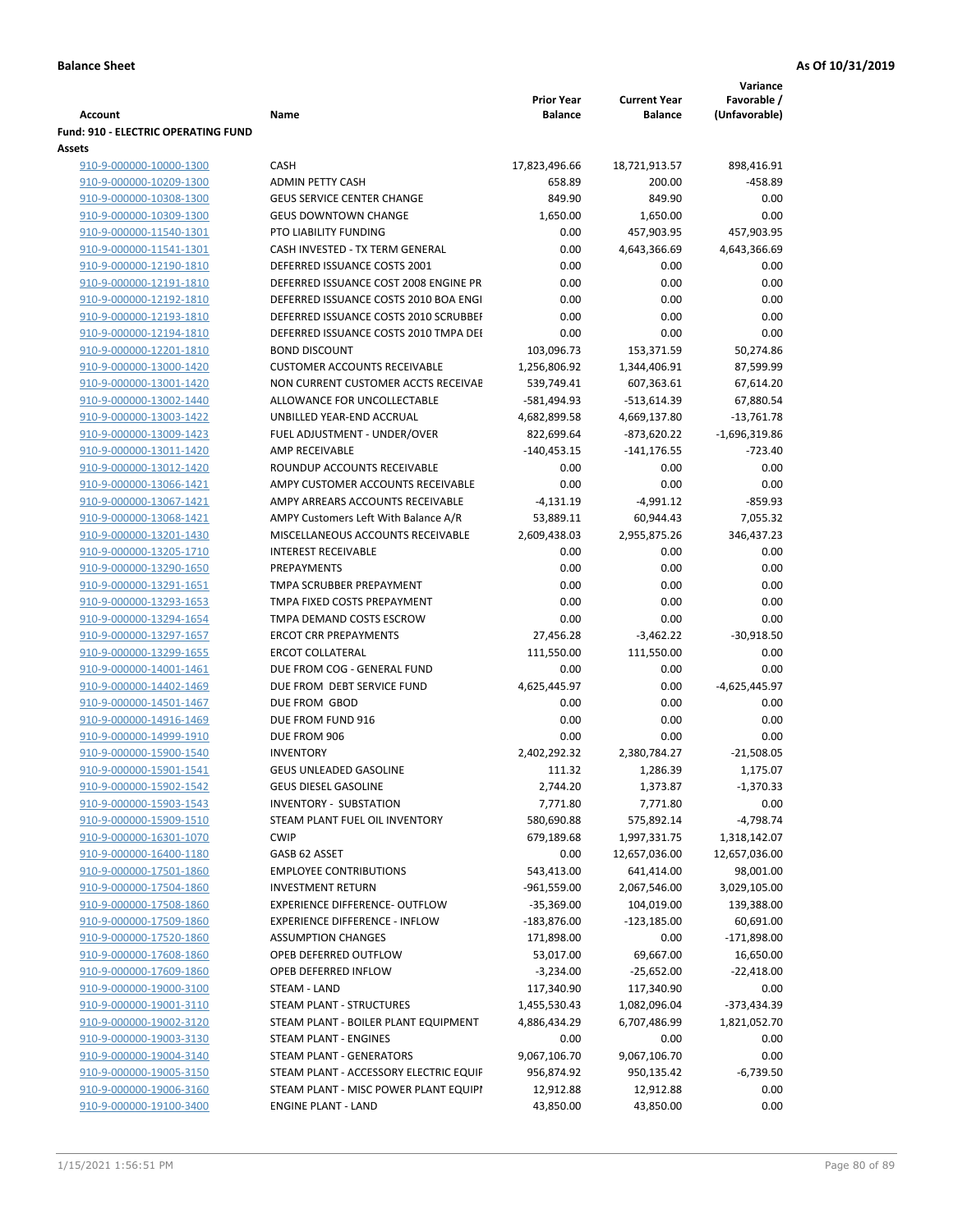**Variance**

| <b>Account</b>          | Name                                             | <b>Prior Year</b><br><b>Balance</b> | <b>Current Year</b><br><b>Balance</b> | Favorable /<br>(Unfavorable) |
|-------------------------|--------------------------------------------------|-------------------------------------|---------------------------------------|------------------------------|
| 910-9-000000-19101-3410 | <b>ENGINE PLANT - STRUCTURES</b>                 | 4,655,874.20                        | 4,655,874.20                          | 0.00                         |
| 910-9-000000-19101-3411 | <b>ENGINE PLANT - STRUCTURES</b>                 | 0.00                                | 0.00                                  | 0.00                         |
| 910-9-000000-19104-3440 | <b>ENGINE PLANT - ENGINE PLANT GENERATOF</b>     | 28,633,940.73                       | 28,633,940.73                         | 0.00                         |
| 910-9-000000-19105-3450 | ENGINE PLANT - ACCESSORY ELECTRIC EQUI           | 216,217.48                          | 343,229.78                            | 127,012.30                   |
| 910-9-000000-19106-3460 | <b>ENGINE PLANT - MISCELLANEOUS POWER P</b>      | 47,852.60                           | 61,047.10                             | 13,194.50                    |
| 910-9-000000-19204-3442 | <b>ENGINE PLANT - RENEWABLE GENERATORS</b>       | 245,000.01                          | 245,000.01                            | 0.00                         |
| 910-9-000000-19301-3500 | TRANSMISSION - LAND                              | 53,501.21                           | 53,501.21                             | 0.00                         |
| 910-9-000000-19302-3530 | TRANSMISSION - SUBSTATIONS                       | 5,714,413.54                        | 5,704,403.83                          | $-10,009.71$                 |
| 910-9-000000-19303-3572 | TRANSMISSION - TMPA LINES                        | 1,156,631.80                        | 1,156,631.80                          | 0.00                         |
| 910-9-000000-19304-3571 | TRANSMISSION - GEUS LINES                        | 4,241,141.34                        | 4,519,703.80                          | 278,562.46                   |
| 910-9-000000-19401-3600 | <b>DISTRIBUTION - LAND</b>                       | 218,418.15                          | 218,418.15                            | 0.00                         |
| 910-9-000000-19402-3620 | DISTRIBUTION - SUBSTATIONS                       | 6,239,507.24                        | 6,239,507.24                          | 0.00                         |
| 910-9-000000-19403-3640 | <b>DISTRIBUTION - POLES</b>                      | 4,535,340.26                        | 4,617,178.70                          | 81,838.44                    |
| 910-9-000000-19404-3650 | DISTRIBUTION - OH CONDUCTOR & DEVICES            | 3,995,820.81                        | 4,235,843.24                          | 240,022.43                   |
| 910-9-000000-19405-3660 | DISTRIBUTION - UNDERGROUND CONDUIT               | 1,820,226.28                        | 1,865,938.63                          | 45,712.35                    |
| 910-9-000000-19406-3670 | DISTRIBUTION - UG CONDUCTOR & DEVICES            |                                     |                                       |                              |
|                         | <b>DISTRIBUTION - TRANSFORMERS</b>               | 3,031,744.89                        | 3,078,562.87                          | 46,817.98                    |
| 910-9-000000-19407-3680 | <b>DISTRIBUTION - SERVICE CONNECTIONS</b>        | 4,371,693.30                        | 4,357,638.27                          | $-14,055.03$                 |
| 910-9-000000-19408-3690 |                                                  | 575,576.94                          | 546,593.47                            | $-28,983.47$                 |
| 910-9-000000-19409-3700 | <b>DISTRIBUTION - METERS</b>                     | 1,904,403.74                        | 1,886,778.22                          | $-17,625.52$                 |
| 910-9-000000-19410-3710 | DISTRIBUTION - VAPOR LIGHTS                      | 89,486.32                           | 94,495.71                             | 5,009.39                     |
| 910-9-000000-19411-3750 | DISTRIBUTION - STREET LIGHTS & SIGNALS           | 98,383.66                           | 100,747.96                            | 2,364.30                     |
| 910-9-000000-19501-3890 | <b>GENERAL - LAND</b>                            | 110,503.10                          | 110,503.10                            | 0.00                         |
| 910-9-000000-19502-3900 | <b>GENERAL - STRUCTURES</b>                      | 5,948,456.74                        | 5,973,904.74                          | 25,448.00                    |
| 910-9-000000-19503-3910 | <b>GENERAL - FURNITURE &amp; OFFICE EQUIPMEN</b> | 564,537.87                          | 598,740.18                            | 34,202.31                    |
| 910-9-000000-19504-3941 | <b>GENERAL - METER READING ASSETS</b>            | 38,482.00                           | 34,126.00                             | $-4,356.00$                  |
| 910-9-000000-19505-3911 | <b>GENERAL - CUSTOMER SERVICE EQUIPMENT</b>      | 0.00                                | 0.00                                  | 0.00                         |
| 910-9-000000-19506-3914 | <b>GENERAL - BILLING EQUIPMENT</b>               | 0.00                                | 0.00                                  | 0.00                         |
| 910-9-000000-19507-3915 | GENERAL - CASHIERING EQUIPMENT                   | 7,033.54                            | 7,033.54                              | 0.00                         |
| 910-9-000000-19508-3920 | <b>GENERAL - TRANSPORTATION EQUIPMENT</b>        | 2,732,230.50                        | 2,910,836.95                          | 178,606.45                   |
| 910-9-000000-19509-3930 | GENERAL - WAREHOUSE EQUIPMENT                    | 69,324.02                           | 84,284.02                             | 14,960.00                    |
| 910-9-000000-19510-3940 | <b>GENERAL - TOOLS</b>                           | 13,918.37                           | 13,918.37                             | 0.00                         |
| 910-9-000000-19511-3950 | GENERAL - LABORATORY EQUIPMENT                   | 336,291.99                          | 333,791.99                            | $-2,500.00$                  |
| 910-9-000000-19512-3960 | <b>GENERAL - POWER OPERATED EQUIPMENT</b>        | 317,093.52                          | 398,548.30                            | 81,454.78                    |
| 910-9-000000-19513-3970 | GENERAL - COMMUNICATIONS EQUIPMENT               | 47,808.65                           | 47,808.65                             | 0.00                         |
| 910-9-000000-19514-3980 | GENERAL - MISCELLANEOUS EQUIPMENT                | 0.00                                | 372,382.32                            | 372,382.32                   |
| 910-9-000000-19515-3000 | <b>GENERAL-MISC INTANGIBLE</b>                   | 0.00                                | 0.00                                  | 0.00                         |
| 910-9-000000-19999-1080 | ACCUMULATED DEPRECIATION                         | -44,384,246.75                      | -46,507,904.25                        | $-2,123,657.50$              |
|                         | <b>Total Assets:</b>                             | 89.377.356.22                       | 107,520,892.19                        | 18,143,535.97                |
| Liability               |                                                  |                                     |                                       |                              |
| 910-9-000000-20101-2320 | <b>ACCOUNTS PAYABLE</b>                          | 1,203,315.52                        | 11,298.01                             | 1,192,017.51                 |
| 910-9-000000-20102-2321 | <b>CREDIT CARD PAYABLE</b>                       | 0.00                                | 0.00                                  | 0.00                         |
| 910-9-000000-20103-2322 | ACCRUED ACCOUNTS PAYABLE                         | 1,025,711.47                        | 1,315,892.81                          | $-290,181.34$                |
| 910-9-000000-20139-2323 | RETAINAGES PAYABLE                               | 0.00                                | 0.00                                  | 0.00                         |
| 910-9-000000-20141-0000 | TELEPHONE CLEARING                               | 0.00                                | 0.00                                  | 0.00                         |
| 910-9-000000-20142-0000 | <b>ESCROW</b>                                    | 0.00                                | 0.00                                  | 0.00                         |
| 910-9-000000-20161-2324 | GASB 62 SHORT-TERM                               | 0.00                                | 878,706.00                            | $-878,706.00$                |
| 910-9-000000-20201-2530 | <b>DEFERRED REVENUE</b>                          | 822,699.64                          | $-873,620.22$                         | 1,696,319.86                 |
| 910-9-000000-20815-2410 | SALES TAX PAYABLE - IN THE CITY                  | 79,514.68                           | 85,347.06                             | $-5,832.38$                  |
| 910-9-000000-20816-2411 | SALES TAX PAYABLE - OUT OF CITY                  | 3,965.80                            | 4,098.96                              | $-133.16$                    |
| 910-9-000000-21001-2341 | DUE TO COG - GEN FUND                            | 827,252.62                          | 0.00                                  | 827,252.62                   |
| 910-9-000000-21406-2329 | DUE TO DEBT TO SERVICE FUND                      | 0.00                                | 4,115.11                              | $-4,115.11$                  |
| 910-9-000000-21507-2347 | DUE TO GBOD                                      | 165,450.52                          | 75,974.75                             | 89,475.77                    |
| 910-9-000000-22001-2327 | SALARIES PAYABLE                                 | 306,647.46                          | 306,647.46                            | 0.00                         |
| 910-9-000000-22002-2328 | PTO PAYABLE                                      | 619,978.69                          | 690,328.69                            | $-70,350.00$                 |
| 910-9-000000-23011-2211 | <b>REVENUE BONDS</b>                             |                                     |                                       |                              |
|                         |                                                  | 2,260,000.00                        | 1,935,000.00                          | 325,000.00                   |
| 910-9-000000-24000-2350 | <b>CUSTOMER DEPOSITS</b>                         | 2,463,275.37                        | 2,258,864.59                          | 204,410.78                   |
| 910-9-000000-24014-2359 | <b>CUSTOMER DEPOSITS / AMPY EQUIPMENT</b>        | 103,267.72                          | 89,193.22                             | 14,074.50                    |
| 910-9-000000-24015-2350 | AMP RESERVE                                      | $-140,453.15$                       | $-141, 176.55$                        | 723.40                       |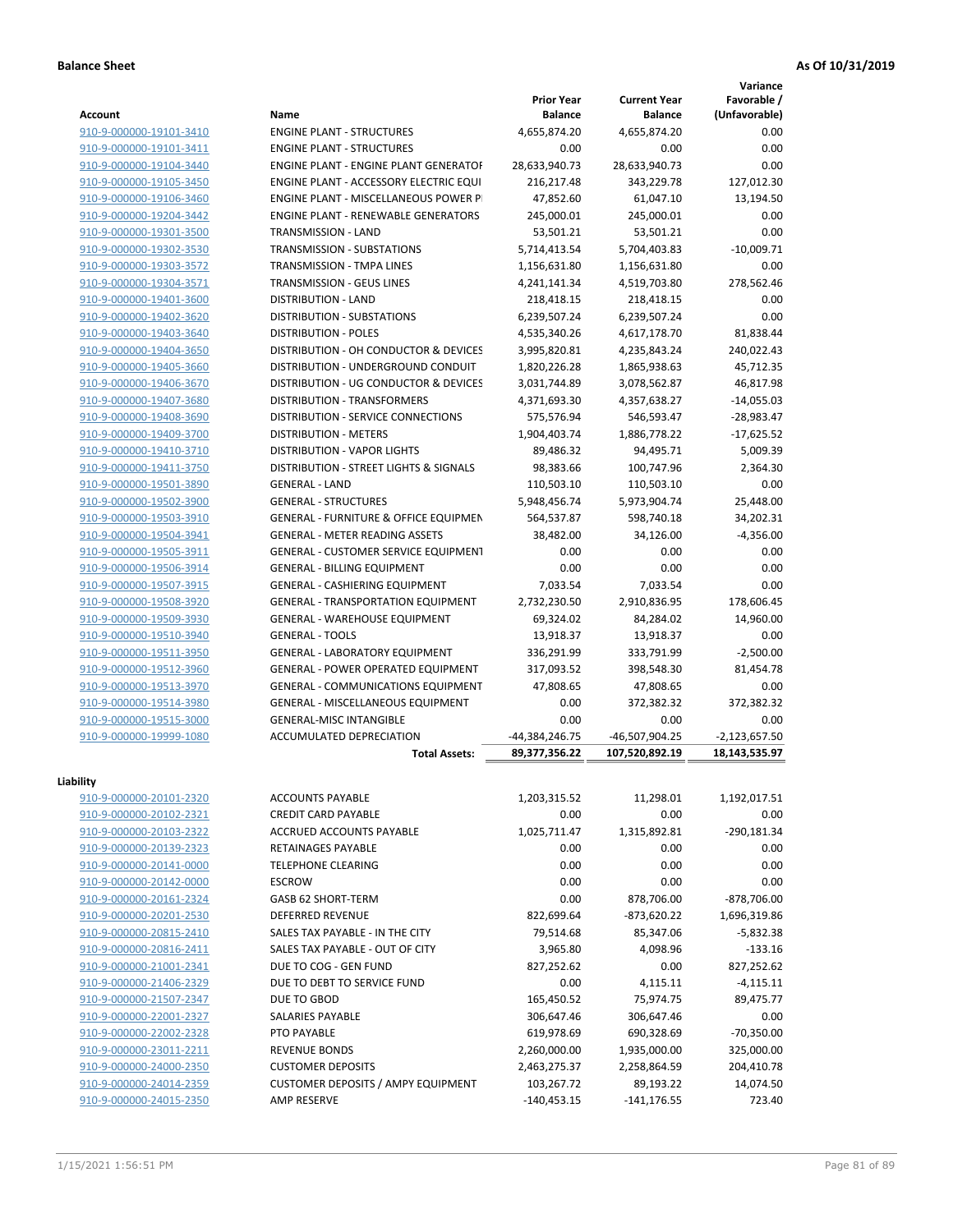| <b>Account</b>                        | Name                                                     | <b>Prior Year</b><br><b>Balance</b> | <b>Current Year</b><br><b>Balance</b> | Variance<br>Favorable /<br>(Unfavorable) |
|---------------------------------------|----------------------------------------------------------|-------------------------------------|---------------------------------------|------------------------------------------|
| 910-9-000000-25069-2530               | PREPAID ELECTRICITY - AMPY                               | $-21,865.82$                        | $-61,251.18$                          | 39,385.36                                |
| 910-9-000000-26001-2283               | <b>OBLIGATION FOR COMPENSATED ABSENCES</b>               | 297,818.74                          | 259,384.88                            | 38,433.86                                |
| 910-9-000000-26004-2284               | GASB 62 LONG-TERM                                        | 0.00                                | 11,778,330.00                         | $-11,778,330.00$                         |
| 910-9-000000-26102-2210               | <b>REVENUE BONDS PAYABLE</b>                             | 32,295,000.00                       | 48,975,000.00                         | $-16,680,000.00$                         |
| 910-9-000000-26107-2250               | <b>BOND PREMIUM</b>                                      | 173,432.78                          | 4,968,172.70                          | -4,794,739.92                            |
| 910-9-000000-26108-2250               | <b>SCRUBBER DEBT - 2010</b>                              | 10,395,000.00                       | 0.00                                  | 10,395,000.00                            |
| 910-9-000000-26109-2250               | PREMIUM ON SCRUBBER                                      | 147,441.93                          | 0.00                                  | 147,441.93                               |
| 910-9-000000-26110-2250               | <b>TMPA DEBT - 2010</b>                                  | 20,640,000.00                       | 0.00                                  | 20,640,000.00                            |
| 910-9-000000-26111-2250               | PREMIUM ON TMPA DEBT                                     | 292,425.10                          | 0.00                                  | 292,425.10                               |
| 910-9-000000-26112-2250               | DEFERRED BOND REFUNDING                                  | 0.00                                | 415,094.91                            | $-415,094.91$                            |
| 910-9-000000-29300-0000               | <b>ENCUMBRANCE SUMMARY</b>                               | 0.00                                | 0.00                                  | 0.00                                     |
| 910-9-000000-29400-0100               | RESERVED ACCOUNT / ENCUMBRANCES                          | 0.00                                | 0.00                                  | 0.00                                     |
| 910-9-000000-29999-2280               | <b>TOTAL OPEB LIABILITY</b>                              | 787,240.00                          | 810,632.00                            | $-23,392.00$                             |
| 910-9-000000-29999-2283               | NET PENSION LIABILITY                                    | 794,496.00                          | 4,632,098.00                          | $-3,837,602.00$                          |
|                                       | <b>Total Liability:</b>                                  | 75,541,615.07                       | 78,418,131.20                         | $-2,876,516.13$                          |
| <b>Equity</b>                         |                                                          |                                     |                                       |                                          |
| 910-9-000000-39100-2160               | UNRESERVED RETAINED EARNINGS                             | 13,166,233.01                       | 28,028,914.62                         | 14,862,681.61                            |
| 910-9-000000-39500-4210               | <b>NET POSITION - PENSION</b>                            | $-3,070.00$                         | $-3,070.00$                           | 0.00                                     |
| 910-9-000000-39500-9260               | <b>NET POSITION - PENSION</b>                            | $-694,801.00$                       | $-737,478.00$                         | $-42,677.00$                             |
|                                       | <b>Total Beginning Equity:</b>                           | 12,468,362.01                       | 27,288,366.62                         | 14,820,004.61                            |
| <b>Total Revenue</b>                  |                                                          | 5,106,643.18                        | 5,890,743.62                          | 784,100.44                               |
| <b>Total Expense</b>                  |                                                          | 3,739,264.04                        | 4,076,349.25                          | $-337,085.21$                            |
| <b>Revenues Over/(Under) Expenses</b> |                                                          | 1,367,379.14                        | 1,814,394.37                          | 447,015.23                               |
|                                       | <b>Total Equity and Current Surplus (Deficit):</b>       | 13,835,741.15                       | 29,102,760.99                         | 15,267,019.84                            |
|                                       | Total Liabilities, Equity and Current Surplus (Deficit): | 89,377,356.22                       | 107,520,892.19                        | 18,143,535.97                            |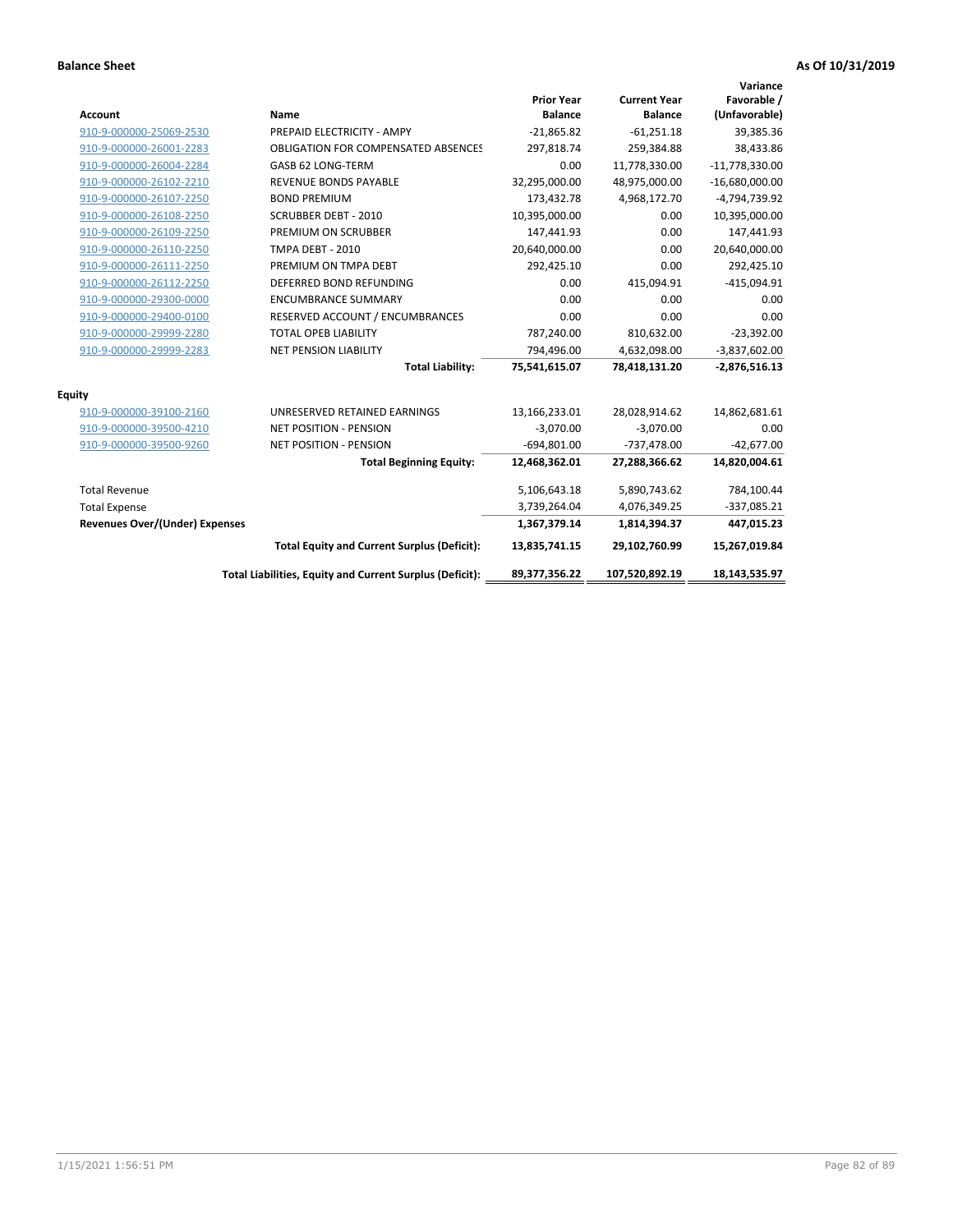| <b>Account</b>                             | Name                                                     | <b>Prior Year</b><br><b>Balance</b> | <b>Current Year</b><br><b>Balance</b> | Variance<br>Favorable /<br>(Unfavorable) |
|--------------------------------------------|----------------------------------------------------------|-------------------------------------|---------------------------------------|------------------------------------------|
| <b>Fund: 911 - ELECTRIC DEBT REDUCTION</b> |                                                          |                                     |                                       |                                          |
| Assets                                     |                                                          |                                     |                                       |                                          |
| 911-9-000000-10000-1300                    | CASH                                                     | 8,786.22                            | 8,676.77                              | $-109.45$                                |
| 911-9-000000-12002-0000                    | <b>GOVERNMENT OBLIGATIONS / AGENCIES</b>                 | 0.00                                | 0.00                                  | 0.00                                     |
| 911-9-000000-13201-1430                    | MISCELLANEOUS ACCOUNTS RECEIVABLE                        | 0.00                                | 0.00                                  | 0.00                                     |
| 911-9-000000-13205-1710                    | <b>INTEREST RECEIVABLE</b>                               | 0.00                                | 0.00                                  | 0.00                                     |
|                                            | <b>Total Assets:</b>                                     | 8,786.22                            | 8,676.77                              | $-109.45$                                |
| Liability                                  |                                                          |                                     |                                       |                                          |
| 911-9-000000-20101-0000                    | <b>ACCOUNTS PAYABLE</b>                                  | 0.00                                | 0.23                                  | $-0.23$                                  |
| 911-9-000000-20103-0100                    | <b>ACCRUED ACCOUNTS PAYABLE</b>                          | 0.00                                | 0.00                                  | 0.00                                     |
| 911-9-000000-Z2430-0000                    | RESERVED ACCOUNT / ENCUMBRANCE SUM                       | 0.00                                | 0.00                                  | 0.00                                     |
| 911-9-000000-Z2520-0100                    | RESERVED ACCOUNT / ENCUMBRANCES                          | 0.00                                | 0.00                                  | 0.00                                     |
|                                            | <b>Total Liability:</b>                                  | 0.00                                | 0.23                                  | $-0.23$                                  |
| <b>Equity</b>                              |                                                          |                                     |                                       |                                          |
| 911-9-000000-39100-2160                    | UNRESERVED RETAINED EARNINGS                             | 5,923.99                            | 8,668.88                              | 2,744.89                                 |
|                                            | <b>Total Beginning Equity:</b>                           | 5,923.99                            | 8.668.88                              | 2.744.89                                 |
| <b>Total Revenue</b>                       |                                                          | 2,862.23                            | 7.66                                  | $-2,854.57$                              |
| <b>Total Expense</b>                       |                                                          | 0.00                                | 0.00                                  | 0.00                                     |
| <b>Revenues Over/(Under) Expenses</b>      |                                                          | 2,862.23                            | 7.66                                  | $-2,854.57$                              |
|                                            | <b>Total Equity and Current Surplus (Deficit):</b>       | 8,786.22                            | 8,676.54                              | $-109.68$                                |
|                                            | Total Liabilities, Equity and Current Surplus (Deficit): | 8,786.22                            | 8,676.77                              | $-109.45$                                |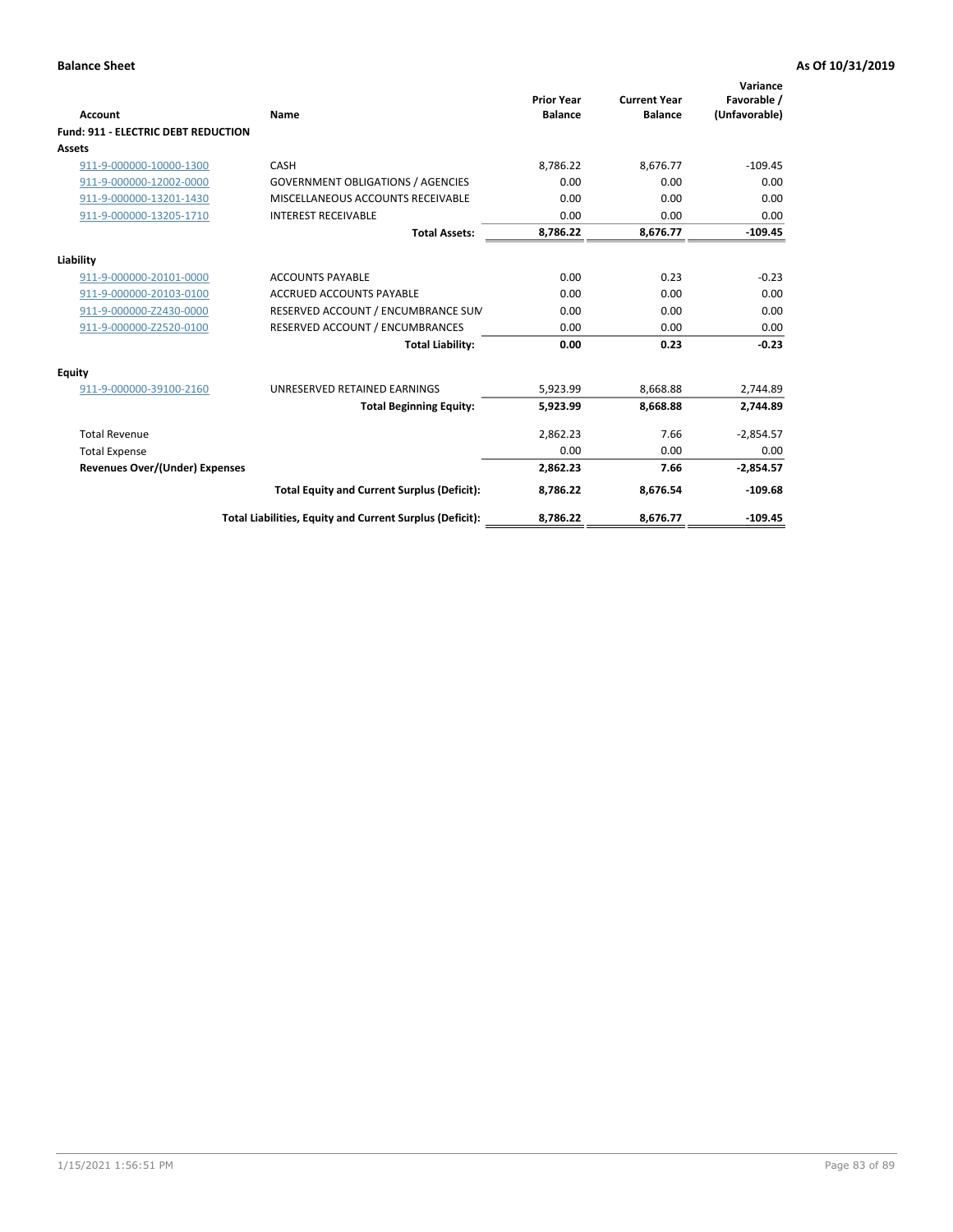| <b>Account</b>                    | Name                                                     | <b>Prior Year</b><br><b>Balance</b> | <b>Current Year</b><br><b>Balance</b> | Variance<br>Favorable /<br>(Unfavorable) |
|-----------------------------------|----------------------------------------------------------|-------------------------------------|---------------------------------------|------------------------------------------|
| Fund: 912 - ELECTRIC DEBT SERVICE |                                                          |                                     |                                       |                                          |
| <b>Assets</b>                     |                                                          |                                     |                                       |                                          |
| 912-9-000000-10000-1300           | CASH                                                     | 2,631,763.78                        | 2,951,931.63                          | 320,167.85                               |
| 912-9-000000-11504-1301           | RESERVE FUND - 2008 BOND ISSUE                           | 1,171,836.64                        | 0.00                                  | $-1,171,836.64$                          |
| 912-9-000000-11506-1301           | RESERVE FUND - 2010 BOND ISSUE                           | 3,424,892.84                        | 0.00                                  | $-3,424,892.84$                          |
| 912-9-000000-11515-1301           | RESERVE FUND - 2015 BOND ISSUE                           | 140,056.11                          | 0.00                                  | $-140,056.11$                            |
| 912-9-000000-11516-1301           | RESERVE FUND - 2015 TAXABLE BONDS                        | 45,559.75                           | 0.00                                  | $-45,559.75$                             |
| 912-9-000000-13205-1710           | <b>INTEREST RECEIVABLE</b>                               | 0.00                                | 0.00                                  | 0.00                                     |
|                                   | <b>Total Assets:</b>                                     | 7,414,109.12                        | 2,951,931.63                          | $-4,462,177.49$                          |
|                                   |                                                          |                                     |                                       |                                          |
| Liability                         |                                                          |                                     |                                       |                                          |
| 912-9-000000-14403-1469           | DUE FROM ELECTRIC FUND                                   | 0.00                                | $-4,115.11$                           | 4,115.11                                 |
| 912-9-000000-20101-2320           | <b>ACCOUNTS PAYABLE</b>                                  | 0.00                                | 0.00                                  | 0.00                                     |
| 912-9-000000-20107-2370           | <b>ACCRUED INTEREST PAYABLE</b>                          | 459,758.60                          | 298,063.52                            | 161,695.08                               |
| 912-9-000000-21400-2999           | DUE TO GEUS 910 - ELECTRIC OPERATING                     | 4,625,445.97                        | 0.00                                  | 4,625,445.97                             |
| 912-9-000000-Z2430-0000           | <b>ENCUMBRANCE SUMMARY</b>                               | 0.00                                | 0.00                                  | 0.00                                     |
| 912-9-000000-Z2520-0100           | RESERVED ACCOUNT / ENCUMBRANCES                          | 0.00                                | 0.00                                  | 0.00                                     |
|                                   | <b>Total Liability:</b>                                  | 5,085,204.57                        | 293,948.41                            | 4,791,256.16                             |
| <b>Equity</b>                     |                                                          |                                     |                                       |                                          |
| 912-9-000000-39100-2150           | SEMI RESERVED RETAINED EARNINGS                          | 1,601,177.63                        | 2,006,420.30                          | 405,242.67                               |
|                                   | <b>Total Beginning Equity:</b>                           | 1,601,177.63                        | 2,006,420.30                          | 405,242.67                               |
| <b>Total Revenue</b>              |                                                          | 727,726.92                          | 653,622.92                            | $-74,104.00$                             |
| <b>Total Expense</b>              |                                                          | 0.00                                | 2,060.00                              | $-2,060.00$                              |
| Revenues Over/(Under) Expenses    |                                                          | 727,726.92                          | 651,562.92                            | $-76,164.00$                             |
|                                   | <b>Total Equity and Current Surplus (Deficit):</b>       | 2,328,904.55                        | 2,657,983.22                          | 329,078.67                               |
|                                   | Total Liabilities, Equity and Current Surplus (Deficit): | 7,414,109.12                        | 2,951,931.63                          | -4,462,177.49                            |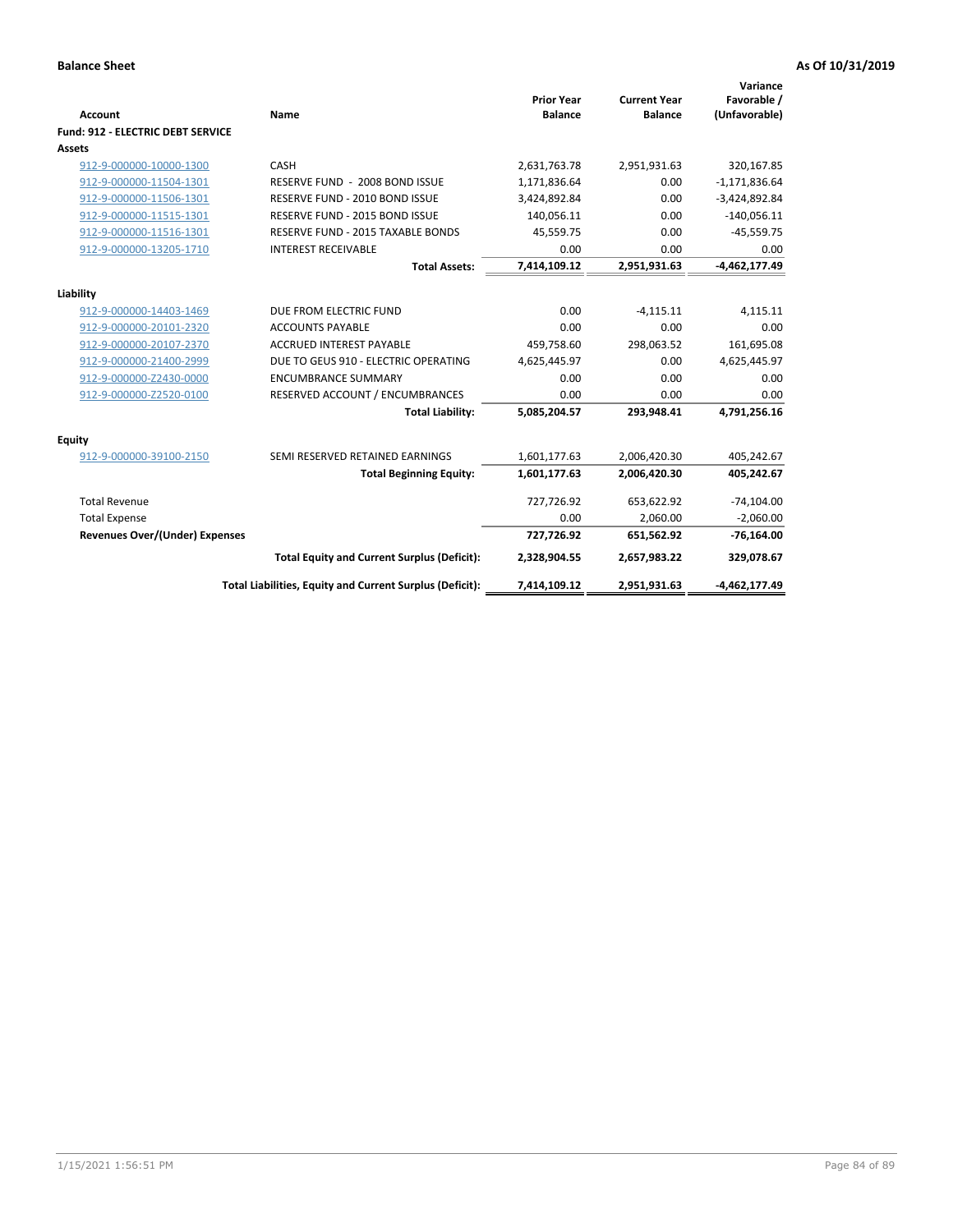| Account                                       | <b>Name</b>                                              | <b>Prior Year</b><br><b>Balance</b> | <b>Current Year</b><br><b>Balance</b> | Variance<br>Favorable /<br>(Unfavorable) |
|-----------------------------------------------|----------------------------------------------------------|-------------------------------------|---------------------------------------|------------------------------------------|
| <b>Fund: 913 - ELECTRIC CONSTRUCTION FUND</b> |                                                          |                                     |                                       |                                          |
| Assets                                        |                                                          |                                     |                                       |                                          |
| 913-9-000000-10000-1300                       | CASH                                                     | 101,844.62                          | 103,941.71                            | 2,097.09                                 |
| 913-9-000000-13201-1430                       | MISCELLANEOUS ACCOUNTS RECEIVABLE                        | 0.00                                | 0.00                                  | 0.00                                     |
| 913-9-000000-13205-1710                       | <b>INTEREST RECEIVABLE</b>                               | 0.00                                | 0.00                                  | 0.00                                     |
|                                               | <b>Total Assets:</b>                                     | 101,844.62                          | 103,941.71                            | 2,097.09                                 |
| Liability                                     |                                                          |                                     |                                       |                                          |
| 913-9-000000-20101-2320                       | <b>ACCOUNTS PAYABLE</b>                                  | 0.00                                | 2.76                                  | $-2.76$                                  |
| 913-9-000000-20102-2321                       | <b>CREDIT CARD PAYABLE</b>                               | 0.00                                | 0.00                                  | 0.00                                     |
| 913-9-000000-20103-0000                       | <b>ACCRUED ACCOUNTS PAYABLE</b>                          | 0.00                                | 0.00                                  | 0.00                                     |
| 913-9-000000-29300-0000                       | <b>ENCUMBRANCE SUMMARY</b>                               | 0.00                                | 0.00                                  | 0.00                                     |
| 913-9-000000-29400-0100                       | RESERVED ACCOUNT / ENCUMBRANCES                          | 0.00                                | 0.00                                  | 0.00                                     |
|                                               | <b>Total Liability:</b>                                  | 0.00                                | 2.76                                  | $-2.76$                                  |
| <b>Equity</b>                                 |                                                          |                                     |                                       |                                          |
| 913-9-000000-39100-2160                       | SEMI RESERVED RETAINED EARNINGS                          | 101,749.11                          | 103,847.07                            | 2,097.96                                 |
|                                               | <b>Total Beginning Equity:</b>                           | 101,749.11                          | 103,847.07                            | 2,097.96                                 |
| <b>Total Revenue</b>                          |                                                          | 95.51                               | 91.88                                 | $-3.63$                                  |
| <b>Total Expense</b>                          |                                                          | 0.00                                | 0.00                                  | 0.00                                     |
| Revenues Over/(Under) Expenses                |                                                          | 95.51                               | 91.88                                 | $-3.63$                                  |
|                                               | <b>Total Equity and Current Surplus (Deficit):</b>       | 101,844.62                          | 103,938.95                            | 2,094.33                                 |
|                                               | Total Liabilities, Equity and Current Surplus (Deficit): | 101,844.62                          | 103,941.71                            | 2,097.09                                 |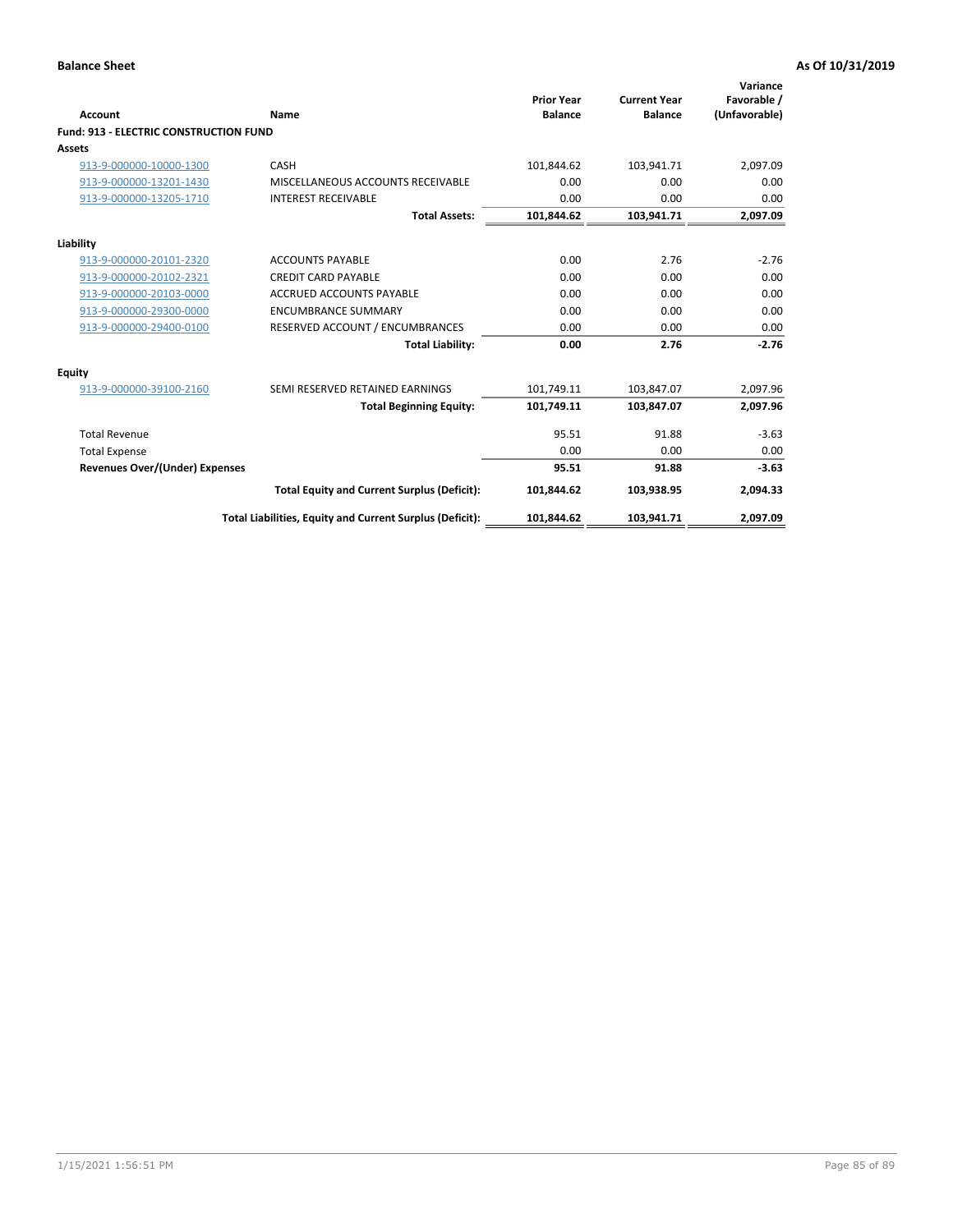| <b>Account</b>                        | Name                                                     | <b>Prior Year</b><br><b>Balance</b> | <b>Current Year</b><br><b>Balance</b> | Variance<br>Favorable /<br>(Unfavorable) |
|---------------------------------------|----------------------------------------------------------|-------------------------------------|---------------------------------------|------------------------------------------|
| Fund: 916 - 08 ENGINE BOND PROCEEDS   |                                                          |                                     |                                       |                                          |
| Assets                                |                                                          |                                     |                                       |                                          |
| 916-9-000000-10000-1300               | CASH                                                     | 0.00                                | 0.00                                  | 0.00                                     |
| 916-9-000000-12189-0000               | 08 ENGINE BOND PROCEEDS                                  | 0.00                                | 0.00                                  | 0.00                                     |
| 916-9-000000-13201-1430               | MISCELLANOEUS ACCOUNTS RECEIVABLE                        | 0.00                                | 0.00                                  | 0.00                                     |
| 916-9-000000-13205-1710               | <b>INTEREST RECEIVABLE</b>                               | 0.00                                | 0.00                                  | 0.00                                     |
| 916-9-000000-Z1030-1202               | 2008 GEUS REVENUE BOND - TEXAS TERM                      | 0.00                                | 0.00                                  | 0.00                                     |
| 916-9-000000-Z1030-1401               | 2008 GEUS REVENUE BOND - PFM                             | 0.00                                | 0.00                                  | 0.00                                     |
| 916-9-000000-Z1030-1402               | 2009 GEUS REVENUE BOND - PFM                             | 0.00                                | 0.00                                  | 0.00                                     |
| 916-9-000000-Z1030-3123               | 2009 GEUS REVENUE BOND - TEXAS TERM                      | 0.00                                | 0.00                                  | 0.00                                     |
|                                       | <b>Total Assets:</b>                                     | 0.00                                | 0.00                                  | 0.00                                     |
| Liability                             |                                                          |                                     |                                       |                                          |
| 916-9-000000-20101-2320               | <b>ACCOUNTS PAYABLE</b>                                  | 0.00                                | 0.00                                  | 0.00                                     |
| 916-9-000000-20139-2323               | <b>RETAINAGES PAYABLE</b>                                | 0.00                                | 0.00                                  | 0.00                                     |
| 916-9-000000-21401-2330               | DUE TO ELECTRIC OPERATING                                | 0.00                                | 0.00                                  | 0.00                                     |
| 916-9-000000-29300-0000               | <b>ENCUMBRANCE SUMMARY</b>                               | 0.00                                | 0.00                                  | 0.00                                     |
| 916-9-000000-29400-0100               | RESERVED ACCOUNT / ENCUMBRANCES                          | 0.00                                | 0.00                                  | 0.00                                     |
|                                       | <b>Total Liability:</b>                                  | 0.00                                | 0.00                                  | 0.00                                     |
| Equity                                |                                                          |                                     |                                       |                                          |
| 916-9-000000-39100-2150               | <b>RESERVED RETAINED EARNINGS</b>                        | 0.00                                | 0.00                                  | 0.00                                     |
|                                       | <b>Total Beginning Equity:</b>                           | 0.00                                | 0.00                                  | 0.00                                     |
| <b>Total Revenue</b>                  |                                                          | 0.00                                | 0.00                                  | 0.00                                     |
| <b>Total Expense</b>                  |                                                          | 0.00                                | 0.00                                  | 0.00                                     |
| <b>Revenues Over/(Under) Expenses</b> |                                                          | 0.00                                | 0.00                                  | 0.00                                     |
|                                       | <b>Total Equity and Current Surplus (Deficit):</b>       | 0.00                                | 0.00                                  | 0.00                                     |
|                                       | Total Liabilities, Equity and Current Surplus (Deficit): | 0.00                                | 0.00                                  | 0.00                                     |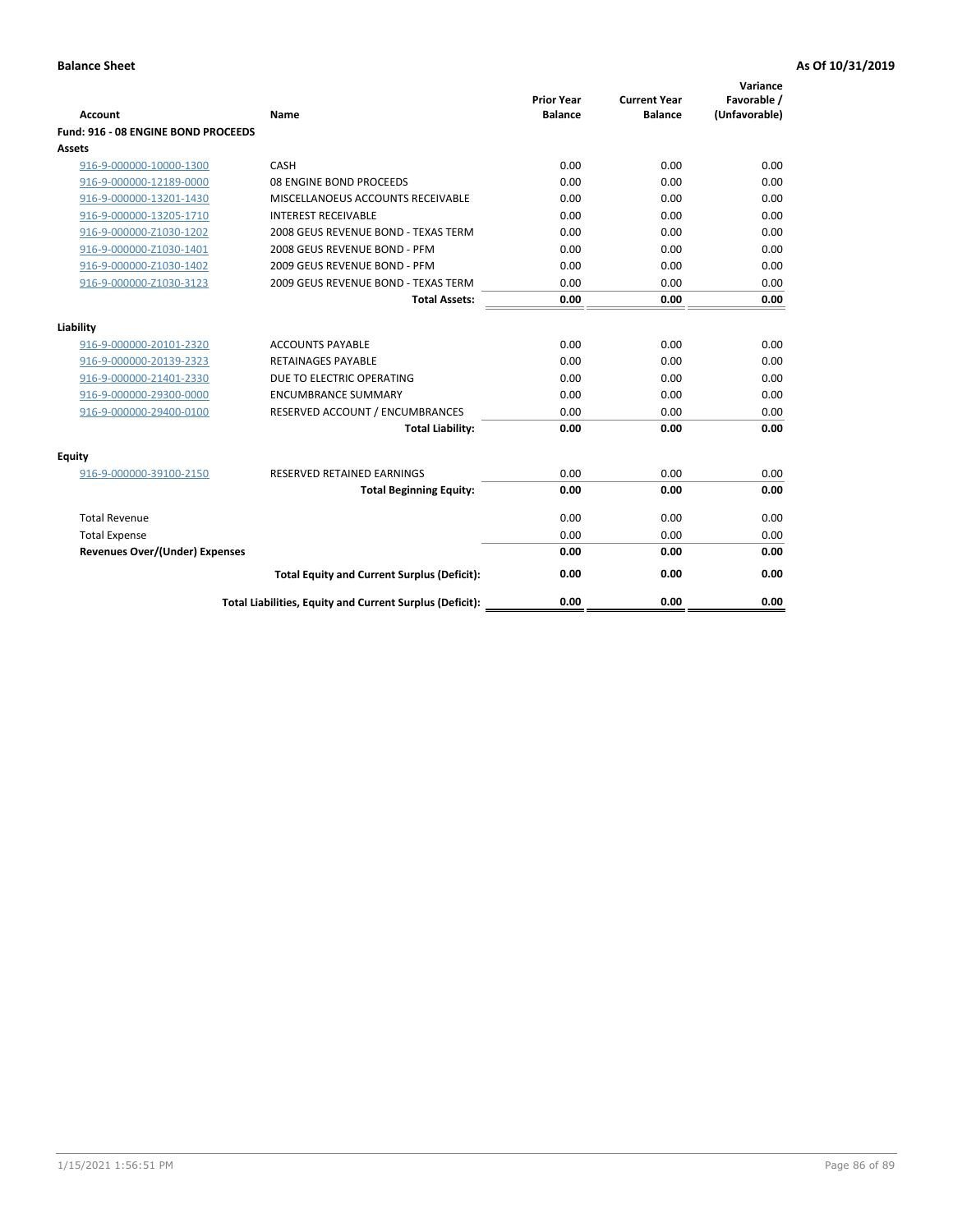|                                                    |                                                                          |                                     |                                       | Variance                     |
|----------------------------------------------------|--------------------------------------------------------------------------|-------------------------------------|---------------------------------------|------------------------------|
| <b>Account</b>                                     | Name                                                                     | <b>Prior Year</b><br><b>Balance</b> | <b>Current Year</b><br><b>Balance</b> | Favorable /<br>(Unfavorable) |
| Fund: 950 - CABLE / INTERNET                       |                                                                          |                                     |                                       |                              |
| Assets                                             |                                                                          |                                     |                                       |                              |
| 950-9-000000-10000-1300                            | CASH                                                                     | 1,127,745.27                        | 928,372.37                            | -199,372.90                  |
| 950-9-000000-11550-1301                            | PTO LIABILITY FUNDING                                                    | 0.00                                | 41,598.74                             | 41,598.74                    |
| 950-9-000000-13000-1420                            | <b>CUSTOMER ACCOUNTS RECEIVABLE</b>                                      | 242,633.89                          | 237,261.51                            | $-5,372.38$                  |
| 950-9-000000-13001-1420                            | NON CURRENT CUSTOMER ACCTS RECEIVAE                                      | 282,367.84                          | 314,348.91                            | 31,981.07                    |
| 950-9-000000-13002-1440                            | ALLOWANCE FOR UNCOLLECTABLE                                              | $-228,346.46$                       | $-246,591.41$                         | $-18,244.95$                 |
| 950-9-000000-13003-1421                            | UNBILLED YEAR-END ACCRUAL                                                | 505,656.07                          | 348,951.39                            | $-156,704.68$                |
| 950-9-000000-13201-1430                            | MISCELLANEOUS ACCOUNTS RECEIVABLE                                        | 1,040.62                            | $-452.32$                             | $-1,492.94$                  |
| 950-9-000000-13205-1710                            | <b>INTEREST RECEIVABLE</b>                                               | 0.00                                | 0.00                                  | 0.00                         |
| 950-9-000000-15801-1540                            | <b>INVENTORY</b>                                                         | 201,806.13                          | 171,539.61                            | $-30,266.52$                 |
| 950-9-000000-16301-1070                            | <b>CWIP</b>                                                              | 0.00                                | 0.00                                  | 0.00                         |
| 950-9-000000-17501-1860                            | <b>EMPLOYEE CONTRIBUTIONS</b>                                            | 77,630.00                           | 89,085.00                             | 11,455.00                    |
| 950-9-000000-17504-1860                            | <b>INVESTMENT RETURN</b>                                                 | $-137,366.00$                       | 287,159.00                            | 424,525.00                   |
| 950-9-000000-17508-1860                            | EXPERIENCE DIFFERENCE- OUTFLOW                                           | $-5,053.00$                         | 14,447.00                             | 19,500.00                    |
| 950-9-000000-17509-1860                            | <b>EXPERIENCE DIFFERENCE - INFLOW</b>                                    | $-26,268.00$                        | $-17,109.00$                          | 9,159.00                     |
| 950-9-000000-17520-1860                            | <b>ASSUMPTION CHANGES</b>                                                | 24,557.00                           | 0.00                                  | $-24,557.00$                 |
| 950-9-000000-17608-1860                            | OPEB DEFERRED OUTFLOW                                                    | 8,362.00                            | 10,569.00                             | 2,207.00                     |
| 950-9-000000-17609-1860                            | OPEB DEFERRED INFLOW                                                     | $-558.00$                           | $-3,672.00$                           | $-3,114.00$                  |
| 950-9-000000-18001-5110                            | HEADEND, TRUNK & DISTRIBUTION SYSTEM                                     | 9,946,411.87                        | 9,959,456.87                          | 13,045.00                    |
| 950-9-000000-18002-5111                            | <b>HEADEND EQUIPMENT</b>                                                 | 1,400,741.30                        | 1,408,419.02                          | 7,677.72                     |
| 950-9-000000-18003-5120                            | <b>DROPS</b>                                                             | 2,485,830.72                        | 2,219,597.23                          | $-266,233.49$                |
| 950-9-000000-18101-5130                            | <b>CUSTOMER PREMISES EQUIPMENT</b>                                       | 1,267,770.00                        | 1,267,770.00                          | 0.00                         |
| 950-9-000000-18102-5140                            | PRODUCTION EQUIPMENT                                                     | 56,100.35                           | 50,880.47                             | $-5,219.88$                  |
| 950-9-000000-18201-5210                            | CENTRAL INTERNET EQUIPMENT<br><b>CUSTOMER INTERFACE EQUIPMENT</b>        | 159,738.46                          | 355,090.87                            | 195,352.41<br>0.00           |
| 950-9-000000-18202-5220<br>950-9-000000-18301-5000 | <b>FIBER OPTICS</b>                                                      | 280,820.68<br>744,208.60            | 280,820.68<br>890,477.49              | 146,268.89                   |
| 950-9-000000-18501-5901                            | <b>STRUCTURES &amp; IMPROVEMENTS</b>                                     | 608,729.19                          | 685,973.69                            | 77,244.50                    |
| 950-9-000000-18502-5910                            | <b>FURNITURE &amp; OFFICE EQUIPMENT</b>                                  | 40,805.10                           | 37,805.10                             | $-3,000.00$                  |
| 950-9-000000-18503-5920                            | <b>TRANSPORTATION EQUIPMENT</b>                                          | 338,295.50                          | 338,295.50                            | 0.00                         |
| 950-9-000000-18504-5950                            | LABORATORY EQUIPMENT                                                     | 162,492.67                          | 172,694.63                            | 10,201.96                    |
| 950-9-000000-18505-5960                            | POWER OPERATED EQUIPMENT                                                 | 0.00                                | 0.00                                  | 0.00                         |
| 950-9-000000-18506-5980                            | MISCELLANEOUS EQUIPMENT                                                  | 0.00                                | 0.00                                  | 0.00                         |
| 950-9-000000-18999-1080                            | <b>ACCUMULATED DEPRECIATION</b>                                          | $-10,813,915.37$                    | $-11,077,247.57$                      | $-263,332.20$                |
|                                                    | <b>Total Assets:</b>                                                     | 8,752,236.43                        | 8,765,541.78                          | 13,305.35                    |
|                                                    |                                                                          |                                     |                                       |                              |
| Liability                                          |                                                                          |                                     |                                       |                              |
| 950-9-000000-20101-2320                            | <b>ACCOUNTS PAYABLE</b>                                                  | 25,372.04                           | 1,765.07                              | 23,606.97                    |
| 950-9-000000-20102-2321                            | <b>CREDIT CARD PAYABLE</b>                                               | 0.00                                | 0.00                                  | 0.00                         |
| 950-9-000000-20103-2322                            | ACCRUED ACCOUNTS PAYABLE                                                 | 0.00                                | 0.00                                  | 0.00                         |
| 950-9-000000-20815-2410                            | SALES TAX PAYABLE - IN THE CITY                                          | 30,221.11                           | 28,405.51                             | 1,815.60                     |
| 950-9-000000-20816-2411                            | SALES TAX PAYABLE - OUT OF CITY                                          | 0.00                                | 0.00                                  | 0.00                         |
| 950-9-000000-21001-1101                            | DUE TO COG - GEN FUND                                                    | 72,852.07                           | 0.00                                  | 72,852.07                    |
| 950-9-000000-21507-2347                            | DUE TO GBOD                                                              | 14,570.41                           | 0.00                                  | 14,570.41                    |
| 950-9-000000-22001-2327                            | SALARIES PAYABLE                                                         | 44,560.62                           | 44,560.62                             | 0.00                         |
| 950-9-000000-22002-2328                            | PTO PAYABLE                                                              | 77,247.97                           | 69,186.51                             | 8,061.46                     |
| 950-9-000000-24000-2350                            | <b>CUSTOMER DEPOSITS</b>                                                 | 11,185.18                           | 10,924.01                             | 261.17                       |
| 950-9-000000-26001-2283<br>950-9-000000-29300-0000 | <b>OBLIGATION FOR COMPENSATED ABSENCES</b><br><b>ENCUMBRANCE SUMMARY</b> | 0.00<br>0.00                        | 0.00<br>0.00                          | 0.00<br>0.00                 |
| 950-9-000000-29400-0100                            | RESERVED ACCOUNT / ENCUMBRANCES                                          | 0.00                                | 0.00                                  | 0.00                         |
| 950-9-000000-29999-2280                            | TOTAL OPEB LIABILITY                                                     | 123,980.00                          | 125,636.00                            | $-1,656.00$                  |
| 950-9-000000-29999-2283                            | <b>NET PENSION LIABILITY</b>                                             |                                     |                                       |                              |
|                                                    | <b>Total Liability:</b>                                                  | 113,499.00<br>513,488.40            | 643,346.00<br>923,823.72              | -529,847.00<br>-410,335.32   |
|                                                    |                                                                          |                                     |                                       |                              |
| <b>Equity</b>                                      |                                                                          |                                     |                                       |                              |
| 950-9-000000-39100-2160                            | UNRESERVED RETAINED EARNINGS                                             | 8,163,598.49                        | 7,794,170.53                          | -369,427.96                  |
| 950-9-000000-39500-4210                            | NET POSITION - PENSION                                                   | $-438.00$                           | $-438.00$                             | 0.00                         |
| 950-9-000000-39500-9261                            | <b>NET POSITION - PENSION</b>                                            | $-109,653.00$                       | $-116, 174.00$                        | $-6,521.00$                  |
|                                                    | <b>Total Beginning Equity:</b>                                           | 8,053,507.49                        | 7,677,558.53                          | -375,948.96                  |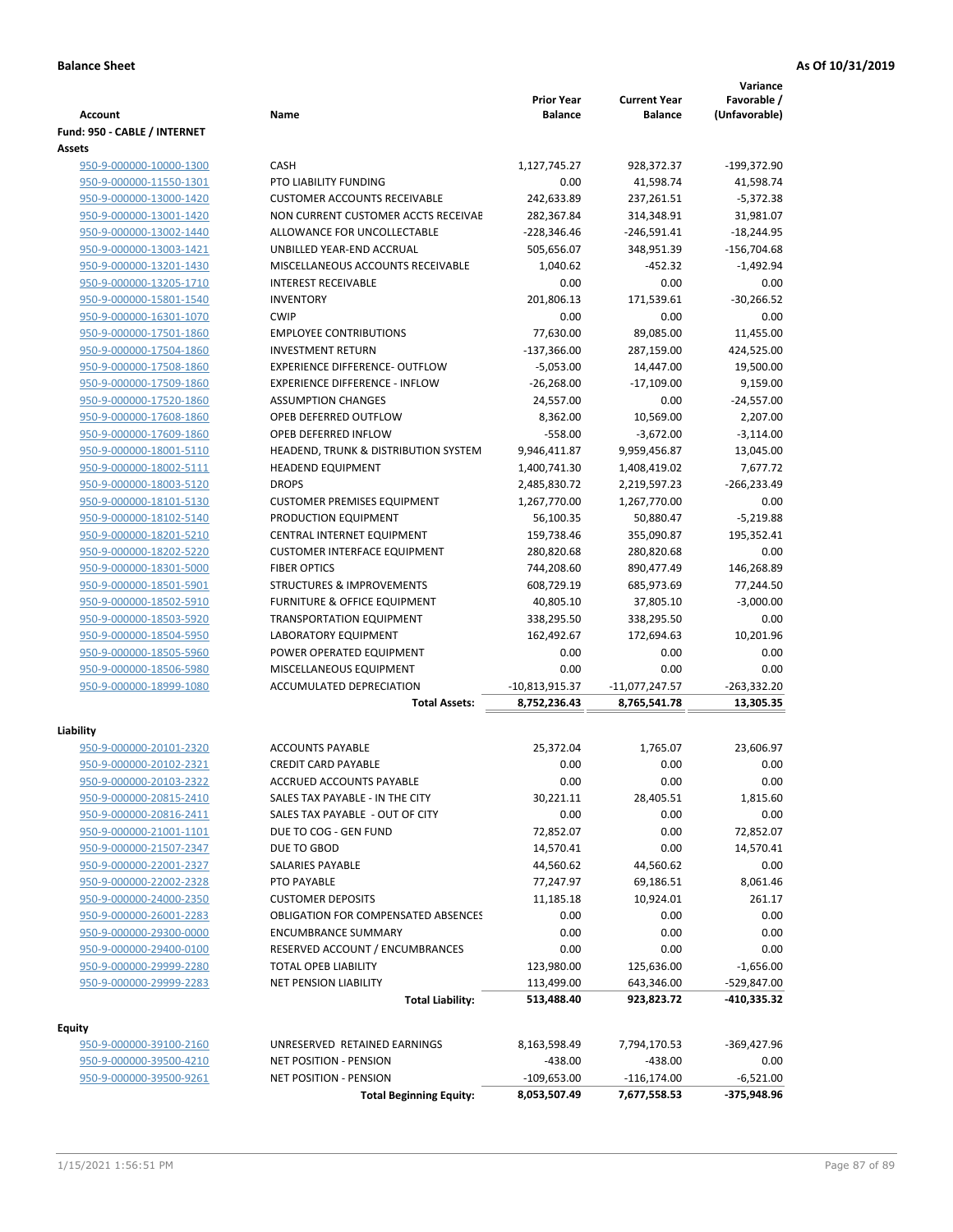| Account                        | Name                                                     | <b>Prior Year</b><br><b>Balance</b> | <b>Current Year</b><br><b>Balance</b> | Variance<br>Favorable /<br>(Unfavorable) |
|--------------------------------|----------------------------------------------------------|-------------------------------------|---------------------------------------|------------------------------------------|
| <b>Total Revenue</b>           |                                                          | 503,924.63                          | 402.873.70                            | $-101,050.93$                            |
| <b>Total Expense</b>           |                                                          | 318,684.09                          | 238.714.17                            | 79,969.92                                |
| Revenues Over/(Under) Expenses |                                                          | 185.240.54                          | 164.159.53                            | $-21,081.01$                             |
|                                | <b>Total Equity and Current Surplus (Deficit):</b>       | 8.238.748.03                        | 7.841.718.06                          | -397.029.97                              |
|                                | Total Liabilities, Equity and Current Surplus (Deficit): | 8,752,236.43                        | 8,765,541.78                          | 13,305.35                                |